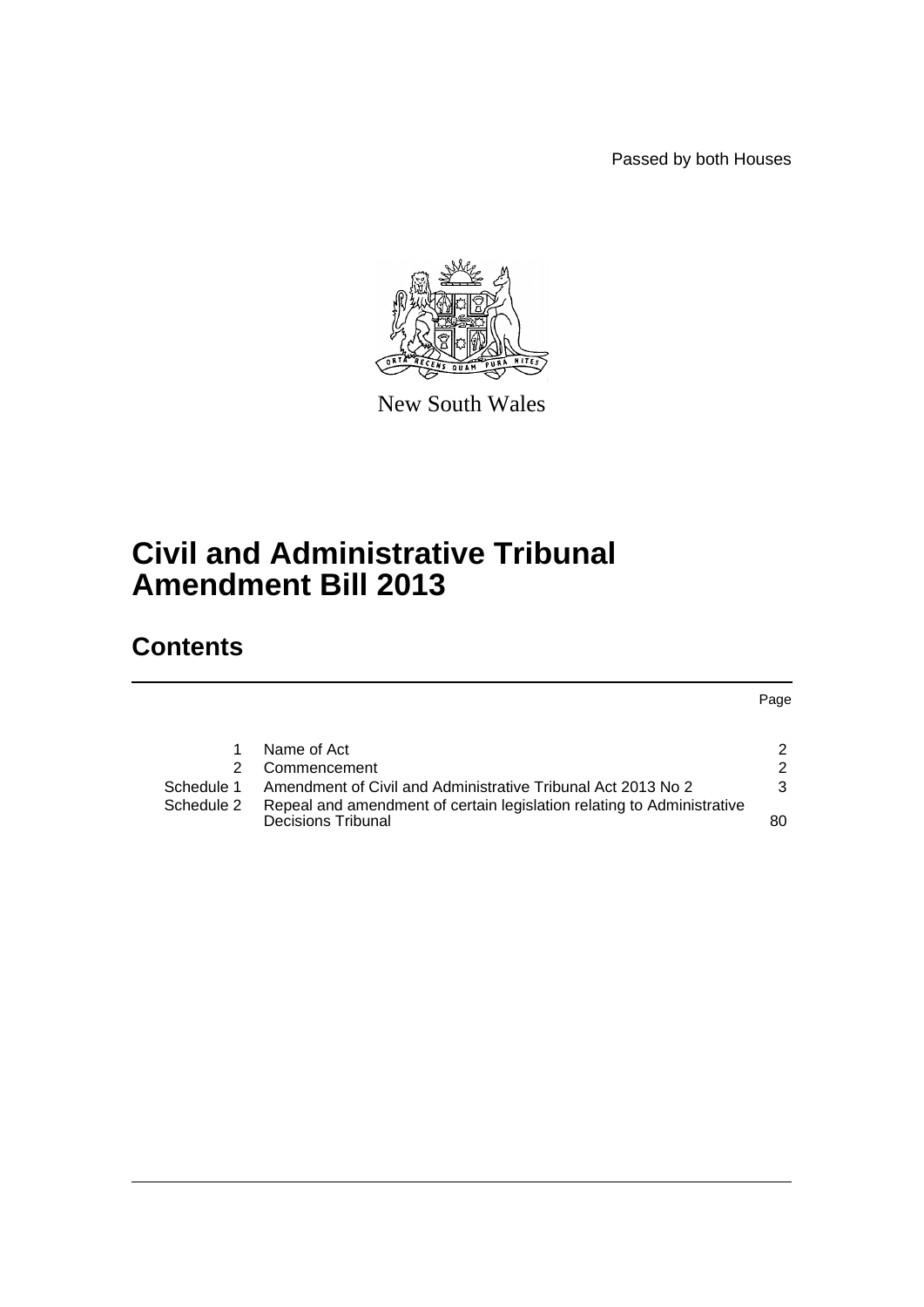*I certify that this public bill, which originated in the Legislative Assembly, has finally passed the Legislative Council and the Legislative Assembly of New South Wales.*

> *Clerk of the Legislative Assembly. Legislative Assembly, Sydney, , 2013*



New South Wales

# **Civil and Administrative Tribunal Amendment Bill 2013**

Act No , 2013

An Act to amend the *Civil and Administrative Tribunal Act 2013* to make further provision with respect to the constitution and functions of the Tribunal and to rename and make related amendments to the *Administrative Decisions Tribunal Act 1997*; and for related purposes.

See also the *Civil and Administrative Legislation (Repeal and Amendment) Act 2013*.

*I have examined this bill and find it to correspond in all respects with the bill as finally passed by both Houses.*

*Assistant Speaker of the Legislative Assembly.*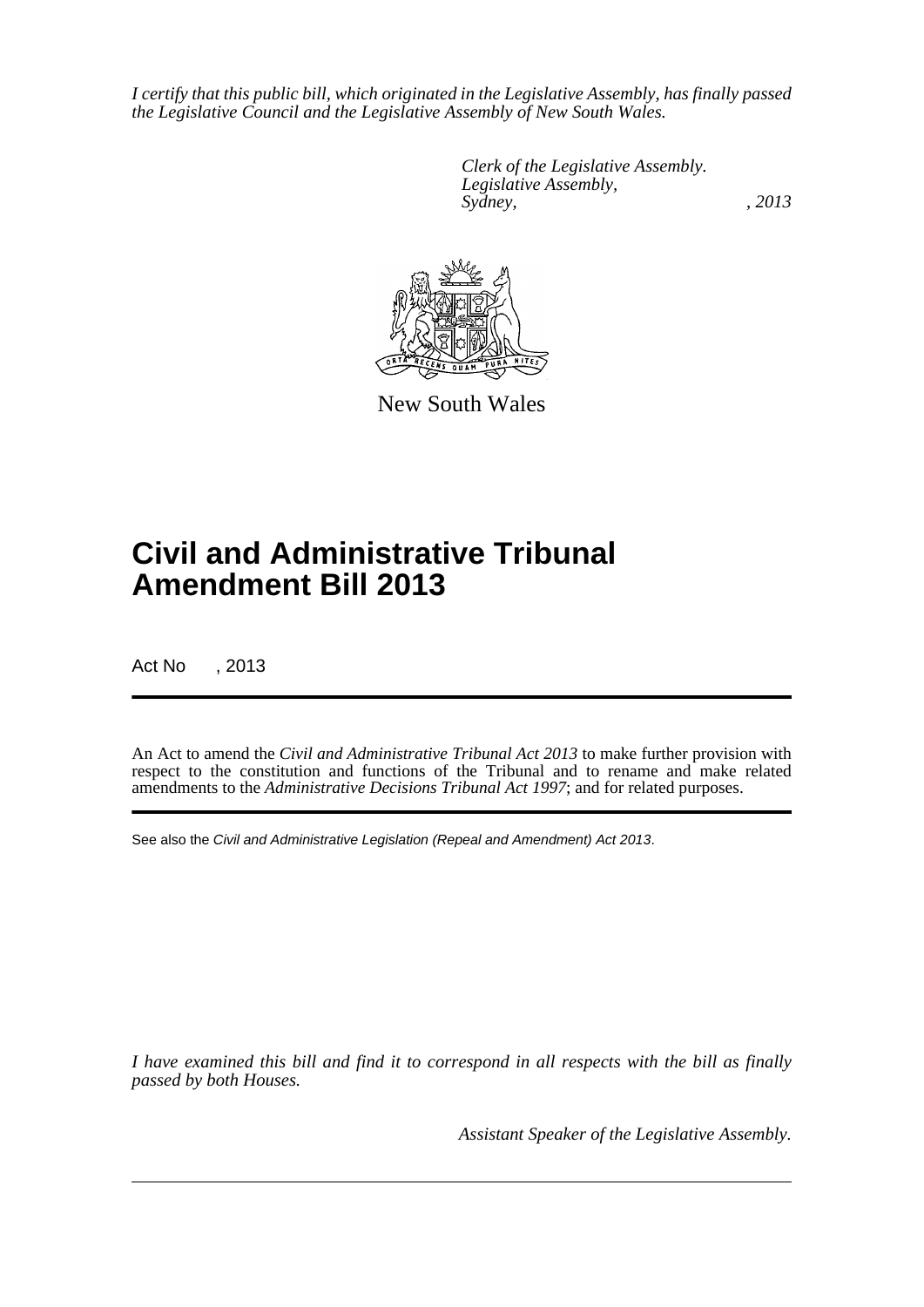Civil and Administrative Tribunal Amendment Bill 2013 [NSW]

#### <span id="page-2-0"></span>**The Legislature of New South Wales enacts:**

#### **1 Name of Act**

This Act is the *Civil and Administrative Tribunal Amendment Act 2013*.

#### <span id="page-2-1"></span>**2 Commencement**

- (1) This Act commences on the date of assent to this Act, except as provided by subsection (2).
- (2) Schedule 2 commences on the establishment day within the meaning of the *Civil and Administrative Tribunal Act 2013*.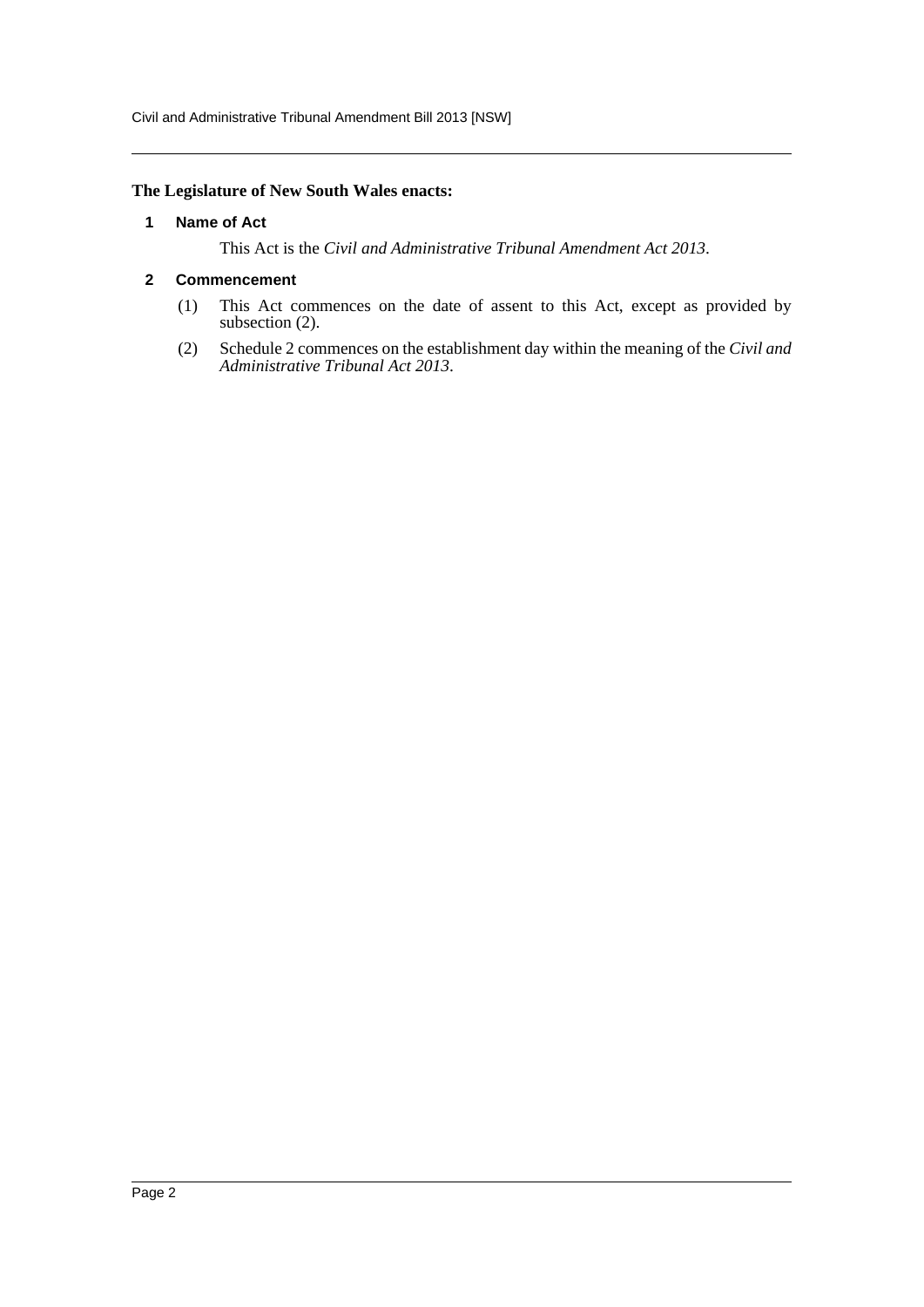# <span id="page-3-0"></span>**Schedule 1 Amendment of Civil and Administrative Tribunal Act 2013 No 2**

#### **[1] Whole of Act**

Omit all bracketed notes wherever occurring in section headings that draw attention ("cf") to provisions of other Acts.

#### **[2] Section 3**

Omit the section. Insert instead:

#### **3 Objects of Act**

The objects of this Act are:

- (a) to establish an independent Civil and Administrative Tribunal of New South Wales to provide a single point of access for most tribunal services in the State, and
- (b) to enable the Tribunal:
	- (i) to make decisions as the primary decision-maker in relation to certain matters, and
	- (ii) to review decisions made by certain persons and bodies, and
	- (iii) to determine appeals against decisions made by certain persons and bodies, and
	- (iv) to exercise such other functions as are conferred or imposed on it, and
- (c) to ensure that the Tribunal is accessible and responsive to the needs of all of its users, and
- (d) to enable the Tribunal to resolve the real issues in proceedings justly, quickly, cheaply and with as little formality as possible, and
- (e) to ensure that the decisions of the Tribunal are timely, fair, consistent and of a high quality, and
- (f) to ensure that the Tribunal is accountable and has processes that are open and transparent, and
- (g) to promote public confidence in tribunal decision-making in the State and in the conduct of tribunal members.

#### **[3] Section 4 Definitions**

Insert in alphabetical order in section 4 (1):

# *administrative review application*, *administrative review decision*, *administrative review jurisdiction*, *administratively reviewable decision* and *administrator*—see section 30.

*ancillary decision* of the Tribunal means a decision made by the Tribunal under legislation (other than an interlocutory decision of the Tribunal) that is preliminary to, or consequential on, a decision determining proceedings, including:

- (a) a decision concerning whether the Tribunal has jurisdiction to deal with a matter, and
- (b) a decision concerning the awarding of costs in proceedings.
- *appeal jurisdiction* of the Tribunal—see section 28 (2) (c).

*Appeal Panel* means an Appeal Panel of the Tribunal.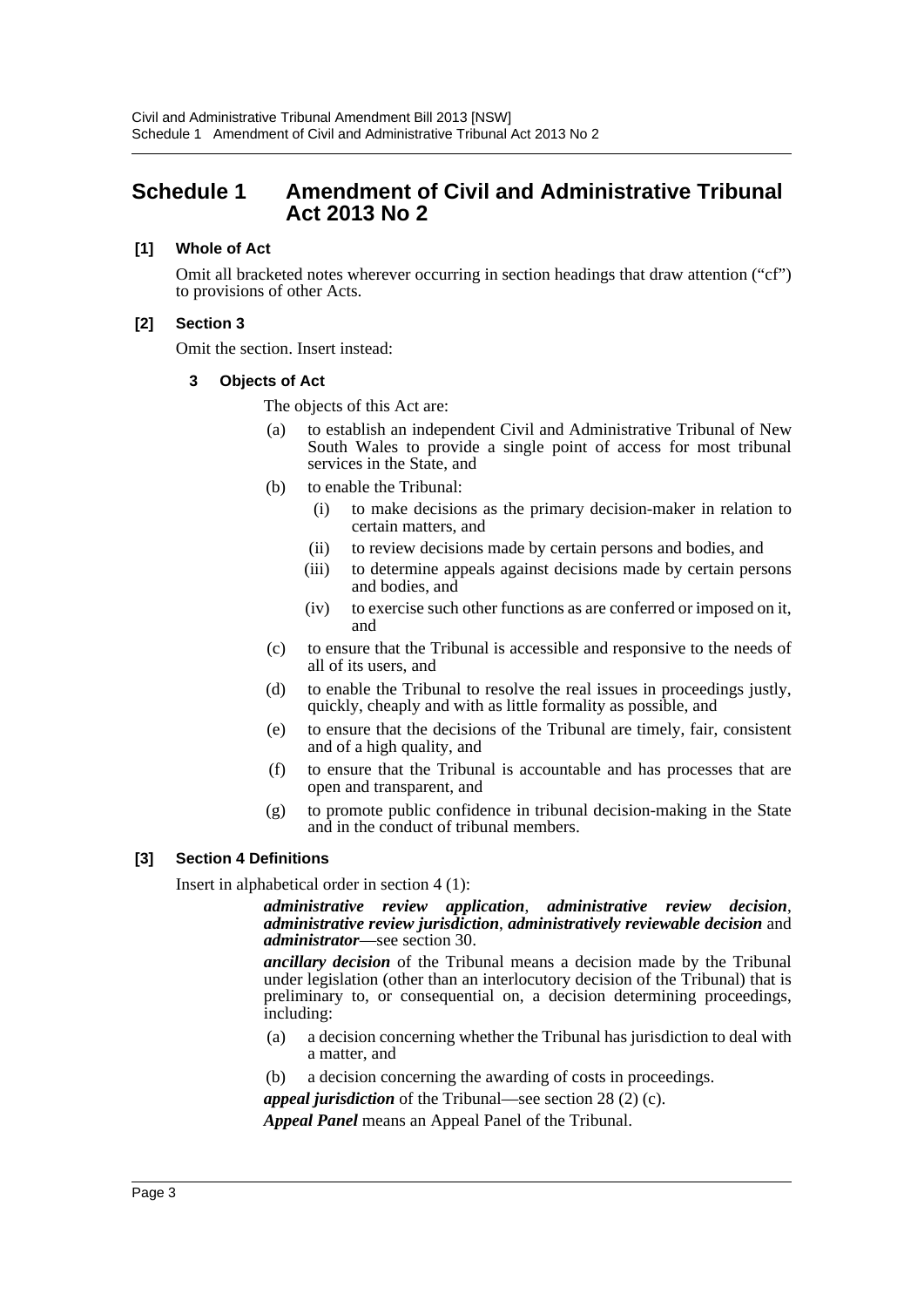*appealable external decision*—see section 31.

*authorised official*—see section 75.

*civil penalty* means a monetary or pecuniary penalty that is imposed on a person (except as punishment for an offence) for a contravention of either a provision of legislation or an order or other decision of a person or body.

*civil penalty provision* of this Act—see section 77.

*decision*—see section 5.

*decision-maker*—see section 6.

*enforcement jurisdiction*—see section 33.

*external appeal* and *external appeal jurisdiction*—see section 31.

*external decision-maker* means a decision-maker who is external to the Tribunal.

*general application*, *general decision* and *general jurisdiction*—see section 29.

*interlocutory decision* of the Tribunal means a decision made by the Tribunal under legislation concerning any of the following:

- (a) the granting of a stay or adjournment,
- (b) the prohibition or restriction of the disclosure, broadcast or publication of matters,
- (c) the issue of a summons,
- (d) the extension of time for any matter (including for the lodgment of an application or appeal),
- (e) an evidential matter,
- (f) the disqualification of any member,
- (g) the joinder or misjoinder of a party to proceedings,
- (h) the summary dismissal of proceedings,
- (i) any other interlocutory issue before the Tribunal.

#### *internal appeal*, *internal appeal jurisdiction* and *internally appealable decision*—see section 32.

*principal registrar* means the person employed in the Public Service as the principal registrar of the Tribunal.

*procedural rules* means each of the following:

- (a) the Tribunal rules,
- (b) the regulations in their application to the practice and procedure of the Tribunal.

**Note.** Section 25 (5) provides that in the event of an inconsistency between a provision of the regulations and a provision of the Tribunal rules, the provision of the regulations prevails to the extent of the inconsistency.

*resolution process*—see section 37.

#### **[4] Section 4 (1), definition of "application"**

Omit "section 6". Insert instead "section 39".

#### **[5] Section 4 (1), definition of "Deputy Registrar"**

Omit the definition.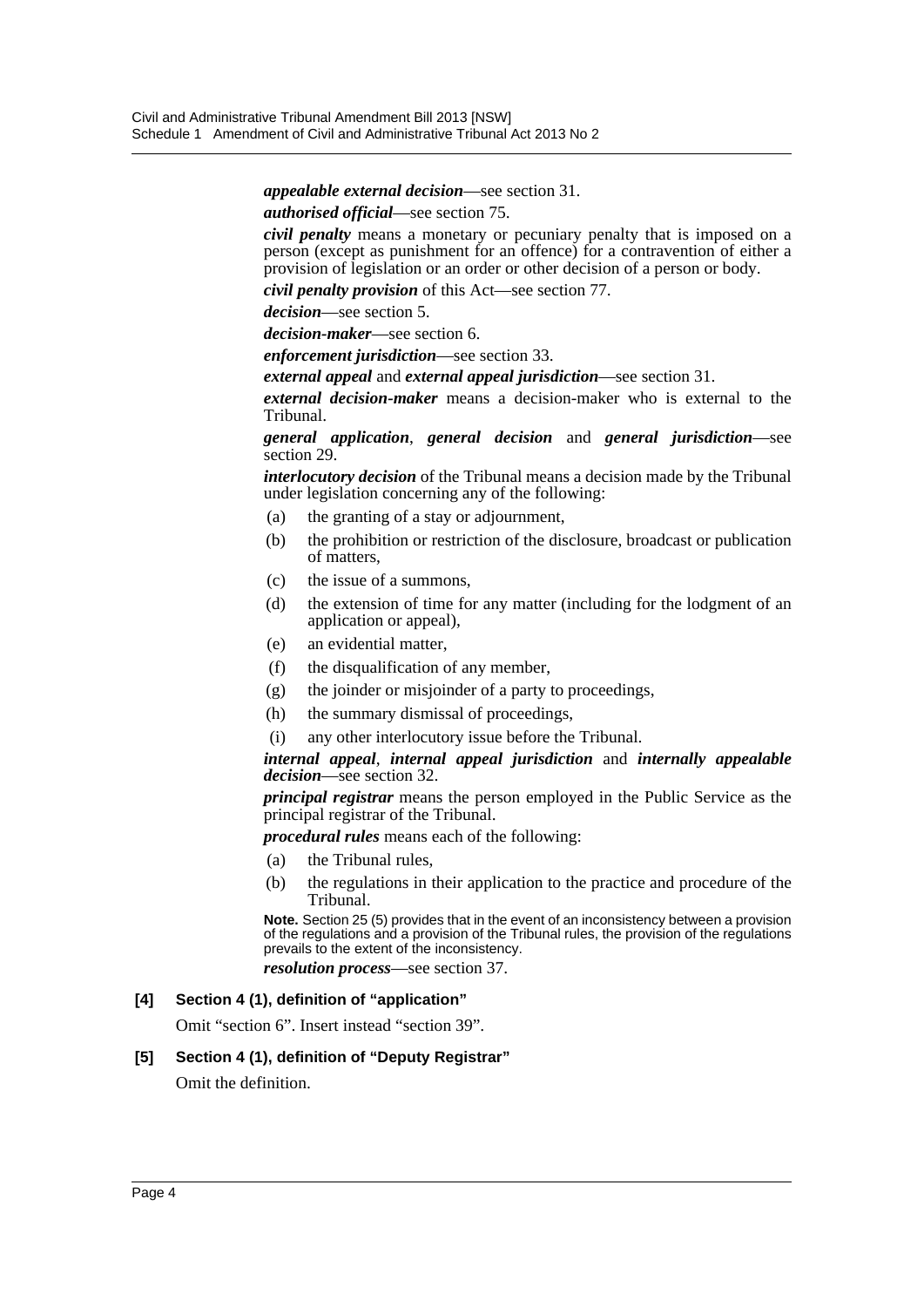### **[6] Section 4 (1)**

Omit the definition of *Registrar*. Insert instead:

*registrar* means the principal registrar or any other person employed in the Public Service as a registrar of the Tribunal.

#### **[7] Section 4 (4)–(7)**

Insert after section 4 (3):

- (4) Any provisions of this Act that are expressed to be subject to the procedural rules have effect subject to any exceptions, limitations or other restrictions specified by the procedural rules.
- (5) Subject to section 17 (3), procedural rules that make provision as referred to in subsection (4) are not inconsistent with this Act.

**Note.** Section 17 (3) provides that the provisions of a Division Schedule for a Division of the Tribunal prevail to the extent of any inconsistency between those provisions and any other provisions of this Act or the provisions of the procedural rules. See also item 23 of Schedule 7. Also, the procedural rules cannot be inconsistent with enabling legislation. See sections 25 (1) and 90 (2) (a).

(6) A reference in this Act to the *Administrative Decisions Review Act 1997* is a reference to the *Administrative Decisions Tribunal Act 1997*, as renamed and amended, on and from the establishment day.

**Note.** See the amendments made by Schedule 2 (Repeal and amendment of certain legislation relating to Administrative Decisions Tribunal) to the *Civil and Administrative Tribunal Amendment Act 2013*.

(7) Notes included in this Act do not form part of this Act.

#### **[8] Sections 5 and 6**

Omit the sections. Insert instead:

#### **5 Meaning of "decision"**

- (1) In this Act, *decision* includes any of the following:
	- (a) making, suspending, revoking or refusing to make an order or determination,
	- (b) giving, suspending, revoking or refusing to give a certificate, direction, approval, consent or permission,
	- (c) issuing, suspending, revoking or refusing to issue a licence, authority or other instrument,
	- (d) imposing a condition or restriction,
	- (e) making a declaration, demand or requirement,
	- (f) retaining, or refusing to deliver up, an article,
	- (g) doing or refusing to do any other act or thing.
- (2) For the purposes of this Act:
	- (a) a decision is made under enabling legislation or this Act if it is made in the exercise (or purported exercise) of a function conferred or imposed by or under the enabling legislation or this Act, and
	- (b) a decision that purports to be made under enabling legislation or this Act is taken to be a decision made under the enabling legislation or this Act even if the decision was beyond the power of the decision-maker to make, and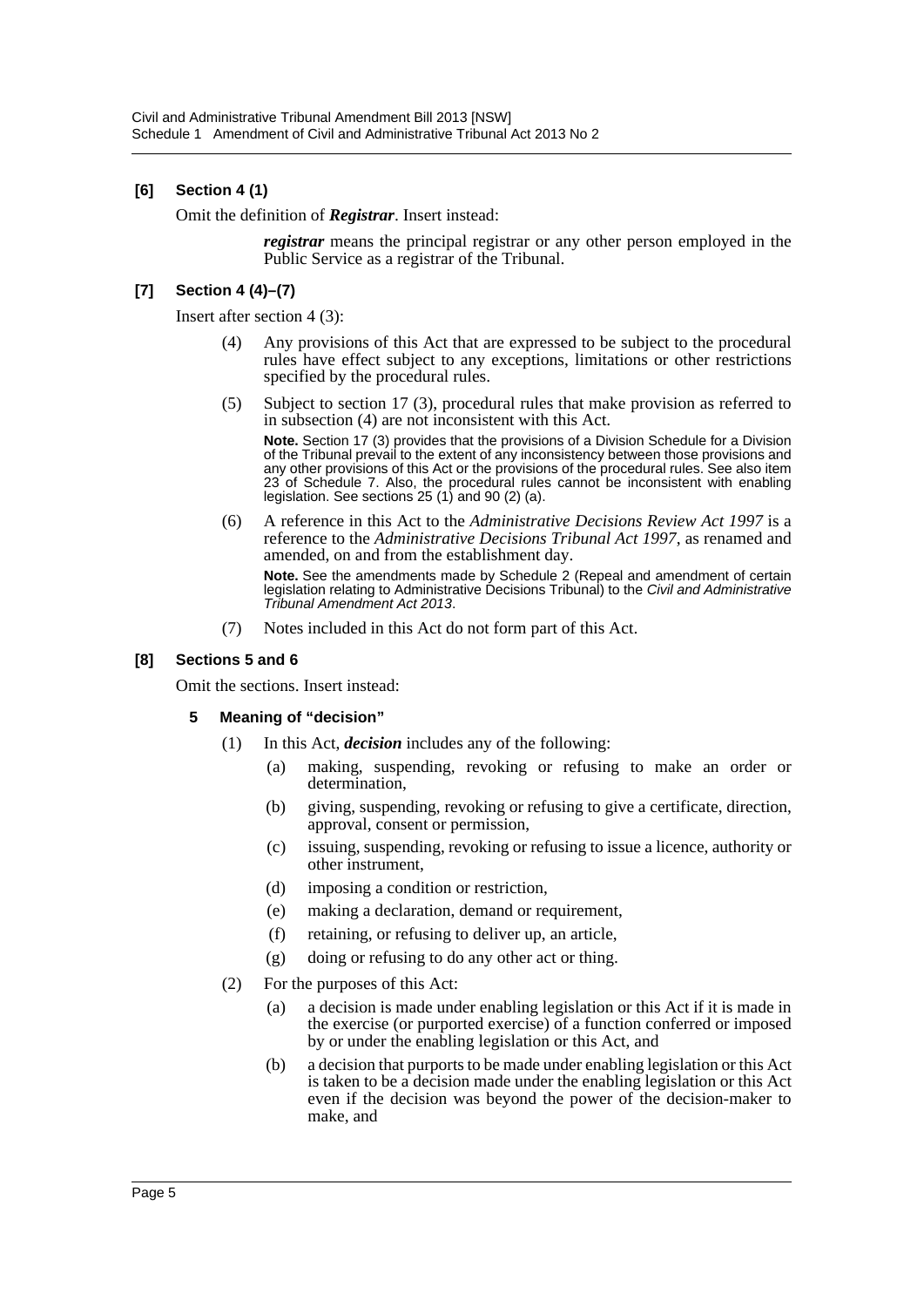- (c) a refusal of a decision-maker to make a decision under enabling legislation or this Act because the decision-maker considers that the decision concerned cannot lawfully be made under the enabling legislation or this Act is taken to be a decision made under the enabling legislation or this Act to refuse to make the decision requested, and
- (d) a failure by a decision-maker to make a decision within the period specified by enabling legislation or this Act for making the decision is taken to be a decision by the decision-maker at the end of the period to refuse to make the decision.

# **6 Meaning of "decision-maker"**

- (1) For the purposes of this Act, the *decision-maker* in relation to a decision is the person or body that makes (or is taken to have made) the decision for the purposes of enabling legislation or this Act.
- (2) The person or body specified by enabling legislation as a person or body whose decisions are reviewable or appealable is taken to be the only decision-maker in relation to the making of such a decision even if some other person or body also had a role in the making of the decision.

# **[9] Section 8 Appointments and other matters to facilitate establishment of Tribunal**

Omit section 8 (2) (e). Insert instead:

(e) appointment as a registrar (including as the principal registrar) or other member of staff of the Tribunal.

#### **[10] Section 11 Appointment of occasional members**

Insert "and the determination of costs" after "the dismissal" in section 11 (6) (b).

# **[11] Section 11 (6) (c)**

Insert "and the determination of costs" after "the decision".

# **[12] Section 16 Divisions of Tribunal**

Omit "and Regulatory" from section 16 (1) (c).

# **[13] Section 16 (1) (e)**

Omit the paragraph.

# **[14] Section 16 (4)–(6)**

Omit section 16 (4). Insert instead:

- (4) However, the functions of the Tribunal when constituted by an Appeal Panel or in exercise of its enforcement jurisdiction are not allocated to any particular Division of the Tribunal.
- (5) A Division of the Tribunal is composed of such members as are assigned to it by or under this Act.
- (6) If the functions allocated to a Division of the Tribunal are reallocated to another Division as a result of amendments made to this Act by amending legislation, any proceedings that were instituted or commenced in the Tribunal before the reallocation may continue to be dealt with and determined as if the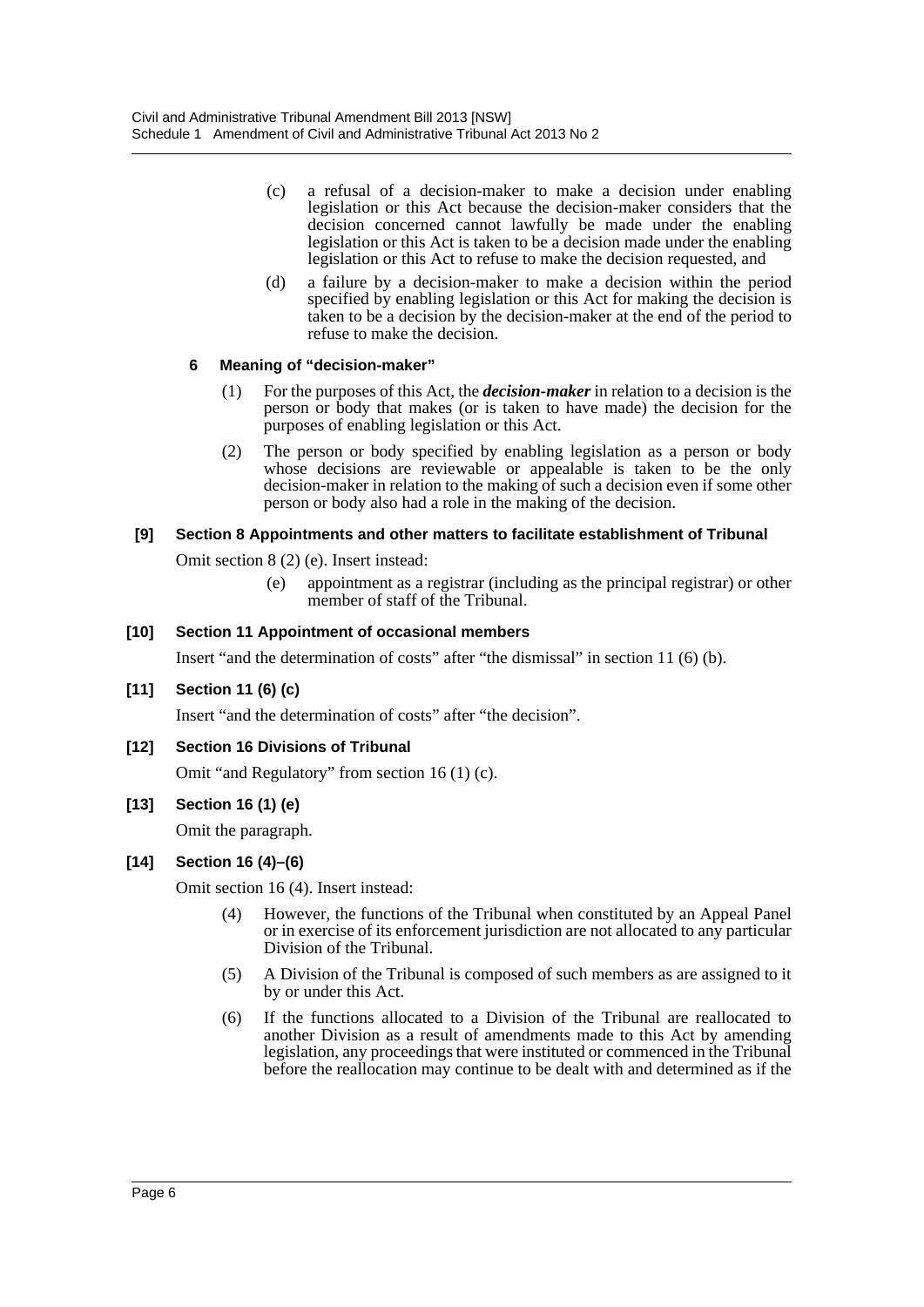reallocation had not occurred unless the amending legislation provides otherwise.

**Note.** See, for example, section 17, which enables the regulations to make amendments to Division Schedules for Divisions of the Tribunal and, for that purpose, make provision for matters of a savings or transitional nature.

#### **[15] Section 17 Division Schedule for a Division of Tribunal**

Omit section 17 (2) (g). Insert instead:

- (g) the functions of registrars in relation to proceedings in the Division,
- (h) special requirements regarding appeals from decisions made by the Tribunal or a registrar in the Division (including whether appeals lie to an Appeal Panel or court and the constitution and functions of an Appeal Panel or court on any such appeal).

#### **[16] Section 17 (3)–(7)**

Omit section 17 (3). Insert instead:

- (3) The provisions of a Division Schedule for a Division of the Tribunal prevail to the extent of any inconsistency between those provisions and any other provisions of this Act or the provisions of the procedural rules.
- (4) Subject to subsections (5) and (6), the regulations may:
	- (a) amend section 16 (1) to change the name of a Division of the Tribunal and amend other provisions of this Act (including a Division Schedule for a Division of the Tribunal) to update references to a renamed Division, and
	- (b) amend a Division Schedule for a Division of the Tribunal to make additional or different provision for or with respect to the composition and functions of the Division (including, without limitation, the matters referred to in subsection (2)), and
	- (c) make provision for matters of a saving or transitional nature consequent on the amendment of this Act by the regulations.
- (5) The Minister is not to recommend the making of a regulation for the purposes of subsection (4) unless the Minister certifies that:
	- (a) the President has agreed to the amendments that are proposed to be made by the regulation, and
	- (b) in the case of proposed amendments to Schedule 4 (other than an amendment of a kind referred to in subsection  $(4)$   $(a)$ )—the Minister for Fair Trading has also agreed to the proposed amendments to that Schedule.
- (6) However, a regulation made for the purposes of subsection (4) may not make:
	- (a) any of the following amendments to Schedule 5:
		- (i) an amendment that has the effect of reallocating any of the functions of the Division of the Tribunal to which that Schedule relates in relation to the *Health Practitioner Regulation National Law (NSW)* to another Division,
		- (ii) an amendment to Division 3 (Health practitioners) of Part 4 of that Schedule, including an amendment to another provision of that Schedule that has the effect of indirectly amending clause 14 (Effect of amendments to Schedule by regulations), or
	- (b) any amendment to Schedule 6 (other than an amendment of a kind referred to in subsection (4) (a)).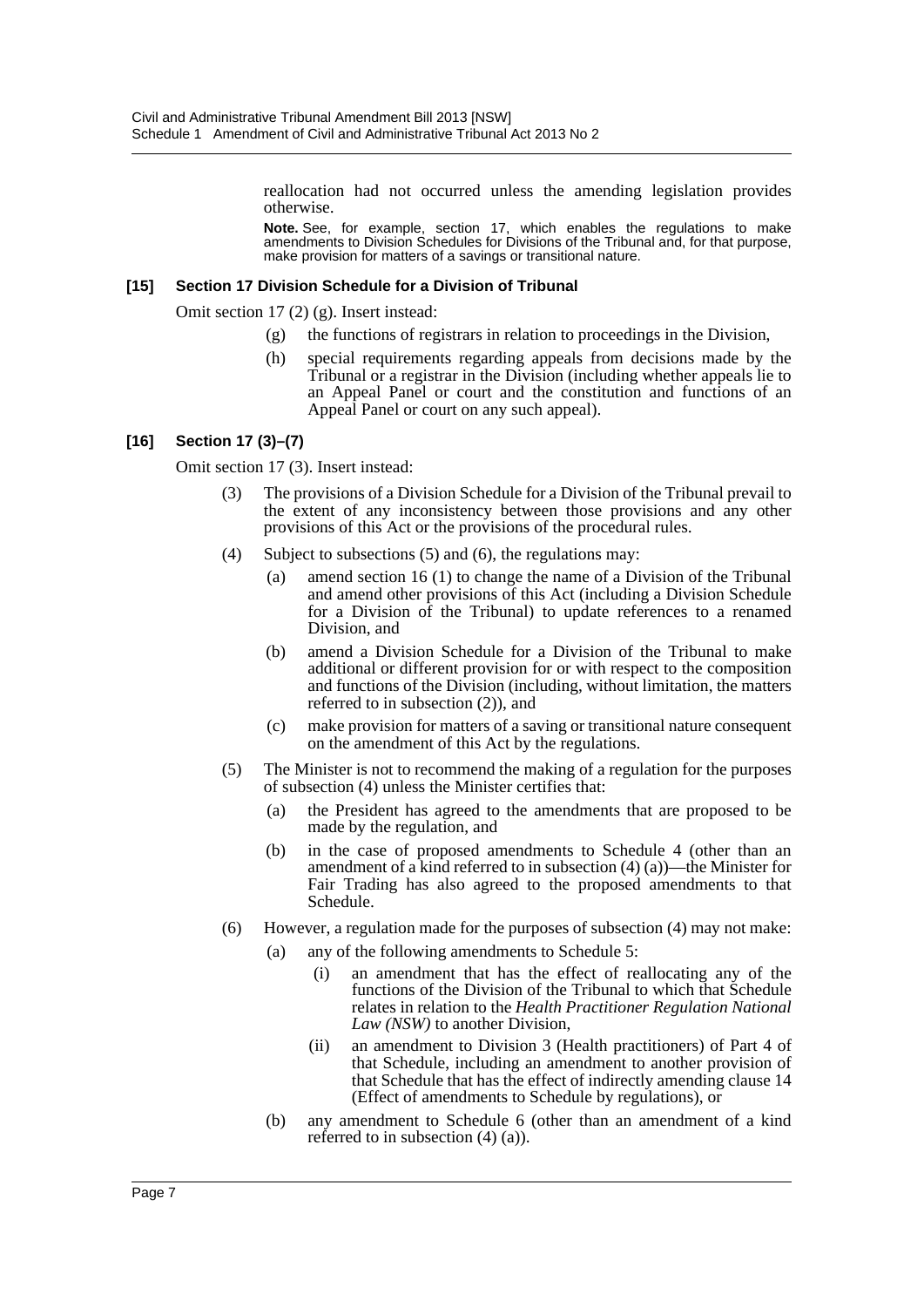(7) Any reference in any other Act or instrument made under any other Act to a Division of the Tribunal that has been renamed under this section is to be read as a reference to the Division as renamed.

#### **[17] Section 19 Division Lists and List Managers for Divisions of Tribunal**

Omit "Tribunal rules" from section 19 (3) (b). Insert instead "procedural rules".

#### **[18] Section 20 Functions of President**

Omit section 20 (3). Insert instead:

- (3) Without limiting subsections (1) and (2), the President has the following functions if appointed before the establishment day:
	- (a) to assist in the development of the Tribunal rules for the Tribunal to use on its establishment,
	- (b) to assign functions to other members appointed before the establishment day with respect to the establishment of the Tribunal,
	- (c) to assign functions to any registrar or other member of staff appointed before the establishment day,
	- (d) to exercise such other functions as are necessary or convenient to facilitate the establishment of the Tribunal.

#### **[19] Part 2, Division 4, heading**

Omit the heading. Insert instead:

# **Division 4 Registrars and other staff**

#### **[20] Section 22 Appointment of registrars and other staff**

Omit section 22 (1). Insert instead:

(1) Persons (including the principal registrar and any other registrars) may be employed in the Public Service to enable the Tribunal to exercise its functions. Those employees may be referred to as the employees or staff of the Tribunal.

#### **[21] Section 22 (3)**

Insert after section 22 (2):

(3) A reference in this Act to the appointment of a registrar or other member of staff of the Tribunal is to be read as a reference to the employment of a person as such in the Public Service.

#### **[22] Section 23**

Omit the section. Insert instead:

#### **23 Functions of registrars**

- (1) A registrar has such functions as may be conferred or imposed on the registrar by or under this Act or any other legislation or law.
- (2) The principal registrar has the following additional functions:
	- (a) to assist the President in managing the business and the affairs of the Tribunal,
	- (b) such administrative and other functions as may be conferred or imposed on the principal registrar by or under this Act or any other legislation or law.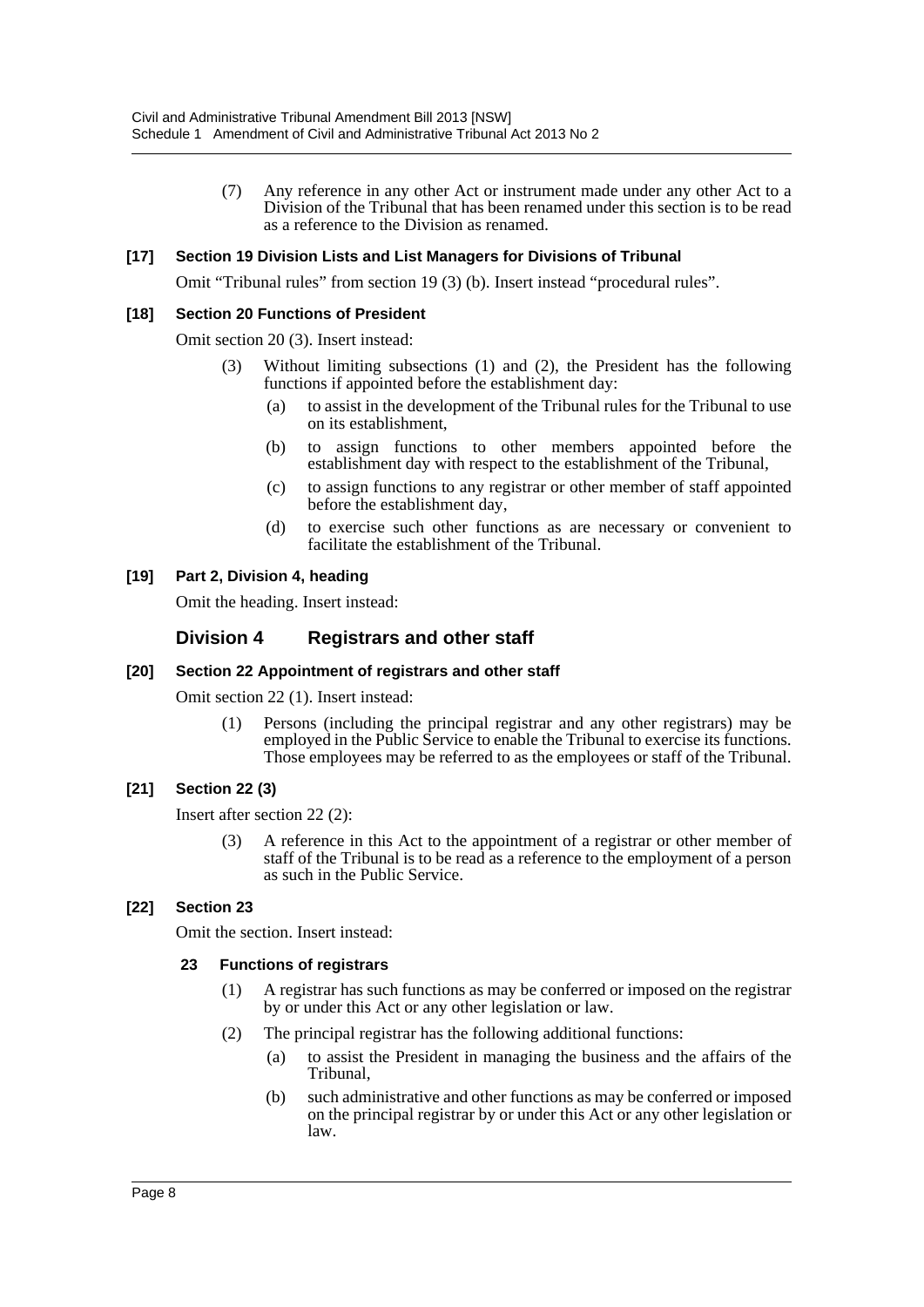- (3) A registrar may exercise such functions of the principal registrar as may be directed by the President or principal registrar.
- (4) Without limiting subsections (1) and (3):
	- (a) the President may, from time to time, designate a registrar to be a registrar for one or more Divisions of the Tribunal, and
	- (b) the designated registrar may (subject to any direction of the President or principal registrar) exercise the functions of the principal registrar in connection with proceedings and legislation allocated to the Division or Divisions concerned.
- (5) Anything done or omitted to be done by a registrar in exercising a function of the principal registrar has effect as if it had been done or omitted to be done by the principal registrar.
- (6) The procedural rules may make provision for or with respect to the functions of the principal registrar and other registrars, including authorising registrars to make ancillary or interlocutory decisions of the Tribunal on behalf of the Tribunal.
- (7) In addition, a registrar (including the principal registrar) appointed before the establishment day has and may exercise such functions with respect to the establishment of the Tribunal as may be assigned to the registrar under section 20 (3).

# **[23] Part 2, Division 5**

Omit the Division. Insert instead:

# **Division 5 Tribunal rules and procedural directions**

# **24 Rule Committee of Tribunal**

- (1) There is to be a Rule Committee of the Tribunal.
- (2) The functions of the Rule Committee are:
	- (a) to make the Tribunal rules, and
	- (b) to ensure that the Tribunal rules it makes are as flexible and informal as possible.
- (3) The Rule Committee is to be composed of the following:
	- (a) the President,
	- (b) each Division Head,
	- (c) such other members as may be appointed by the President from time to time.
- (4) The President is to be the Chairperson of the Rule Committee.
- (5) The President is to appoint one of the other members of the Rule Committee who is a Deputy President as Deputy Chairperson of the Rule Committee.
- (6) Unless the regulations provide otherwise, the Rule Committee is to regulate its own procedure.
- (7) The following provisions apply in relation to meetings of the Rule Committee unless the regulations provide, or the Rule Committee decides, otherwise:
	- (a) the Chairperson of the Rule Committee or, in the absence of the Chairperson, the Deputy Chairperson of the Committee is to preside at a meeting of the Committee,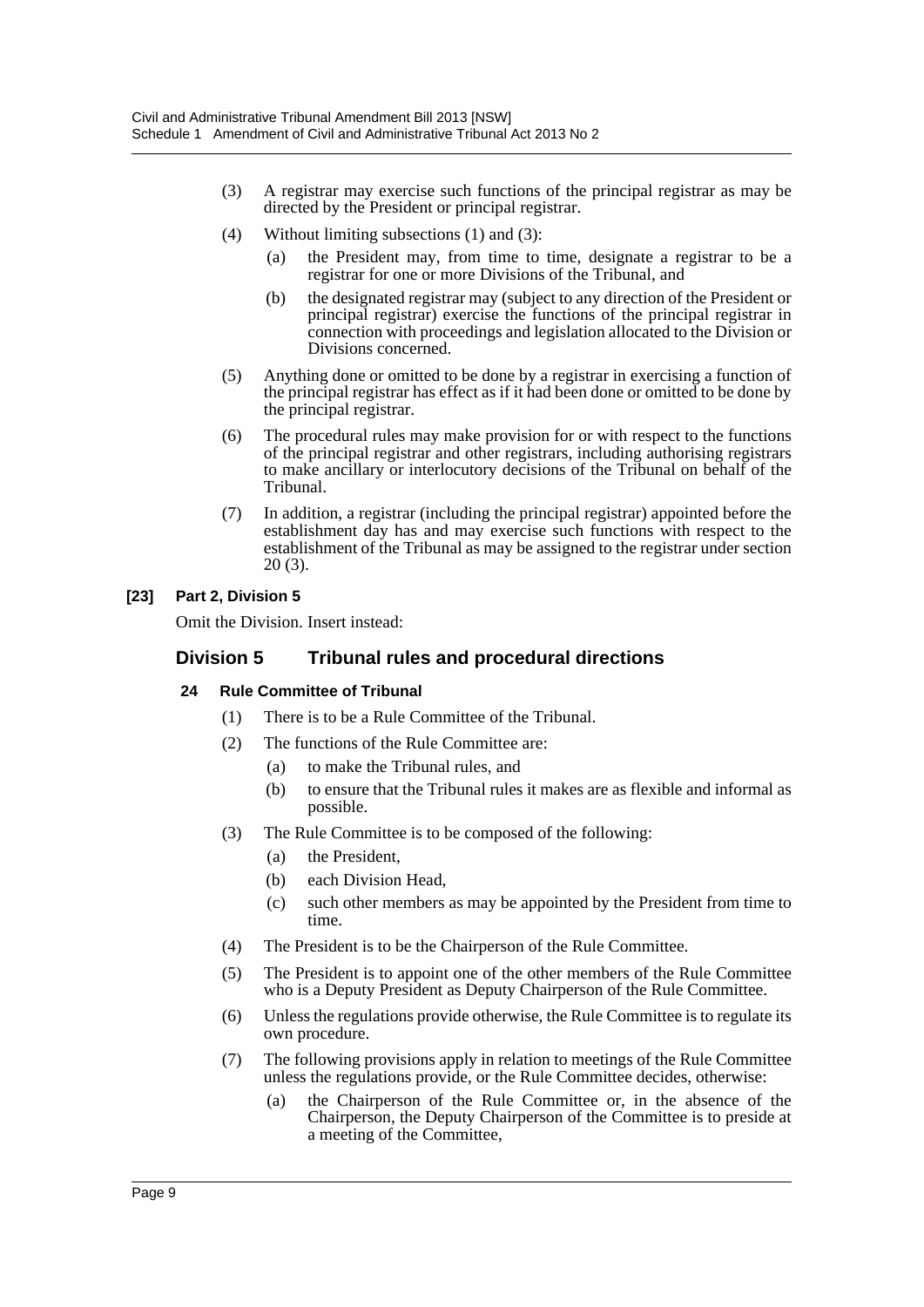- (b) in the absence from a meeting of the Rule Committee of both the Chairperson and Deputy Chairperson, another member of the Committee who is a Deputy President is to be chosen by the members present to preside at the meeting,
- (c) the quorum for a meeting of the Rule Committee is a majority of the number of the members for the time being,
- (d) any duly convened meeting of the Rule Committee at which a quorum is present is competent to transact any business of the Rule Committee and has and may exercise all the functions of the Rule Committee,
- (e) a decision supported by a majority of the votes cast at a meeting of the Rule Committee at which a quorum is present is the decision of the Committee,
- (f) the person presiding at a meeting of the Rule Committee has a deliberative vote and, in the event of an equality of votes, also has a casting vote.
- (8) The President is to call the first meeting of the Rule Committee in such manner as the President thinks fit and (subject to any decision of the Committee) may call such other meetings of the Committee as the President thinks necessary.

#### **25 Tribunal rules may provide for practice and procedure**

- (1) The Rule Committee may make rules of the Tribunal (referred to in this Act as the *Tribunal rules*), not inconsistent with this Act or enabling legislation, for or with respect to the following:
	- (a) the practice and procedure to be followed in proceedings in the Tribunal,
	- (b) any matter that is, by this Act or any other legislation, required or permitted to be prescribed by the Tribunal rules.

**Note.** A number of provisions of this Act provide for matters to be prescribed by the procedural rules. The term *procedural rules* is defined in section 4 (1) to include the Tribunal rules. Procedural rules that make provision as referred to in section 4 (4) are not inconsistent with this Act. See section  $\frac{4}{5}$ .

- (2) Without limiting subsection (1) (a), the Tribunal rules may make provision for or with respect to any of the matters specified in Schedule 7.
- (3) Without limiting the generality of section 42 of the *Interpretation Act 1987*, the Tribunal rules may also prescribe different rules for:
	- (a) each of the Divisions of the Tribunal, and
	- (b) different classes of matters.

**Note.** Section 42 of the *Interpretation Act 1987* provides for the matters for which statutory rules may generally make provision.

- (4) The Tribunal rules may authorise or require the use of an electronic case management system established under clause 2 of Schedule 1 to the *Electronic Transactions Act 2000* in relation to any proceedings in the Tribunal in respect of which the use of such a system is authorised by an order in force under clause 3 of Schedule 1 to that Act.
- (5) In the event of an inconsistency between a provision of the regulations and a provision of the Tribunal rules, the provision of the regulations prevails to the extent of the inconsistency.

**Note.** Section 90 (2) also enables the regulations to make provision concerning matters for or with respect to which the Tribunal rules may make provision (including the matters specified in Schedule 7).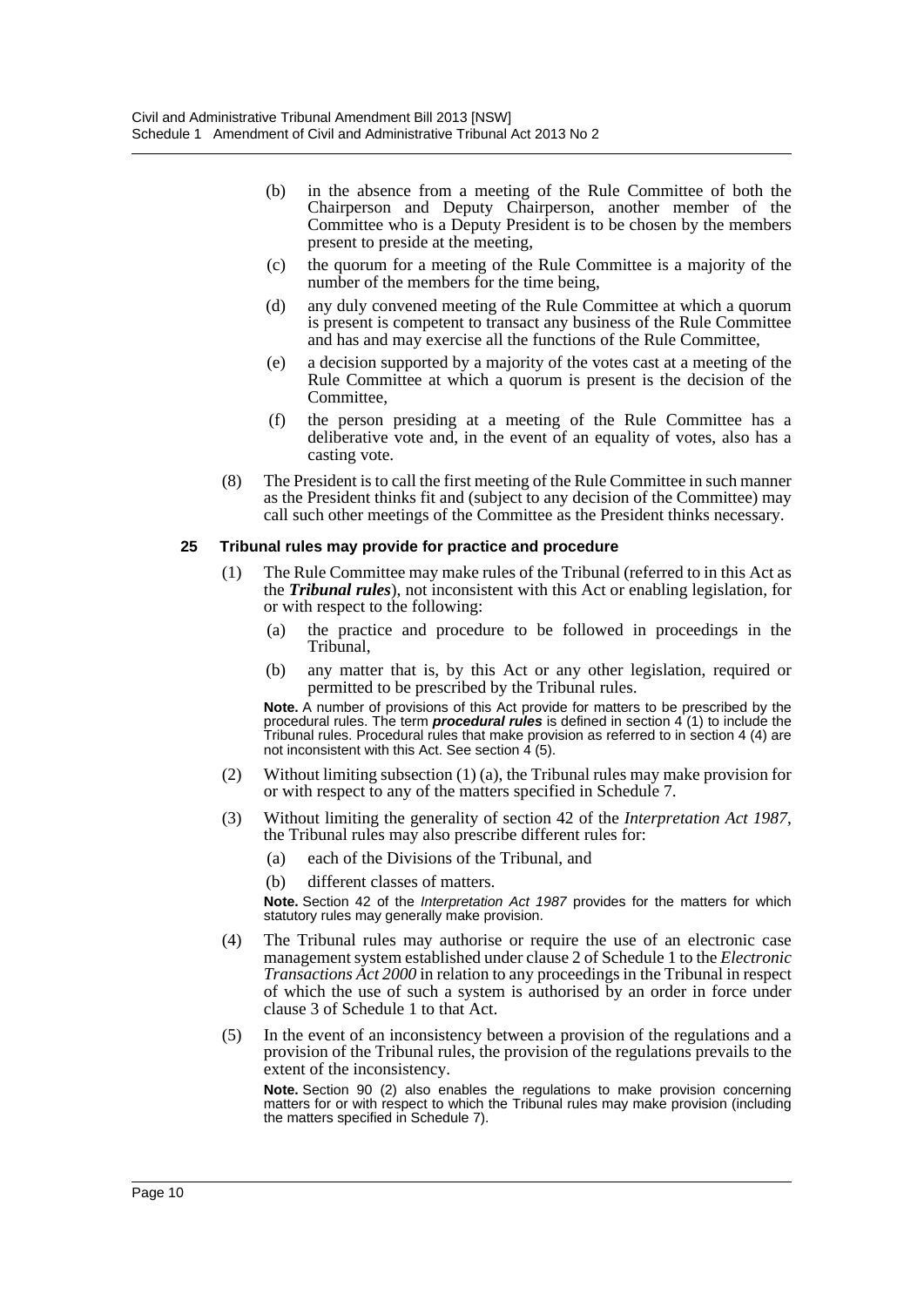(6) This section does not limit the operation of section 78 (Rules of court) of the *Interpretation Act 1987*.

#### **26 Procedural directions**

- (1) The President may give directions (*procedural directions*) relating to the practice and procedures to be followed in, and to the actual conduct of, proceedings in the Tribunal.
- (2) The procedural directions must be:
	- (a) publicly available, and
	- (b) consistent with this Act, enabling legislation and the procedural rules.
- (3) Without limiting subsection (2) (a), it is sufficient compliance with that paragraph if procedural directions are published on the website of the Tribunal.
- (4) Each member, and the parties to proceedings and their representatives, must comply with any applicable procedural directions.

# **[24] Part 2, Division 6**

Omit the Division. Insert instead:

# **Division 6 Constitution of Tribunal**

#### **27 Constitution of Tribunal**

- (1) The Tribunal is to be constituted as follows:
	- (a) in the case of an internal appeal or designated external appeal—by an Appeal Panel of the Tribunal consisting of:
		- (i) one member who is an Australian lawyer, or
		- (ii) 2 or more members (at least one of whom must be an Australian lawyer),
	- (b) in the case of proceedings for contempt of the Tribunal—by one or more of the following members:
		- (i) the President,
		- (ii) any other member who is a current or former NSW judicial officer,
	- (c) in the case of proceedings for a contravention of a civil penalty provision of this Act—by one or more of the following:
		- (i) the President,
		- (ii) a Deputy President,
		- (iii) a principal member who is an Australian lawyer of at least 7 years' standing,
	- (d) in the case of any other proceedings—by one or more Division members of the Division to which the function of dealing with the proceedings is allocated.

**Note.** The functions of the Tribunal are generally exercised in the Divisions of the Tribunal by Division members. However, the functions of the Tribunal when constituted by an Appeal Panel or in exercise of its enforcement jurisdiction are not allocated to any particular Division of the Tribunal. See section 16 (4).

A Division Schedule for a Division may, in some cases, make special provision for the constitution of the Tribunal when exercising functions allocated to that Division (including the qualifications of members to sit in specified kinds of proceedings). It may also provide for certain Division functions to be exercised by a registrar and for the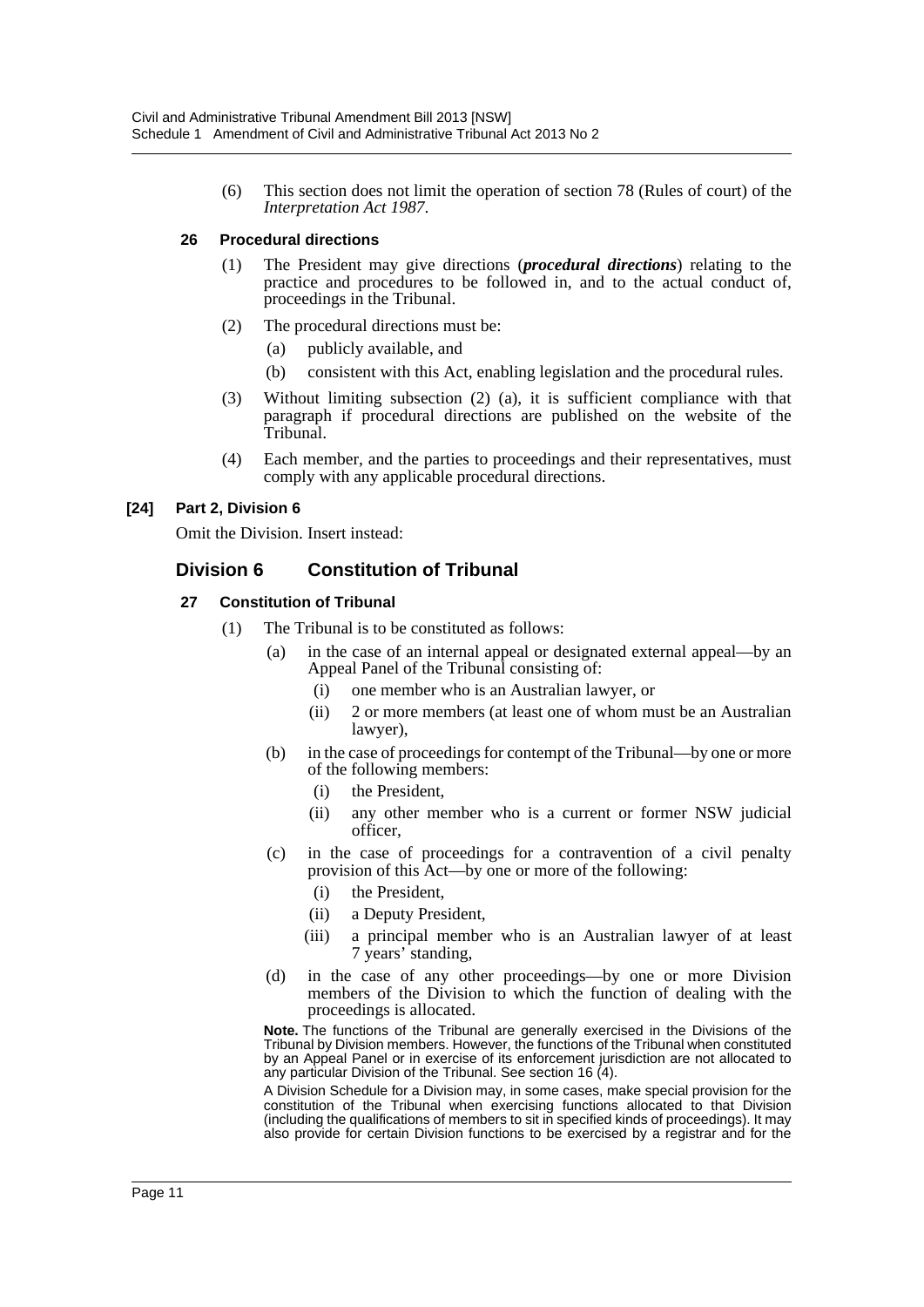constitution of Appeal Panels in internal appeals against decisions made in the Division.

The procedural rules may also authorise a registrar to make ancillary or interlocutory decisions of the Tribunal on behalf of the Tribunal. See section 23 (6).

- (2) The President may give directions as to the members who are to constitute the Tribunal for the purposes of any particular proceedings. **Note.** The President may delegate the function of constituting the Tribunal for particular proceedings to a Division Head for a Division of the Tribunal or another member. See clause 12 of Schedule 2.
- (3) In giving a direction as to the members who are to constitute the Tribunal for the purposes of any particular proceedings, the President is to have regard to the following matters:
	- (a) the degree of public importance or complexity of the subject-matter of the proceedings,
	- (b) the need for any of the members to have special knowledge or experience in the subject-matter of the proceedings,
	- (c) any applicable requirements in relation to the constitution of the Tribunal that are specified by a Division Schedule for a Division of the Tribunal or enabling legislation,
	- (d) such other matters as the President considers relevant.
- (4) The President may give directions (whether for particular proceedings, classes of proceedings or generally) as to which member is to preside at proceedings in the Tribunal when the Tribunal is constituted by more than one member.
- (5) There may be more than one sitting of the Tribunal (including when constituted as an Appeal Panel) at the same time.

#### (6) In this section:

*designated external appeal* means any of the following:

- (a) an external appeal under section 45 of the *Drug and Alcohol Treatment Act 2007*,
- (b) an external appeal under section 50 of the *NSW Trustee and Guardian Act 2009*,
- (c) any other external appeal that this Act or enabling legislation has declared to be a designated external appeal for the purposes of this section.

# **[25] Parts 3–7**

Omit Part 3. Insert instead:

# **Part 3 Jurisdiction of Tribunal**

#### **28 Jurisdiction of Tribunal generally**

- (1) The Tribunal has such jurisdiction and functions as may be conferred or imposed on it by or under this Act or any other legislation.
- (2) In particular, the jurisdiction of the Tribunal consists of the following kinds of jurisdiction:
	- (a) the general jurisdiction of the Tribunal,
	- (b) the administrative review jurisdiction of the Tribunal,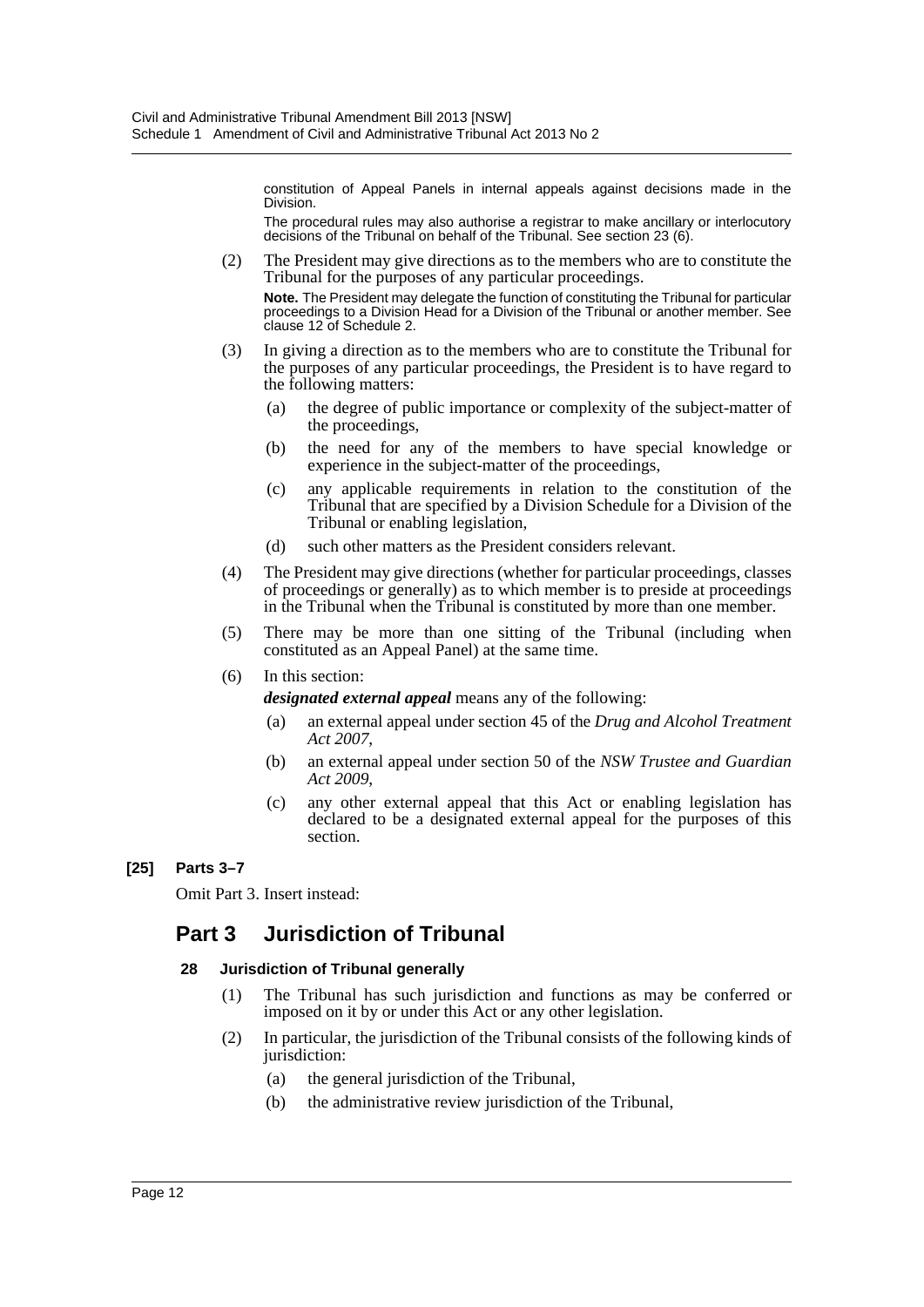- (c) the appeal jurisdiction of the Tribunal (comprising its external and internal appeal jurisdiction),
- (d) the enforcement jurisdiction of the Tribunal.
- (3) Subject to this Act and enabling legislation, the Tribunal has jurisdiction in respect of matters arising before or after the establishment of the Tribunal. **Note.** Section 35D of the *Ombudsman Act 1974* enables the Ombudsman and the President to enter into arrangements with respect to the co-operative exercise of the respective functions of the Ombudsman and the Tribunal (including providing for the referral of matters between them).

#### **29 General jurisdiction**

- (1) The Tribunal has *general jurisdiction* over a matter if:
	- (a) legislation (other than this Act or the procedural rules) enables the Tribunal to make decisions or exercise other functions, whether on application or of its own motion, of a kind specified by the legislation in respect of that matter, and
	- (b) the matter does not otherwise fall within the administrative review jurisdiction, appeal jurisdiction or enforcement jurisdiction of the Tribunal.

**Note.** The general jurisdiction of the Tribunal includes (but is not limited to) functions conferred on the Tribunal by enabling legislation to review or otherwise re-examine decisions of persons or bodies other than in connection with the exercise of the Tribunal's administrative review jurisdiction.

- (2) The Tribunal also has the following jurisdiction in proceedings for the exercise of its general jurisdiction:
	- (a) the jurisdiction to make ancillary and interlocutory decisions of the Tribunal in the proceedings,
	- (b) the jurisdiction to exercise such other functions as are conferred or imposed on the Tribunal by or under this Act or enabling legislation in connection with the conduct or resolution of such proceedings.
- (3) A *general decision* of the Tribunal is a decision of the Tribunal determining a matter over which it has general jurisdiction.
- (4) A *general application* is an application made to the Tribunal for a general decision.
- (5) Nothing in this section permits general jurisdiction to be conferred on the Tribunal by a statutory rule unless the conferral of jurisdiction by such means is expressly authorised by another Act.

#### **30 Administrative review jurisdiction**

(1) The *Administrative Decisions Review Act 1997* provides for the circumstances in which the Tribunal has *administrative review jurisdiction* over a decision of an administrator.

**Note.** See section 9 of the *Administrative Decisions Review Act 1997*.

- (2) The Tribunal also has the following jurisdiction in proceedings for the exercise of its administrative review jurisdiction:
	- (a) the jurisdiction to make ancillary and interlocutory decisions of the Tribunal in the proceedings,
	- (b) the jurisdiction to exercise such other functions as are conferred or imposed on the Tribunal by or under this Act, the *Administrative*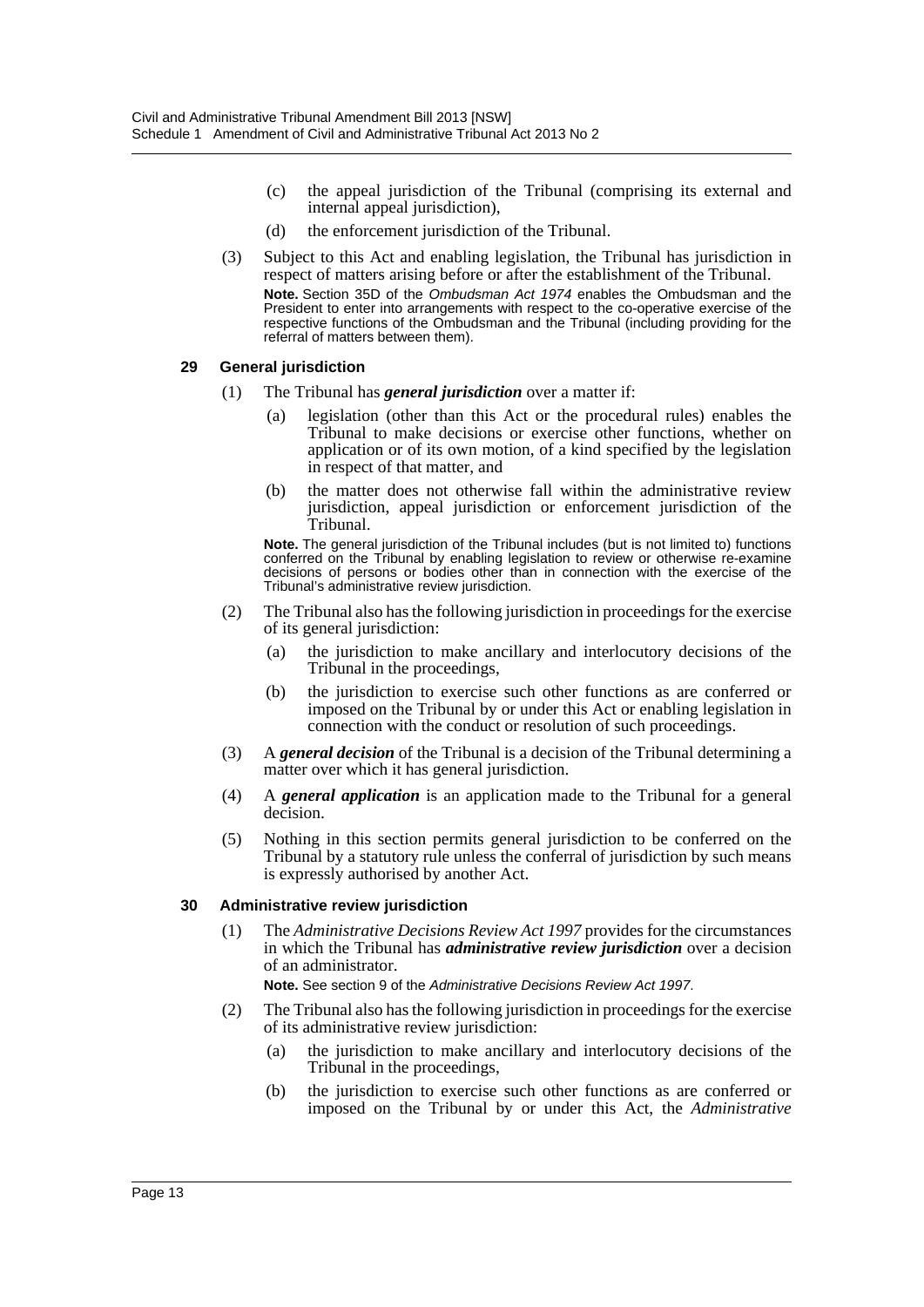*Decisions Review Act 1997* or enabling legislation in connection with the conduct or resolution of such proceedings.

- (3) An *administratively reviewable decision* is a decision of an administrator over which the Tribunal has administrative review jurisdiction. **Note.** See section 7 of the *Administrative Decisions Review Act 1997*.
- (4) An *administrator*, in relation to an administratively reviewable decision, is the person or body that makes (or is taken to have made) the decision under enabling legislation.

**Note.** See section 8 of the *Administrative Decisions Review Act 1997*.

- (5) An *administrative review decision* of the Tribunal is a decision of the Tribunal determining a matter over which it has administrative review jurisdiction.
- (6) An *administrative review application* is an application made to the Tribunal for an administrative review decision.

**Note.** Chapter 3 (Process for administrative reviews under this Act) of the *Administrative Decisions Review Act 1997* also makes provision for the role of administrators when making administratively reviewable decisions and the role of the Tribunal when conducting an administrative review of such decisions.

#### **31 External appeal jurisdiction of Tribunal**

- (1) The Tribunal has *external appeal jurisdiction* over a decision (or class of decisions) made by an external decision-maker if legislation provides that an appeal may be made to the Tribunal against any such decision (or class of decisions).
- (2) The Tribunal also has the following jurisdiction in proceedings for the exercise of its external appeal jurisdiction:
	- (a) the jurisdiction to make ancillary and interlocutory decisions of the Tribunal in the proceedings,
	- (b) the jurisdiction to exercise such other functions as are conferred or imposed on the Tribunal by or under this Act or enabling legislation in connection with the conduct or resolution of such proceedings.
- (3) An *appealable external decision* is a decision of an external decision-maker over which the Tribunal has external appeal jurisdiction.
- (4) An *external appeal* is an appeal to the Tribunal against an appealable external decision.
- (5) A provision of enabling legislation that provides for a decision of an external decision-maker to be appealed to the Tribunal extends to the following:
	- (a) a decision made by a person to whom the function of making the decision has been delegated,
	- (b) if the provision specifies the decision-maker by reference to the holding of a particular office or appointment—a decision by any person for the time being acting in, or performing any of the duties of, the office or appointment,
	- (c) a decision made by any other person authorised to exercise the function of making the decision.
- (6) Nothing in this section permits external appeal jurisdiction to be conferred on the Tribunal by a statutory rule unless the conferral of jurisdiction by such means is expressly authorised by another Act.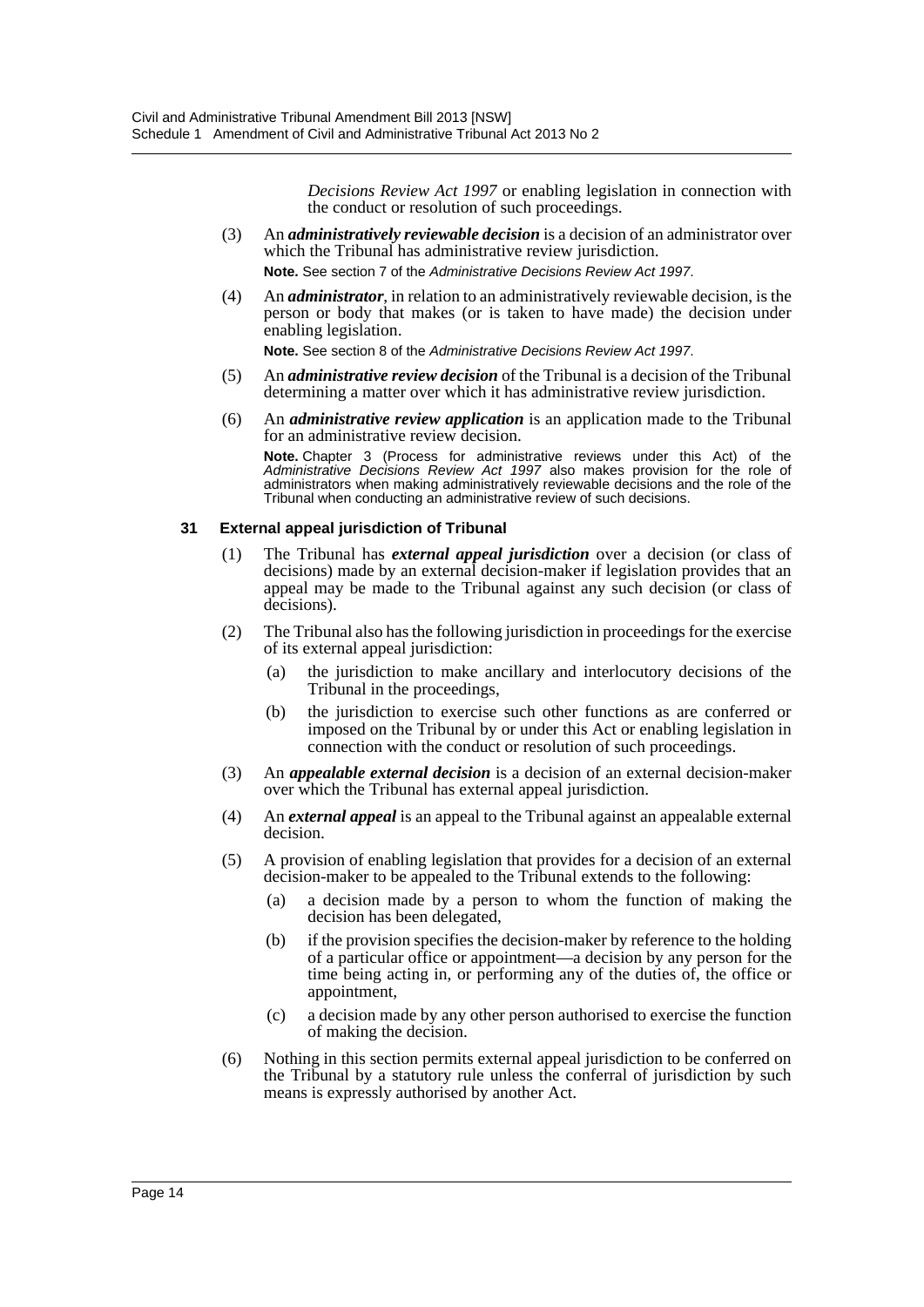#### **32 Internal appeal jurisdiction of Tribunal**

#### (1) The Tribunal has *internal appeal jurisdiction* over:

- (a) any decision made by the Tribunal in proceedings for a general decision or administrative review decision, and
- (b) any decision made by a registrar of a kind that is declared by this Act or the procedural rules to be internally appealable for the purposes of this section.
- (2) The Tribunal also has the following jurisdiction in proceedings for the exercise of its internal appeal jurisdiction:
	- (a) the jurisdiction to make ancillary and interlocutory decisions of the Tribunal in the proceedings,
	- (b) the jurisdiction to exercise such other functions as are conferred or imposed on the Tribunal by or under this Act or enabling legislation in connection with the conduct or resolution of such proceedings.
- (3) However, the internal appeal jurisdiction of the Tribunal does not extend to:
	- (a) any decision of an Appeal Panel, or
	- (b) any decision of the Tribunal in an external appeal, or
	- (c) any decision of the Tribunal in proceedings for the exercise of its enforcement jurisdiction, or
	- (d) any decision of the Tribunal in proceedings for the imposition of a civil penalty in exercise of its general jurisdiction.

**Note.** The decisions above may be appealable to the Supreme Court and, in some cases in relation to civil penalty decisions made by the Tribunal (whether under this Act or enabling legislation), the District Court. See section 73 and Part 6.

- (4) An *internally appealable decision* is a decision of the Tribunal or a registrar over which the Tribunal has internal appeal jurisdiction.
- (5) An *internal appeal* is an appeal to the Tribunal against an internally appealable decision.
- (6) Subject to the procedural rules, if a decision of a registrar is an internally appealable decision, the provisions of this Act relating to the making and determination of an internal appeal are taken to apply as if:
	- (a) any reference to the Tribunal at first instance (however expressed) included a reference to a registrar, and
	- (b) any requirement concerning the granting of leave to appeal against particular kinds of decisions of the Tribunal or on particular grounds extended to decisions of the same kind made by a registrar or grounds of the same kind.

#### **33 Enforcement jurisdiction of Tribunal**

- (1) The *enforcement jurisdiction* of the Tribunal is comprised of:
	- (a) the functions of the Tribunal when dealing with an alleged or apparent contempt of the Tribunal, and
	- (b) the functions of the Tribunal when dealing with an application under section 77 for a contravention of a civil penalty provision of this Act.

**Note.** The functions of the Tribunal relating to the imposition of civil penalties under legislation other than this Act fall within the general jurisdiction, and not the enforcement jurisdiction, of the Tribunal. The enforcement jurisdiction of the Tribunal extends only to proceedings for a civil penalty under this Act.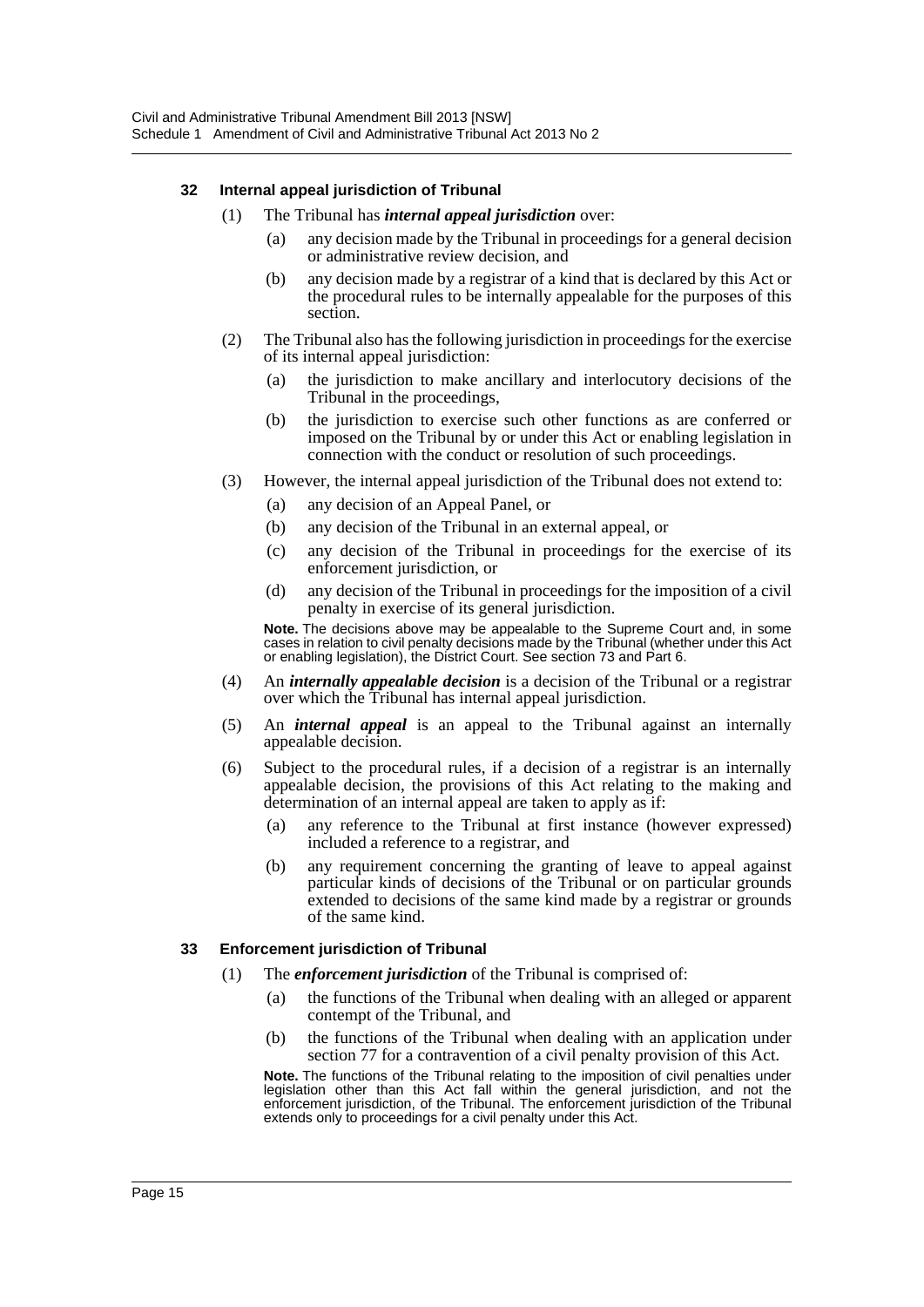The Tribunal must observe the rules of evidence when exercising its enforcement jurisdiction. See section 38 (3).

- (2) The Tribunal also has the following jurisdiction in proceedings for the exercise of its enforcement jurisdiction:
	- (a) the jurisdiction to make ancillary and interlocutory decisions of the Tribunal in the proceedings,
	- (b) the jurisdiction to exercise such other functions as are conferred or imposed on the Tribunal by or under this Act in connection with the conduct or resolution of such proceedings.

#### **34 Inter-relationship between Tribunal and Supreme Court**

- (1) The Supreme Court may:
	- (a) refuse to conduct a judicial review of an administratively reviewable decision if it is satisfied that, in all the circumstances, adequate provision is made for an internal review of the decision or an administrative review of the decision by the Tribunal under the *Administrative Decisions Review Act 1997*, or
	- (b) refuse to conduct a judicial review of a decision of an external decision-maker if it is satisfied that, in all the circumstances, adequate provision is made for the review of the decision by the Tribunal by way of an external appeal, or
	- (c) refuse to conduct a judicial review of a decision of the Tribunal if an internal appeal or an appeal to a court could be, or has been, lodged against the decision.
- (2) This section:
	- (a) permits, but does not require, the Supreme Court to refuse to conduct a judicial review of a decision on a ground referred to in subsection (1), and
	- (b) does not limit any power that the Supreme Court has, apart from this section, to refuse to conduct a judicial review of a decision.
- (3) In this section:

*internal review* of an administratively reviewable decision means an internal review of the decision conducted by or on behalf of an administrator under:

- (a) the *Administrative Decisions Review Act 1997*, or
- (b) any other Act instead of the *Administrative Decisions Review Act 1997*.

*judicial review* does not include an appeal to the Supreme Court under this or any other Act.

# **Part 4 Practice and procedure**

# **Division 1 Introduction**

#### **35 Application of Part**

Each of the provisions of this Part is subject to enabling legislation and the procedural rules.

**Note.** The Division Schedule for a Division of the Tribunal may, in some cases, make special provision for the practice and procedure to be followed in connection with certain proceedings allocated to the Division for determination. The provisions of the Division Schedule prevail to the extent of any inconsistency with the provisions of this Part. See section 17 (3).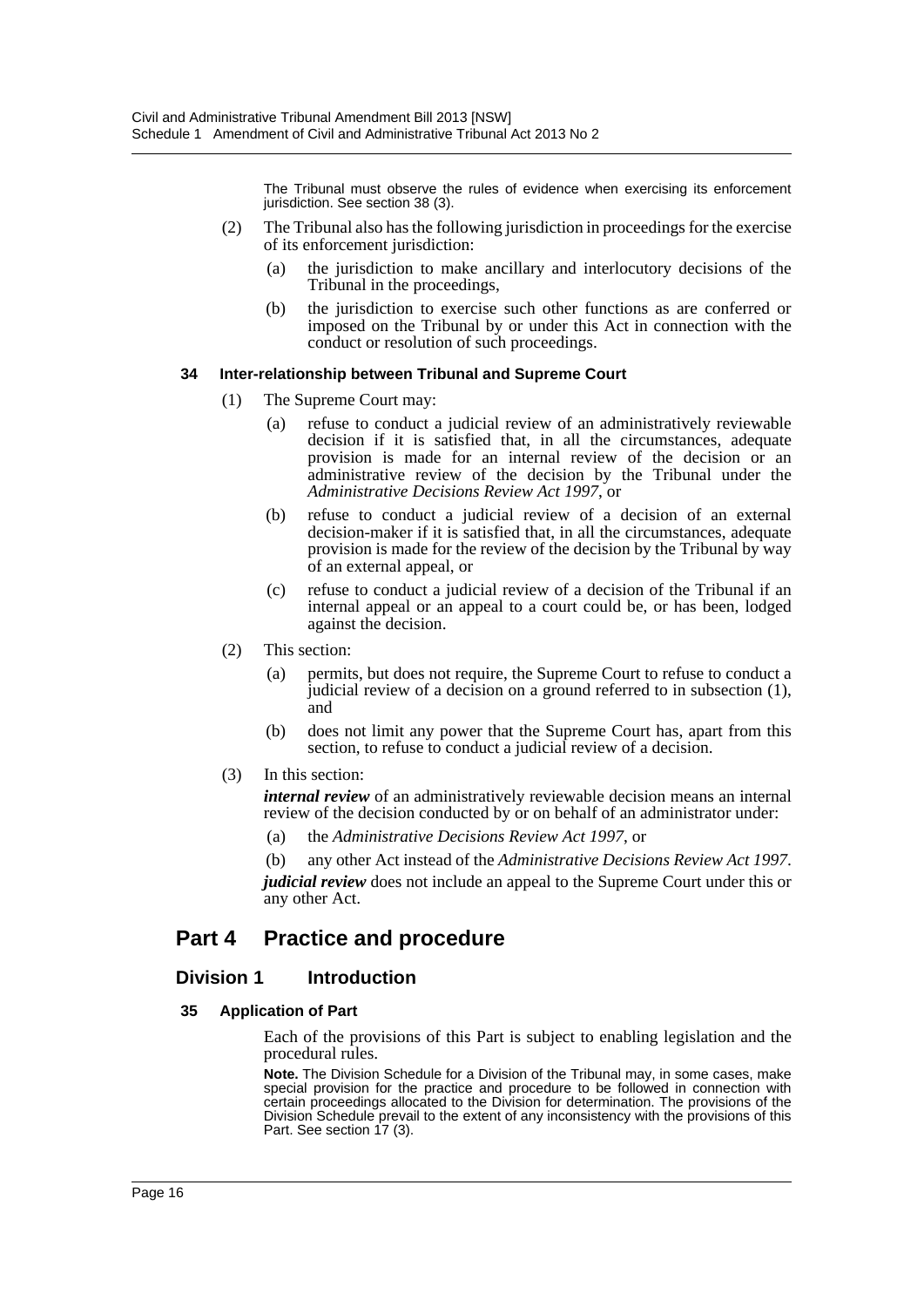Section 4 (4) also provides that any provisions of this Act that are expressed to be subject to the procedural rules have effect subject to any exceptions, limitations or other restrictions specified by the procedural rules.

Enabling legislation may also make provision for matters relating to practice and procedure in relation to functions conferred on the Tribunal, including (for example) specifying periods within which applications or appeals under that legislation are to be made.

#### **36 Guiding principle to be applied to practice and procedure**

- (1) The *guiding principle* for this Act and the procedural rules, in their application to proceedings in the Tribunal, is to facilitate the just, quick and cheap resolution of the real issues in the proceedings.
- (2) The Tribunal must seek to give effect to the guiding principle when it:
	- (a) exercises any power given to it by this Act or the procedural rules, or
	- (b) interprets any provision of this Act or the procedural rules.
- (3) Each of the following persons is under a duty to co-operate with the Tribunal to give effect to the guiding principle and, for that purpose, to participate in the processes of the Tribunal and to comply with directions and orders of the Tribunal:
	- (a) a party to proceedings in the Tribunal,
	- (b) an Australian legal practitioner or other person who is representing a party in proceedings in the Tribunal.
- (4) In addition, the practice and procedure of the Tribunal should be implemented so as to facilitate the resolution of the issues between the parties in such a way that the cost to the parties and the Tribunal is proportionate to the importance and complexity of the subject-matter of the proceedings.
- (5) However, nothing in this section requires or permits the Tribunal to exercise any functions that are conferred or imposed on it under enabling legislation in a manner that is inconsistent with the objects or principles for which that legislation provides in relation to the exercise of those functions.

#### **37 Tribunal to promote use of resolution processes**

- (1) The Tribunal may, where it considers it appropriate, use (or require parties to proceedings to use) any one or more resolution processes. **Note.** See section 59 for the power of the Tribunal to give effect to a settlement reached by the parties following the use of a resolution process.
- (2) A *resolution process* is any process (including, for example, alternative dispute resolution) in which parties to proceedings are assisted to resolve or narrow the issues between them in the proceedings.

#### **38 Procedure of Tribunal generally**

- (1) The Tribunal may determine its own procedure in relation to any matter for which this Act or the procedural rules do not otherwise make provision.
- (2) The Tribunal is not bound by the rules of evidence and may inquire into and inform itself on any matter in such manner as it thinks fit, subject to the rules of natural justice.
- (3) Despite subsection (2):
	- (a) the Tribunal must observe the rules of evidence in:
		- (i) proceedings in exercise of its enforcement jurisdiction, and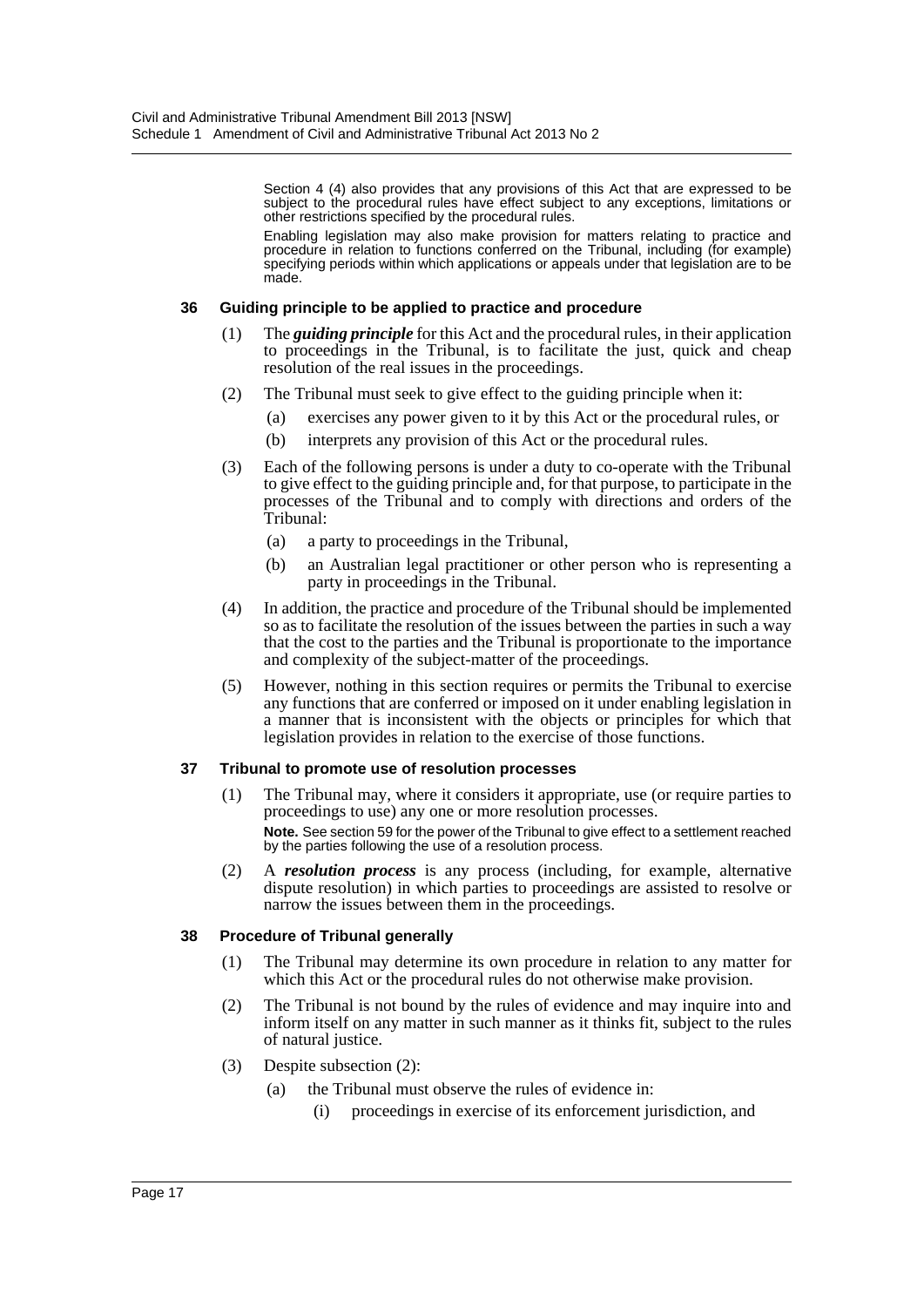- (ii) proceedings for the imposition by the Tribunal of a civil penalty in exercise of its general jurisdiction, and
- (b) section 128 (Privilege in respect of self-incrimination in other proceedings) of the *Evidence Act 1995* is taken to apply to evidence given in proceedings in the Tribunal even when the Tribunal is not required to apply the rules of evidence in those proceedings.

**Note.** Section 67 also prevents the compulsory disclosure of certain documents in proceedings in the Tribunal that would, in proceedings before a court, be protected from disclosure by reason of a claim of privilege.

- (4) The Tribunal is to act with as little formality as the circumstances of the case permit and according to equity, good conscience and the substantial merits of the case without regard to technicalities or legal forms.
- (5) The Tribunal is to take such measures as are reasonably practicable:
	- (a) to ensure that the parties to the proceedings before it understand the nature of the proceedings, and
	- (b) if requested to do so—to explain to the parties any aspect of the procedure of the Tribunal, or any decision or ruling made by the Tribunal, that relates to the proceedings, and
	- (c) to ensure that the parties have a reasonable opportunity to be heard or otherwise have their submissions considered in the proceedings.
- (6) The Tribunal:
	- (a) is to ensure that all relevant material is disclosed to the Tribunal so as to enable it to determine all of the relevant facts in issue in any proceedings, and
	- (b) may require evidence or argument to be presented orally or in writing, and
	- (c) in the case of a hearing—may require the presentation of the respective cases of the parties before it to be limited to the periods of time that it determines are reasonably necessary for the fair and adequate presentation of the cases.

# **Division 2 Commencement of proceedings**

#### **39 What constitutes an application**

For the purposes of this Act, an *application* to the Tribunal includes a complaint, referral or other mechanism (however expressed) by means of which enabling legislation provides for a matter to be brought to the attention of the Tribunal for a decision.

#### **40 Making of applications and appeals**

An application or appeal to the Tribunal is to be made in the time and manner prescribed by enabling legislation or the procedural rules.

#### **41 Extensions of time**

- (1) The Tribunal may, of its own motion or on application by any person, extend the period of time for the doing of anything under any legislation in respect of which the Tribunal has jurisdiction despite anything to the contrary under that legislation.
- (2) Such an application may be made even though the relevant period of time has expired.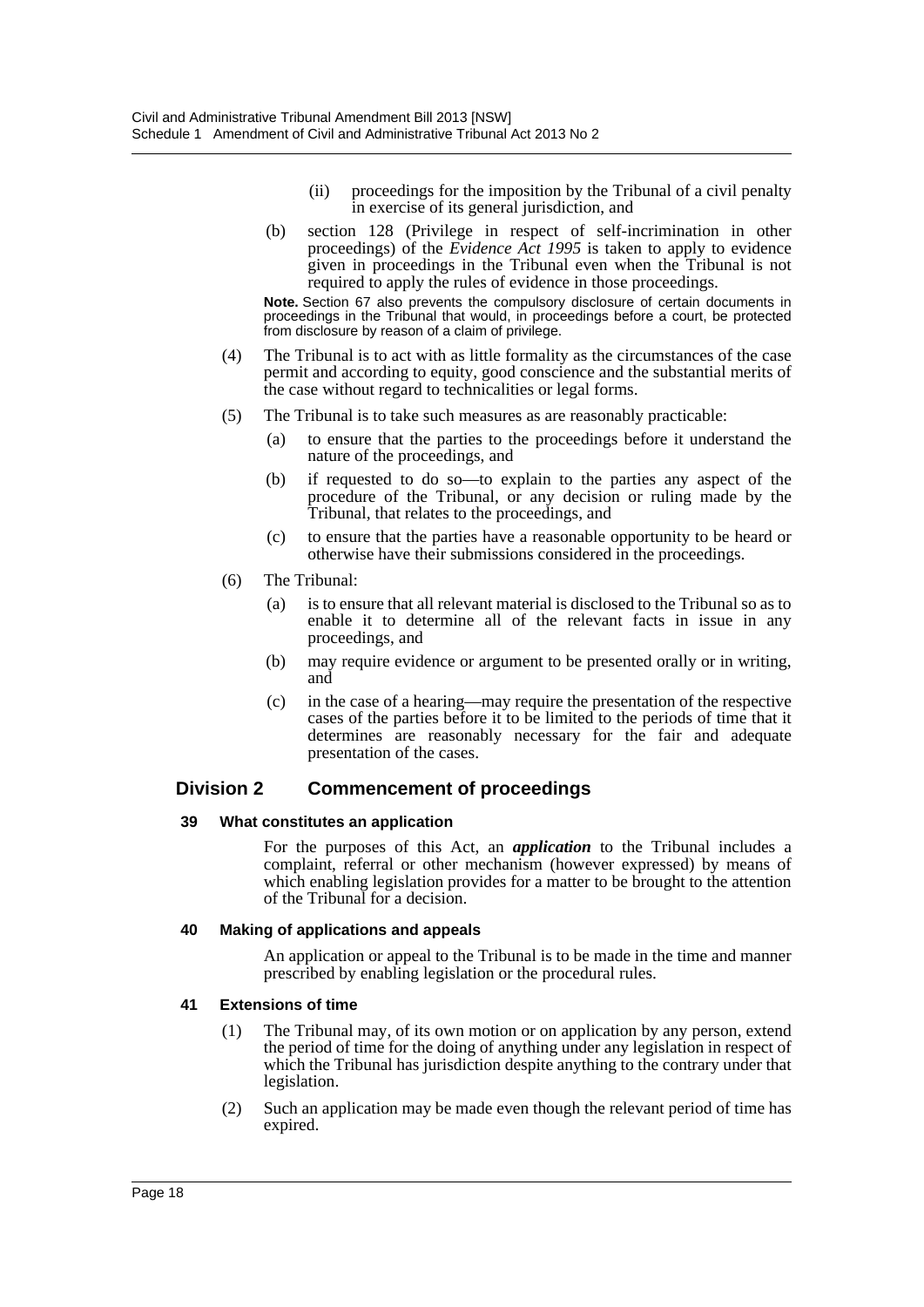#### **42 Service of documents outside the State**

The Tribunal may require a document to be served outside the State.

#### **43 Effect of pending general applications and appeals**

- (1) This section applies to the making or lodgment of any of the following (a *pending general application or appeal*):
	- (a) a general application for the review or other re-examination of a decision made by an external decision-maker,
	- (b) an external appeal,
	- (c) an internal appeal.

**Note.** See Division 2 of Part 3 of Chapter 3 of the *Administrative Decisions Review Act 1997* for the effect of pending administrative review applications on administratively reviewable decisions and the making of orders staying or otherwise affecting such decisions.

- (2) A pending general application or appeal does not affect the operation of the decision to which the application or appeal relates, or prevent the taking of action to implement the decision, unless the Tribunal makes an order staying or otherwise affecting the operation of the decision.
- (3) The Tribunal may make such orders (whether with or without conditions) staying or otherwise affecting the operation of a decision to which a pending general application or appeal relates as it considers appropriate to secure the effectiveness of the determination of the application or appeal.

# **Division 3 Participation in proceedings**

#### **44 Parties and intervention**

- (1) The Tribunal may order that a person be joined as a party to proceedings if the Tribunal considers that the person should be joined as a party.
- (2) The Tribunal may order that a person be removed as a party to proceedings if the Tribunal considers that the person has:
	- (a) been improperly or unnecessarily joined, or
	- (b) ceased to be a proper or necessary party.
- (3) For the avoidance of doubt, the member or members who constituted the Tribunal when it made an internally appealable decision cannot be made parties to an internal appeal against the decision.
- (4) The following persons may intervene and be heard in proceedings to which they are not already parties:
	- (a) the Attorney General,
	- (b) a Minister who administers the legislation that confers or imposes functions the exercise (or purported exercise) of which are in issue in the proceedings,
	- (c) any other person who is authorised by this Act, enabling legislation or the procedural rules to intervene in the proceedings.
- (5) A Minister may (from money otherwise lawfully available for the purpose) authorise the payment to a party to the proceedings in which the Minister or the Minister's delegate intervenes such costs (if any) as the Minister considers were reasonably incurred by that party in relation to the proceedings as a result of that intervention.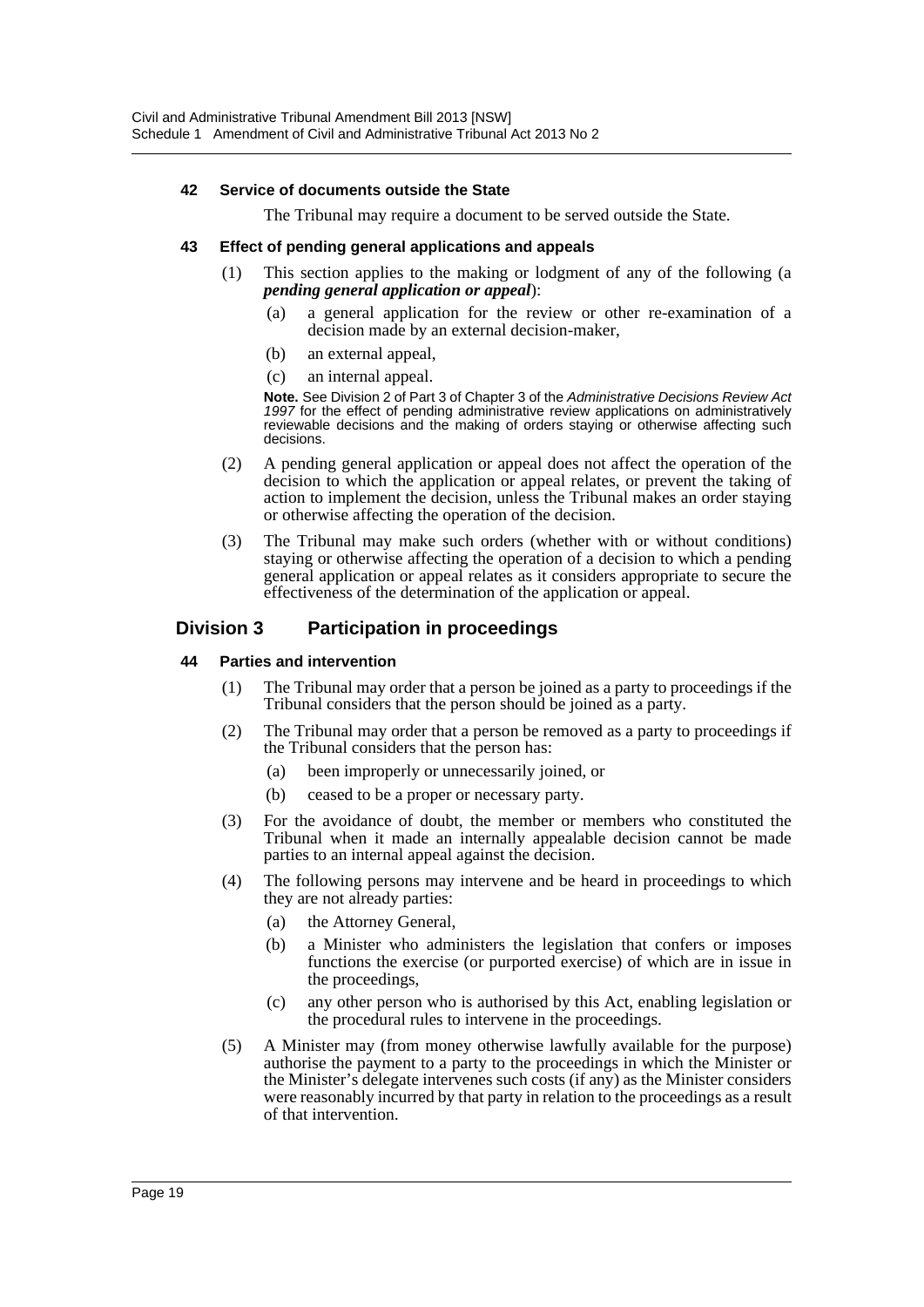#### **45 Representation of parties**

- (1) A party to proceedings in the Tribunal:
	- (a) has the carriage of the party's own case and is not entitled to be represented by any person, and
	- (b) may be represented by another person only if the Tribunal grants leave for the person to represent the party.
- (2) However, a party to an internal appeal (or in an application for leave to make an internal appeal) may be represented by a person without requiring the leave of an Appeal Panel if the party was entitled to be represented by such a person without the leave of Tribunal in the proceedings in which the decision under appeal was made.

**Note.** A Division Schedule for a Division of the Tribunal may, in some cases, allow certain kinds of persons to represent parties in proceedings allocated to that Division without requiring the leave of the Tribunal.

- (3) The Tribunal may at its discretion:
	- (a) grant or refuse leave under subsection (1) (b), and
	- (b) revoke any leave that it has granted.
- (4) The Tribunal may:
	- (a) appoint a person to act as guardian ad litem for a party, or
	- (b) appoint a person to represent a party, or
	- (c) order that a party be separately represented.
- (5) A person is not entitled to legal aid under the *Legal Aid Commission Act 1979* merely because the Tribunal has made an order under subsection (4) (c).
- (6) Anything done or omitted to be done by a person of a class prescribed by the regulations who is appointed by the Tribunal to represent a party to proceedings does not subject the person personally to any action, liability, claim or demand if the thing was done, or omitted to be done, in good faith for the purpose of representing the party. However, any such liability attaches instead to the Crown.

#### **46 Powers in relation to witnesses**

- (1) The Tribunal may:
	- (a) call any witness of its own motion, and
	- (b) examine any witness on oath or affirmation or require evidence to be verified by a statutory declaration, and
	- (c) examine or cross-examine any witness to such extent as the Tribunal thinks proper in order to elicit information relevant to the exercise of the functions of the Tribunal in any proceedings, and
	- (d) compel any witness to answer questions which the Tribunal considers to be relevant in any proceedings.
- (2) If the Tribunal decides to call a person as a witness under subsection  $(1)$   $(a)$ , the Tribunal may:
	- (a) seek to procure the voluntary attendance of the witness before it by notifying the person in such manner as it thinks appropriate in the circumstances, or
	- (b) issue a summons (or direct a registrar to issue a summons) to compel the attendance of the person before it.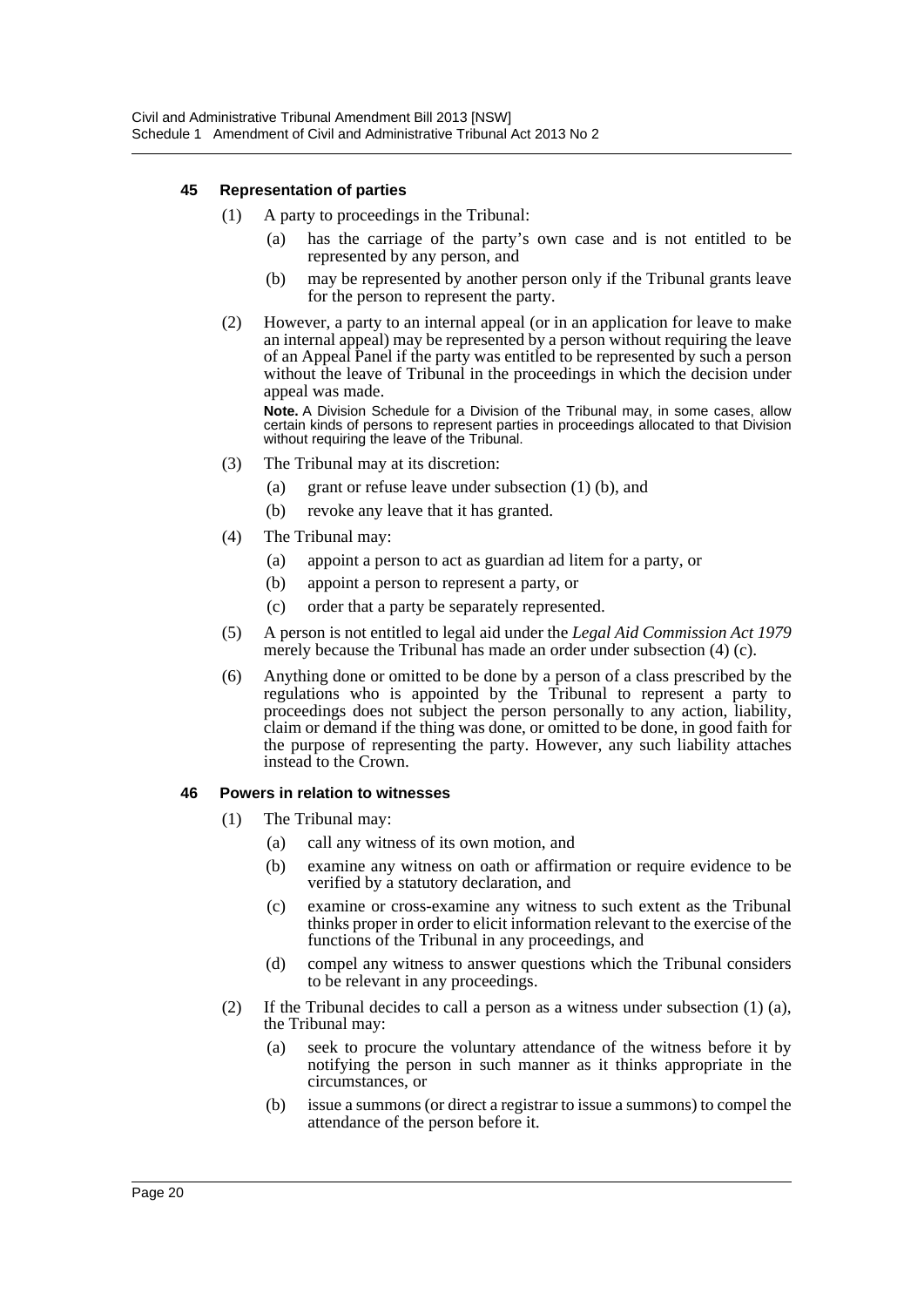(3) Nothing in subsection (1) enables the Tribunal to compel a witness to answer a question if the witness has a reasonable excuse for refusing to answer the question.

#### **47 Allowances and expenses of witnesses**

- (1) If the regulations so provide, a person (other than a public servant in his or her capacity as such) who is required to appear or give evidence before the Tribunal is entitled to be paid such allowances and expenses as are prescribed, or ascertained in accordance with, the regulations.
- (2) Subject to subsection (3), the allowances and expenses are to be paid by the party at whose request a witness is summoned.
- (3) The Tribunal may order that the allowances and expenses of a witness referred to in subsection (2) be paid wholly or partly by the State out of money otherwise lawfully available.

#### **48 Issue of summons**

- (1) A summons for the purposes of this Act may be issued by a registrar:
	- (a) on the application of a party to the proceedings, or
	- (b) at the direction of the Tribunal.
	- **Note.** See also section 46 (2) (b).
- (2) The fee (if any) prescribed by the regulations is payable for the issue of a summons on the application of a party to the proceedings.
- (3) Such a summons must be signed by a registrar or as otherwise prescribed by the procedural rules and may require the person to whom it is addressed:
	- (a) to attend and give evidence, or
	- (b) to attend and produce documents or other things, or both.
- (4) The regulations may make provision for or with respect to excusing, in specified circumstances, a person who produces documents or other things in answer to a summons from attendance at the Tribunal.
- (5) A summons may be served within or outside the State.

# **Division 4 Conduct of proceedings**

#### **49 Hearings to be open to public**

- (1) A hearing by the Tribunal is to be open to the public unless the Tribunal orders otherwise.
- (2) The Tribunal may (of its own motion or on the application of a party) order that a hearing be conducted wholly or partly in private if it is satisfied that it is desirable to do so by reason of the confidential nature of any evidence or matter or for any other reason.

#### **50 When hearings are required**

- (1) A hearing is required for proceedings in the Tribunal except:
	- (a) in proceedings for the granting of leave for an external or internal appeal, or
	- (b) in connection with the use of any resolution processes in proceedings, or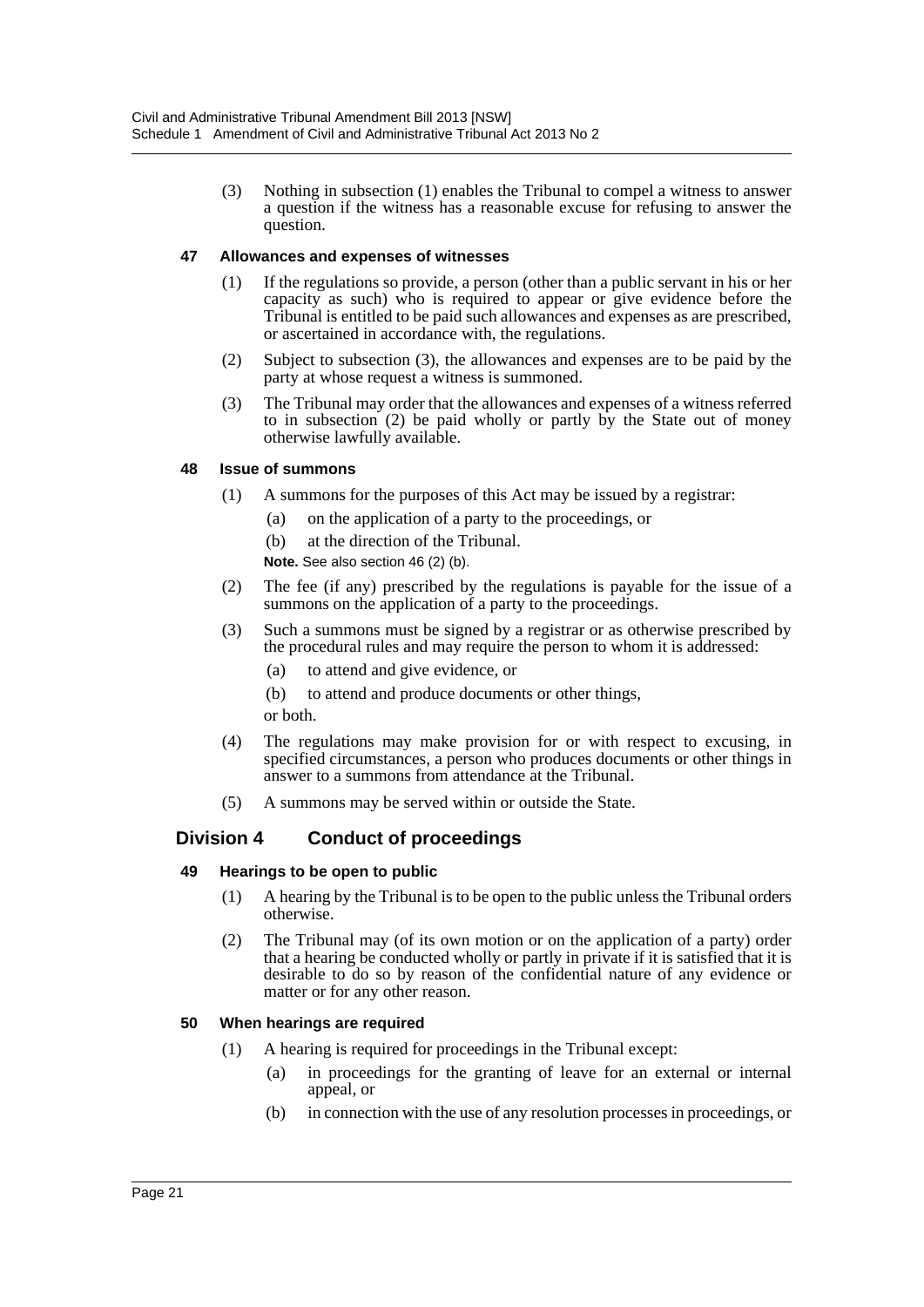- (c) if the Tribunal makes an order under this section dispensing with a hearing, or
- (d) in such other circumstances as may be prescribed by the procedural rules.
- (2) The Tribunal may make an order dispensing with a hearing if it is satisfied that the issues for determination can be adequately determined in the absence of the parties by considering any written submissions or any other documents or material lodged with or provided to the Tribunal.
- (3) The Tribunal may not make an order dispensing with a hearing unless the Tribunal has first:
	- (a) afforded the parties an opportunity to make submissions about the proposed order, and
	- (b) taken any such submissions into account.
- (4) The Tribunal may determine proceedings in which a hearing is not required based on the written submissions or any other documents or material that have been lodged with or provided to the Tribunal in accordance with the requirements of this Act, enabling legislation and the procedural rules.
- (5) This section does not prevent the Tribunal from holding a hearing even if it is not required.

#### **51 Adjournment of proceedings**

The Tribunal may adjourn proceedings to any time and place (including for the purpose of enabling the parties to negotiate a settlement).

#### **52 Reconstitution of Tribunal during proceedings**

- (1) The President may replace the member, or one of the members, constituting the Tribunal after the consideration of a matter by the Tribunal has commenced if, before the matter is determined, the member:
	- (a) becomes unavailable for any reason, or
	- (b) ceases to be a member, or
	- (c) ceases to have a qualification required for participation in the proceedings.
- (2) The President may not replace a member unless the President has first:
	- (a) afforded the parties an opportunity to make submissions about the proposed replacement, and
	- (b) taken any such submissions into account.
- (3) The Tribunal as so reconstituted is to have regard to the evidence, submissions and decisions in relation to the matter that were given or made before the Tribunal was reconstituted.

#### **53 Amendments and irregularities**

- (1) The Tribunal may, in any proceedings, make any amendments to any document (for example, an application or appeal) filed in connection with the proceedings that the Tribunal considers to be necessary in the interests of justice.
- (2) Any such amendment may be made:
	- (a) at any stage of the proceedings, and
	- (b) on such terms as the Tribunal thinks fit,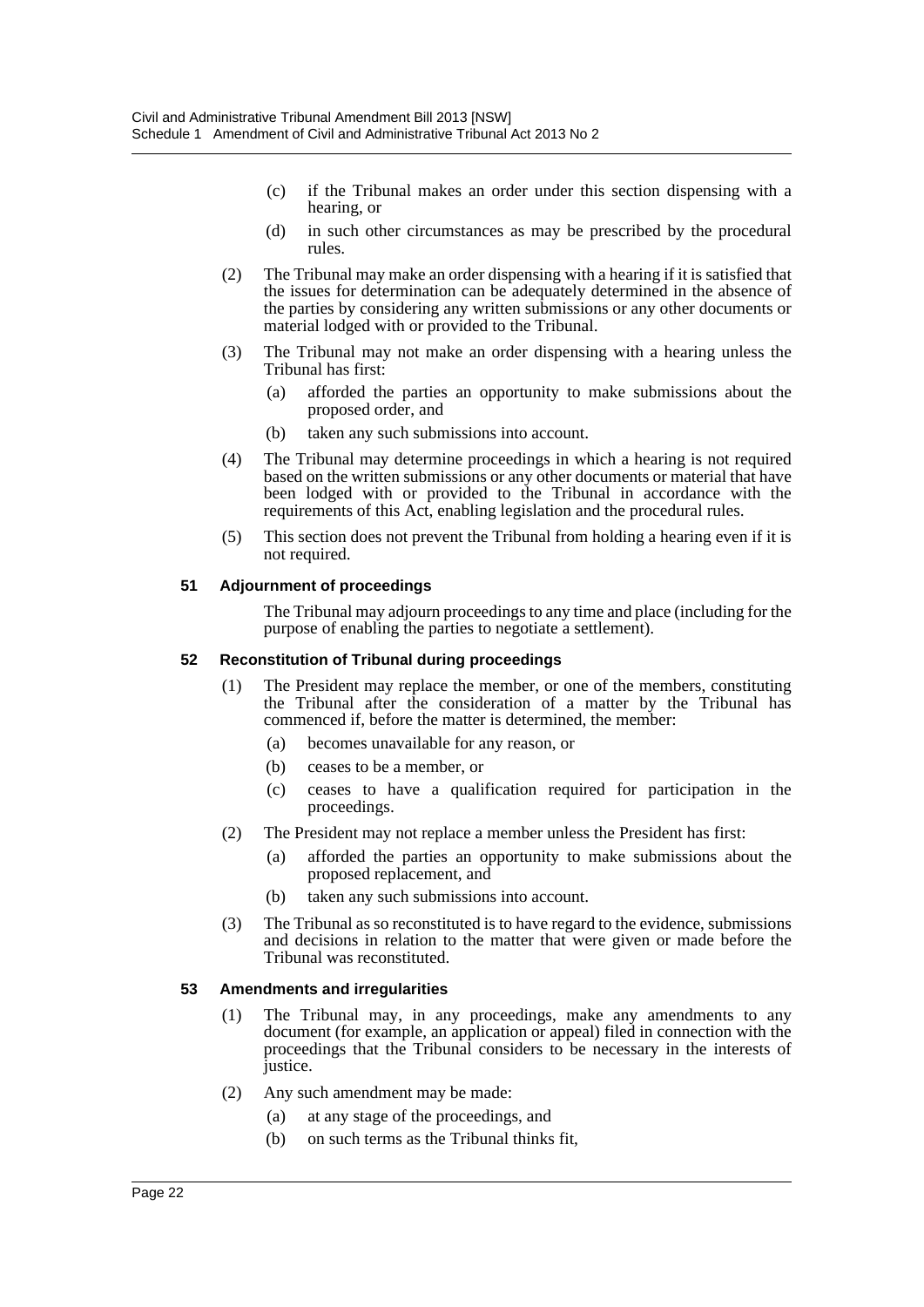but may only be made after giving notice to the party to whom the amendment relates.

- (3) If a provision of this Act or the procedural rules is not complied with in relation to the commencement or conduct of proceedings, the failure to comply is to be treated as an irregularity and does not nullify the proceedings or any decision in the proceedings unless the Tribunal determines otherwise.
- (4) The Tribunal may, however, in dealing with any such irregularity, wholly or partly set aside the proceedings or a decision in the proceedings.

#### **54 References of questions of law to Supreme Court**

- (1) The Tribunal (including when constituted as an Appeal Panel) may, of its own motion or at the request of a party, refer a question of law arising in the proceedings to the Supreme Court for the opinion of the Court.
- (2) The Tribunal may refer a question of law under this section only if the President has consented in writing to the question being referred.
- (3) The Supreme Court has jurisdiction to hear and determine any question of law referred to it under this section, but may decline to exercise that jurisdiction if it considers it appropriate to do so.
- (4) If a question of law arising in proceedings has been referred to the Supreme Court under this section, the Tribunal is not:
	- (a) to give a decision in the proceedings to which the question is relevant while the reference is pending, or
	- (b) to proceed in a manner, or make a decision, that is inconsistent with the opinion of the Supreme Court on the question.
- (5) Subsection (4) extends to the Tribunal when constituted as an Appeal Panel that is determining an internal appeal from a decision of the Tribunal in proceedings before which a question of law has been referred by the Tribunal at first instance to the Supreme Court under this section.

#### **55 Dismissal of proceedings**

- (1) The Tribunal may dismiss at any stage any proceedings before it in any of the following circumstances:
	- (a) if the applicant or appellant (or, if there is more than one applicant or appellant, each applicant or appellant) withdraws the application or appeal to which the proceedings relate,
	- (b) if the Tribunal considers that the proceedings are frivolous or vexatious or otherwise misconceived or lacking in substance,
	- (c) if the applicant or appellant (or, if there is more than one applicant or appellant, each applicant or appellant) has failed to appear in the proceedings,
	- (d) if the Tribunal considers that there has been a want of prosecution of the proceedings.
- (2) The Tribunal may reinstate proceedings that have been dismissed under subsection (1) (c) if the Tribunal considers that there is a reasonable explanation for that failure.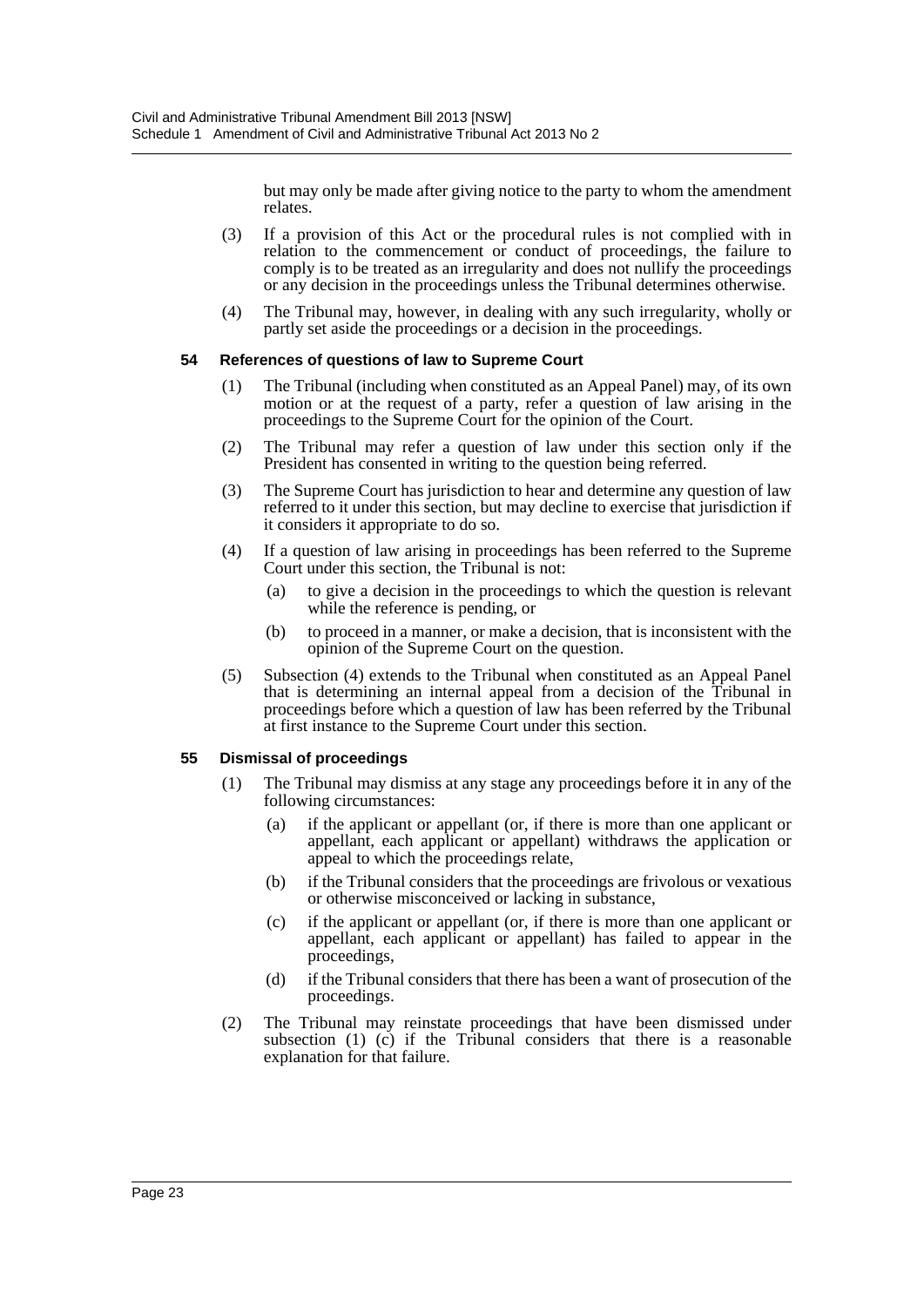# **Division 5 Determination of issues and proceedings**

#### **56 Tribunal may reserve decision**

The Tribunal may reserve its decision in relation to any proceedings.

#### **57 Tribunal divided in opinion**

- (1) If the Tribunal is constituted by more than one member for the purposes of the determination of any proceedings and the members are divided in opinion, the opinion of the majority is taken to be the decision of the Tribunal.
- (2) However, a question of law arising in proceedings in which the Tribunal is constituted by one or more members who are Australian lawyers is to be decided in accordance with the opinion of the member or the majority of the members who are Australian lawyers.
- (3) If the members are equally divided in their opinion, the opinion that prevails is:
	- (a) in proceedings in which the presiding member is an Australian lawyer or none of the members sitting are Australian lawyers—the opinion of the presiding member, or
	- (b) in proceedings in which the presiding member is not an Australian lawyer but one or more of the other members sitting are Australian lawyers:
		- (i) on a question of law—the opinion of the member who is an Australian lawyer (or the member with the greatest seniority who is an Australian lawyer), or
		- (ii) on any other question—the opinion of the presiding member.
- (4) In this section, *question of law* includes the question whether a particular question is a question of law.

#### **58 Power to impose conditions**

A power of the Tribunal to make an order or other decision includes a power to make the order or other decision subject to such conditions (including exemptions) as the Tribunal specifies when making the order or other decision.

#### **59 Powers when proceedings settled**

- (1) The Tribunal may, in any proceedings, make such orders (including an order dismissing the application or appeal that is the subject of the proceedings) as it thinks fit to give effect to any agreed settlement reached by the parties in the proceedings if:
	- (a) the terms of the agreed settlement are in writing, signed by or on behalf of the parties and lodged with the Tribunal, and
	- (b) the Tribunal is satisfied that it would have the power to make a decision in the terms of the agreed settlement or in terms that are consistent with the terms of the agreed settlement.
- (2) The Tribunal may dismiss the application or appeal that is the subject of the proceedings if it is not satisfied that it would have the power to make a decision in the terms of the agreed settlement or in terms consistent with the terms of the agreed settlement.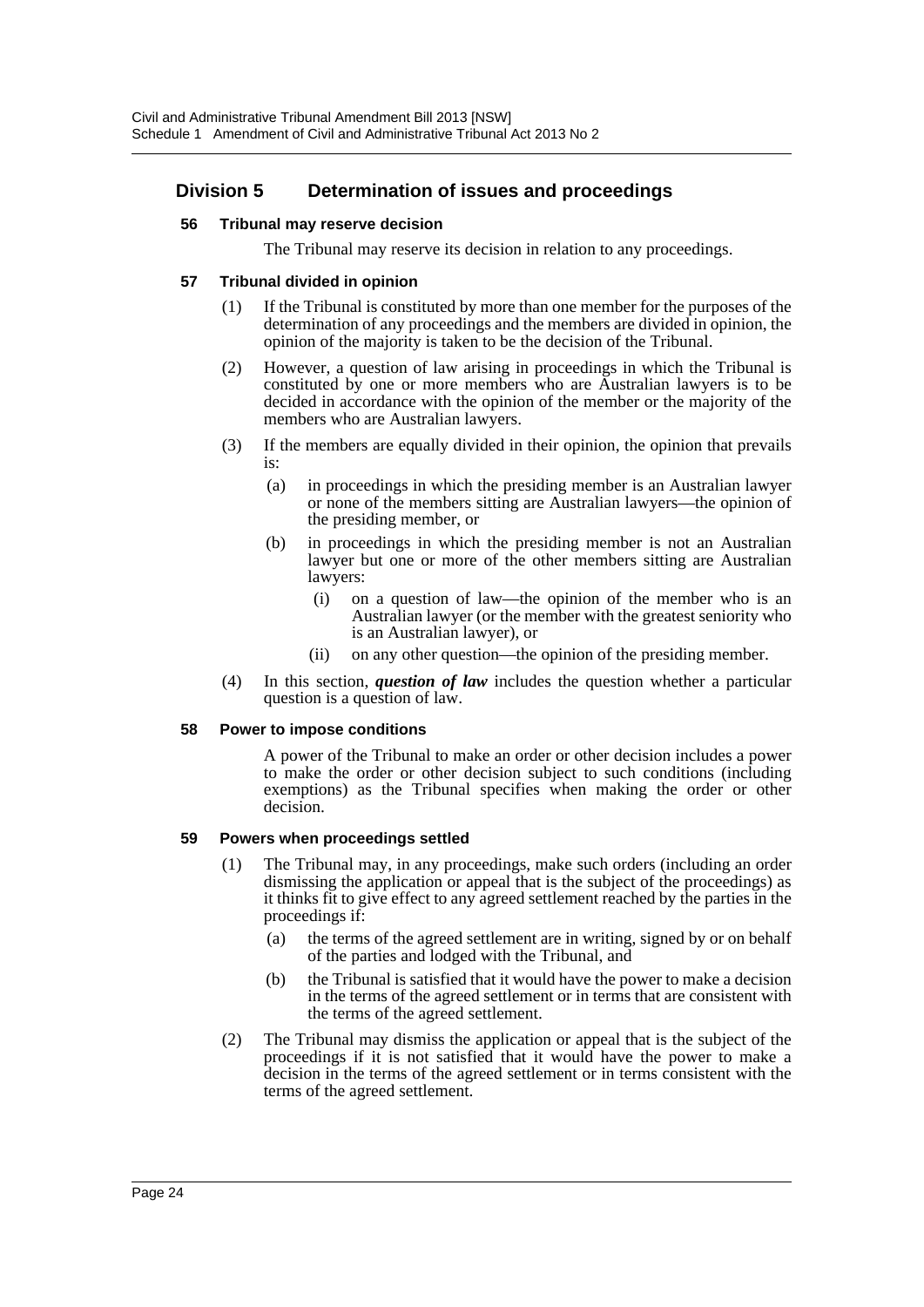#### **60 Costs**

- (1) Each party to proceedings in the Tribunal is to pay the party's own costs.
- (2) The Tribunal may award costs in relation to proceedings before it only if it is satisfied that there are special circumstances warranting an award of costs.
- (3) In determining whether there are special circumstances warranting an award of costs, the Tribunal may have regard to the following:
	- (a) whether a party has conducted the proceedings in a way that unnecessarily disadvantaged another party to the proceedings,
	- (b) whether a party has been responsible for prolonging unreasonably the time taken to complete the proceedings,
	- (c) the relative strengths of the claims made by each of the parties, including whether a party has made a claim that has no tenable basis in fact or law,
	- (d) the nature and complexity of the proceedings,
	- (e) whether the proceedings were frivolous or vexatious or otherwise misconceived or lacking in substance,
	- (f) whether a party has refused or failed to comply with the duty imposed by section 36 (3),
	- (g) any other matter that the Tribunal considers relevant.
- (4) If costs are to be awarded by the Tribunal, the Tribunal may:
	- (a) determine by whom and to what extent costs are to be paid, and
		- (b) order costs to be assessed on the basis set out in Division 11 of Part 3.2 of the *Legal Profession Act 2004* or on any other basis.
- (5) In this section:

*costs* includes:

- (a) the costs of, or incidental to, proceedings in the Tribunal, and
- (b) the costs of, or incidental to, the proceedings giving rise to the application or appeal, as well as the costs of or incidental to the application or appeal.

#### **61 When decision determining proceedings takes effect**

A general decision or a decision determining an external or internal appeal takes effect on the date on which it is given or such later date as may be specified in the decision.

**Note.** See section 66 of the *Administrative Decisions Review Act 1997* for when an administrative review decision takes effect.

#### **62 Tribunal to give notice of decision and provide written reasons on request**

- (1) The Tribunal (including when constituted as an Appeal Panel) is to ensure that each party to proceedings is given notice of any decision that it makes in the proceedings.
- (2) Any party may, within 28 days of being given notice of a decision of the Tribunal, request the Tribunal to provide a written statement of reasons for its decision if a written statement of reasons has not already been provided to the party. The statement must be provided within 28 days after the request is made.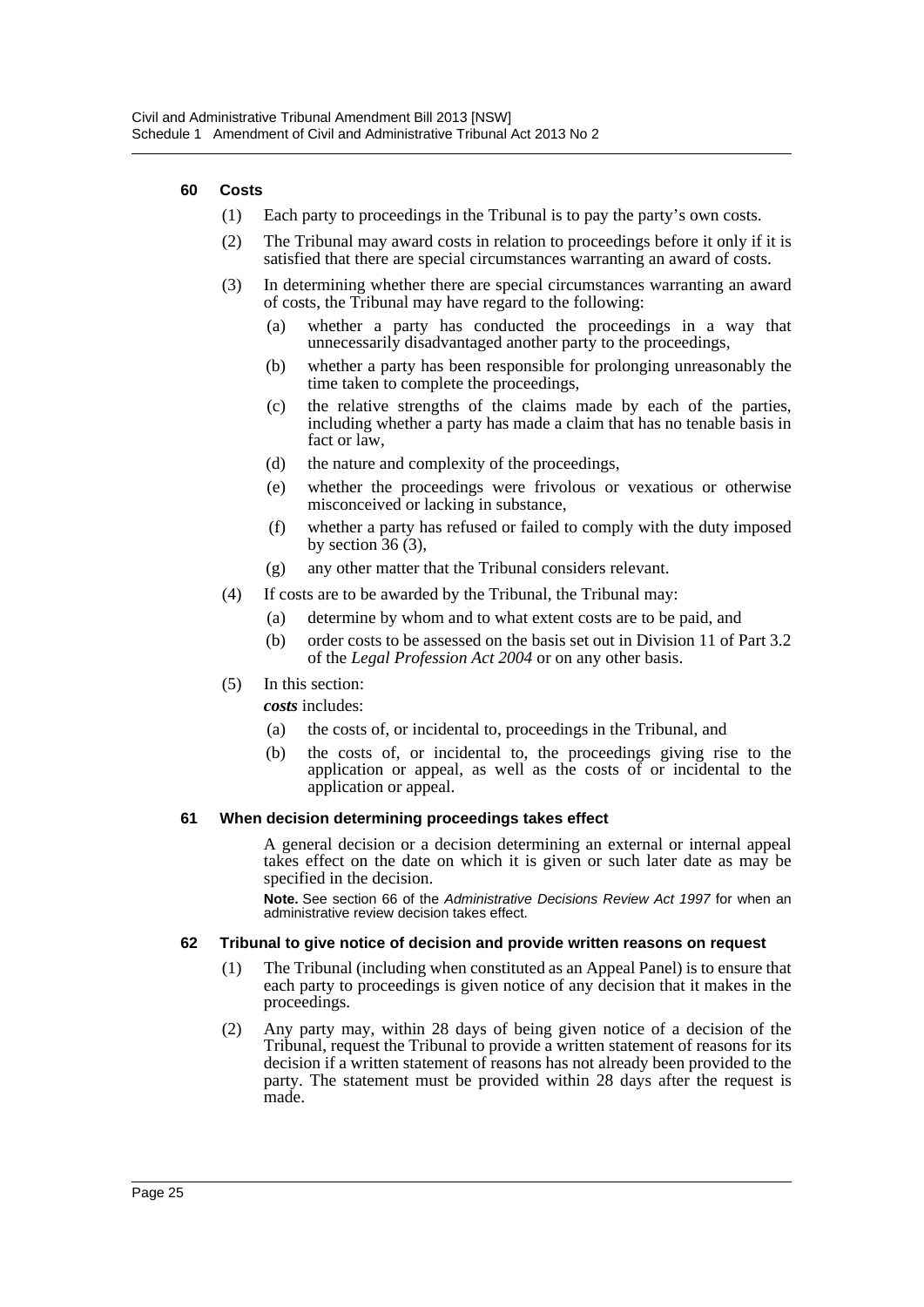- (3) A written statement of reasons for the purposes of this section must set out the following:
	- (a) the findings on material questions of fact, referring to the evidence or other material on which those findings were based,
	- (b) the Tribunal's understanding of the applicable law,
	- (c) the reasoning processes that lead the Tribunal to the conclusions it made.
- (4) Nothing in this section prevents the Tribunal from giving oral reasons or a written statement of reasons for a decision it makes even if it has not been requested to do so by a party.

#### **63 Power to correct errors in decisions of Tribunal**

- (1) If, after the making of a decision by the Tribunal, the President or the member who presided at the proceedings is satisfied that there is an obvious error in the text of a notice of the decision or a written statement of reasons for the decision, he or she may direct a registrar to alter the text of the notice or statement in accordance with the directions of the President or the member.
- (2) If the text of a notice or statement is so altered, the altered text is taken to be the notice of the Tribunal's decision or the statement of its reasons, as the case may be, and notice of the alteration is to be given to the parties in the proceedings in such manner as the President or member may direct.
- (3) Examples of obvious errors in the text of a notice of a decision or a statement of reasons for a decision are where:
	- (a) there is an obvious clerical or typographical error in the text of the notice or statement, or
	- (b) there is an error arising from an accidental slip or omission, or
	- (c) there is a defect of form, or
	- (d) there is an inconsistency between the stated decision and the stated reasons.

#### **Division 6 Information disclosure**

#### **64 Tribunal may restrict disclosures concerning proceedings**

- (1) If the Tribunal is satisfied that it is desirable to do so by reason of the confidential nature of any evidence or matter or for any other reason, it may (of its own motion or on the application of a party) make any one or more of the following orders:
	- (a) an order prohibiting or restricting the disclosure of the name of any person (whether or not a party to proceedings in the Tribunal or a witness summoned by, or appearing before, the Tribunal),
	- (b) an order prohibiting or restricting the publication or broadcast of any report of proceedings in the Tribunal,
	- (c) an order prohibiting or restricting the publication of evidence given before the Tribunal, whether in public or in private, or of matters contained in documents lodged with the Tribunal or received in evidence by the Tribunal,
	- (d) an order prohibiting or restricting the disclosure to some or all of the parties to the proceedings of evidence given before the Tribunal, or of the contents of a document lodged with the Tribunal or received in evidence by the Tribunal, in relation to the proceedings.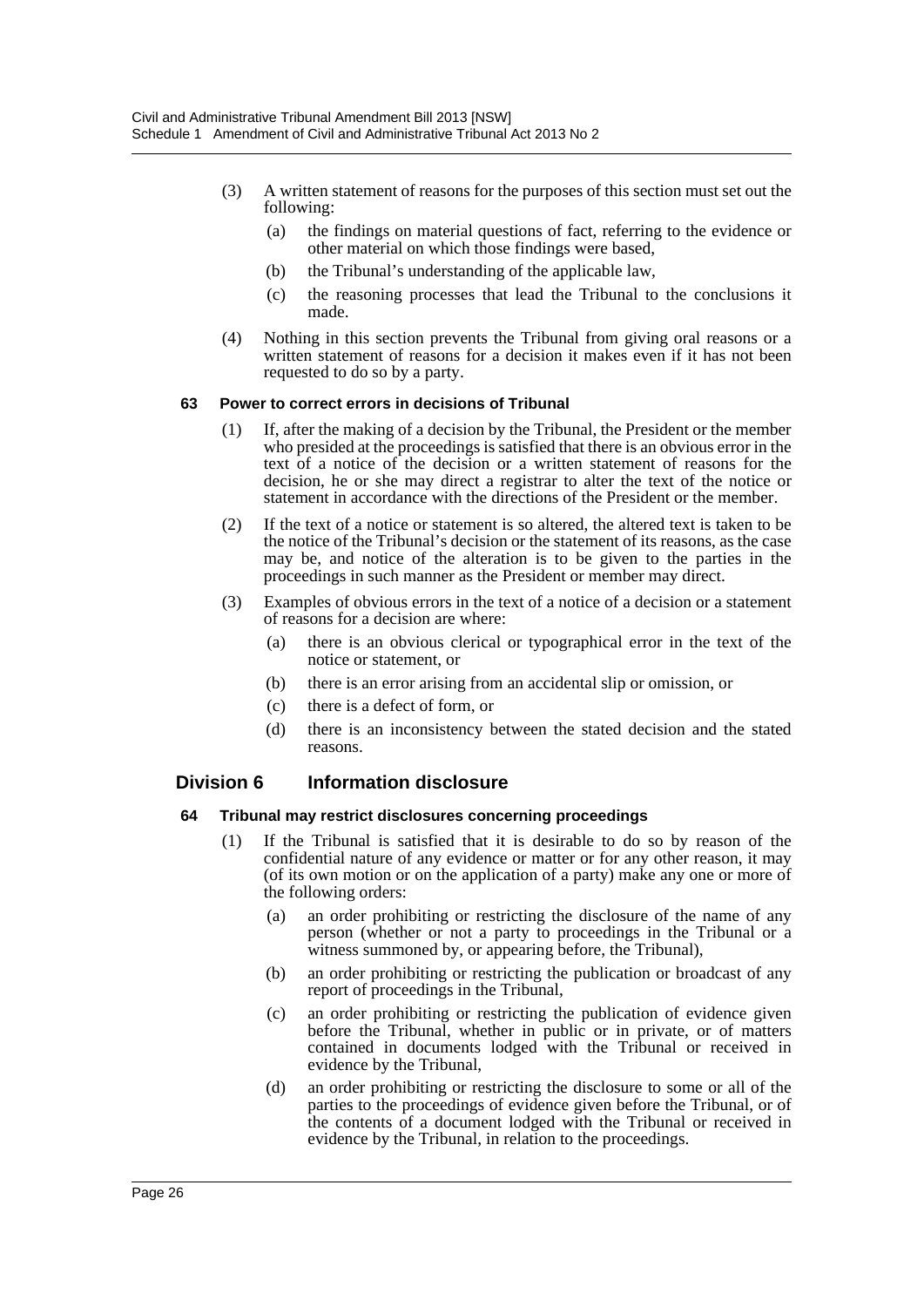- (2) The Tribunal cannot make an order under this section that is inconsistent with section 65.
- (3) The Tribunal may from time to time vary or revoke an order made under subsection  $(1)$ .
- (4) For the purposes of this section, a reference to the name of a person includes a reference to any information, picture or other material that identifies the person or is likely to lead to the identification of the person.

#### **65 Publication of names or identification of persons involved in certain proceedings**

- (1) This section applies only to the following proceedings:
	- (a) proceedings in the Guardianship Division (or internal appeals against decisions made in such proceedings),
	- (b) proceedings for a decision for the purposes of the community welfare legislation within the meaning of the *Community Services (Complaints, Reviews and Monitoring) Act 1993* (including an internal appeal against such a decision),
	- (c) such other proceedings (or classes of proceedings) as may be prescribed by the regulations for the purposes of this section.
- (2) A person must not, except with the consent of the Tribunal, publish or broadcast the name of any person:
	- (a) who appears as a witness before the Tribunal in any proceedings, or
	- (b) to whom any proceedings in the Tribunal relate, or
	- (c) who is mentioned or otherwise involved in any proceedings in the Tribunal,

whether before or after the proceedings are disposed of.

Maximum penalty:

- (a) in the case of a corporation—100 penalty units, or
- (b) in any other case—50 penalty units or imprisonment for 12 months, or both.
- (3) This section does not prohibit the publication or broadcasting of an official report of the proceedings that includes the name of any person the publication or broadcasting of which would otherwise be prohibited by this section.
- (4) For the purposes of this section, a reference to the name of a person includes a reference to any information, picture or other material that identifies the person or is likely to lead to the identification of the person.

#### **66 Effect of Government Information (Public Access) Act 2009**

#### (1) **General rule**

Except as provided by this section, nothing in this Act requires or authorises any person or body to disclose information to another person or body if there is an overriding public interest against the disclosure of the information under the *Government Information (Public Access) Act 2009*.

#### (2) **Disclosure to person or body other than Tribunal**

The provisions of the *Government Information (Public Access) Act 2009* continue to apply to the disclosure of information to any person or body other than to the Tribunal as if this Act had not been enacted.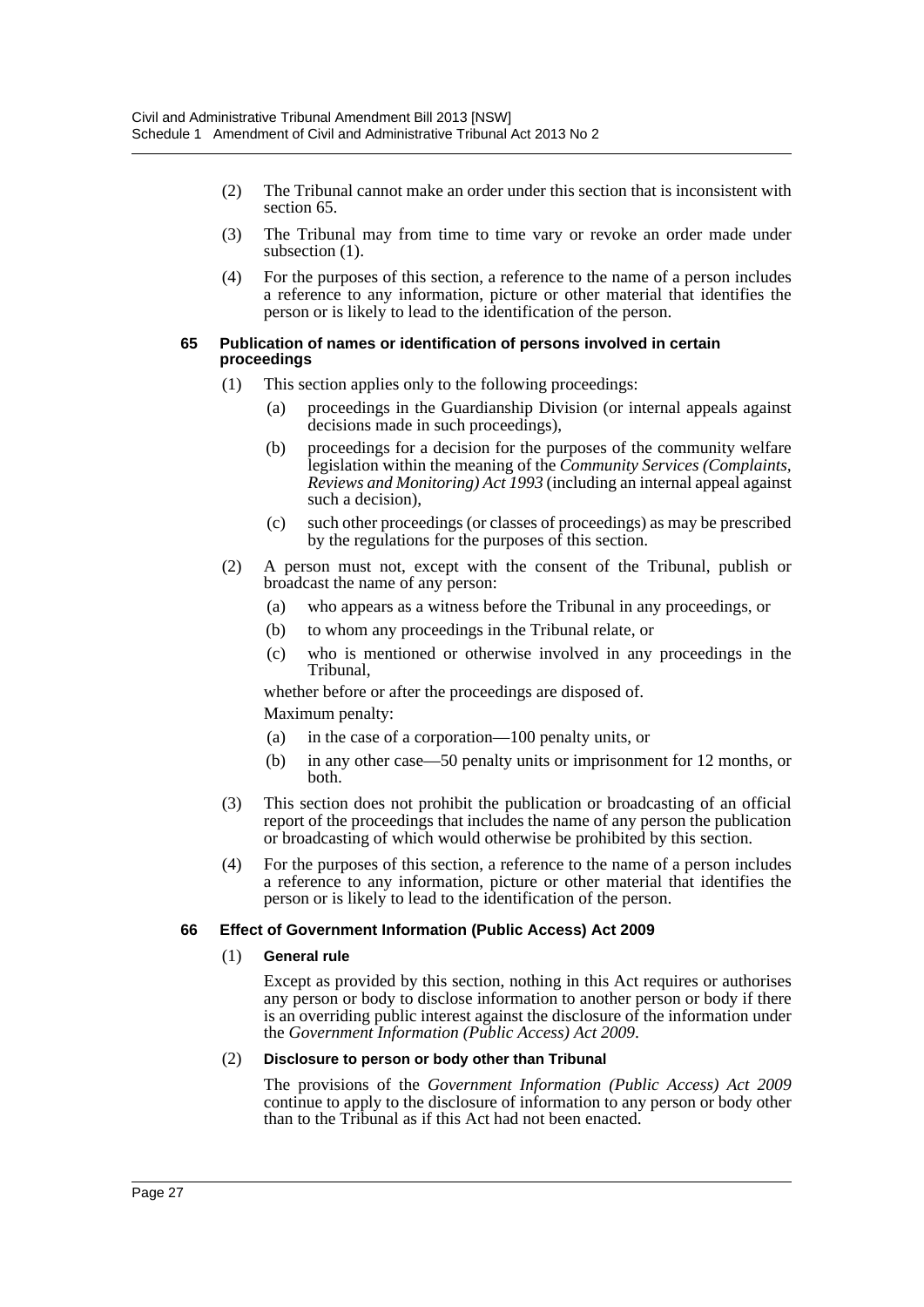#### (3) **Disclosure to Tribunal**

If a provision of this Act requires or authorises any person or body to disclose information to the Tribunal in relation to any proceedings before it and there is an overriding public interest against the disclosure of the information under the *Government Information (Public Access) Act 2009*:

- (a) the *Government Information (Public Access) Act 2009* does not prevent the disclosure of the information to the Tribunal, and
- (b) the Tribunal is to do all things necessary to ensure that the information is not disclosed to any person other than a member of the Tribunal as constituted for the purpose of the proceedings unless the person or body disclosing the information to the Tribunal consents to the further disclosure.

#### (4) **Certificates by Director-General or General Counsel of the Department of Premier and Cabinet concerning Cabinet information**

The Director-General or General Counsel of the Department of Premier and Cabinet may certify that information is Cabinet information. Any such certificate:

- (a) is conclusive of that fact, and
- (b) authorises any person who would otherwise be required under this Act to lodge a document containing that information with (or disclose the information to) the Tribunal to refuse to lodge the document with (or disclose the information to) the Tribunal.

#### (5) **Definitions**

In this section:

*Cabinet information* means information that is Cabinet information under the *Government Information (Public Access) Act 2009*.

*disclose* has the same meaning as in the *Government Information (Public Access) Act 2009*.

# **67 Privileged documents**

- (1) Nothing in this Act requires the disclosure of a document if the Tribunal or President is satisfied that evidence of the document could not be adduced in proceedings before a NSW court by reason of the operation of any of the following provisions of the *Evidence Act 1995*:
	- (a) section 9 (Application of common law and equity), but only to the extent that it preserves any privilege against the adducing of evidence,
	- (b) section 10 (Parliamentary privilege preserved),
	- (c) Part 3.10 (Privileges) of Chapter 3.

# (2) In this section:

*disclosure* of a document includes the following:

- (a) the provision of copies of the document,
- (b) the granting of access to the document,
- (c) the disclosure of the contents of the document.

*document* includes a part of a document.

*NSW court* has the same meaning as in the *Evidence Act 1995*.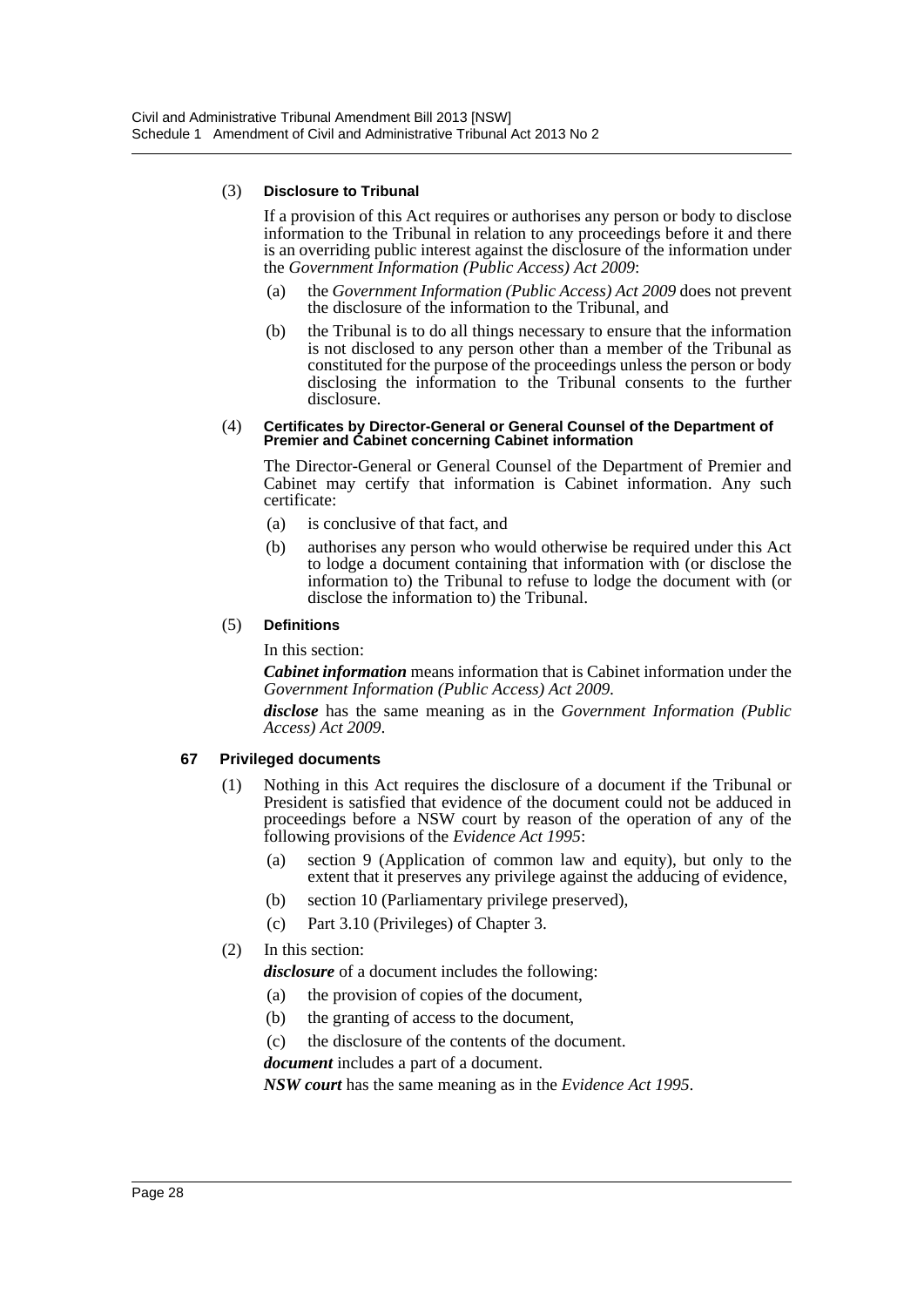#### **68 Court cannot compel disclosure by members and officers of certain confidential information**

- (1) A person who is, or has been, a member, registrar or other officer of the Tribunal is not competent, and cannot be required, to give evidence to a court relating to a matter, or produce in a court a document furnished to the Tribunal in connection with any proceedings, if:
	- (a) the giving of the evidence or production of the document would be contrary to an order of the Tribunal in force under section 64 (1) or under a similar provision of another Act, or
	- (b) an application has been made to the Tribunal for an order under section 64 (1), or under such a similar provision, concerning the matter to which the evidence would relate, or in relation to the document, and the Tribunal has not determined that application, or
	- (c) the evidence concerns, or the document is, a document that the Tribunal is prevented from disclosing by operation of section 66.
- (2) A person who is, or has been, a member, registrar or other officer of the Tribunal cannot be required to give evidence to a court in relation to any proceedings in the Tribunal.
- (3) In this section:

*court* includes any tribunal, authority or person having power to require the production of documents or the answering of questions.

*produce* includes permit access to.

#### **69 Application of confidentiality provisions in other Acts**

- If:
- (a) a provision of another Act prohibits the disclosure (whether absolutely, conditionally or in certain circumstances) of information by persons who:
	- (i) are included in a particular class of persons, and
	- (ii) acquired the information in the course of their duties under the Act, and
- (b) a person who is (or has been) a member, officer, registrar or other staff member of the Tribunal has acquired or acquires any such information in the course of his or her duties as such,

that provision applies to the person as if he or she were included in the particular class of persons and acquired the information in the course of duties under that Act.

#### **70 Improper disclosure of information**

A person must not disclose information obtained in exercising a function under this Act unless the disclosure is made:

- (a) with the consent of the person to whom the information relates, or
- (b) in connection with the execution or administration of this Act or the *Administrative Decisions Review Act 1997* or other enabling legislation, or
- (c) for the purpose of any legal proceedings arising out of this Act or the *Administrative Decisions Review Act 1997* or other enabling legislation or any report of such proceedings, or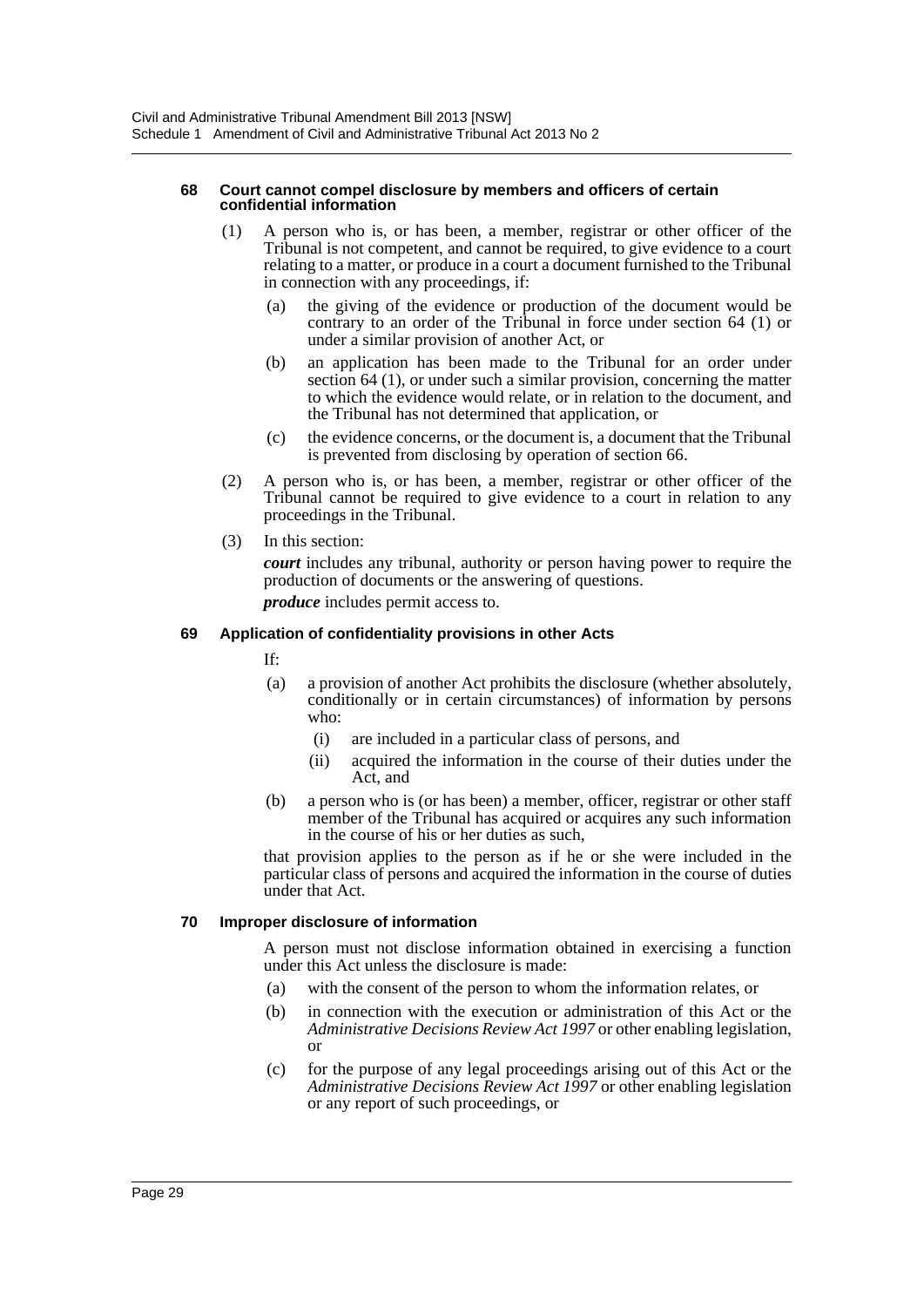- (d) with other legal excuse.
- Maximum penalty:
- (a) in the case of a corporation—100 penalty units, or
- (b) in any other case—50 penalty units or imprisonment for 12 months, or both.

# **Part 5 Enforcement**

# **Division 1 Compliance**

#### **71 False or misleading statements**

A person must not, in any proceedings or application to the Tribunal, provide any information, or make any statement, to the Tribunal knowing that the information or statement is false or misleading in a material respect.

Maximum penalty: 50 penalty units or imprisonment for 12 months, or both.

#### **72 Contravention of orders of Tribunal**

(1) A person must not, without lawful excuse, contravene a designated order of the Tribunal.

Maximum penalty:

- (a) in the case of a corporation—100 penalty units, or
- (b) in any other case—50 penalty units or imprisonment for 12 months, or both.
- (2) A *designated order* of the Tribunal means any of the following:
	- (a) an order of the Tribunal made under section 64 (Tribunal may restrict disclosures concerning proceedings),
	- (b) an order of the Tribunal made under section 108 (2) (b), (c), (d) or (e) of the *Anti-Discrimination Act 1977* or an interim order of the Tribunal made under that Act,
	- (c) an order of the Tribunal made under section 42 of the *Guardianship Act 1987*,
	- (d) any other order of the Tribunal that a provision of this Act or enabling legislation has declared to be a designated order for the purposes of this section.
- (3) A person must not, without reasonable excuse, contravene any other order of the Tribunal made under this Act or any other legislation. Civil penalty provision.

# **Division 2 Contempt of Tribunal**

#### **73 Contempt of Tribunal**

(1) The Tribunal has, if it is alleged, or appears to the Tribunal on its own view, that a person is guilty of contempt of the Tribunal committed in the face of the Tribunal or in the hearing of the Tribunal, the same powers as the District Court has in those circumstances in relation to a contempt of the District Court.

**Note.** Section 27 (1) provides that, in the case of proceedings for contempt of the Tribunal, the Tribunal may be constituted by one or more members (being members who are the President or any other member who is a current or former NSW judicial officer).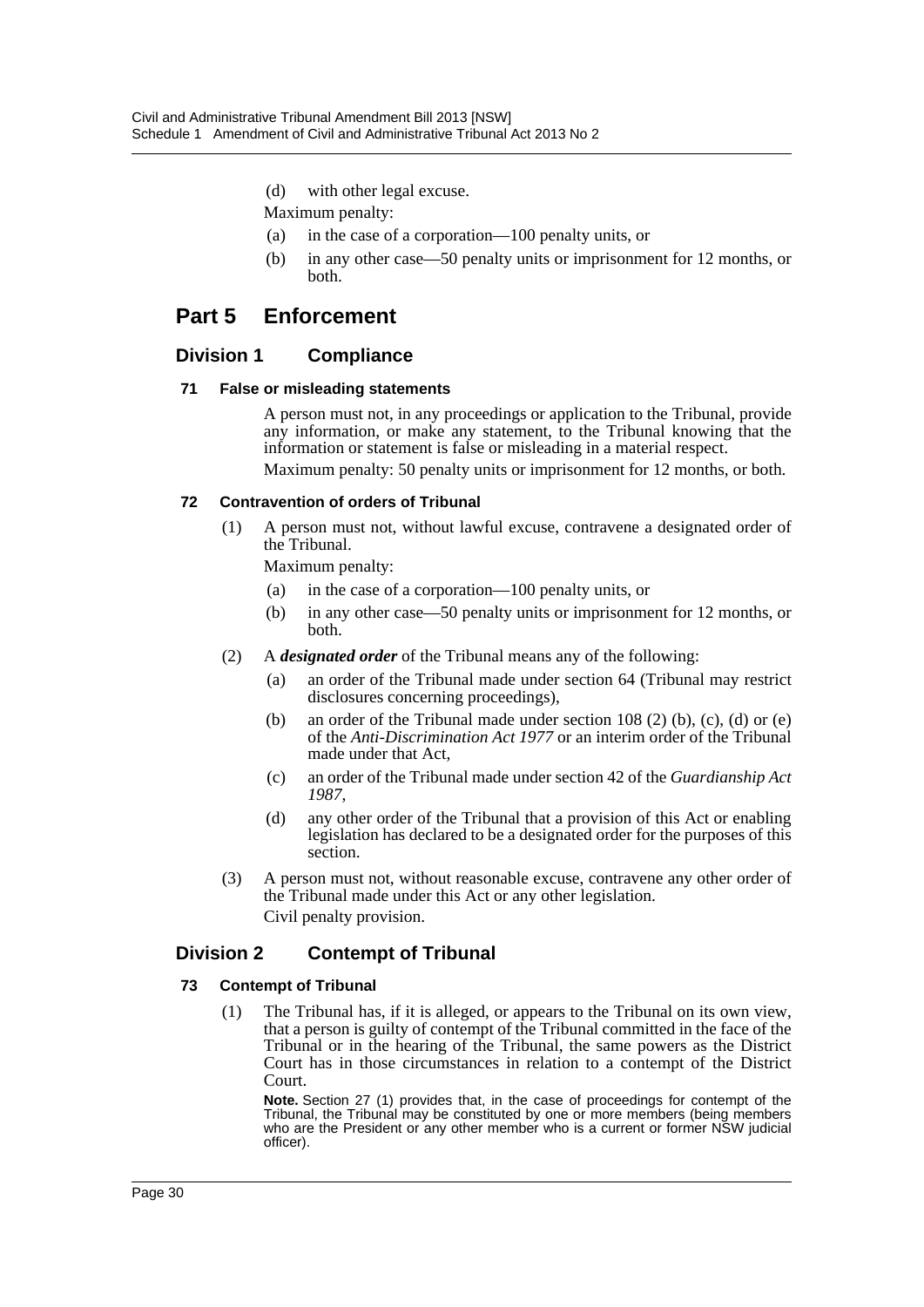- (2) A person is guilty of contempt of the Tribunal if the person does or omits to do any thing that, if the Tribunal were a court of law having power to commit for contempt, would be contempt of that court unless the person establishes that there was a reasonable excuse for the act or omission.
- (3) Without limiting subsection (1), the Tribunal may vacate or revoke an order with respect to contempt of the Tribunal.
- (4) For the purposes of this section:
	- (a) sections 199, 200 and 202 of the *District Court Act 1973* apply to the Tribunal and any members constituting the Tribunal in the same way as they apply to the District Court and a Judge of the District Court, and
	- (b) a reference in section 200 of that Act to the registrar of a proclaimed place is taken to be a reference to the principal registrar, and
	- (c) section 201 of that Act applies to a ruling, order, direction or decision of the Tribunal under those provisions as so applied.

**Note.** Section 201 of the *District Court Act 1973* (as applied by this subsection) provides for appeals to the Supreme Court against contempt decisions of the Tribunal under this section.

- (5) Without limiting the powers of the Tribunal under this section, if it is alleged, or appears to the Tribunal on its own view, that a person is guilty of contempt of the Tribunal (whether committed in the face or hearing of the Tribunal or not), the Tribunal may refer the matter to the Supreme Court for determination.
- (6) The Supreme Court is to dispose of any matter referred to it under this section in the manner it considers appropriate.

#### **74 No double punishment for both contempt and offence or civil penalty provision contravention**

- (1) An act or omission may be punished as a contempt of the Tribunal even though it could be punished as an offence or a contravention of a civil penalty provision of this Act.
- (2) An act or omission may be punished as an offence or a contravention of a civil penalty provision of this Act even though it could be punished as a contempt of the Tribunal.
- (3) However, a person is not liable to be punished twice if the person's act or omission constitutes:
	- (a) both an offence and a contempt of the Tribunal, or
	- (b) both a contravention of a civil penalty provision of this Act and a contempt of the Tribunal.

#### **Division 3 Proceedings for offences and civil penalties under this Act**

#### **75 Commencement of proceedings**

Proceedings for an offence against a provision of this Act or on an application under section 77 may be commenced only by any of the following persons (an *authorised official*):

- (a) the Minister,
- (b) a person with the written consent of either the Minister or another person or body authorised by the Minister for that purpose.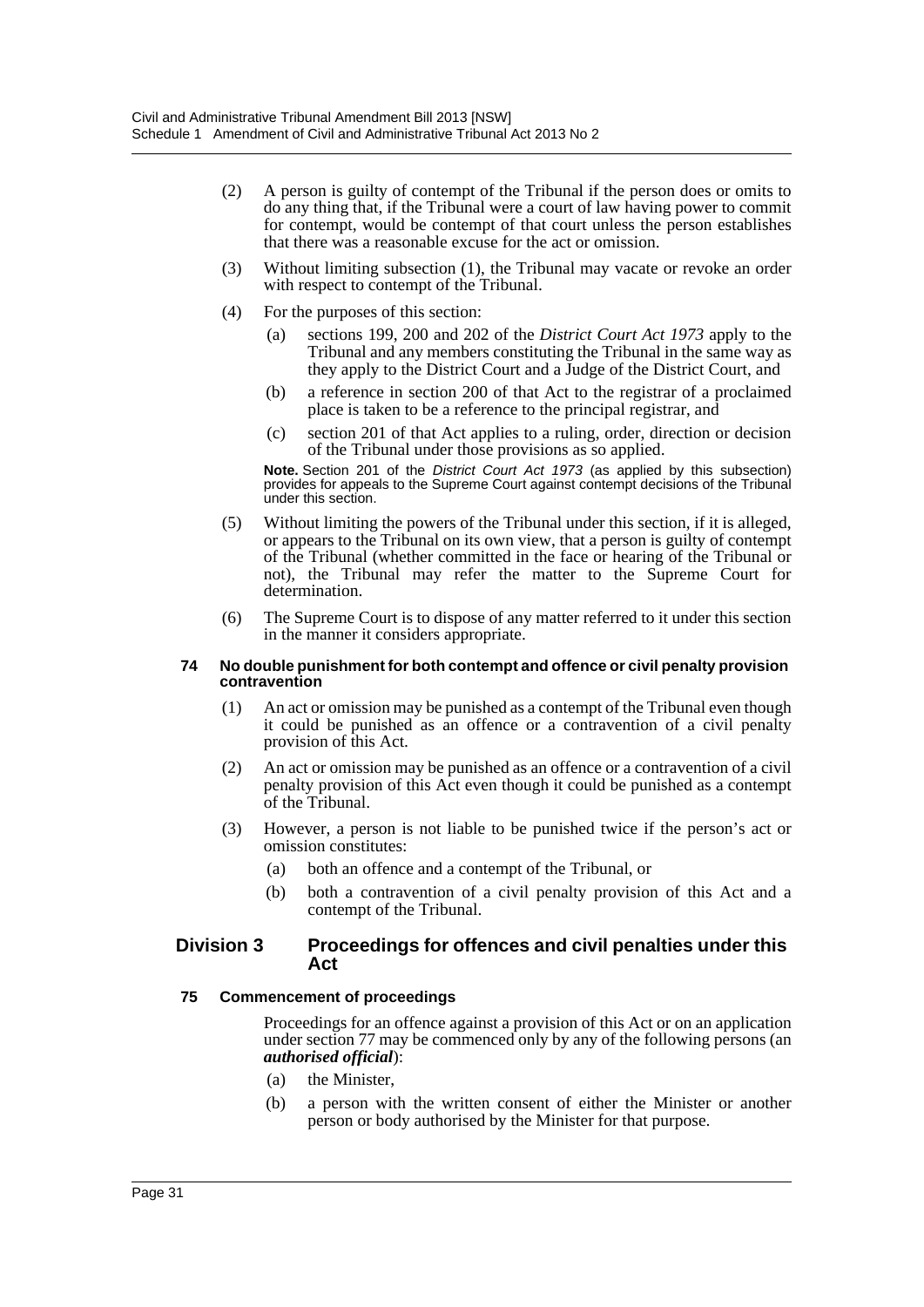#### **76 Proceedings for offences**

- (1) Proceedings for an offence against this Act are to be dealt with summarily before the Local Court.
- (2) Proceedings for an offence against this Act may be brought within the period of 12 months of the date on which the offence is alleged to have been committed.

#### **77 Proceedings for contravention of civil penalty provision of this Act**

(1) This section applies to a provision of this Act (a *civil penalty provision* of this Act) if the words "Civil penalty provision" are specified at the end of the provision. **Note.** A contravention of a provision of this Act for which a maximum penalty is

provided is an offence rather than a contravention of a civil penalty provision of this Act.

- (2) The Tribunal may, on the application of an authorised official, order a person to pay a monetary penalty if the Tribunal is satisfied that the person has contravened a civil penalty provision of this Act.
- (3) The monetary penalty must not exceed:
	- (a) in the case of a contravention by a corporation—\$22,000, or
	- (b) in any other case—\$11,000.
- (4) In determining whether to impose a monetary penalty or the appropriate amount for the penalty, the Tribunal is to have regard to the following matters:
	- (a) the deterrent effect of the imposition of a penalty on the contravener,
	- (b) the nature and extent of the contravention,
	- (c) any loss or damage sustained, or gain or benefit obtained, as a result of the contravention,
	- (d) whether the contravention indicates a pattern of behaviour by the contravener of failing to comply with the orders or processes of the Tribunal,
	- (e) the length of time during which the contravention occurred,
	- (f) such other matters as the Tribunal considers relevant.
- (5) Proceedings for a penalty under this section may be brought within the period of 2 years of the date on which the contravention is alleged to have occurred.
- (6) The standard of proof that applies in connection with an application under this section is proof on the balance of probabilities. **Note.** The Tribunal must observe the rules of evidence in proceedings under this section. See section 38 (3).
- (7) A penalty imposed under this section may be recovered from the person on whom it is imposed in any court of competent jurisdiction as a debt due to the Crown.

# **Division 4 Civil enforcement**

#### **78 Recovery of amounts ordered to be paid**

#### (1) **Recovery of non-penalty amounts**

For the purposes of the recovery of any amount ordered to be paid by the Tribunal (including costs, but not including a civil or other penalty), the amount is to be certified by a registrar.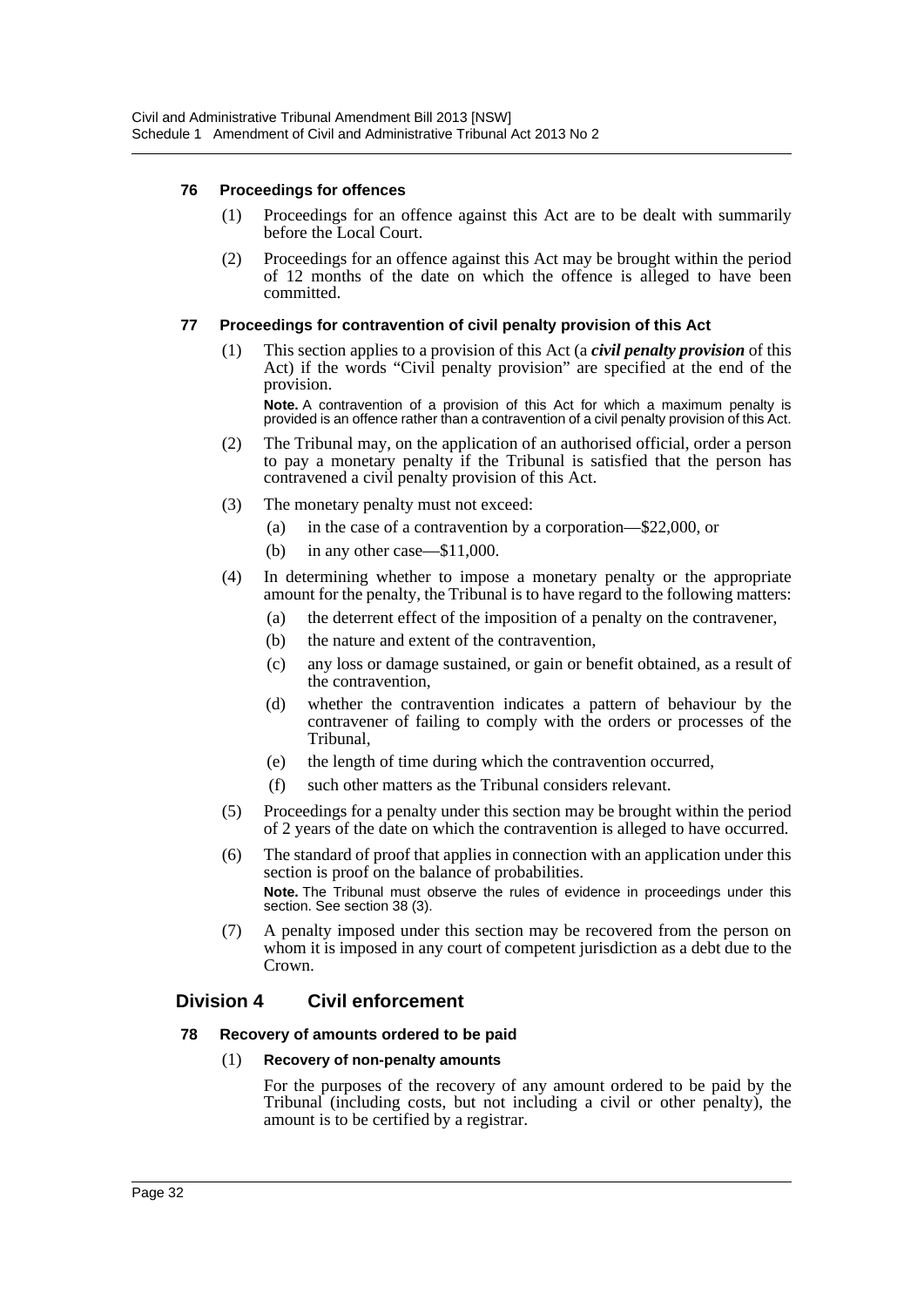- (2) A certificate given under this section must identify the person liable to pay the certified amount.
- (3) A certificate of a registrar that:
	- (a) is given under subsection (1), and
	- (b) is filed in the registry of a court having jurisdiction to give judgment for a debt of the same amount as the amount stated in the certificate,

operates as such a judgment.

#### (4) **Recovery of civil or other penalty amounts**

A civil or other penalty ordered to be paid by the Tribunal (other than for a contravention of a civil penalty provision of this Act) may be registered as a judgment debt in a court of competent jurisdiction and is enforceable accordingly.

# **Part 6 Appeals**

# **Division 1 External appeals**

#### **79 Making and determination of external appeals**

- (1) An external appeal may be made to the Tribunal by a person entitled to do so under enabling legislation on such a basis or grounds, or in such circumstances, as may be provided by that legislation.
- (2) In determining an external appeal, the Tribunal may:
	- (a) in the case of enabling legislation that specifies the orders that may be made by the Tribunal on the appeal—make any of those orders, or
	- (b) in any other case—make such orders as it considers appropriate in light of its decision on the appeal, including (but not limited to) orders that provide for any one or more of the following:
		- (i) the appeal to be allowed or dismissed,
		- (ii) the decision under appeal to be confirmed, affirmed or varied,
		- (iii) the decision under appeal to be quashed or set aside,
		- (iv) the decision under appeal to be quashed or set aside and for another decision to be substituted for it,
		- (v) the whole or any part of the case to be reconsidered by the decision-maker whose decision is under appeal, either with or without further evidence, in accordance with the directions of the Tribunal.

# **Division 2 Internal appeals**

# **80 Making of internal appeals**

- (1) An appeal against an internally appealable decision may be made to an Appeal Panel by a party to the proceedings in which the decision is made. **Note.** Internal appeals are required to be heard by the Tribunal constituted as an Appeal Panel. See section 27 (1).
- (2) Any internal appeal may be made:
	- (a) in the case of an interlocutory decision of the Tribunal at first instance with the leave of the Appeal Panel, and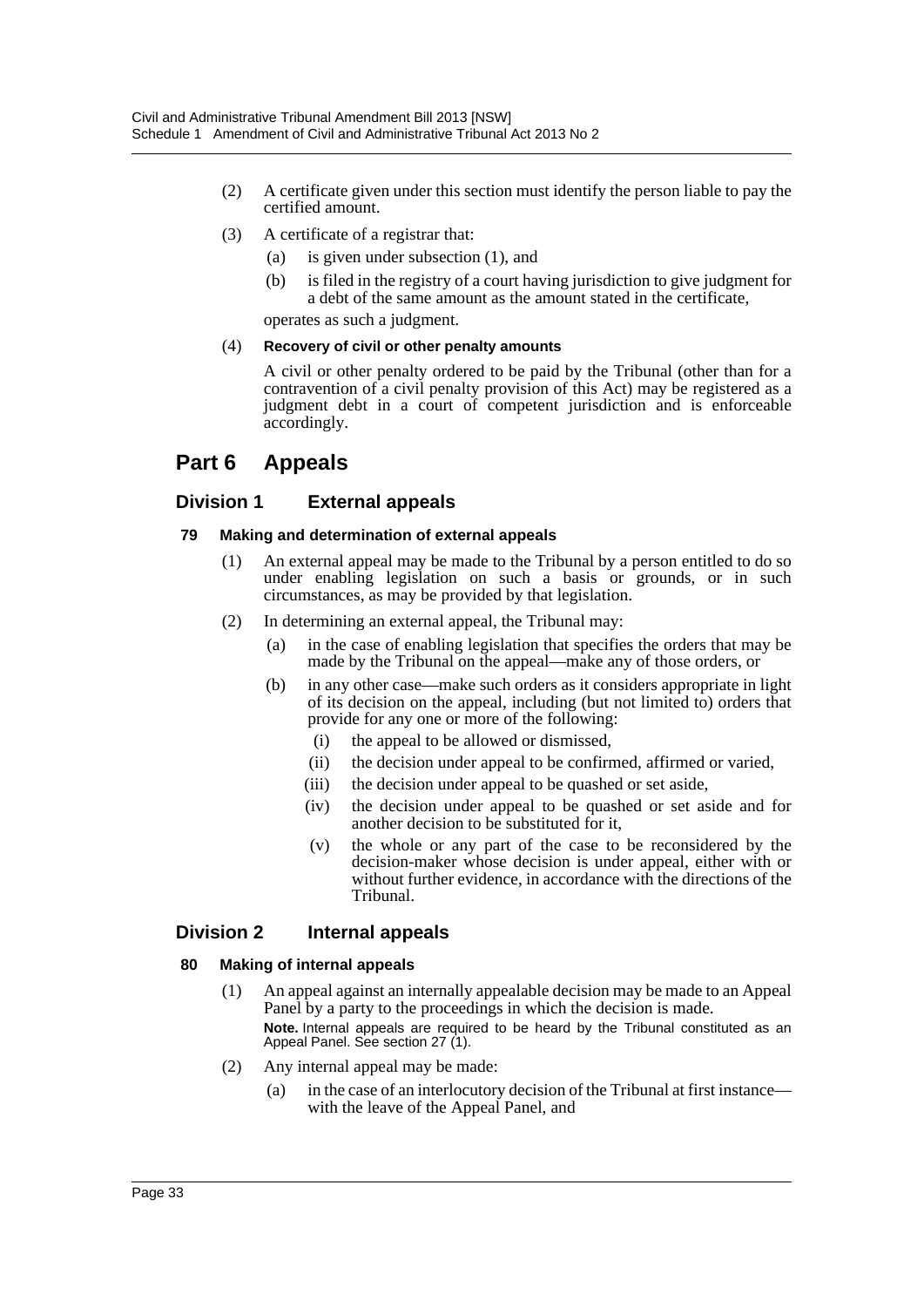- (b) in the case of any other kind of decision (including an ancillary decision) of the Tribunal at first instance—as of right on any question of law, or with the leave of the Appeal Panel, on any other grounds.
- (3) The Appeal Panel may:
	- (a) decide to deal with the internal appeal by way of a new hearing if it considers that the grounds for the appeal warrant a new hearing, and
	- (b) permit such fresh evidence, or evidence in addition to or in substitution for the evidence received by the Tribunal at first instance, to be given in the new hearing as it considers appropriate in the circumstances.

#### **81 Determination of internal appeals**

- (1) In determining an internal appeal, the Appeal Panel may make such orders as it considers appropriate in light of its decision on the appeal, including (but not limited to) orders that provide for any one or more of the following:
	- (a) the appeal to be allowed or dismissed,
	- (b) the decision under appeal to be confirmed, affirmed or varied,
	- (c) the decision under appeal to be quashed or set aside,
	- (d) the decision under appeal to be quashed or set aside and for another decision to be substituted for it,
	- (e) the whole or any part of the case to be reconsidered by the Tribunal, either with or without further evidence, in accordance with the directions of the Appeal Panel.
- (2) The Appeal Panel may exercise all the functions that are conferred or imposed by this Act or other legislation on the Tribunal at first instance when varying, or making a decision in substitution for, the decision under appeal.

# **Division 3 Appeals from Tribunal to courts**

**Note.** A Division Schedule for a Division of the Tribunal may, in some cases, make special and different provision for appeals to the Supreme Court or another court against certain decisions made by the Tribunal in the Division.

#### **82 Interpretation**

- (1) Each of the following kinds of decisions of the Tribunal is an *appealable decision* of the Tribunal for the purposes of this Division:
	- (a) any decision made by an Appeal Panel in an internal appeal,
	- (b) any decision made by the Tribunal in an external appeal,
	- (c) any decision made by the Tribunal in proceedings in which a civil penalty has been imposed by the Tribunal in exercise of its enforcement or general jurisdiction.

**Note.** An appealable decision includes any ancillary or interlocutory decisions of the Tribunal in such proceedings.

- (2) However, an appealable decision of the Tribunal does not include:
	- (a) any decision made by the Tribunal in proceedings for contempt of the Tribunal, or
	- (b) any decision made by an Appeal Panel in an internal appeal against a decision of a registrar.

**Note.** Section 201 of the *District Court Act 1973* (as applied by section 73) provides for appeals to the Supreme Court against contempt decisions of the Tribunal under that section.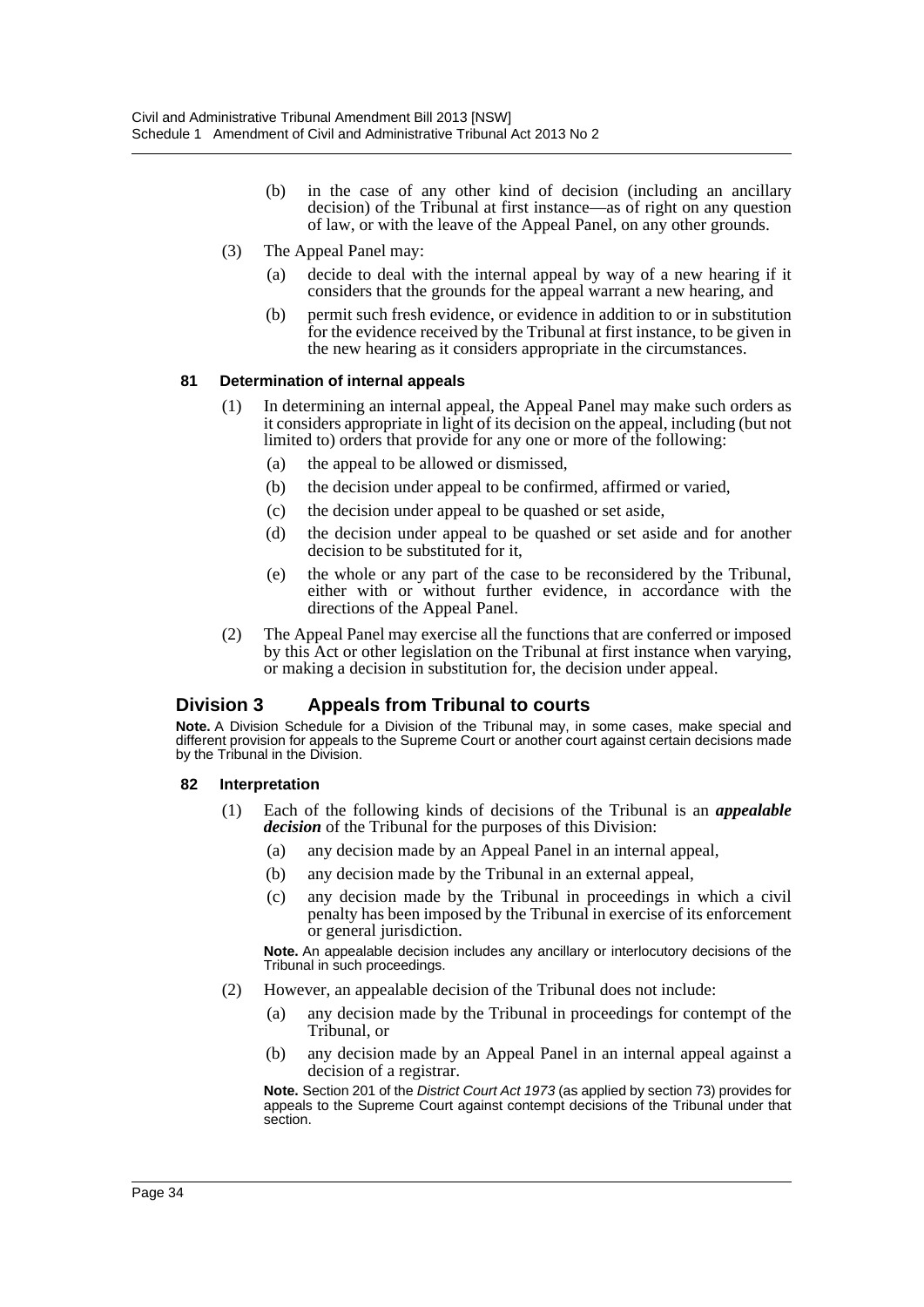- (3) For the purpose of this Division, the *appropriate appeal court* for an appeal against a decision in proceedings in which a civil penalty has been imposed is:
	- (a) if the Tribunal was constituted by one or more senior judicial officers the Supreme Court, or
	- (b) if the Tribunal was not constituted by or with any senior judicial officers—the District Court.
- (4) A reference to the Tribunal in another provision of this Division is to be read as a reference to an Appeal Panel if the appealable decision of the Tribunal concerned is a decision of an Appeal Panel.
- (5) In this section:

*senior judicial officer* means any of the following:

- (a) a Judge of the District Court,
- (b) a judicial member of the Industrial Relations Commission,
- (c) a Judge of the Land and Environment Court,
- (d) a Judge of the Supreme Court.

#### **83 Appeals against appealable decisions**

- (1) A party to an external or internal appeal may, with the leave of the Supreme Court, appeal on a question of law to the Court against any decision made by the Tribunal in the proceedings.
- (2) A person on whom a civil penalty has been imposed by the Tribunal in proceedings in exercise of its enforcement or general jurisdiction may appeal to the appropriate appeal court for the appeal on a question of law against any decision made by the Tribunal in the proceedings.
- (3) The court hearing the appeal may make such orders as it considers appropriate in light of its decision on the appeal, including (but not limited to) the following:
	- (a) an order affirming, varying or setting aside the decision of the Tribunal,
	- (b) an order remitting the case to be heard and decided again by the Tribunal (either with or without the hearing of further evidence) in accordance with the directions of the court.
- (4) Without limiting subsection (3), the appropriate appeal court for an appeal against a civil penalty may substitute its own decision for the decision of the Tribunal that is under appeal.
- (5) Subject to any interlocutory order made by the court hearing the appeal, an appeal under this section does not affect the operation of the appealable decision of the Tribunal under appeal or prevent the taking of action to implement the decision.

#### **84 Practice and procedure for appeals to courts under this Act**

- (1) This section applies in relation to an appeal against a decision of the Tribunal to:
	- (a) the Supreme Court or District Court under this Division, or
	- (b) the Supreme Court, the District Court or another court under any other provision of this Act.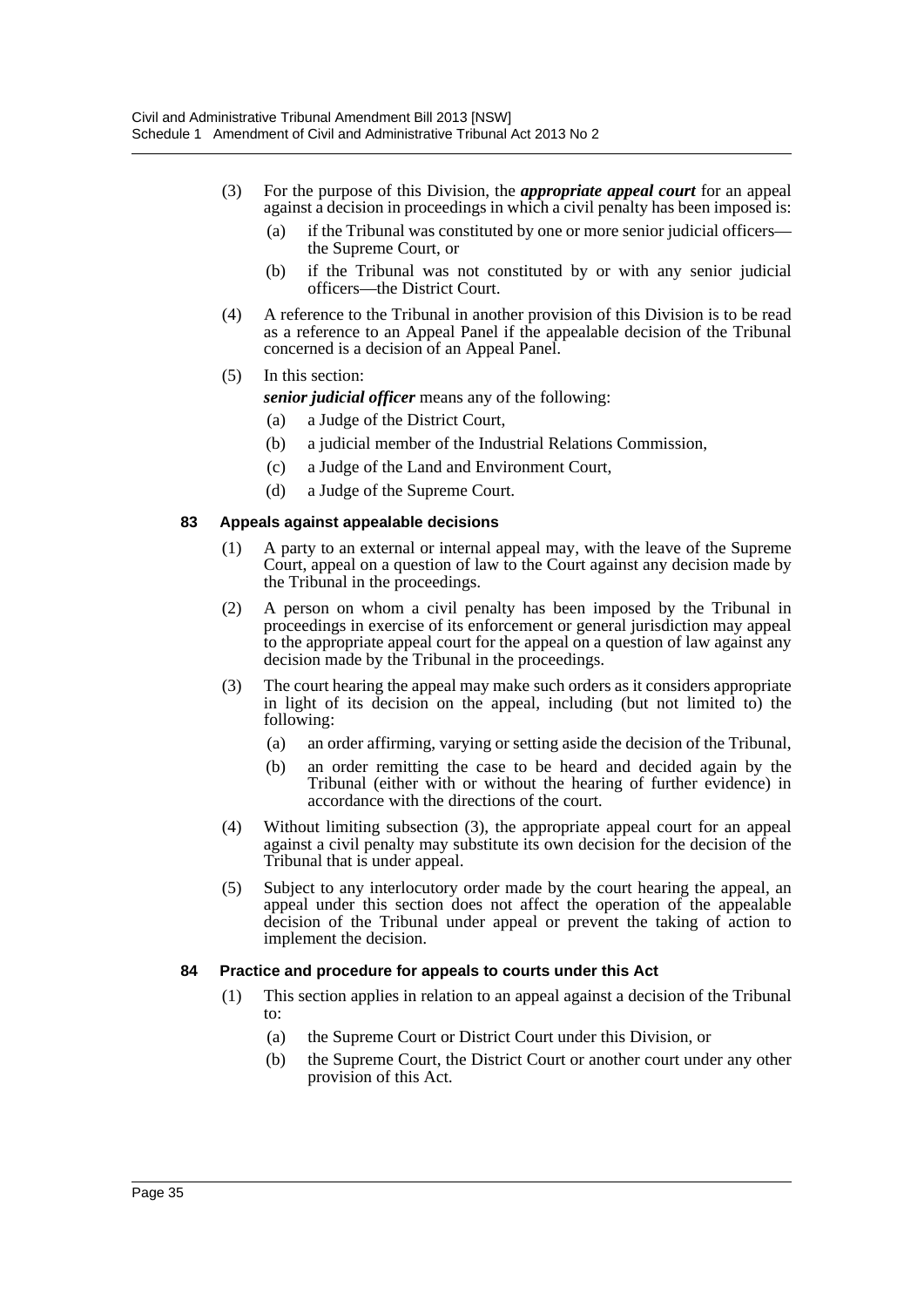- (2) An appeal to which this section applies must be made:
	- (a) within such time and in such manner as is prescribed by the rules of court for the court to which the appeal is made, or
	- (b) within such further time as the court may allow.
- (3) The Tribunal (or any of the members constituting the Tribunal) cannot be made a party to an appeal to which this section applies. The rules of court for a court to which such an appeal may be made may make provision for the parties to any such appeal (including the designation of a respondent where the only party to the proceedings from which the appeal is brought was the appellant).
- (4) In this section:

*rules of court* for a court includes the uniform rules under the *Civil Procedure Act 2005* if the uniform rules apply to proceedings of that court.

# **Part 7 Miscellaneous**

## **85 Act to bind Crown**

This Act binds the Crown in right of New South Wales and, in so far as the legislative power of the Parliament of New South Wales permits, the Crown in all its other capacities.

## **86 Seal of Tribunal**

The Tribunal is to a have a seal and that seal is to be judicially noticed.

## **87 Authentication of documents**

- (1) Every document requiring authentication by the Tribunal is sufficiently authenticated without the seal of the Tribunal if it is:
	- (a) signed by any member or a registrar, or
	- (b) authenticated in a manner prescribed by the regulations.
- (2) Judicial notice is to be taken of the signature of the member concerned or a registrar when appearing on a document issued by the Tribunal.

## **88 Proof of certain matters not required**

In any legal proceedings, no proof is required (unless evidence to the contrary is given) of:

- (a) the constitution of the Tribunal, or
- (b) any decision of the Tribunal, or
- (c) the appointment or qualifications of, or the holding of office by, a member.

**Note.** See also section 52 (Proceedings of statutory bodies) of the *Interpretation Act 1987*.

## **89 Protection of representatives, witnesses and staff members**

(1) An Australian legal practitioner, or any other person appearing before the Tribunal on behalf of a party in any proceedings, has the same protection and immunity as a barrister has in appearing for a party in proceedings in the Supreme Court.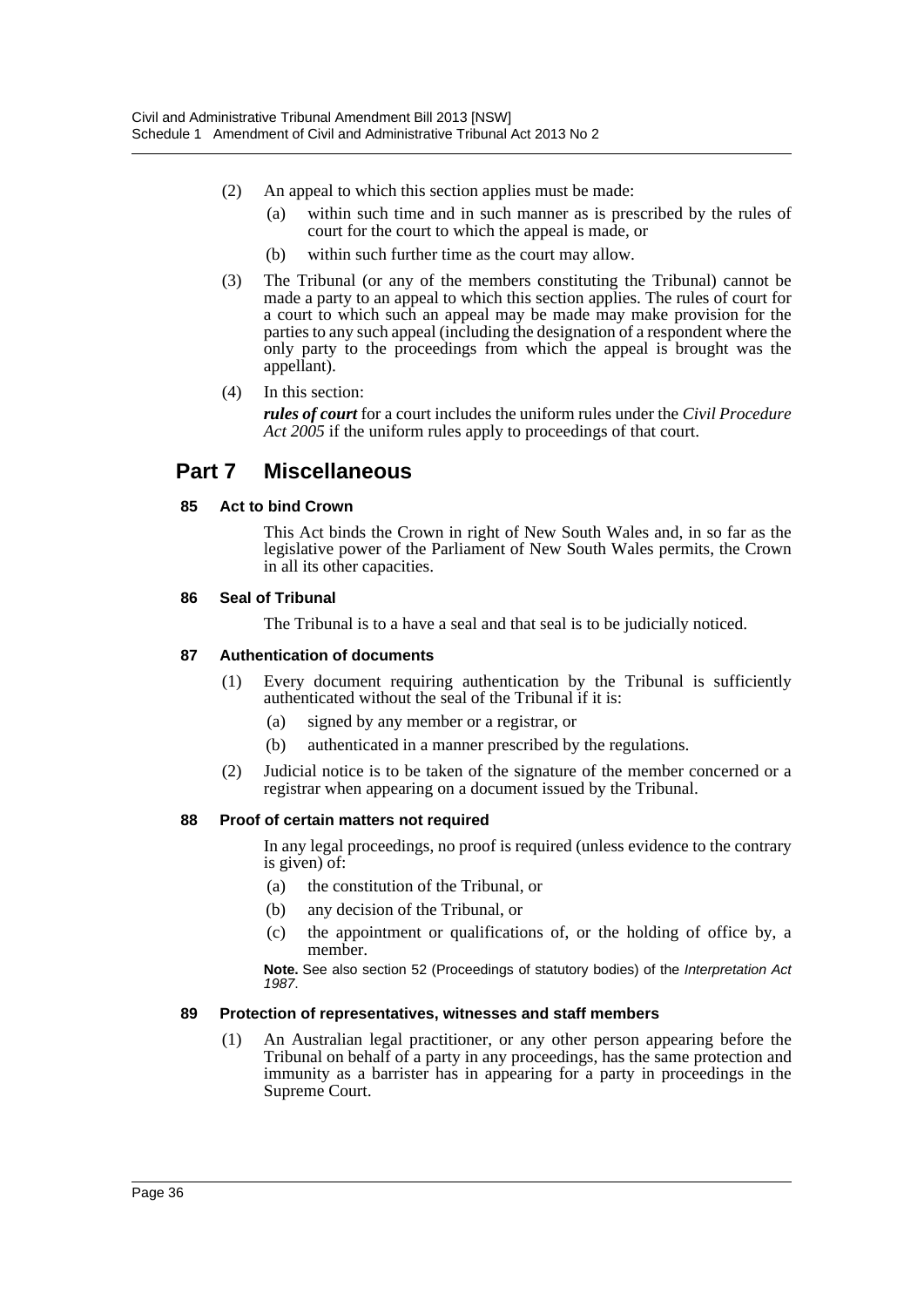- (2) Subject to this Act, a person summoned to attend or appearing before the Tribunal as a witness has the same protection, and is, in addition to the penalties provided by this Act, subject to the same liabilities, as a witness in proceedings in the Supreme Court.
- (3) Any thing done or omitted to be done by a relevant staff member in exercising the functions conferred or imposed on the relevant staff member by or under this or any other Act does not, if the thing was done or omitted to be done in good faith, subject the relevant staff member personally to any action, liability, claim or demand.

**Note.** See also clause 4 of Schedule 2 with respect to the protections and immunities of members of the Tribunal when exercising their functions.

(4) In this section:

*barrister* has the same meaning as in the *Legal Profession Act 2004*.

*relevant staff member* means:

- (a) the principal registrar or any other registrar, or
- (b) an assessor appointed in accordance with the procedural rules, or
- (c) any other kind of person prescribed by the regulations who exercises functions in connection with the Tribunal.

#### **90 Regulations**

(1) The Governor may make regulations, not inconsistent with this Act, for or with respect to any matter that by this Act is required or permitted to be prescribed or that is necessary or convenient to be prescribed for carrying out or giving effect to this Act.

**Note.** A number of provisions of this Act provide for matters to be prescribed by the procedural rules. The term *procedural rules* is defined in section 4 (1) to include the regulations in their application to the practice and procedure of the Tribunal. Procedural rules that make provision as referred to in section 4 (4) are not inconsistent with this Act. See section 4 (5).

- (2) Without limiting subsection (1), the regulations may make provision for or with respect to any of the following matters:
	- (a) any matter for or with respect to which the Tribunal rules may make provision (including, but not limited to, the matters specified in Schedule 7).

**Note.** The Tribunal rules cannot be inconsistent with enabling legislation. See section 25 (1).

- (b) the fees payable in respect of proceedings in the Tribunal, including fees for the following:
	- (i) general applications and administrative review applications,
	- (ii) external and internal appeals,
	- (iii) the filing or lodgment of any document in the Tribunal,
	- (iv) the provision of transcripts or recordings of proceedings,
	- (v) the issue of summonses or any other document out of the Tribunal,
- (c) the fees payable in relation to the use of resolution processes of the Tribunal,
- (d) the fees payable for administrative services provided by a registrar or any other officer of the Tribunal, whether in connection with the administration of this Act or otherwise,
- (e) the waiver, postponement and refund of fees and exemptions from fees,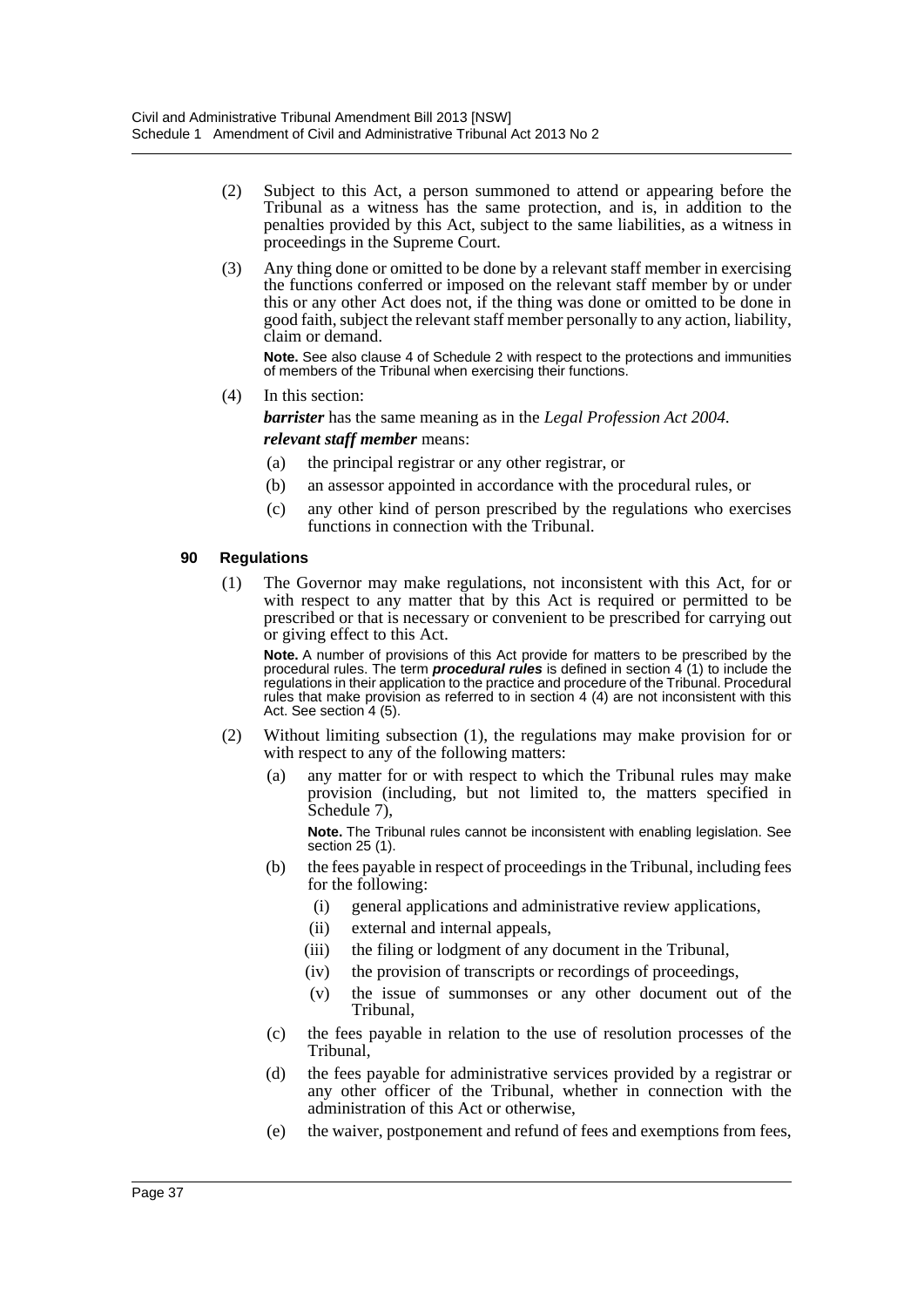- (f) the use of resolution processes conducted under or for the purposes of this Act, including:
	- (i) the kinds of processes that, and the circumstances in which such processes, may be used, and
	- (ii) the persons who may conduct or participate in such processes and their respective functions, and
	- (iii) the payment of costs in connection with the use of such processes, and
	- (iv) the removal or limitation of the civil liability of participants in such processes (for example, liability for defamation), and
	- (v) the disclosure or use in legal proceedings of statements, admissions or other evidence made, provided or disclosed in connection with such processes,
- (g) the use of telephones, audio visual links or any other means of communication in connection with proceedings in the Tribunal (including enabling witnesses to appear before, or give evidence, by such means),
- (h) the provision and use of interpreters,
- (i) the procedure of the Rule Committee.
- (3) The Minister is not to recommend the making of a regulation that prescribes a fee of the kind referred to in subsection  $(2)$  (b), (c) or (d) for the exercise of any of the functions of the Tribunal in proceedings that are entered in the Health Practitioner Division List of the Occupational Division of the Tribunal unless the Minister certifies that the Minister for Health has agreed to the fee.

#### **91 Annual and other reports**

#### (1) **Annual reports**

As soon as practicable after 30 June (but on or before 31 December) of each year, the President must provide the Minister with a report (an *annual report*) on the operations of the Tribunal for the period ending on 30 June in that year.

- (2) The Minister is to lay an annual report, or cause it to be laid, before both Houses of Parliament as soon as practicable after receiving the report.
- (3) If a House of Parliament is not sitting when the Minister seeks to lay an annual report before it, the Minister is to cause a copy of the report to be presented to the Clerk of that House of Parliament.
- (4) An annual report presented under subsection (3):
	- (a) is, on presentation and for all purposes, taken to have been laid before the House, and
	- (b) may be printed by authority of the Clerk of the House, and
	- (c) if so printed, is taken to be a document published by or under the authority of the House, and
	- (d) is to be recorded:
		- (i) in the case of the Legislative Council—in the Minutes of the Proceedings of the Legislative Council, and
		- (ii) in the case of the Legislative Assembly—in the Votes and Proceedings of the Legislative Assembly,

on the first sitting day of the House after receipt of the copy of the report by the Clerk.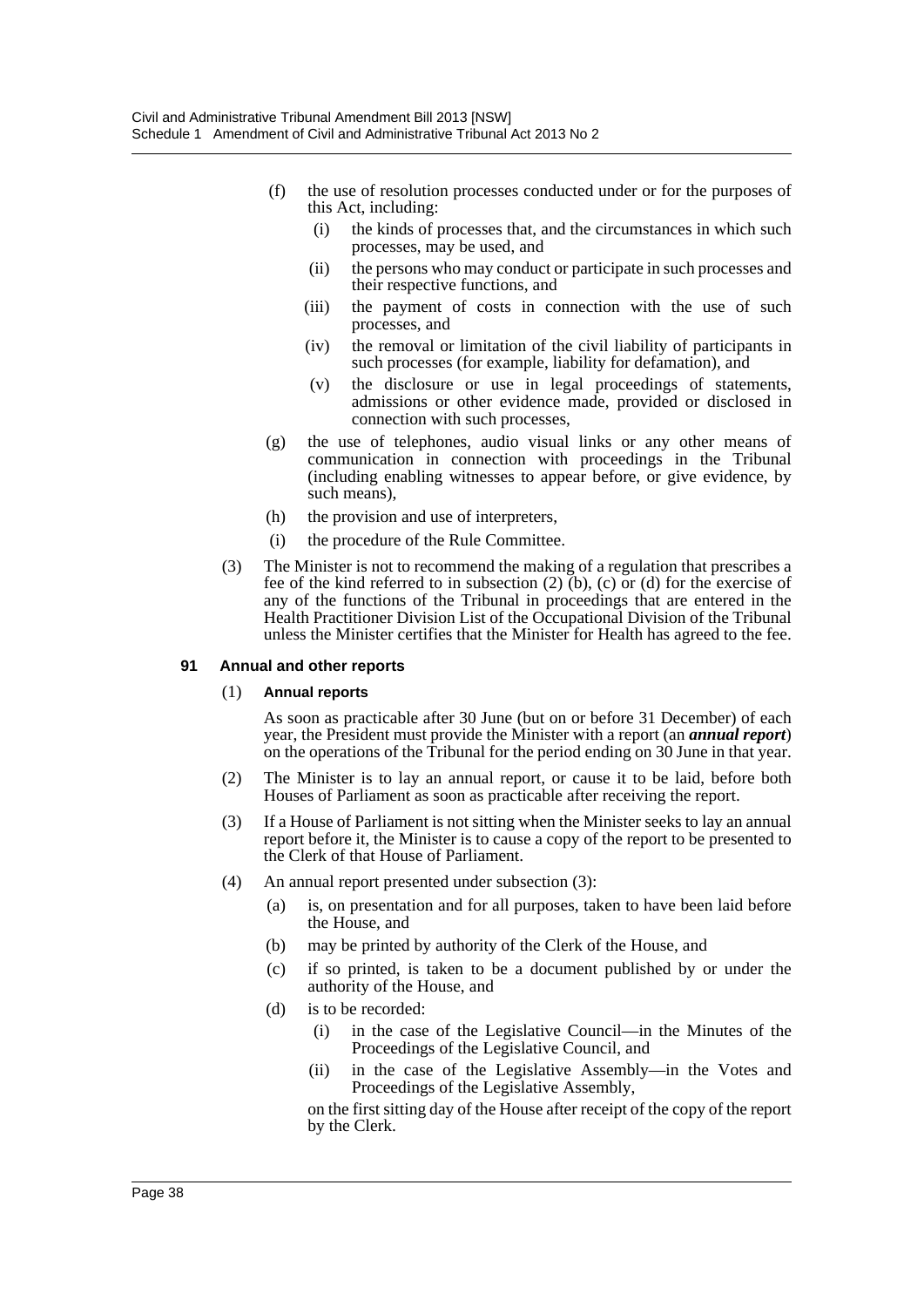### (5) **Other reports**

The President may, on behalf of the Tribunal, provide such other reports to the Minister (or any other Minister administering legislation that confers or imposes functions on the Tribunal) concerning any matter that the President considers:

- (a) to be of importance in relation to the administration of this Act or in relation to the jurisdiction of the Tribunal or any matter falling within its jurisdiction, or
- (b) to be in the public interest.

## **92 Review of Act**

- (1) The Minister is to review this Act to determine whether the policy objectives of the Act remain valid and whether the terms of the Act remain appropriate for securing those objectives.
- (2) The review is to be undertaken as soon as possible after the period of 5 years commencing on the establishment day.
- (3) A report on the outcome of the review is to be tabled in each House of Parliament within 12 months after the end of the period of 5 years.

## **[26] Schedule 1 Savings, transitional and other provisions**

Omit paragraph (i) from the definition of *existing tribunal* in clause 2 (1). Insert instead:

(i) the Vocational Training Appeal Panel constituted by section 62 of the *Apprenticeship and Traineeship Act 2001*.

## **[27] Schedule 1, clause 2 (1)**

Omit the definition of *relevant amending Act* (including the note to that definition). Insert instead:

*relevant amending Act* means each of the following Acts:

- (a) the *Civil and Administrative Tribunal Amendment Act 2013*,
- (b) the *Civil and Administrative Legislation (Repeal and Amendment) Act 2013*.

## **[28] Schedule 1, clause 5 (2) (b)**

Omit "member's". Insert instead "member".

## **[29] Schedule 1, clause 5, Table**

Omit "Deputy Registrar" from the matter relating to the Deputy Chairperson (Registry and Administration) of the Consumer, Trader and Tenancy Tribunal.

Insert instead "Non-principal registrar".

## **[30] Schedule 1, clause 5, Table**

Omit the matter relating to an Other member who is a health practitioner and Other member who is a lay person from the matter relating to an existing health practitioner tribunal.

## **[31] Schedule 1, clause 5, Table**

Omit "Principal member" from the matter relating to the Chairperson of a local land board under the *Crown Lands Act 1989*.

Insert instead "Senior member".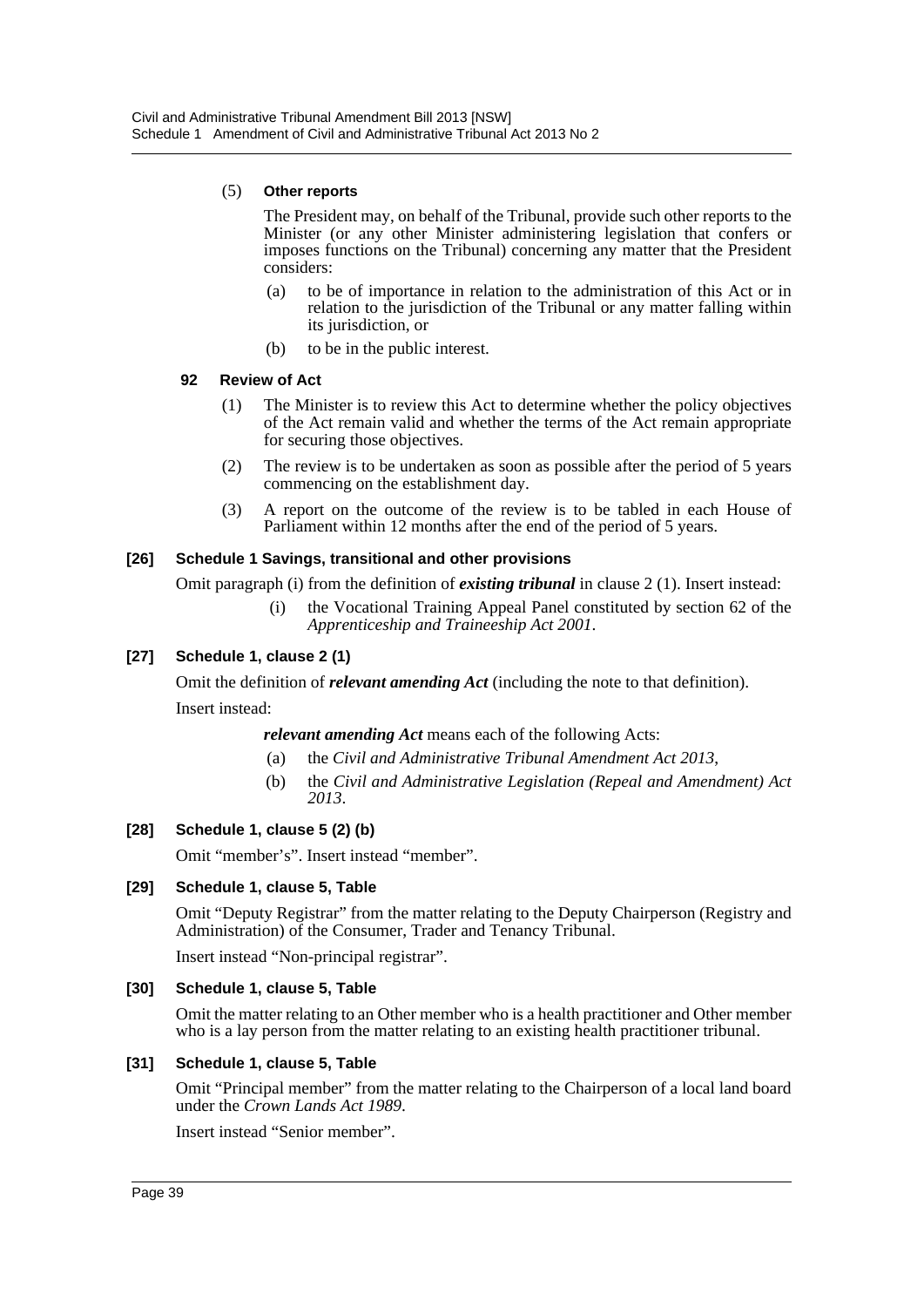## **[32] Schedule 1, clause 5, Table**

Omit the matter relating to the Victims Compensation Tribunal.

**[33] Schedule 1, Part 2, Division 3**

Omit the Division. Insert instead:

# **Division 3 Proceedings concerning abolished existing tribunals**

# **Subdivision 1 Interpretation**

## **6 Interpretation**

(1) In this Division:

*part heard proceedings* means pending proceedings where the court or existing tribunal in which the proceedings were instituted or commenced had begun to hear (but had not determined) the proceedings before the establishment day.

*pending proceedings* are proceedings (including appeals) that:

- (a) were instituted or commenced before the establishment day, and
- (b) have not been finally determined before that day by the court or existing tribunal in which the proceedings were instituted or commenced.

**Note.** See clause 2 (3) as to the meaning of finally determined proceedings. *unexercised right* means a right (including a right exercisable only with leave) that:

- (a) was available to be exercised immediately before the establishment day, and
- (b) had not yet been exercised before that day.

*unheard proceedings* means pending proceedings that had not been heard before the establishment day by the court or existing tribunal in which the proceedings were instituted or commenced.

(2) The provisions of this Division, in their application to local land boards constituted under the *Crown Lands Act 1989*, extend only to those functions of such boards that will become the functions of NCAT on and from the establishment day.

**Note.** Certain non-adjudicative functions of local land boards will become functions of the Director-General (within the meaning of the *Crown Lands Act 1989*) instead of NCAT as a result of amendments made by the *Civil and Administrative Legislation (Repeal and Amendment) Act 2013*.

## **Subdivision 2 Determination of pending proceedings**

## **7 Pending proceedings before existing tribunals transfer to NCAT**

- (1) Unheard proceedings in an existing tribunal are taken, on and from the establishment day, to have been duly commenced in NCAT and may be heard and determined instead by NCAT.
- (2) In relation to part heard proceedings in an existing tribunal, the person or persons constituting the tribunal for those proceedings:
	- (a) are to continue, on and from the establishment day, to hear the matter, and to determine the matter, sitting as NCAT, and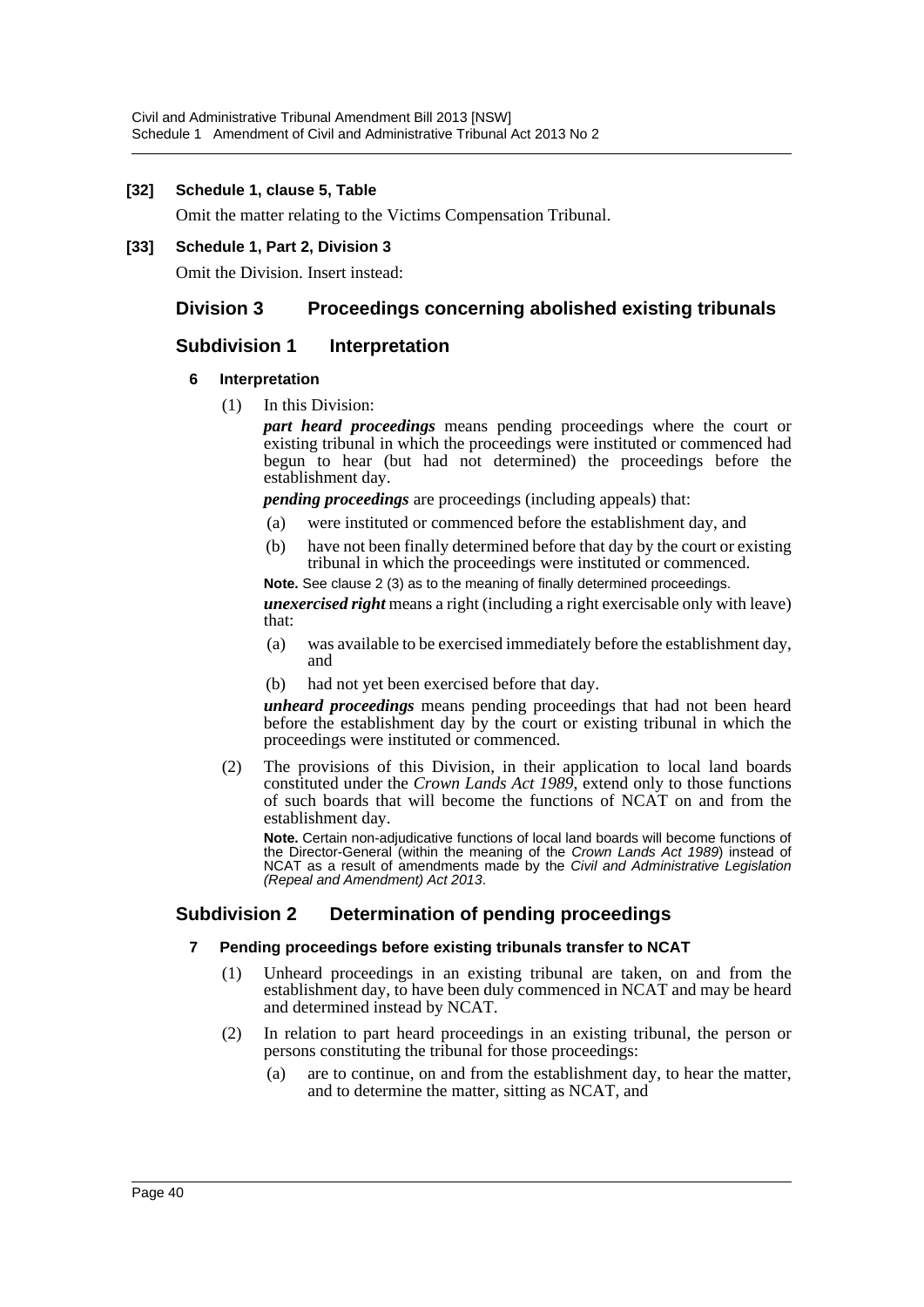- (b) are taken to have been duly appointed as members of NCAT for the purposes of determining the matter even if the person or persons have not been appointed as members of NCAT by or under another provision of this Act, and
- (c) may have regard to any record of the proceedings before the existing tribunal, including a record of any evidence taken in the proceedings before the existing tribunal.
- (3) For the purposes of subclauses (1) and (2):
	- (a) NCAT has and may exercise all the functions that the relevant existing tribunal had immediately before its abolition, and
	- (b) the provisions of any Act, statutory rule or other law that would have applied to or in respect of the proceedings had this Act and the relevant amending Acts not been enacted continue to apply.

## **8 Pending court proceedings concerning existing tribunals may be completed**

- (1) This clause applies to pending proceedings before a court on an appeal against, or for the judicial review of, a decision of an existing tribunal.
- (2) A court in proceedings to which this clause applies may, on and from the establishment day, continue to deal with the proceedings until they are concluded.
- (3) For this purpose:
	- (a) the court continues to have and may exercise all the functions that the court had in relation to the proceedings immediately before the establishment day, and
	- (b) the provisions of any Act, statutory rule or other law that would have applied to or in respect of the proceedings had this Act and the relevant amending Acts not been enacted continue to apply.
- (4) Without limiting subclause (3), if the original powers of the court included the power to remit the proceedings to be heard and decided again by the existing tribunal concerned, the court may in determining the proceedings:
	- (a) remit the proceedings instead to NCAT, and
	- (b) make such other orders as it considers appropriate to facilitate the remitting of the proceedings to NCAT.

## **Subdivision 3 Exercise of certain unexercised rights**

- **9 Certain unexercised rights to make applications or appeals to existing tribunals may continue to be exercised in NCAT**
	- (1) This clause applies to each of the following unexercised rights (an *existing unexercised application or appeal right*):
		- (a) an unexercised right to apply to an existing tribunal for it to make a decision at first instance concerning a matter,
		- (b) an unexercised right to apply to an existing tribunal for a review of a decision of another person or body,
		- (c) an unexercised right to appeal to an existing tribunal against a decision of another person or body.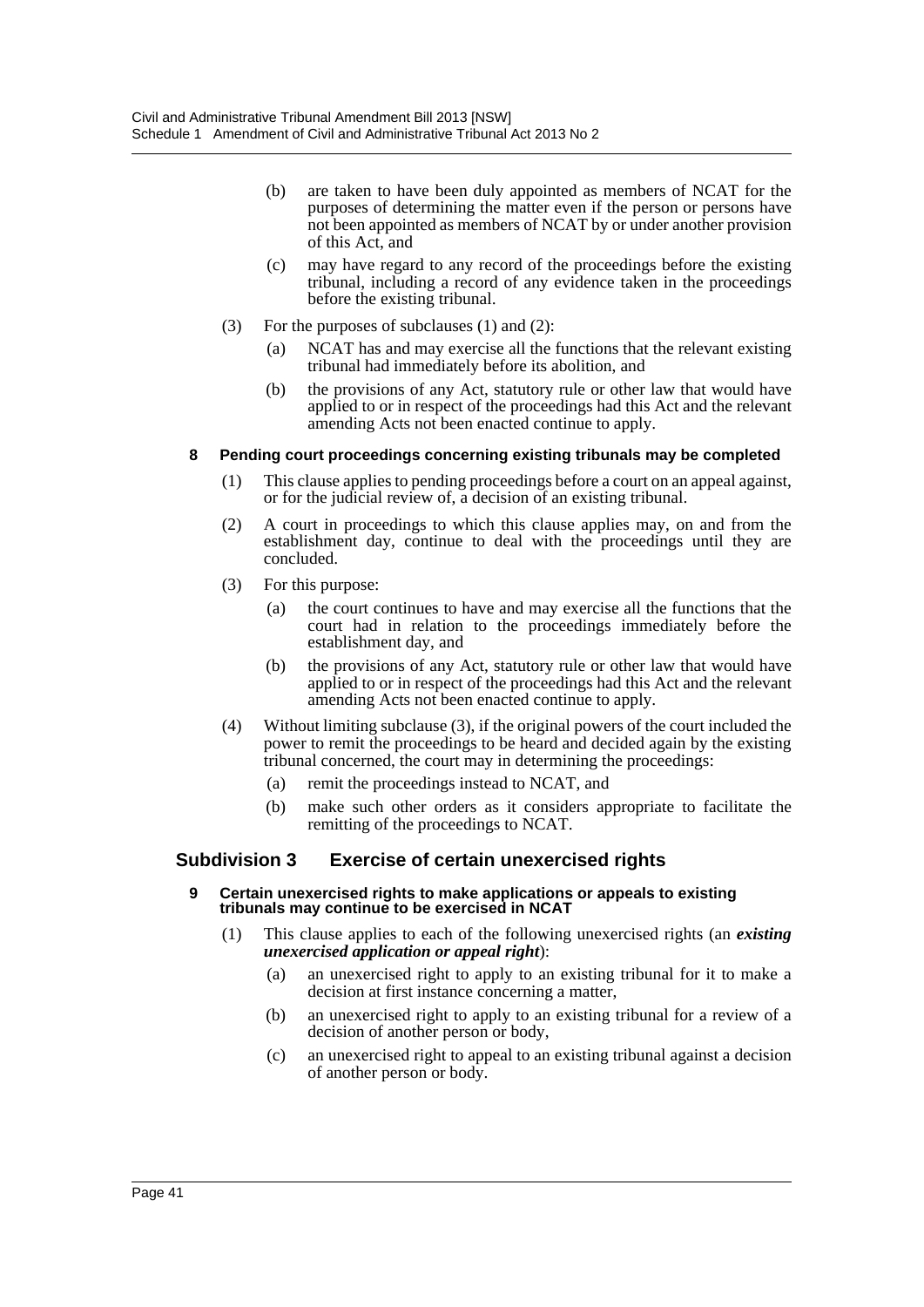(2) A person who has an existing unexercised application or appeal right may apply or appeal to NCAT for the exercise of the same functions that could have been exercised by the existing tribunal to which the right relates had the existing tribunal not been abolished.

**Note.** An application or appeal under this clause that would have required leave before the establishment day will still require such leave. Also, any time limits under existing law for making the application or appeal will continue to apply to applications or appeals under this clause. See subclause (3).

- (3) For the purposes of subclause (2):
	- (a) NCAT has and may exercise all the functions that the relevant existing tribunal would have had in relation to the application or appeal if it had been made before the establishment day (including any functions relating to the granting of leave to apply or appeal), and
	- (b) the provisions of any Act, statutory rule or other law (including provisions concerning the time within which to apply or appeal) that would have applied to or in respect of the application or appeal had this Act and the relevant amending Acts not been enacted continue to apply.

#### **10 Certain unexercised rights to appeal against decisions of existing tribunals may continue to be exercised**

- (1) This clause applies to each of the following unexercised rights (an *existing unexercised appeal right*):
	- (a) an unexercised right to appeal against a decision of the Administrative Decisions Tribunal or another tribunal or body to an Appeal Panel of that Tribunal,
	- (b) an unexercised right to appeal against a decision of an existing tribunal to a court.
- (2) A person who has an existing unexercised appeal right may appeal against the decision of an existing tribunal to which that right relates:
	- (a) if the decision was originally appealable to an Appeal Panel of the Administrative Decisions Tribunal—to an Appeal Panel of NCAT, or
	- (b) if it was originally appealable to a particular court—to that court.

**Note.** An appeal under this clause that would have required leave before the establishment day will still require such leave. Also, any time limits under existing law for appealing will continue to apply to appeals under this clause. See subclauses (3) and  $(4)$ .

- (3) For the purposes of an appeal made to an Appeal Panel of NCAT under this clause:
	- (a) the Appeal Panel has and may exercise all the functions that an Appeal Panel of the Administrative Decisions Tribunal would have had in relation to the appeal if it had been made before the establishment day (including any functions relating to the granting of leave to appeal), and
	- (b) the provisions of any Act, statutory rule or other law (including provisions concerning the time within which to appeal) that would have applied to or in respect of the appeal had this Act and the relevant amending Acts not been enacted continue to apply.
- (4) For the purposes of an appeal made to a court under this clause:
	- (a) the court continues to have and may exercise all the functions that the court would have had if the appeal had been made to it before the establishment day (including any functions relating to the granting of leave to appeal), and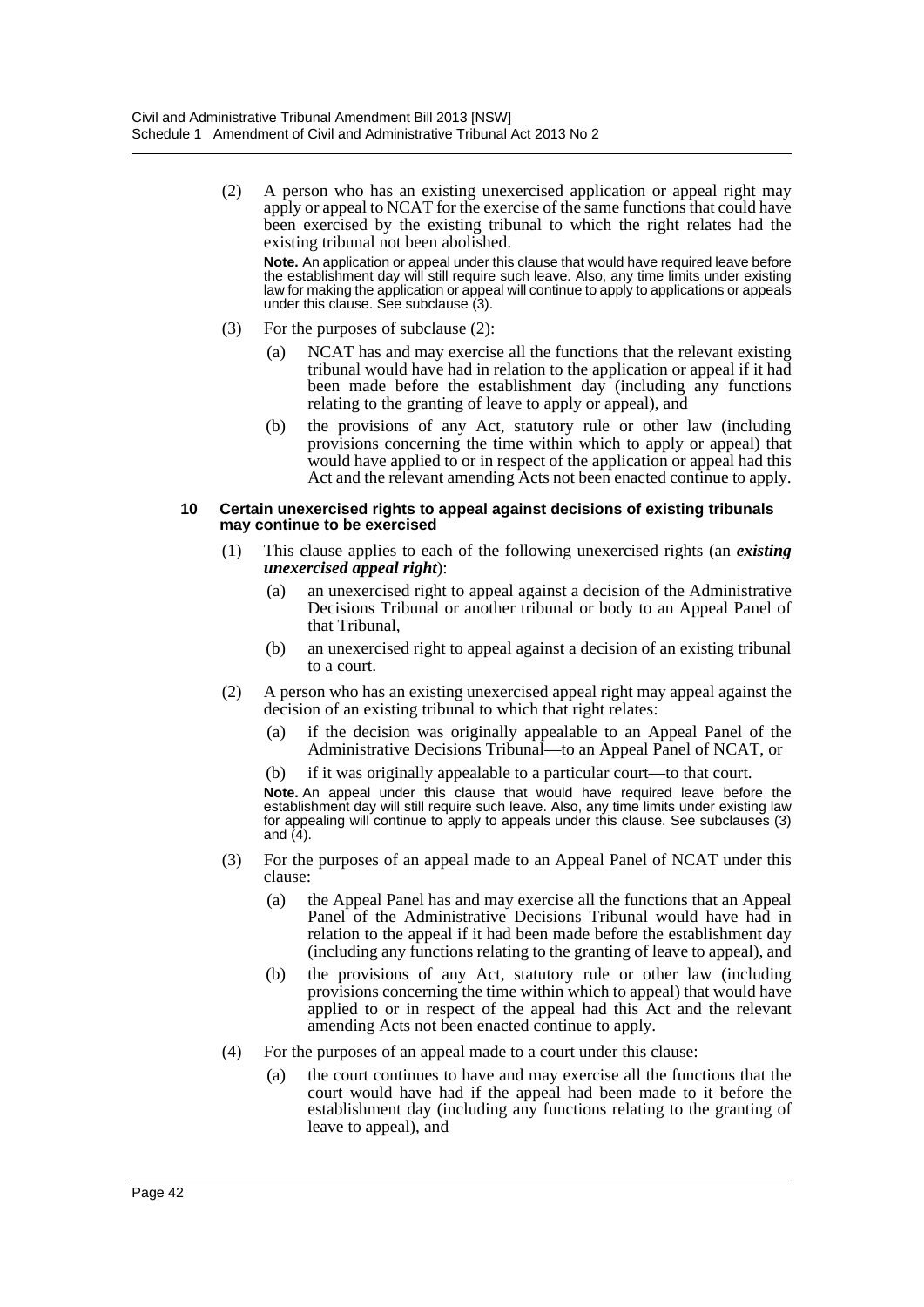- (b) the provisions of any Act, statutory rule or other law (including provisions concerning the time within which to appeal) that would have applied to or in respect of such an appeal had this Act and the relevant amending Acts not been enacted continue to apply.
- (5) Without limiting subclauses (3) and (4), if the original powers of an Appeal Panel of the Administrative Decisions Tribunal or a court (as the case requires) would have included the power to remit the proceedings to be heard and decided again by the existing tribunal concerned, the Appeal Panel of NCAT or court may in determining an appeal under this clause:
	- (a) remit the proceedings instead to NCAT, and
	- (b) make such other orders as it considers appropriate to facilitate the remitting of the proceedings to NCAT.

## **Subdivision 4 Reviews of certain existing orders and renewal of certain proceedings**

## **11 Reviews of existing orders under Guardianship Act 1987**

- (1) This clause applies to each of the following kinds of orders under the *Guardianship Act 1987*:
	- (a) a guardianship order,
	- (b) a financial management order,
	- (c) an order appointing a person as the manager of a protected person's estate.
- (2) Without limiting clause 14, the provisions of the *Guardianship Act 1987* that enable NCAT to make an order to which this clause applies are taken to extend to any such order made by the Guardianship Tribunal before the establishment day as if NCAT had made that order.

## **12 Renewal of proceedings before CTTT**

Without limiting clause 14, the provisions of clause 8 (Renewal of proceedings in respect of certain Division decisions) of Schedule 4 are taken to extend to an order made by the Consumer, Trader and Tenancy Tribunal before the establishment day as if the order had been made by NCAT in exercise of functions allocated to the Consumer and Commercial Division of NCAT.

## **Subdivision 5 Allocation of transitional proceedings and enforcement of existing orders**

## **13 Allocation of transitional proceedings to Divisions of the Tribunal**

- (1) This clause applies to any proceedings (*transitional proceedings*) that:
	- (a) are permitted or required to be determined by NCAT under this Division instead of an abolished existing tribunal, or
	- (b) are remitted by a court or an Appeal Panel of NCAT under this Division to NCAT for reconsideration or redetermination.
- (2) Unless the regulations provide otherwise, the function of determining transitional proceedings is allocated to the Divisions of the Tribunal as follows:
	- (a) if NCAT is determining the proceedings instead of the Consumer, Trader and Tenancy Tribunal or is determining proceedings under the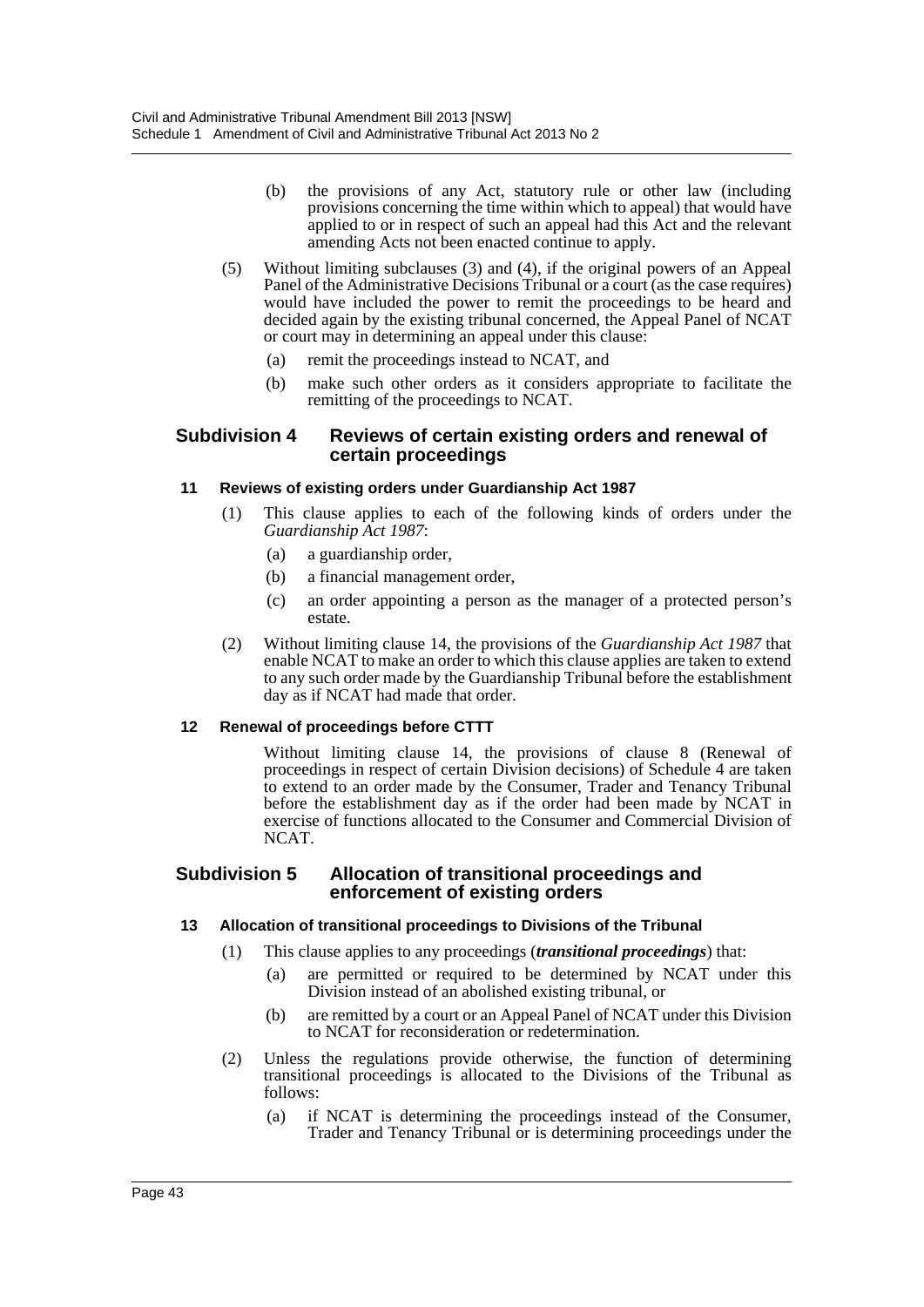*Dividing Fences Act 1991* or *Retail Leases Act 1994* instead of a local land board or the Administrative Decisions Tribunal—the proceedings are allocated to the Consumer and Commercial Division,

- (b) if NCAT is determining the proceedings instead of the Guardianship Tribunal—the proceedings are allocated to the Guardianship Division,
- (c) if NCAT is determining the proceedings instead of an Appeal Panel of the Administrative Decisions Tribunal—the proceedings are not allocated to any particular Division of the Tribunal in accordance with section  $16(4)$ ,
- (d) if NCAT, in determining the proceedings, would be required to exercise functions under legislation that correspond (or substantially correspond) to functions that are now allocated to the Occupational Division—the proceedings are allocated to the Occupational Division,
- (e) if NCAT is determining any other proceedings instead of an existing tribunal—the proceedings are allocated to the Administrative and Equal Opportunity Division.
- (3) Despite anything to the contrary in this Act or other legislation, the President is, where practicable, to constitute NCAT for the purposes of transitional proceedings (other than part heard proceedings) in a manner that is consistent with the constitution requirements that would have been applicable for the kind of proceedings in the existing tribunal concerned.

**Note.** For constitution requirements in relation to part heard transitional proceedings, see clause 7 (2).

## **14 Orders of existing tribunals**

- (1) An existing order of an existing tribunal made under other legislation is taken, on and from the establishment day, to be an order made by NCAT under the corresponding provision of that legislation (as amended by a relevant amending Act) or this Act (as the case may be).
- (2) This clause is subject to the other provisions of this Schedule.
- (3) In this clause:

*existing order* of an existing tribunal is an order made by the tribunal before the establishment day, and includes an order that would have come into effect on or after the establishment day.

## **[34] Schedule 1**

Insert before existing clause 9 in Division 4 of Part 2:

## **15 Making of first principal Regulation**

Part 2 of the *Subordinate Legislation Act 1989* is taken to apply to the first principal regulation (within the meaning of that Act) that is made under this Act as if the Minister administering the *Subordinate Legislation Act 1989* had given a certificate under section 6 (1) (b) of that Act with respect to the regulation.

## **[35] Schedule 1**

Renumber existing clause 9 as clause 16.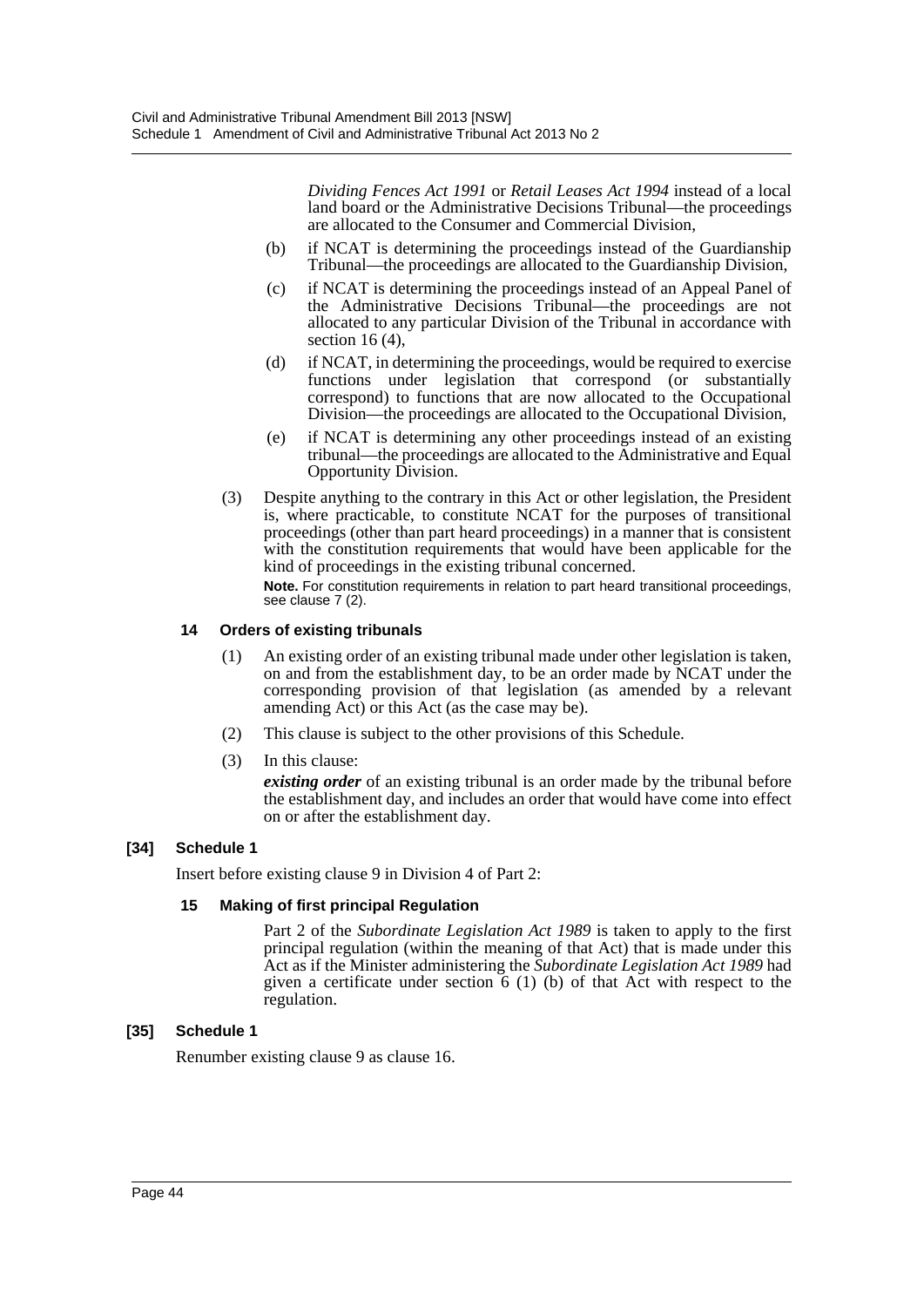## **[36] Schedule 1**

Omit existing clause 10. Insert instead:

## **17 Updating references to abolished existing tribunals and their functions**

#### (1) **Legislative provisions to which clause applies**

This clause applies to a provision (an *affected legislative provision*) of any other Act or any instrument made under any other Act (whether enacted or made before or after the commencement of this clause) other than an excluded provision.

- (2) Each of the following is an *excluded provision* for the purposes of subclause (1):
	- (a) a provision of this Act or an instrument made under this Act,
	- (b) a provision of the *Administrative Decisions Review Act 1997* or an instrument made under that Act,
	- (c) a provision of the *Public Sector Employment and Management Act 2002* or *Government Sector Employment Act 2013* or an instrument made under either Act,
	- (d) a provision of a relevant amending Act,
	- (e) a provision of any other Act or instrument made under any other Act that contains a reference to which this clause would otherwise have applied if that reference was inserted or substituted by, or retained despite, an amendment made to the provision by a relevant amending Act,
	- (f) a spent savings or transitional provision of any other Act or an instrument made under any other Act,
	- (g) a provision of an Act or instrument made under an Act (or a provision belonging to a class of such provisions) prescribed by the regulations.

#### (3) **References to existing tribunals**

A reference in an affected legislative provision to an existing tribunal is to be read, on and from the applicable day, as a reference to NCAT.

#### (4) **References to members of existing tribunals**

A reference in an affected legislative provision to a particular kind of member of an existing tribunal is to be read, on and from the applicable day, as a reference to the corresponding member, if any, of  $NCA\hat{T}$  (as set out in the Table to clause 5).

#### (5) **References to Administrative Decisions Tribunal Act 1997**

A reference in an affected legislative provision to the *Administrative Decisions Tribunal Act 1997* is to be read, on and from the applicable day, as a reference to the *Administrative Decisions Review Act 1997*.

#### (6) **References to renumbered, relocated or repealed provisions**

A reference in an affected legislative provision to a provision of legislation that is renumbered, relocated or repealed by a relevant amending Act is to be read, on and from the applicable day, as:

- (a) for a provision of legislation that is renumbered—a reference to the provision as renumbered, or
- (b) for a provision that is relocated or repealed—a provision (if any) of this Act, the *Administrative Decisions Review Act 1997* or legislation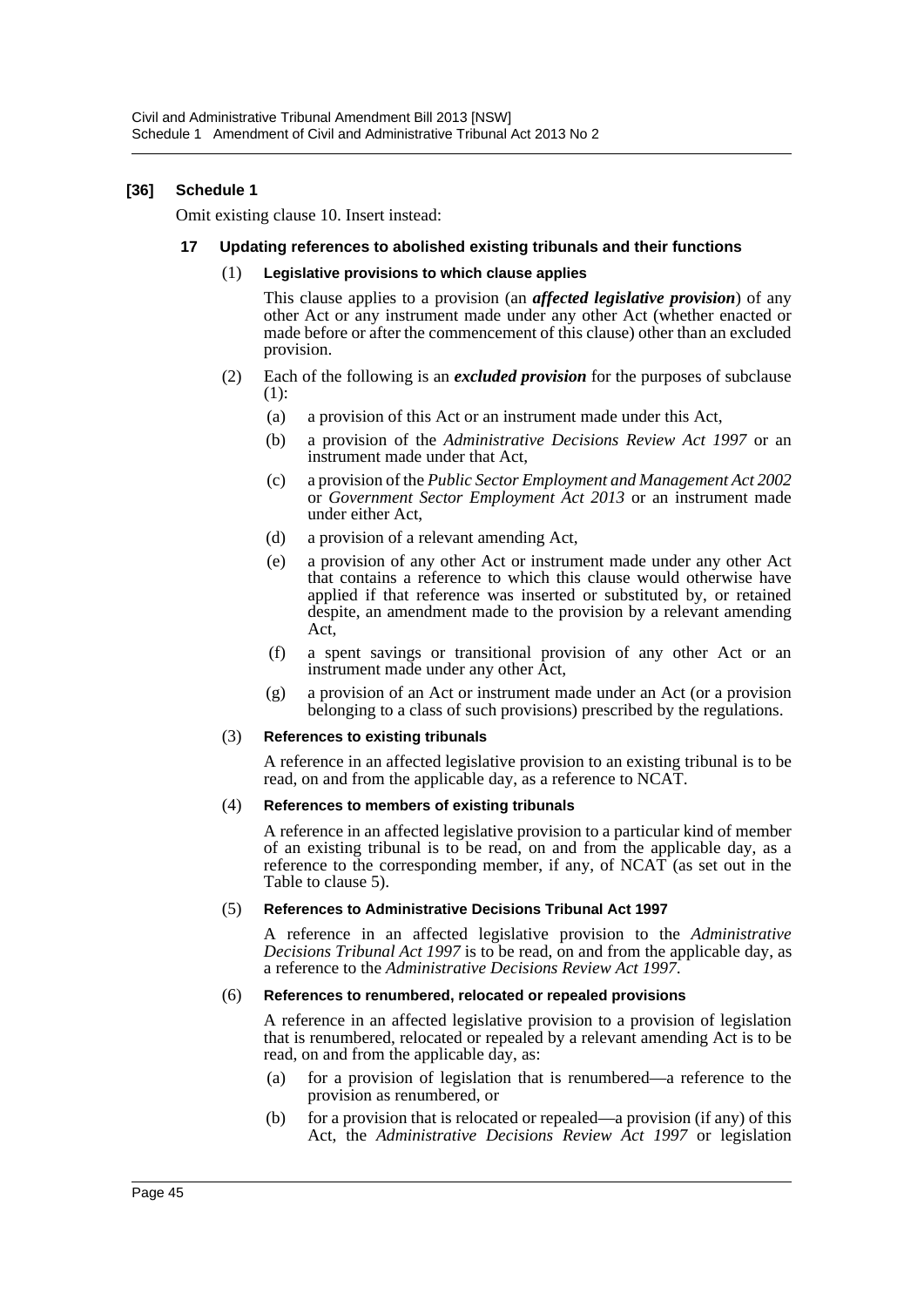amended by a relevant amending Act that corresponds, or substantially corresponds, to the provision.

### (7) **References to functions of existing tribunals**

Without limiting subclauses (2)–(6), an affected legislative provision that confers or imposes a function on an existing tribunal is to be read, on and from the applicable day, as conferring or imposing the function instead on NCAT.

- (8) For the purposes of applying subclause (7), a reference to a review of a decision by the Administrative Decisions Tribunal is to be read as a reference to an administrative review of the decision by NCAT under the *Administrative Decisions Review Act 1997*.
- (9) Unless the regulations provide otherwise, the provisions of clause 13 (2) and (3) apply to functions that are conferred or imposed on NCAT by operation of this clause in the same way as they apply to the function of determining transitional proceedings under clause 13.

## (10) **Regulation-making powers**

The regulations may:

- (a) make provision, despite this clause, for or with respect to the updating of references in any document (including a document containing an affected legislative provision) to an existing tribunal or its functions with references to NCAT and corresponding functions and provisions, or
- (b) declare whether a specified provision is, or is not, a corresponding provision for the purposes of subclause (6) (b), or
- (c) without limiting clause 1, make provision for savings or transitional matters consequent on the operation of this clause or a regulation made for the purposes of this clause (including the allocation of functions that are transferred to NCAT by operation of this clause to Divisions of NCAT).

## (11) **Definition**

In this clause:

*applicable day* means:

- (a) in relation to an affected legislative provision that is in force or effect on the establishment day—the establishment day, or
- (b) in relation to an affected legislative provision that comes into force or effect after the establishment day—the day on which the provision comes into force or effect.

## **18 Amendments concerning Divisions of NCAT**

The renaming of a Division of NCAT, or the substitution of a Division Schedule for a Division of NCAT, by a relevant amending Act does not affect the validity of any appointment, assignment or designation of a person made with respect to the Division before that renaming or substitution.

## **[37] Schedule 1**

Renumber existing clause 11 as clause 19.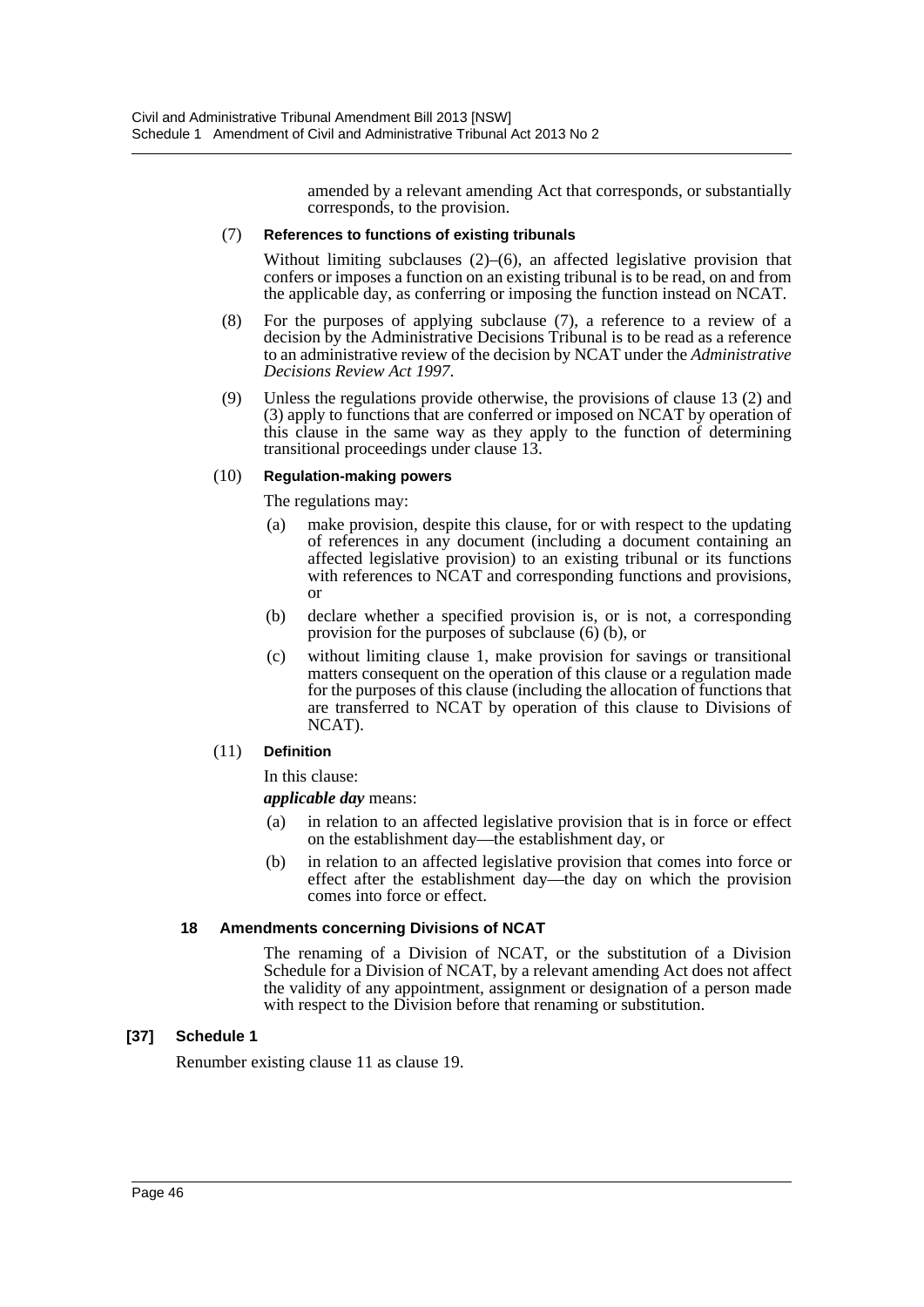## **[38] Schedule 2 Provisions relating to members**

Omit "the Registrar, a Deputy Registrar" and "regulations or the Tribunal rules" wherever occurring in clause 12.

Insert instead "a registrar" and "procedural rules", respectively.

## **[39] Schedule 3**

Omit the Schedule. Insert instead:

# **Schedule 3 Administrative and Equal Opportunity Division**

# **Part 1 Interpretation**

## **1 Definitions**

(1) In this Schedule:

*Division decision* means a decision of the Tribunal in exercise of a Division function.

*Division function* means a function of the Tribunal allocated to the Division by this Schedule.

*Division Head* means the Division Head of the Division.

*Division member* means a member who is assigned to the Division.

*lands legislation* means the following legislation:

- (a) the *Agricultural Industry Services Act 1998*,
- (b) the *Australian Oil Refining Agreements Act 1954*,
- (c) the *Commons Management Act 1989*,
- (d) the *Crown Lands Act 1989*,
- (e) the *Crown Lands (Continued Tenures) Act 1989*,
- (f) the *Hay Irrigation Act 1902*,
- (g) the *Local Land Services Act 2013*,
- (h) the *Port Kembla Inner Harbour Construction and Agreement Ratification Act 1955*,
- (i) the *Water Act 1912*,
- (j) the *Wentworth Irrigation Act 1890*,
- (k) the *Western Lands Act 1901*.

*substantive Division function* means a Division function other than:

- (a) a Division function exercised in connection with the making of an ancillary or interlocutory decision of the Tribunal, or
- (b) a Division function exercised by a registrar.

*the Division* means the Administrative and Equal Opportunity Division of the Tribunal.

(2) Except as otherwise provided by this Schedule, a provision of this Schedule that provides for, or limits or excludes, an appeal against a decision of the Tribunal that is made for the purposes of specified legislation (or a specified provision of legislation) is taken to extend to any ancillary or interlocutory decision of the Tribunal in the proceedings in which that decision was made.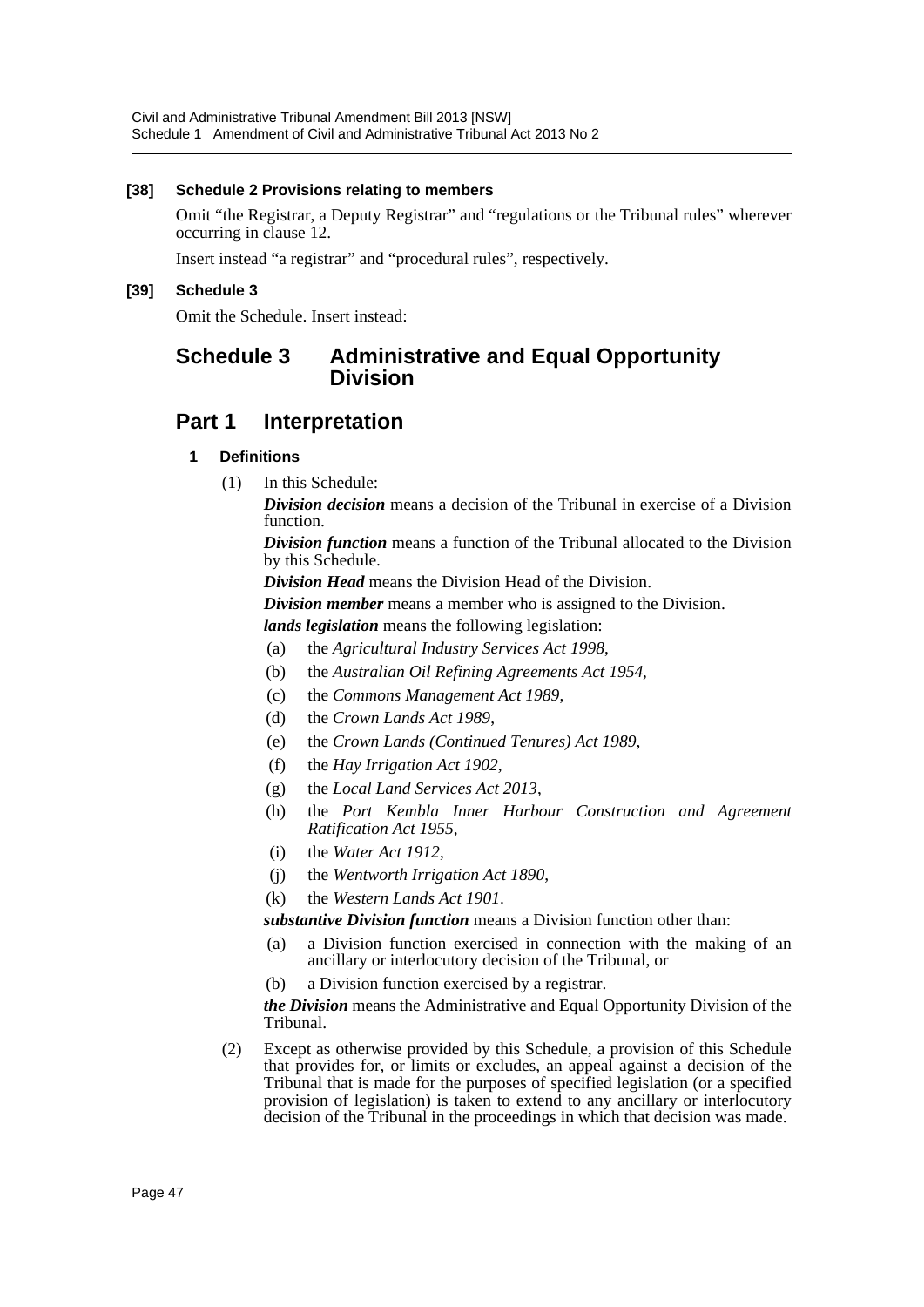# **Part 2 Composition of Division**

# **2 Division members**

The Division is to be composed of the following members:

- (a) the Division Head,
- (b) such other members as may be assigned to the Division by or under this Act.

# **Part 3 Functions of Division**

# **3 Functions allocated to Division**

- (1) The following functions of the Tribunal are allocated to the Division:
	- (a) the functions of the Tribunal in relation to the following legislation: *Anti-Discrimination Act 1977*

*Child Protection (Working with Children) Act 2012 Combat Sports Act 2008 Combat Sports Act 2013 Commission for Children and Young People Act 1998 Community Services (Complaints, Reviews and Monitoring) Act 1993 Dormant Funds Act 1942 Education Act 1990 Government Information (Public Access) Act 2009* lands legislation *Native Title (New South Wales) Act 1994 Plant Diseases Act 1924 Public Health Act 2010 Victims Rights and Support Act 2013*

- (b) any other function of the Tribunal in relation to legislation that is not specifically allocated to any other Division of the Tribunal by another Division Schedule for a Division.
- (2) The functions allocated to the Division by subclause (1) include:
	- (a) any functions conferred or imposed on the Tribunal by statutory rules made under legislation referred to in that subclause, and
	- (b) any functions conferred or imposed on the Tribunal by or under this Act or enabling legislation in connection with the conduct or resolution of proceedings for the exercise of functions allocated by that subclause (including the making of ancillary and interlocutory decisions of the Tribunal), and
	- (c) in relation to the exercise of administrative review jurisdiction in this Division—any functions conferred or imposed on the Tribunal by or under the *Administrative Decisions Review Act 1997* in connection with the exercise of such jurisdiction.

# **Part 4 Special constitution requirements**

**Note.** If special constitution requirements for the exercise of a Division function are not specified by the following provisions, the Tribunal may be constituted in accordance with the general provisions of section 27 of this Act. The Tribunal may also be constituted in accordance with the general provisions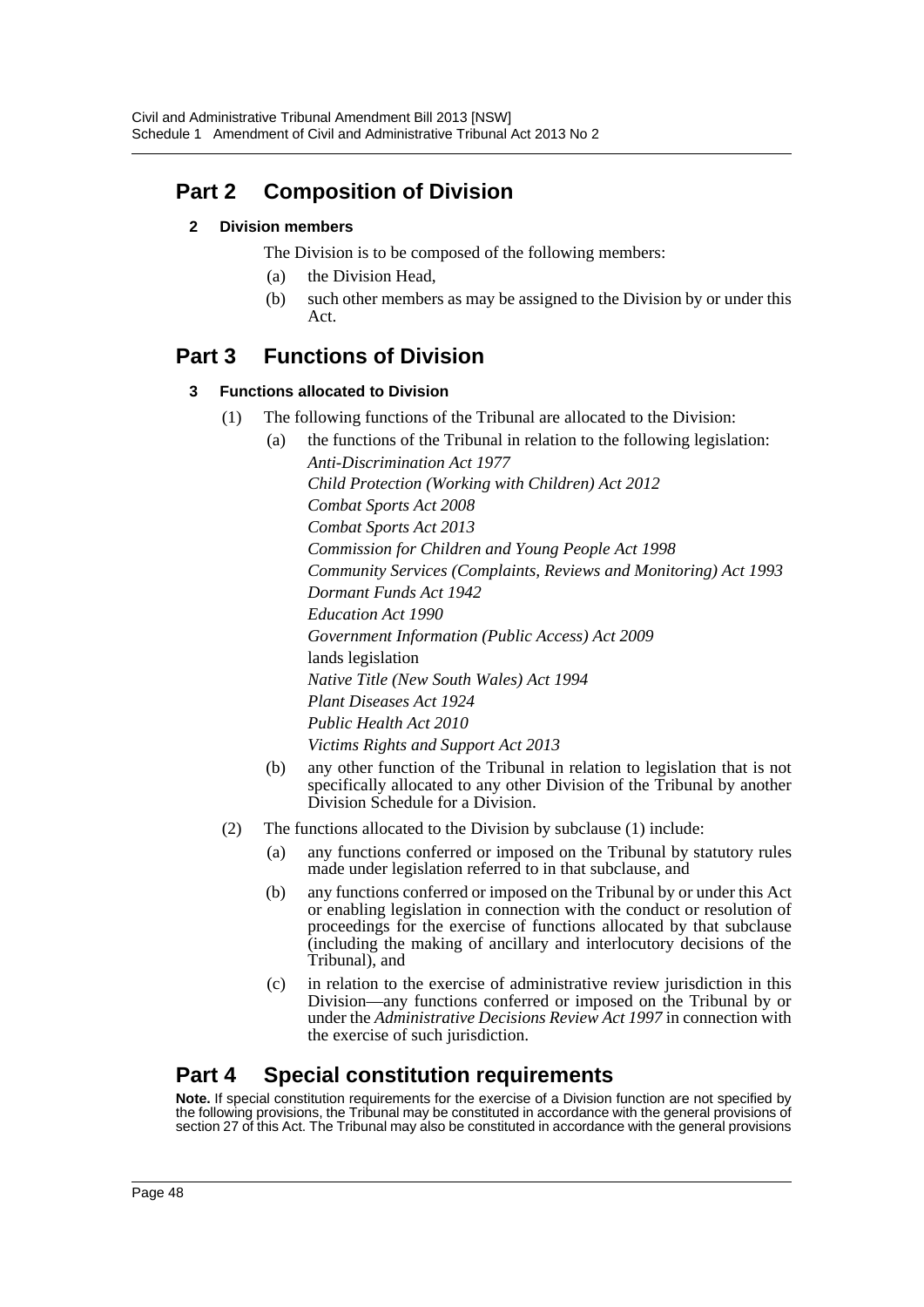of that section in connection with the exercise of Division functions for the purposes of making ancillary or interlocutory decisions of the Tribunal.

#### **4 Anti-Discrimination Act 1977**

The Tribunal, when exercising its substantive Division functions for the purposes of the *Anti-Discrimination Act 1977*, is to be constituted by:

- (a) 1 Division member who is an Australian lawyer, or
- (b) 2 or more Division members (with at least one being an Australian lawyer).

#### **5 Combat sports**

The Tribunal, when exercising its substantive Division functions for the purposes of the *Combat Sports Act 2008* or *Combat Sports Act 2013*, is to be constituted by 1 Division member who is an Australian lawyer.

#### **6 Dormant Funds Act 1942**

The Tribunal, when exercising its substantive Division functions for the purposes of the *Dormant Funds Act 1942*, is to be constituted by:

- (a) 1 Division member who is an Australian lawyer, or
- (b) 2 or more Division members (with at least one being an Australian lawyer).

#### **7 Education Act 1990**

The Tribunal, when exercising its substantive Division functions for the purposes of the *Education Act 1990*, is to be constituted by:

- (a) 1 Division member who is an Australian lawyer, or
- (b) 2 or more Division members (with at least one being an Australian lawyer).

## **8 Public Health Act 2010**

- (1) The Tribunal, when exercising its substantive Division functions for the purposes of section 64 of the *Public Health Act 2010*, is to be constituted by one Division member who is an Australian lawyer.
- (2) The Tribunal, when exercising its substantive Division functions for the purposes of section 7, 65 or 66 of that Act, is to be constituted by 3 Division members as follows:
	- (a) 1 presidential member,
	- (b) 1 member who is an Australian lawyer,
	- (c) 1 member who is a registered medical practitioner with experience in public health matters.

# **Part 5 Special practice and procedure**

## **9 Rights of representation and appearance**

(1) Despite section 45 of this Act, a party to proceedings for the exercise of a Division function (other than for the purposes of the *Community Services (Complaints, Reviews and Monitoring) Act 1993*) is entitled to be represented by an Australian legal practitioner without requiring the leave of the Tribunal. **Note.** The leave of the Tribunal will, however, be required under section 45 of this Act in other cases.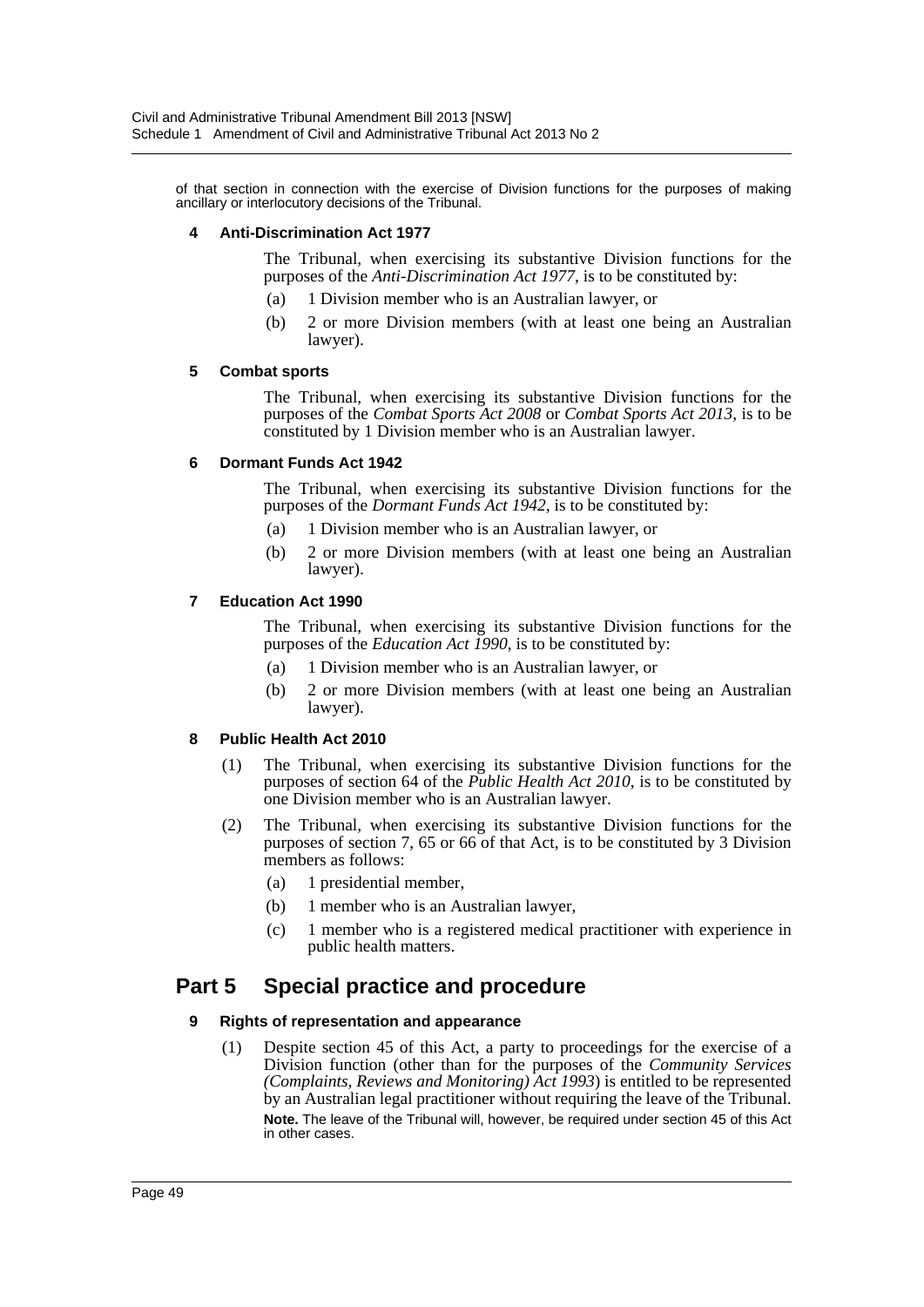- (2) The Ombudsman has a right to appear in proceedings for the purposes of the *Community Services (Complaints, Reviews and Monitoring) Act 1993* before the Tribunal in order to assist the Tribunal (otherwise than as a party in proceedings).
- (3) The Director-General (within the meaning of the *Teaching Service Act 1980*) is entitled to appear and be represented at any proceedings arising out of an administrative review application made by a person under Part 4 of the *Child Protection (Working with Children) Act 2012*.
- (4) The following persons have a right to appear and be heard in proceedings for the exercise of a Division function for the purposes of the *Government Information (Public Access) Act 2009*:
	- (a) the Information Commissioner,
	- (b) the Privacy Commissioner,
	- (c) any person who could be aggrieved by a decision of the Tribunal on an administrative review on an application made under Division 4 of Part 5 of that Act.

#### **10 Parties to proceedings relating to complaint under Anti-Discrimination Act 1977**

- (1) The parties to proceedings before the Tribunal relating to a complaint under the *Anti-Discrimination Act 1977* are:
	- (a) the complainant who, for the purposes of that Act, is taken to be the applicant, and
	- (b) the respondent, and
	- (c) any other person who has been made a party to the proceedings under this Act, and
	- (d) the Attorney General if the Attorney General intervenes under this Act.
- (2) Without limiting section 44 of this Act, the Tribunal may substitute a complainant or respondent if the Tribunal is of the opinion that the other parties to the proceedings will not be prejudiced by the substitution.
- (3) The Tribunal may remove or agree to the withdrawal of a complainant from proceedings if the Tribunal is satisfied that the complainant does not wish to proceed with the complaint.

## **11 Non-disclosure orders for Public Health Act 2010**

- (1) This clause applies to proceedings for the exercise of a Division function for the purposes of Division 4 (Public health orders for Category 4 and 5 conditions) of Part 4 of the *Public Health Act 2010*.
- (2) If an application for an order under section 64 (Tribunal may restrict disclosures concerning proceedings) of this Act is made by a party to proceedings to which this clause applies, the onus is on the other party to show cause why the application should be refused.

## **12 Costs for Dormant Funds Act 1942**

- (1) Despite section 60 (1) and (2) of this Act, the Tribunal may, in its discretion, award costs in relation to proceedings for the exercise of a Division function for the purposes of the *Dormant Funds Act 1942*.
- (2) Without limiting section 60 (4) of this Act, the Tribunal may determine that costs are to be paid out of the fund to which such proceedings relate.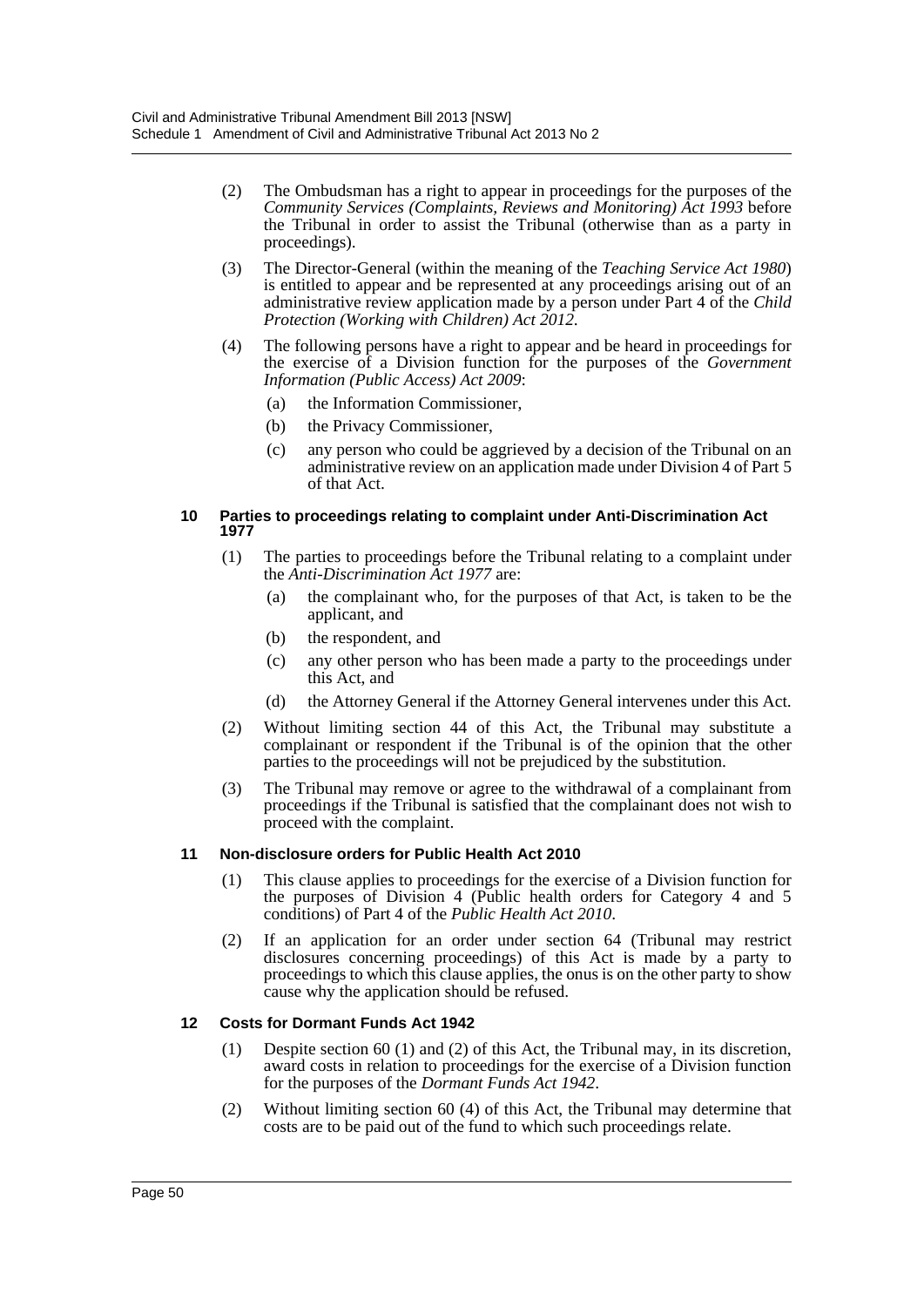- (3) The Tribunal may, in determining the costs in relation to a successful appeal for the purposes of section 15B of *Dormant Funds Act 1942* against a determination of the Commissioner of Dormant Funds, order the trustees of the fund to which the appeal relates to pay out of the fund the costs incurred by the Commissioner before the appeal in making the determination.
- (4) Costs payable out of a fund because of an order made under subclause (3) must not exceed 1% of the value of the fund (as determined by the Tribunal).
- (5) In this clause:
	- *costs* includes the costs of, or incidental to, proceedings. *fund* has the same meaning as in the *Dormant Funds Act 1942*.

## **13 Costs not to be awarded for certain proceedings**

Despite section 60 of this Act, the Tribunal may not award costs in proceedings for any of the following Division decisions:

- (a) a decision for the purposes of the *Commission for Children and Young People Act 1998*,
- (b) a decision for the purposes of the *Child Protection (Working with Children) Act 2012*,
- (c) an administrative review decision for the purposes of the *Victims Rights and Support Act 2013*.

# **Part 6 Appeals**

# **Division 1 External appeals**

## **14 External appeals under lands legislation**

- (1) Except as otherwise provided by the lands legislation, an external appeal made under that legislation:
	- (a) may be made without requiring the leave of the Tribunal concerning the grounds for the appeal, and
	- (b) is to be by way of a rehearing.
- (2) Fresh evidence, or evidence in addition to or in substitution for the evidence received by the external decision-maker, may be given in the appeal with the leave of the Tribunal.

# **Division 2 Appeals against certain Division decisions**

## **15 Division decisions that are not internally appealable**

Despite section 32 of this Act, each of the following Division decisions is not an internally appealable decision for the purposes of an internal appeal:

- (a) a decision of the Tribunal for the purposes of section 96 of the *Anti-Discrimination Act 1977* with respect to the granting of leave for the purposes of that section,
- (b) a Division decision for the purposes of the *Child Protection (Working with Children) Act 2012*,
- (c) a Division decision for the purposes of the *Commission for Children and Young People Act 1998*,
- (d) a Division decision for the purposes of the lands legislation,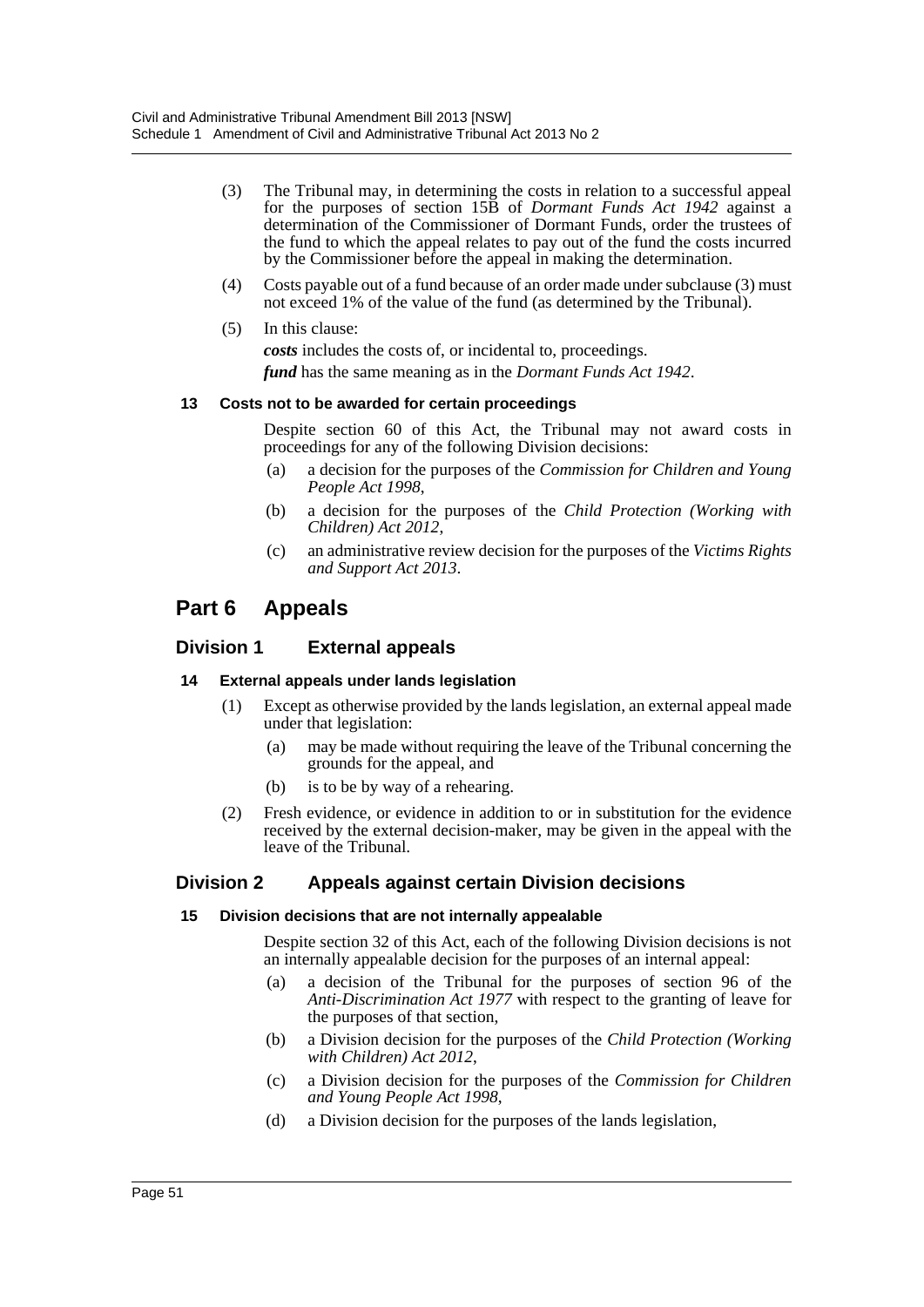- (e) a determination of the Tribunal for the purposes of Part 7 of the *Native Title (New South Wales) Act 1994*,
- (f) an administrative review decision for the purposes of section 21 of the *Plant Diseases Act 1924*,
- (g) an administrative review decision for the purposes of section 51 of the *Victims Rights and Support Act 2013*.

#### **16 Appeals against interim orders under Anti-Discrimination Act 1977 with leave only**

Despite section 80 (2) of this Act, an internal appeal against an interim order of the Tribunal under the *Anti-Discrimination Act 1977* may only be made with the leave of the Appeal Panel even if it is on a question of law.

## **17 Certain decisions to be appealed directly to Supreme Court**

- (1) A party to proceedings in which any of the following decisions is made may appeal to the Supreme Court on a question of law against the decision:
	- (a) a Division decision for the purposes of the *Child Protection (Working with Children) Act 2012*,
	- (b) a Division decision for the purposes of the *Commission for Children and Young People Act 1998*.

**Note.** Internal appeals against such decisions are not available because of clause 15. See also section 84 (Practice and procedure for appeals to courts under this Act).

- (2) The Supreme Court may make such orders as it considers appropriate in light of its decision on the appeal, including (but not limited to) the following:
	- (a) an order affirming, varying or setting aside the decision under appeal,
	- (b) an order varying the decision under appeal,
	- (c) an order setting aside the decision under appeal and, if it considers appropriate, making a decision in substitution of that decision,
	- (d) an order remitting the case to be heard and decided again by the Tribunal (either with or without the hearing of further evidence) in accordance with the directions of the Supreme Court.
- (3) Subject to any interlocutory order made by the Supreme Court, an appeal to the Supreme Court does not affect the operation of the decision under appeal or prevent the taking of action to implement the decision.

#### **18 Decisions under lands legislation to be appealed directly to Land and Environment Court**

(1) A party to proceedings in which a Division decision is made for the purposes of the lands legislation may appeal to the Land and Environment Court against the decision.

**Note.** Internal appeals against these decisions are not available because of clause 15.

(2) Subject to any interlocutory order made by the Land and Environment Court, an appeal to the Land and Environment Court does not affect the operation of the decision under appeal or prevent the taking of action to implement the decision.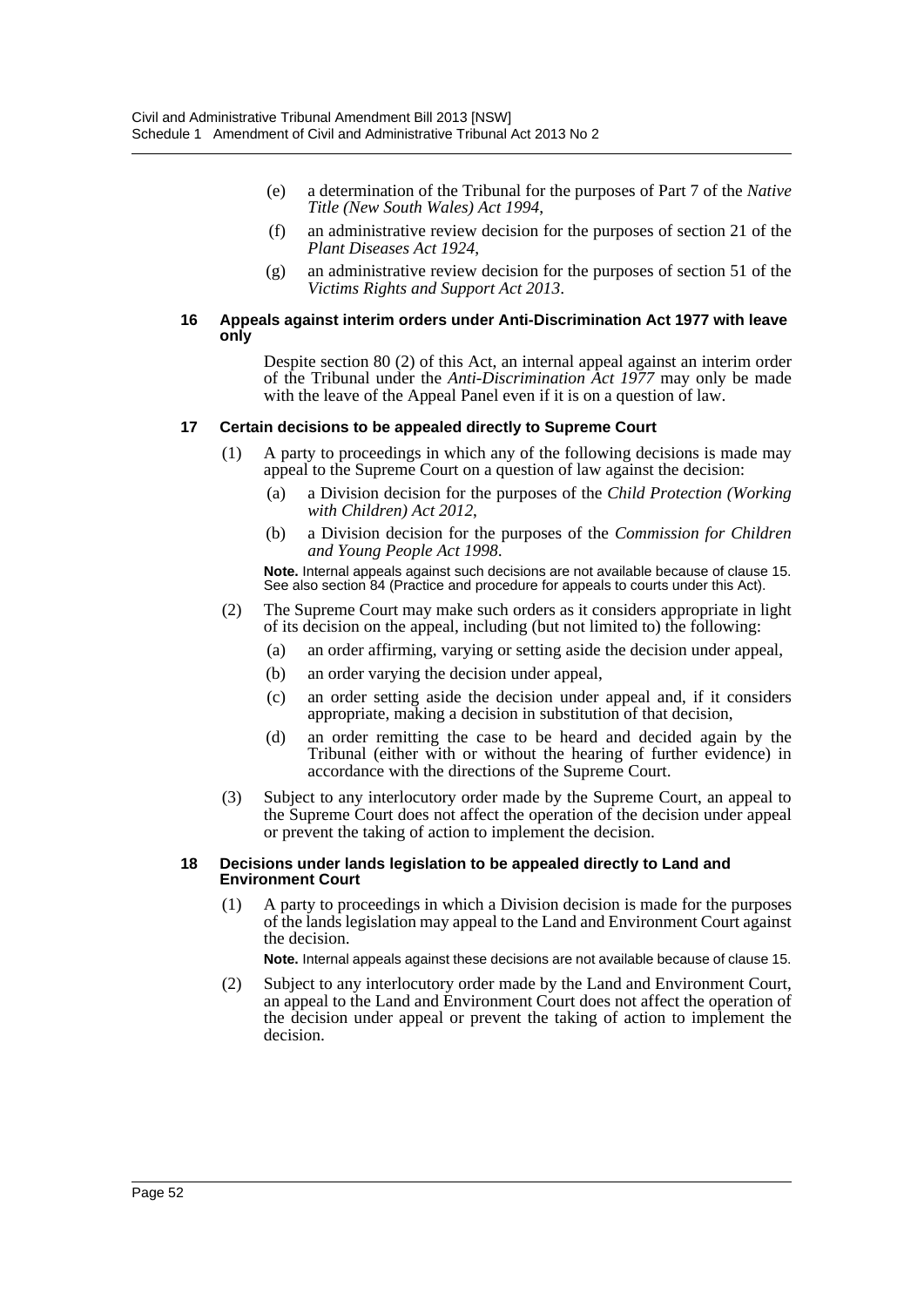## **[40] Schedule 4**

Omit the Schedule. Insert instead:

# **Schedule 4 Consumer and Commercial Division**

# **Part 1 Interpretation**

## **1 Definitions**

In this Schedule:

*Division decision* means a decision of the Tribunal in exercise of a Division function.

*Division function* means a function of the Tribunal allocated to the Division by this Schedule.

*Division Head* means the Division Head of the Division.

*Division member* means a member who is assigned to the Division.

*substantive Division function* means a Division function other than:

- (a) a Division function exercised in connection with the making of an ancillary or interlocutory decision of the Tribunal, or
- (b) a Division function exercised by a registrar.

*the Division* means the Consumer and Commercial Division of the Tribunal.

# **Part 2 Composition of Division**

## **2 Division members**

- (1) The Division is to be composed of the following members:
	- (a) the Division Head,
	- (b) such other members as may be assigned to the Division by or under this Act.
- (2) The Minister may not recommend the appointment of a person as the Division Head unless the Minister certifies that the Minister has consulted with the Minister for Fair Trading about the appointment.

# **Part 3 Functions of Division**

## **3 Functions allocated to Division**

(1) The functions of the Tribunal in relation to the following legislation are allocated to the Division:

*Agricultural Tenancies Act 1990*

*Australian Consumer Law (NSW)*

*Boarding Houses Act 2012*

*Community Land Development Act 1989*

*Community Land Management Act 1989*

*Consumer Claims Act 1998*

*Contracts Review Act 1980*

*Conveyancers Licensing Act 2003* (but only in relation to Division 3 of Part 4 of that Act)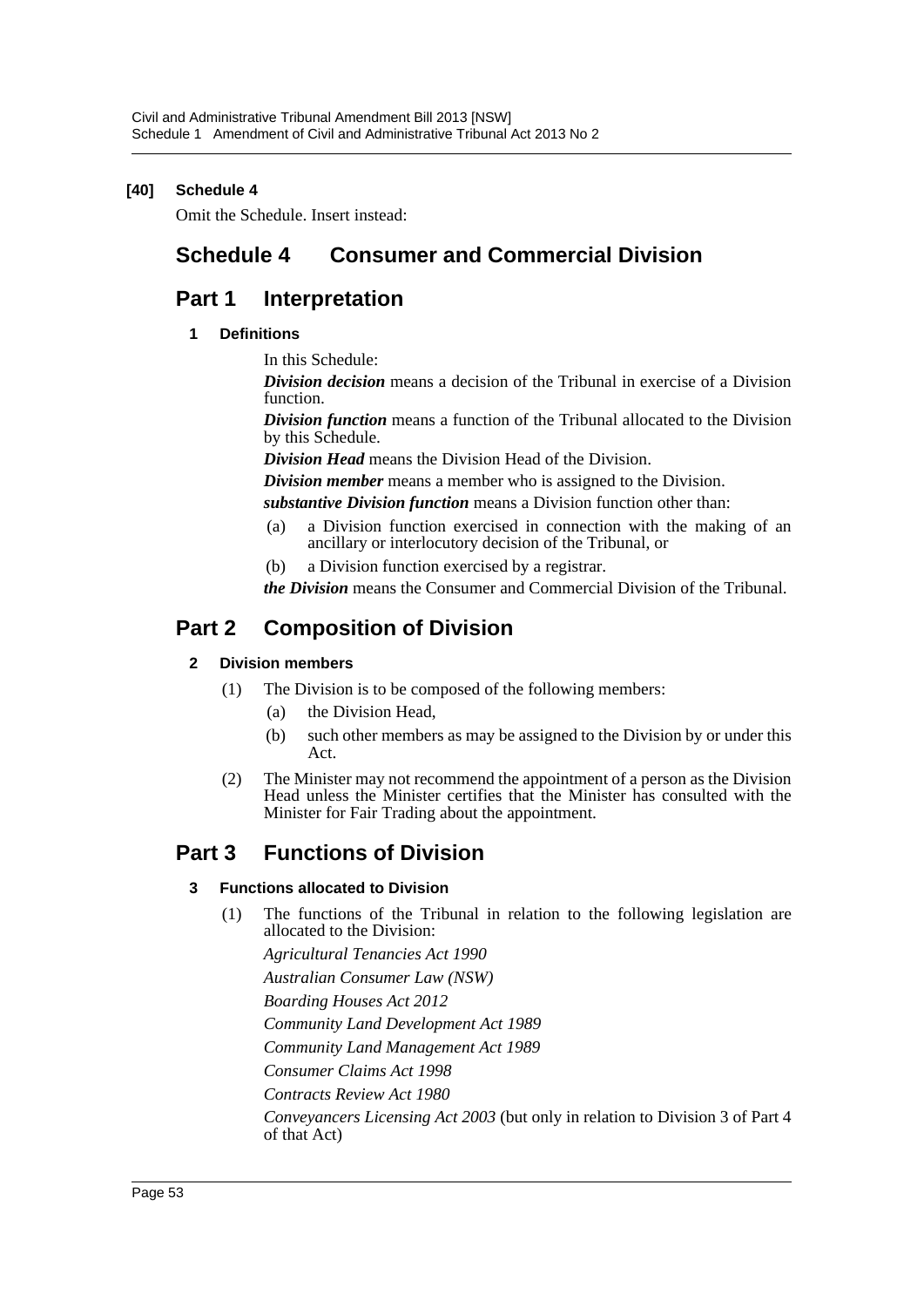*Credit (Commonwealth Powers) Act 2010 Dividing Fences Act 1991 Fair Trading Act 1987 Holiday Parks (Long-term Casual Occupation) Act 2002 Home Building Act 1989 Motor Dealers Act 1974 Motor Dealers and Repairers Act 2013 Motor Vehicle Repairs Act 1980 Pawnbrokers and Second-hand Dealers Act 1996 Property, Stock and Business Agents Act 2002 Residential (Land Lease) Communities Act 2013 Residential Parks Act 1998 Residential Tenancies Act 2010 Retail Leases Act 1994 Retirement Villages Act 1999 Strata Schemes Management Act 1996 Sydney Water Act 1994*

- (2) Subclause (1) extends to:
	- (a) any functions conferred or imposed on the Tribunal by statutory rules made under legislation referred to in that subclause, and
	- (b) any functions conferred or imposed on the Tribunal by or under this Act or enabling legislation in connection with the conduct or resolution of proceedings for the exercise of functions allocated by that subclause (including the making of ancillary and interlocutory decisions of the Tribunal).
- (3) However, the functions allocated to the Division do not include:
	- (a) any functions of the Tribunal involving the exercise of its administrative review jurisdiction, or
	- (b) any functions of the Tribunal allocated to the Occupational Division of the Tribunal.

**Note.** Functions that are not expressly allocated to this Division or another Division are allocated to the Administrative and Equal Opportunity Division. See clause 3 (1) of Schedule 3.

# **Part 4 Special constitution requirements**

**Note.** If special constitution requirements for the exercise of a Division function are not specified by the following provisions, the Tribunal may be constituted in accordance with the general provisions of section 27 of this Act. The Tribunal may also be constituted in accordance with the general provisions of that section in connection with the exercise of Division functions for the purposes of making ancillary or interlocutory decisions of the Tribunal.

## **4 Retail Leases Act 1994**

(1) The Tribunal, when exercising its substantive Division functions for the purposes of the *Retail Leases Act 1994*, is to be constituted by 1 Division member who is an Australian lawyer.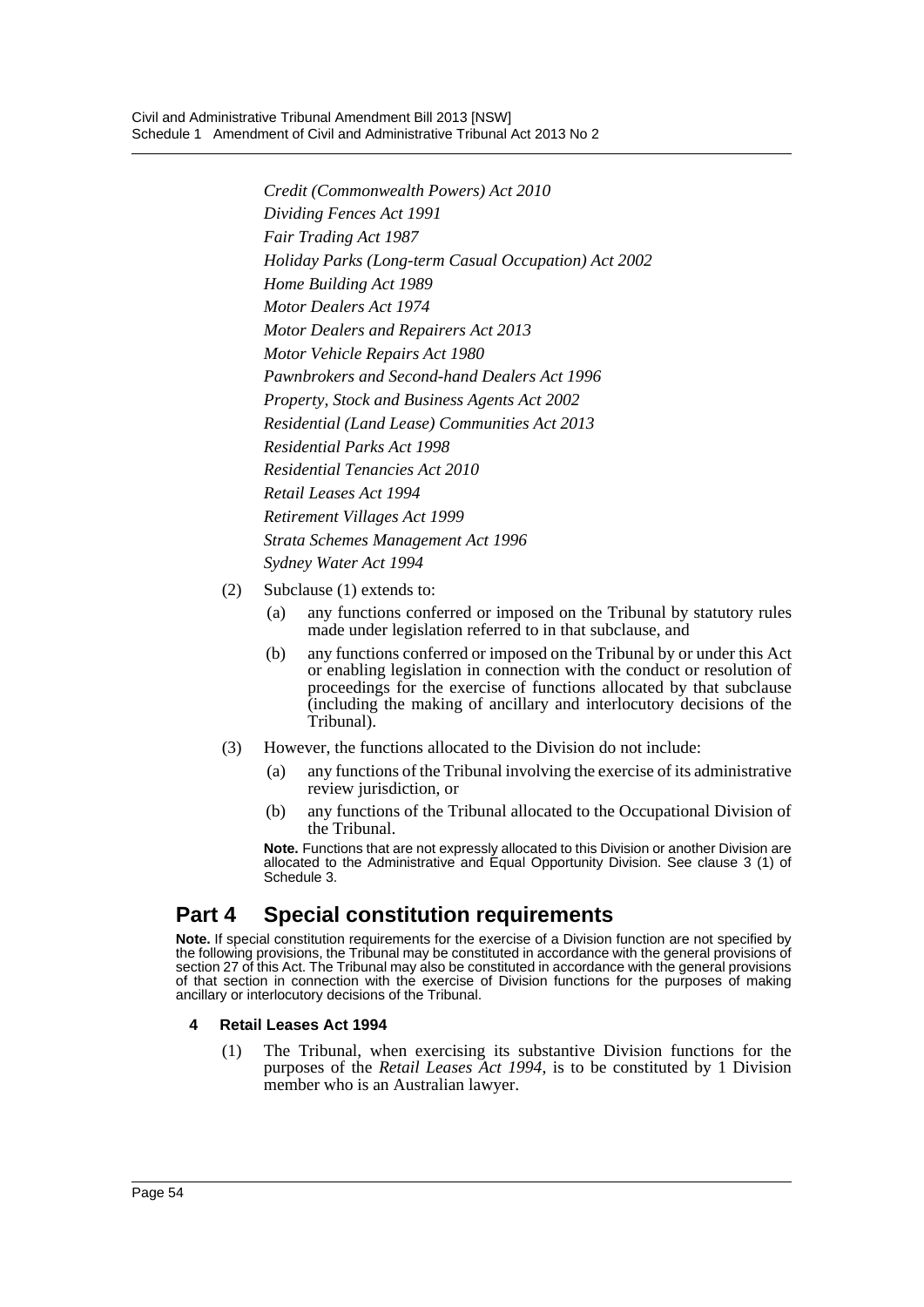- (2) For this purpose, the Tribunal may (but need not) be assisted by 2 other members, in an advisory capacity only, consisting of:
	- (a) a member who has experience as a lessor, or working on behalf of lessors, under retail shop leases, and
	- (b) a member who has experience as a lessee, or working on behalf of lessees, under retail shop leases.
- (3) A member assisting the Tribunal under this clause is not to adjudicate on any matter before the Tribunal.
- (4) Terms used in this clause that are defined in the *Retail Leases Act 1994* have the same meanings as in that Act.

# **Part 5 Special practice and procedure**

#### **5 Relationship between Tribunal and courts and other bodies in connection with Division functions**

## (1) **Meaning of "court"**

For the purposes of this clause, *court* means any court, tribunal, board or other body or person (other than one referred to in subclause (2)) that:

- (a) is empowered under any other Act, or
- (b) by consent of, or agreement between, 2 or more persons has authority,

to decide or resolve any issue that is in dispute, whether through arbitration or conciliation or any other means.

- (2) However, *court* does not, for the purposes of this clause, include:
	- (a) a court, tribunal, board or other body or person that, in relation to a particular matter, is empowered by law to impose a penalty, admonition or other sanction for a contravention of a law or for misconduct or breach of discipline proved to have been committed in connection with that matter but is not empowered to award or order compensation or damages in respect of that matter, or
	- (b) the Fair Trading Administration Corporation constituted under Part 7 of the *Home Building Act 1989*, or
	- (c) the Ombudsman, or
	- (d) any person exercising the functions of an ombudsman under any law of the Commonwealth, or
	- (e) any person authorised, under a law of the State or of the Commonwealth or of another State or a Territory, to make decisions or orders, or give directions, that are binding only on one party to a dispute.

## (3) **Effect of application to Tribunal or court**

If, at the time when an application was made to the Tribunal for the exercise of a Division function, no issue arising under the application was the subject of a dispute in proceedings pending before a court, a court has no jurisdiction to hear or determine such an issue.

- (4) Subclause (3) ceases to apply to the extent to which the application concerned is dismissed for want of jurisdiction or withdrawn.
- (5) Subclause (3) does not prevent a court from hearing and determining any proceedings in which it is claimed that any order, determination or ruling of the Tribunal in exercise or purported exercise of a Division function is invalid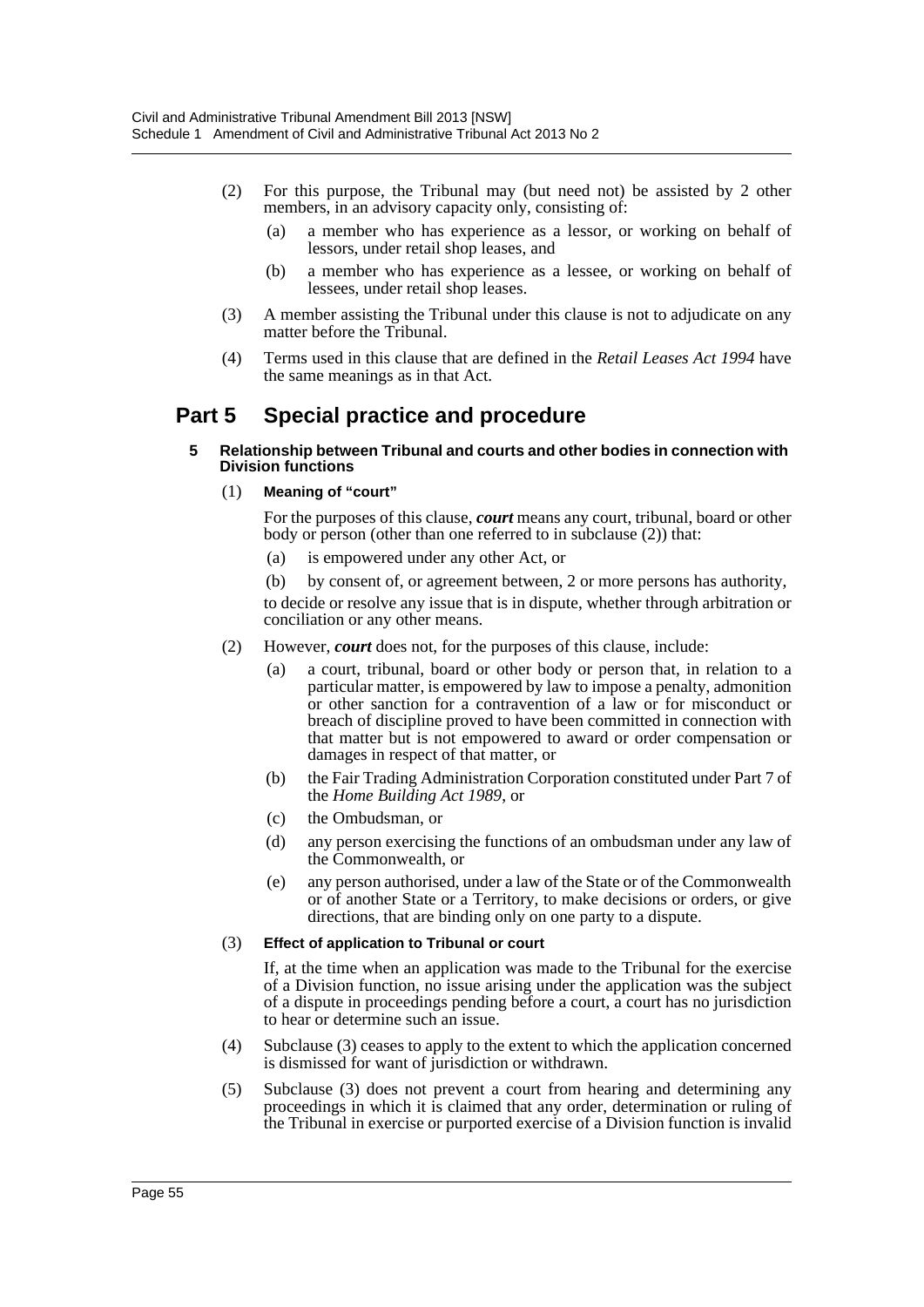for want of jurisdiction or from making any order as a consequence of that finding.

(6) For the purposes of subclause (3), an issue arises under an application made to the Tribunal for the exercise of a Division function only if the existence of the issue is shown in the applicant's claim or is recorded in the record made by the Tribunal in accordance with this Act.

## (7) **Effect of pending court proceedings on Tribunal**

If, at the time when an application is made to the Tribunal for the exercise of a Division function, an issue arising under the application was the subject of a dispute in proceedings pending before a court, the Tribunal, on becoming aware of those proceedings, ceases to have jurisdiction to hear or determine the issue.

(8) Subclause (7) ceases to apply to the extent to which the proceedings concerned are dismissed or quashed by the court, or by another court, for want of jurisdiction or without deciding the issue on its merits, or withdrawn.

#### (9) **Evidence from court proceedings**

In proceedings on an application to the Tribunal for the exercise of a Division function, a finding or decision made by a court, tribunal, board, body or person referred to in subclause (2) is admissible as evidence of the finding or decision.

#### (10) **Clause prevails over other law**

This clause has effect despite Part 3 of this Act or any other Act or law to the contrary.

## **6 Transfer of proceedings to courts or to other tribunals**

- (1) If the parties in any proceedings for the exercise of a Division function so agree, or if the Tribunal of its own motion or on the application of a party so directs, the proceedings are:
	- (a) to be transferred to a court (in accordance with the rules of that court) that has jurisdiction in the matter, and
	- (b) to continue before that court as if the proceedings had been instituted there.
- (2) If the parties in any proceedings that have been instituted in a court so agree, or if the court of its own motion or on the application of a party so directs, the proceedings are, if the proceedings relate to a matter for which the Tribunal has jurisdiction to exercise a Division function:
	- (a) to be transferred to the Tribunal in accordance with the procedural rules (if any), and
	- (b) to continue before the Tribunal as if the proceedings had been instituted in the Tribunal.

## **7 Rights of representation**

Despite section 45 of this Act:

- (a) a party to proceedings for the exercise of a Division function is entitled to be represented by an Australian legal practitioner without requiring the leave of the Tribunal if the party has been granted legal assistance under Division 2 of Part 2 of the *Fair Trading Act 1987*, and
- (b) a party to proceedings for the exercise of a Division function for the purposes of the *Retail Leases Act 1994* is entitled to be represented by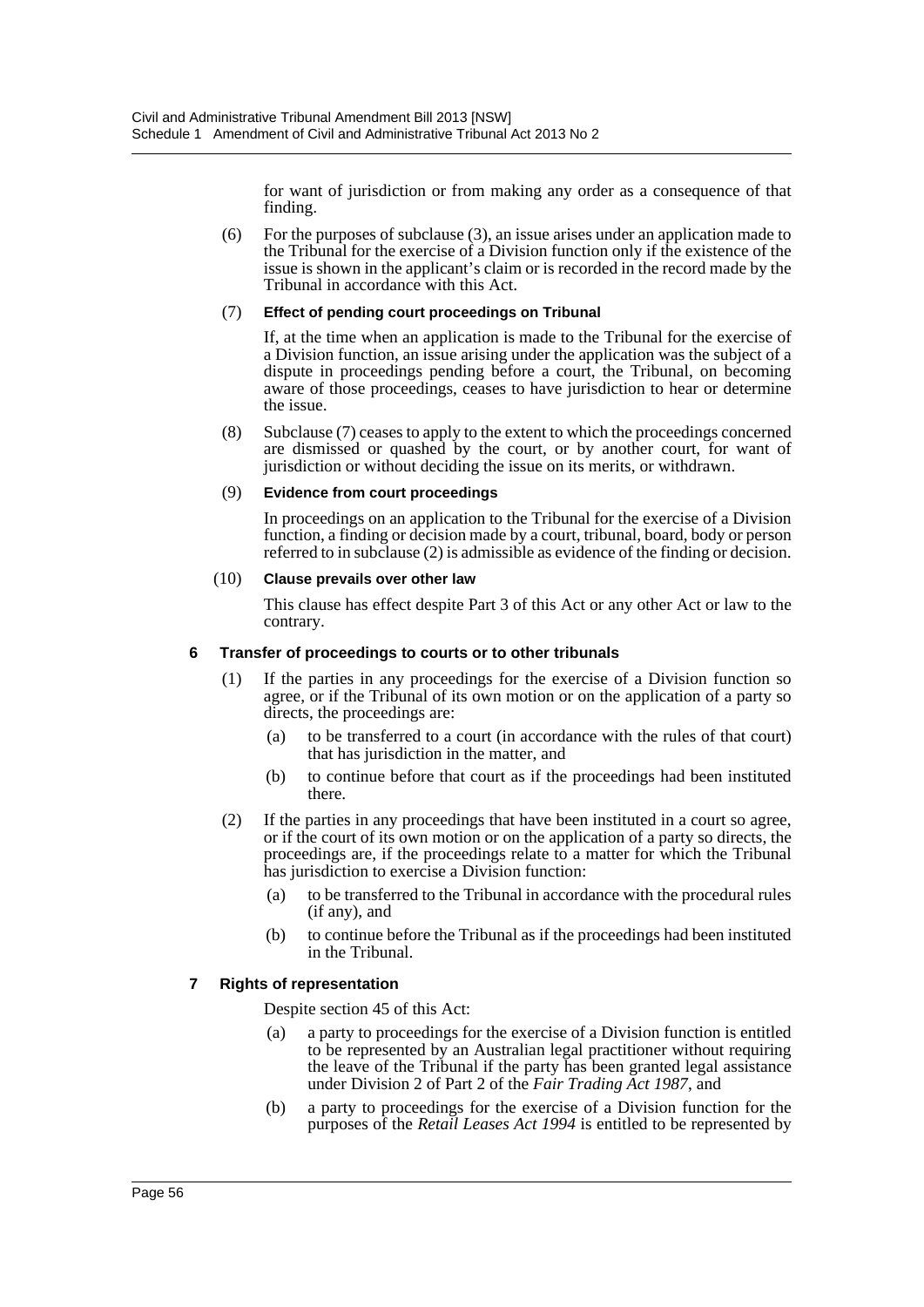an Australian lawyer or other agent without requiring the leave of the Tribunal.

**Note.** The leave of the Tribunal will, however, be required under section 45 of this Act in other cases.

## **8 Renewal of proceedings in respect of certain Division decisions**

- (1) If the Tribunal makes an order in exercise of a Division function in proceedings, the Tribunal may, when the order is made or later, give leave to the person in whose favour the order is made to renew the proceedings if the order is not complied with within the period specified by the Tribunal.
- (2) If an order has not been complied with within the period specified by the Tribunal, the person in whose favour the order was made may renew the proceedings to which the order relates by lodging a notice with the Tribunal, within 12 months after the end of the period, stating that the order has not been complied with.
- (3) The provisions of this Act apply to a notice lodged in accordance with subclause (2) as if the notice were a new application made in accordance with this Act.
- (4) When proceedings have been renewed in accordance with this clause, the Tribunal:
	- (a) may make any other appropriate order under this Act or enabling legislation as it could have made when the matter was originally determined, or
	- (b) may refuse to make such an order.
- (5) This clause does not apply if:
	- (a) the operation of an order has been suspended, or
	- (b) the order is or has been the subject of an internal appeal.

## **9 Assistance to Tribunal**

- (1) The Tribunal or principal registrar may, in relation to any proceedings for the exercise of a Division function, request a report or other assistance from the Commissioner for Fair Trading.
- (2) This clause does not limit the ability of the Tribunal to obtain reports or assistance from other persons or bodies.

## **10 Proceedings causing disadvantage**

- (1) The Tribunal may exercise the powers conferred by this clause if the Tribunal is of the opinion that a party in any proceedings for the exercise of a Division function is conducting the proceedings in such a way that unreasonably disadvantages another party in the proceedings by any conduct (including by failing to comply with an order or direction of the Tribunal).
- (2) The Tribunal may:
	- (a) if the party causing the disadvantage is the applicant—order that the proceedings (or part of the proceedings) be dismissed or struck out, or
	- (b) if the party causing the disadvantage is not the applicant:
		- (i) determine the proceedings (or part of the proceedings) in favour of the applicant and make any appropriate orders, or
		- (ii) order that the party causing the disadvantage be struck out of the proceedings (or part of the proceedings).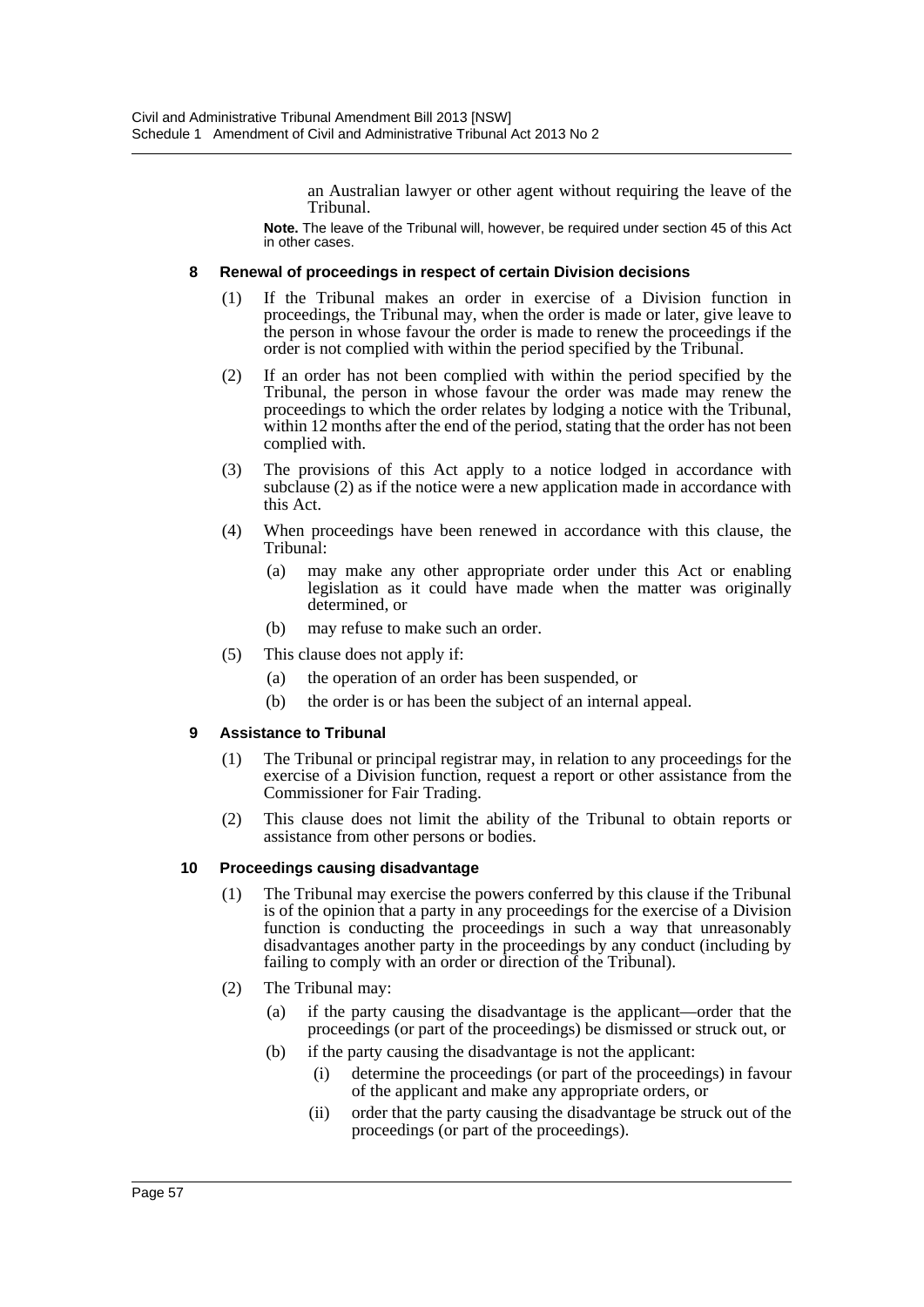- (3) Before making any order under subclause (2) against a party, the Tribunal is to have regard to the following:
	- (a) the extent to which the party is familiar with the procedures of the Tribunal,
	- (b) the party's capacity to understand, and act on, a direction of the Tribunal,
	- (c) whether the party suffers from a disability,
	- (d) whether the party is acting deliberately in failing to comply with the Tribunal's directions.
- (4) The provisions of this clause are in addition to, and do not limit, the provisions of section 55 (Dismissal of proceedings) of this Act.

#### **11 Costs in relation to certain retail lease proceedings**

For the avoidance of doubt, section 60 of this Act does not apply to costs of a review under section 32A (1) of the *Retail Leases Act 1994*.

# **Part 6 Appeals**

#### **12 Limitations on internal appeals against Division decisions**

- (1) An Appeal Panel may grant leave under section 80 (2) (b) of this Act for an internal appeal against a Division decision only if the Appeal Panel is satisfied the appellant may have suffered a substantial miscarriage of justice because:
	- (a) the decision of the Tribunal under appeal was not fair and equitable, or
	- (b) the decision of the Tribunal under appeal was against the weight of evidence, or
	- (c) significant new evidence has arisen (being evidence that was not reasonably available at the time the proceedings under appeal were being dealt with).

**Note.** Under section 80 of this Act, a party to proceedings in which a Division decision that is an internally appealable decision is made may appeal against the decision on a question of law as of right. The leave of the Appeal Panel is required for an internal appeal on any other grounds.

- (2) Despite section 80 (2) (b) of this Act, an internal appeal against a Division decision may only be made on a question of law (as of right) and not on any other grounds (even with leave) if:
	- (a) the appellant is a corporation and the appeal relates to a dispute in respect of which the Tribunal at first instance had jurisdiction because of the operation of Schedule 3 to the *Credit (Commonwealth Powers) Act 2010*, or
	- (b) the appeal is an appeal against an order of the Tribunal for the termination of a tenancy under the *Residential Tenancies Act 2010* and a warrant of possession has been executed in relation to that order.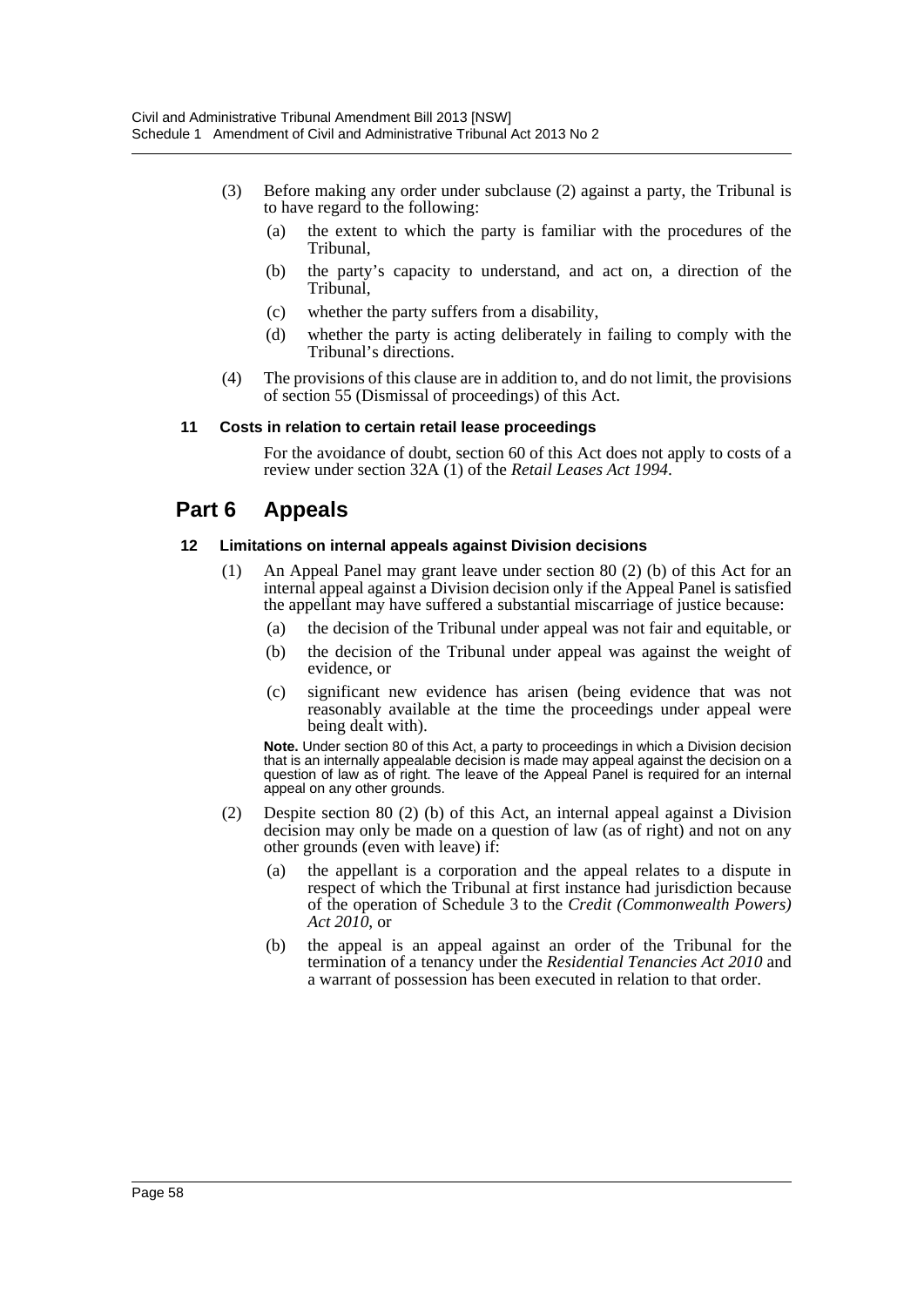# **[41] Schedule 5**

Omit the Schedule. Insert instead:

# **Schedule 5 Occupational Division**

# **Part 1 Interpretation**

## **1 Definitions**

(1) In this Schedule:

*Division decision* means a decision of the Tribunal in exercise of a Division function.

*Division function* means a function of the Tribunal allocated to the Division by this Schedule.

*Division Head* means the Division Head of the Division.

*Division member* means a member who is assigned to the Division.

*substantive Division function* means a Division function other than:

- (a) a Division function exercised in connection with the making of an ancillary or interlocutory decision of the Tribunal, or
- (b) a Division function exercised by a registrar.

*the Division* means the Occupational Division of the Tribunal.

(2) Except as otherwise provided by this Schedule, a provision of this Schedule that provides for, or limits or excludes, an appeal against a decision of the Tribunal that is made for the purposes of specified legislation (or a specified provision of legislation) is taken to extend to any ancillary or interlocutory decision of the Tribunal in the proceedings in which that decision was made.

# **Part 2 Composition of Division**

## **2 Division members**

- The Division is to be composed of the following members:
	- (a) the Division Head,
- (b) such other members as may be assigned to the Division by or under this Act.

## **3 Appointment of Division Head**

The Minister may not recommend the appointment of a person as the Division Head unless the Minister certifies that the Minister has consulted with the Minister for Health about the appointment.

# **Part 3 Functions of Division**

## **4 Functions allocated to Division**

(1) The functions of the Tribunal in relation to the following legislation are allocated to the Division:

*Aboriginal Land Rights Act 1983 Architects Act 2003 Building Professionals Act 2005*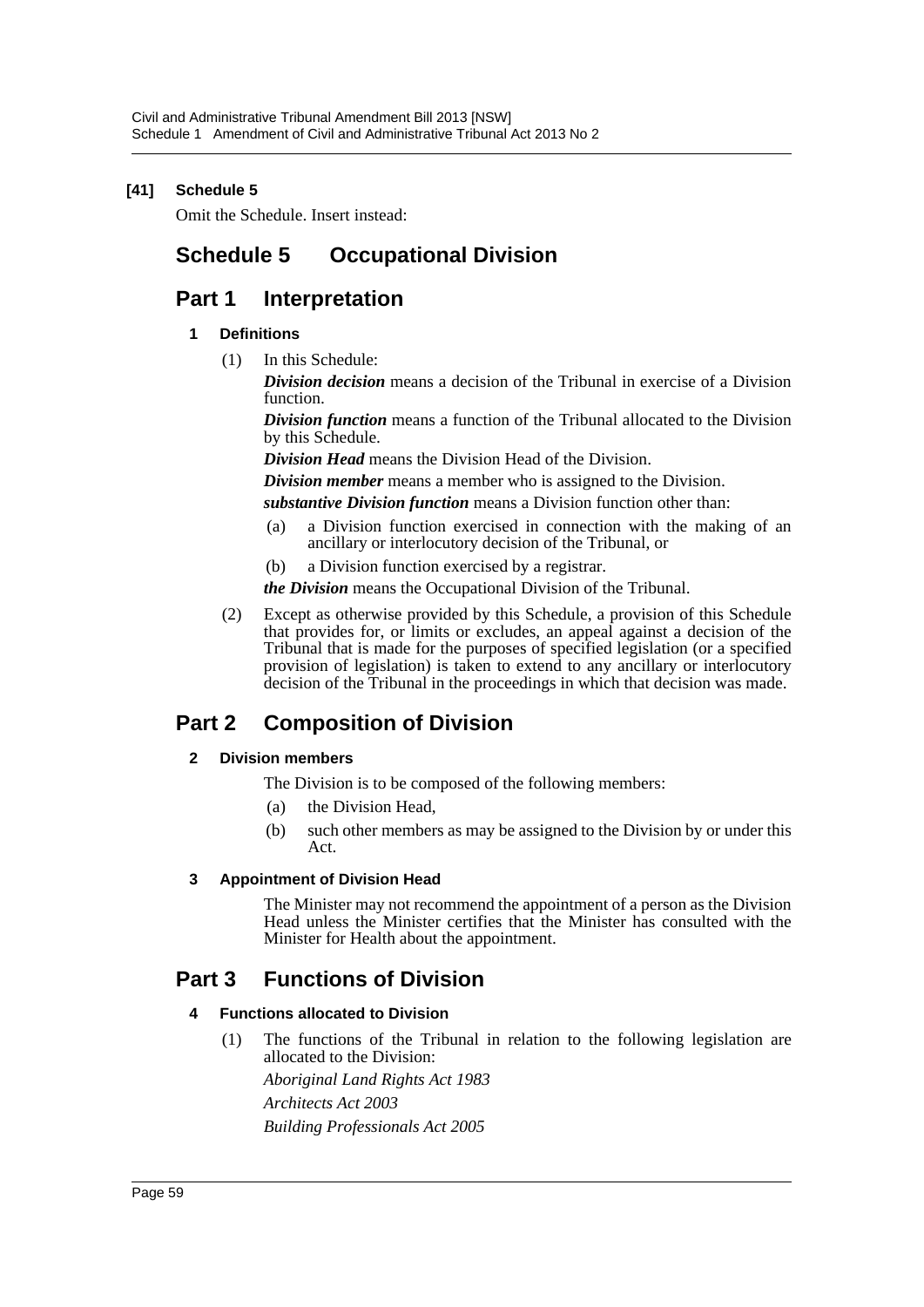*Commercial Agents and Private Inquiry Agents Act 2004 Conveyancers Licensing Act 2003* (except in relation to Division 3 of Part 4 of that Act) *Health Care Complaints Act 1993 Health Practitioner Regulation National Law (NSW) Legal Profession Act 2004 Local Government Act 1993 Occupational Licensing National Law (NSW) Passenger Transport Act 1990 Public Notaries Act 1997 Security Industry Act 1997 Surveying and Spatial Information Act 2002 Tow Truck Industry Act 1998 Valuers Act 2003 Veterinary Practice Act 2003 Wool, Hide and Skin Dealers Act 2004* **Note.** The functions allocated by this subclause include the function of exercising the administrative review jurisdiction of the Tribunal in relation to the specified legislation. (2) Without limiting subclause (1), the function of exercising the administrative review jurisdiction of the Tribunal in relation to the following legislation is

also allocated to the Division:

*Fair Trading Act 1987 Home Building Act 1989 Motor Dealers Act 1974 Motor Dealers and Repairers Act 2013 Motor Vehicle Repairs Act 1980 Pawnbrokers and Second-hand Dealers Act 1996 Property, Stock and Business Agents Act 2002*

- (3) The functions allocated to the Division by subclauses (1) and (2) include:
	- (a) any functions under the provisions of the *Licensing and Registration (Uniform Procedures) Act 2002* that confer administrative review jurisdiction on the Tribunal to the extent that those provisions are applied by legislation referred to in those subclauses to decisions made under that legislation, and
	- (b) any functions conferred or imposed on the Tribunal by statutory rules made under legislation referred to in those subclauses, and
	- (c) any functions conferred or imposed on the Tribunal by or under this Act or enabling legislation in connection with the conduct or resolution of proceedings for the exercise of functions allocated by those subclauses (including the making of ancillary and interlocutory decisions of the Tribunal), and
	- (d) in relation to the exercise of administrative review jurisdiction in this Division—any functions conferred or imposed on the Tribunal by or under the *Administrative Decisions Review Act 1997* in connection with the exercise of such jurisdiction.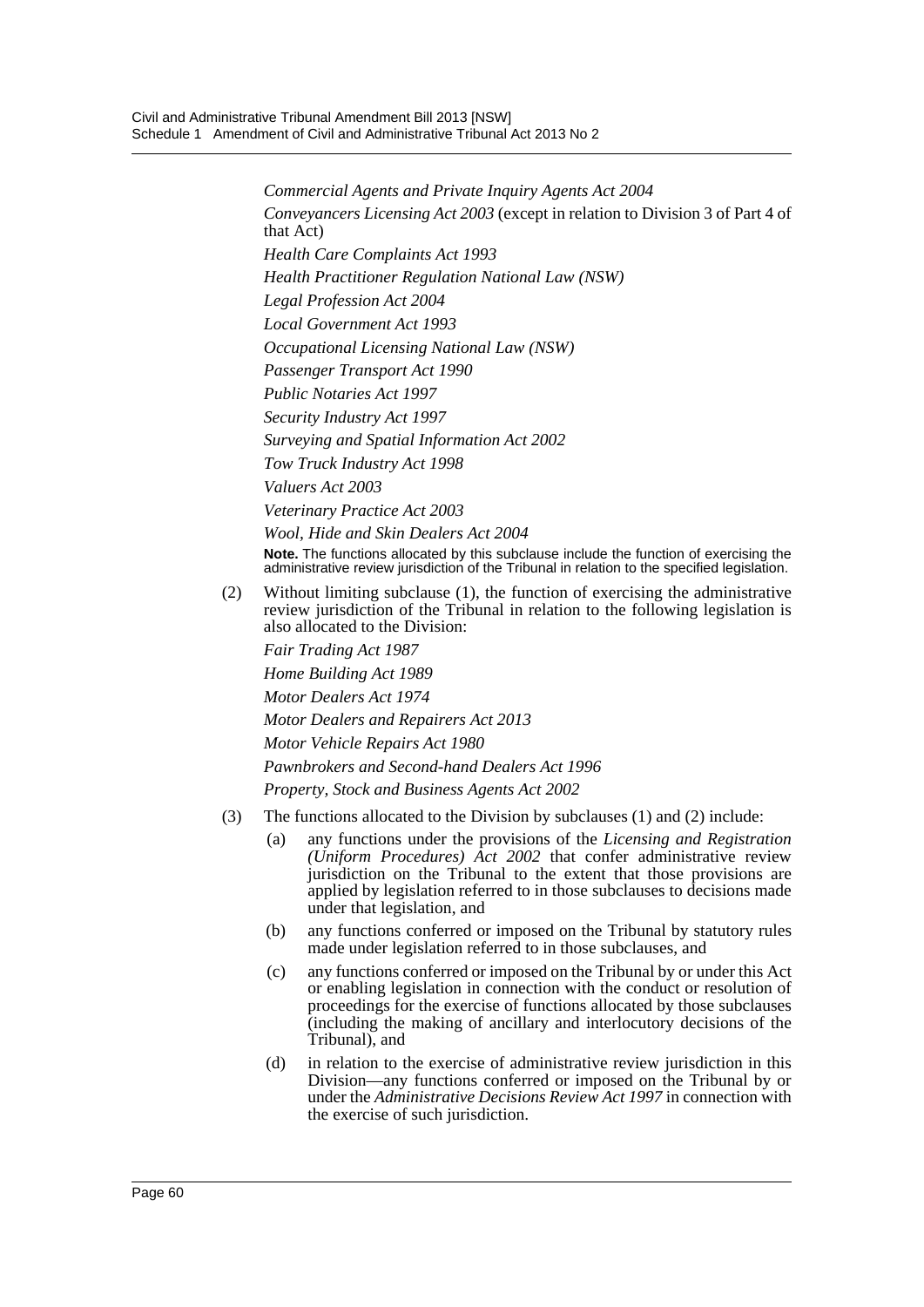# **Part 4 Special provisions relating to occupations**

**Note.** If special constitution requirements for the exercise of a Division function are not specified by the following provisions, the Tribunal may be constituted in accordance with the general provisions of section 27 of this Act. The Tribunal may also be constituted in accordance with the general provisions of that section in connection with the exercise of Division functions for the purposes of making ancillary or interlocutory decisions of the Tribunal.

# **Division 1 Architects**

## **5 Division functions under Architects Act 2003**

- (1) The Tribunal, when exercising its substantive Division functions for the purposes of the *Architects Act 2003*, is to be constituted by 3 Division members as follows:
	- (a) 1 member who is an Australian lawyer,
	- (b) 1 member who is an architect but not an Australian lawyer,
	- (c) 1 general member who is neither an architect nor an Australian lawyer.
- (2) In this clause:

*architect* has the same meaning as in the *Architects Act 2003*.

# **Division 2 Councillors and designated persons**

#### **6 Constitution of Tribunal for Aboriginal Land Rights Act 1983 and Local Government Act 1993**

- (1) Except as provided by subclause (2), the Tribunal, when exercising its substantive Division functions for the purposes of the *Aboriginal Land Rights Act 1983* or *Local Government Act 1993*, is to be constituted by one Division member who is an Australian lawyer of at least 7 years' standing.
- (2) The Tribunal, when exercising its substantive Division functions for the purposes of section 329 of the *Local Government Act 1993*, is to be constituted by 3 Division members.
- (3) However, a Division member is not qualified to participate in proceedings for the exercise of substantive Division functions for the purposes of the *Aboriginal Land Rights Act 1983* or *Local Government Act 1993* if:
	- (a) in the case of the exercise of functions for the purposes of the *Aboriginal Land Rights Act 1983*—the member has, within 12 months before participation, been an officer or a member of staff of an Aboriginal Land Council or a councillor (within the meaning of that Act), or
	- (b) in the case of the exercise of functions for the purposes of the *Local Government Act 1993*—the member has, within 12 months before participation, been a councillor or employee of a council (within the meaning of that Act).

## **7 Privilege concerning answers and documents**

- (1) This clause applies to proceedings for the exercise of Division functions for the purposes of the *Aboriginal Land Rights Act 1983* or *Local Government Act 1993* despite section 46 of this Act.
- (2) A witness summoned to attend or appearing before the Tribunal at a hearing for proceedings to which this clause applies is not excused from answering any question or producing any document or other thing:
	- (a) on the ground that the answer or production may incriminate the witness, or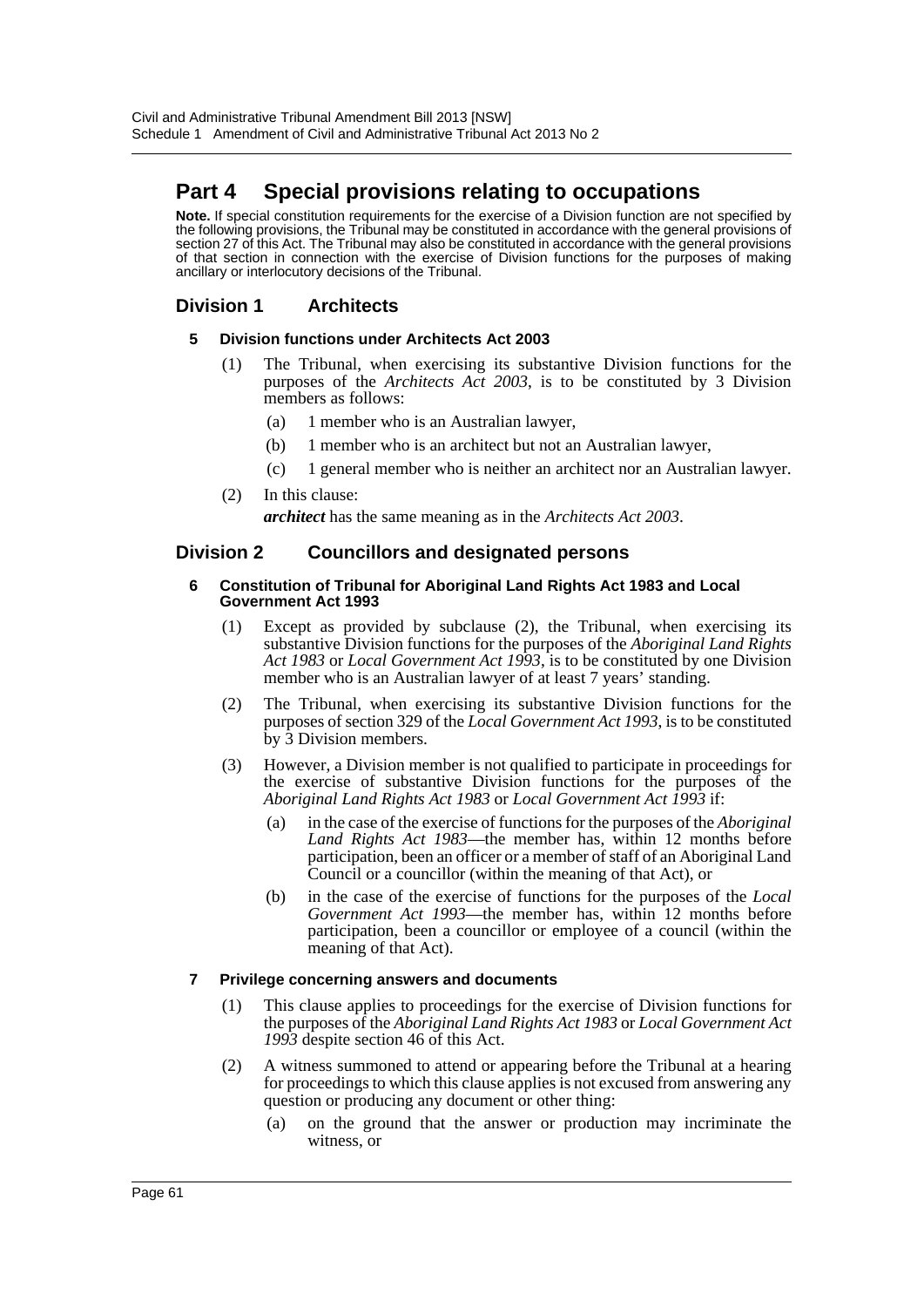- (b) on any other ground of privilege, or
- (c) on the ground of a duty of secrecy or other restriction on disclosure, or
- (d) on any other ground.
- (3) An answer made, or document or other thing produced, by a witness at a hearing before the Tribunal is not (except as otherwise provided by this clause) admissible in evidence against the witness in any civil or criminal proceedings or in any disciplinary proceedings.
- (4) Nothing in this clause makes inadmissible:
	- (a) any answer, document or other thing in any civil or criminal proceedings or in any disciplinary proceedings if the witness does not object to giving the answer or producing the document or other thing irrespective of the provisions of subclause (1), or
	- (b) any document in any civil proceedings for or in respect of any right or liability conferred or imposed by the document or other thing.
- (5) If:
	- (a) an Australian legal practitioner or other person is required to answer a question or produce a document or other thing at a hearing before the Tribunal, and
	- (b) the answer to the question would disclose, or the document or other thing contains, a privileged communication passing between the practitioner (in his or her capacity as an Australian legal practitioner) and a person for the purpose of providing or receiving legal professional services in relation to the appearance, or reasonably anticipated appearance, of a person at a hearing before the Tribunal,

the Australian legal practitioner or other person is entitled to refuse to comply with the requirement, unless the privilege is waived by a person having authority to do so.

# **Division 3 Health practitioners**

## **8 Definitions**

In this Division:

*health practitioner* has the same meaning as in the National Law, and includes a student within the meaning of that Law.

*Health Practitioner Division List*—see clause 10.

*National Law* means the *Health Practitioner Regulation National Law (NSW)*.

## **9 Certain objectives and principles under National Law to be applied**

- (1) The Tribunal, when exercising its Division functions for the purposes of the National Law, is under a duty to observe the objectives and principles referred to in sections 3 and 3A of the National Law.
- (2) The provisions of this clause are in addition to, and do not limit, the provisions of section 36 (5) of this Act.

## **10 Establishment of Health Practitioner Division List**

(1) A Health Practitioner Division List is established on the establishment day as a Division List for the Division.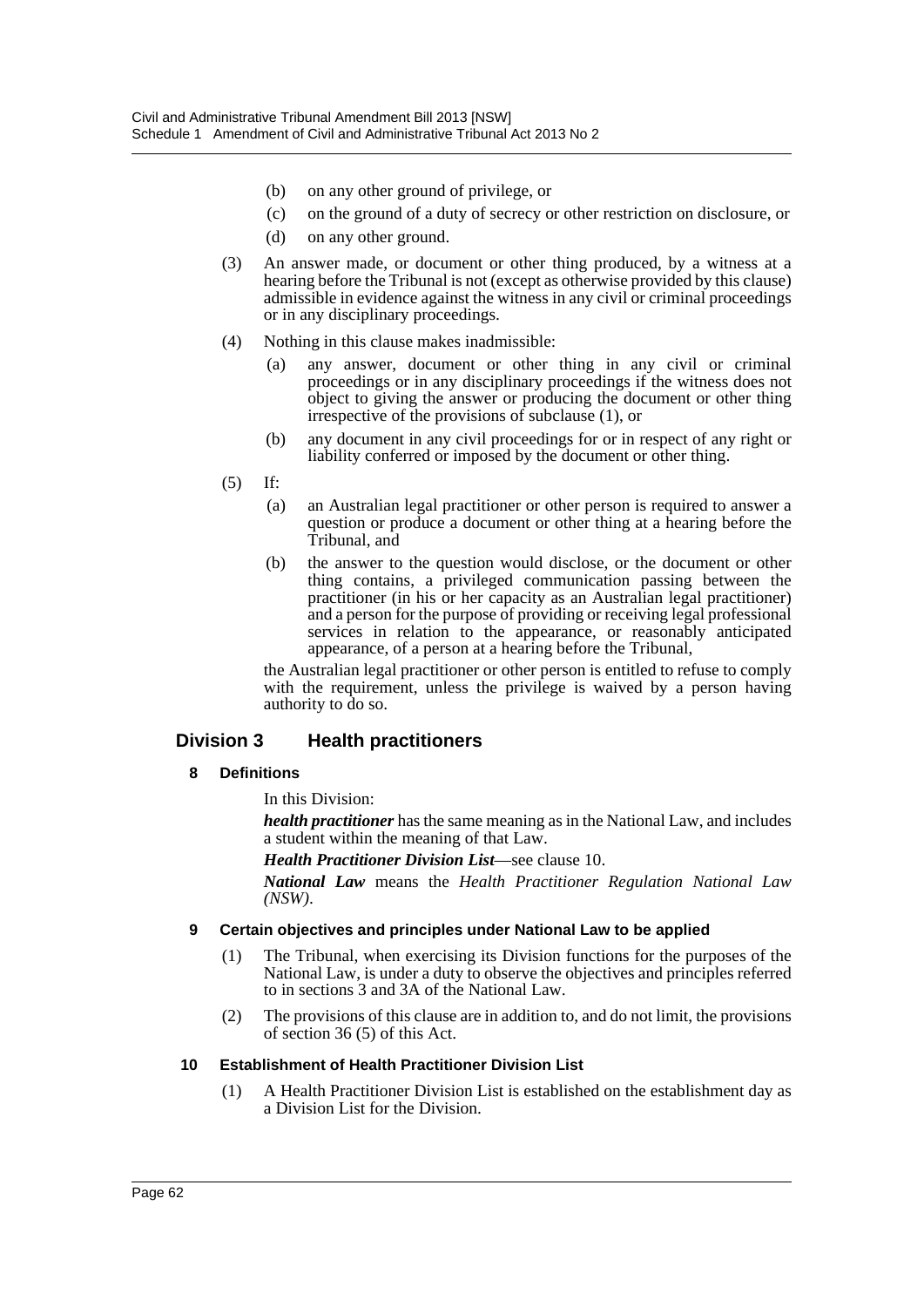- (2) Except as provided by subclause (3), all proceedings involving the exercise of a Division function in relation to the National Law are to be entered and managed in the Health Practitioner Division List.
- (3) Proceedings involving the exercise of the administrative review jurisdiction of the Tribunal are not to be entered and managed in the Health Practitioner Division List.

**Note.** See clause 13 of Schedule 5F to the National Law.

## **11 List Manager of Health Practitioner Division List**

- (1) A Division member is to be designated as the List Manager for the Health Practitioner Division List, but only on the recommendation of the Minister for Health.
- (2) A Division member is qualified to be designated as the List Manager for the Health Practitioner Division List only if the member is an Australian lawyer of at least 7 years' standing.
- (3) The functions of the List Manager for the Health Practitioner Division List are:
	- (a) to manage the proceedings that are entered in the List, and
	- (b) to give directions concerning the constitution of the Tribunal for proceedings entered in the List (subject to any direction of the President or Division Head of the Division) as if the function of constituting the Tribunal for such proceedings had been delegated by the President to the List Manager under clause 12 of Schedule 2, and
	- (c) to exercise such other functions as are conferred or imposed on the List Manager by or under this Act or the National Law.
- (4) The List Manager for the Health Practitioner Division List may delegate any of the List Manager's functions (other than this power of delegation, but including functions relating to the management of proceedings involving any particular class of health practitioner) to another Division member who is an Australian lawyer of at least 7 years' standing.

#### **12 Appointment and assignment of Division members where required under National Law**

The President must:

- (a) appoint a person as an occasional member for particular proceedings entered in the Health Practitioner Division List if that person has been selected for participation in the proceedings in accordance with any applicable procedures specified by or under the National Law, and
- (b) assign a term member to the Division to participate in a particular class of proceedings entered in the Health Practitioner Division List if the person has been selected for participation in that class of proceedings in accordance with any applicable procedures specified by or under the National Law.

#### **13 Constitution of Tribunal for proceedings entered in Health Practitioner Division List**

(1) The Tribunal, when exercising a Division function in proceedings that are entered in the Health Practitioner Division List, is to be constituted (and, where necessary, reconstituted) in accordance with any applicable requirements specified by or under the National Law for the constitution of the Tribunal in proceedings of the kind concerned.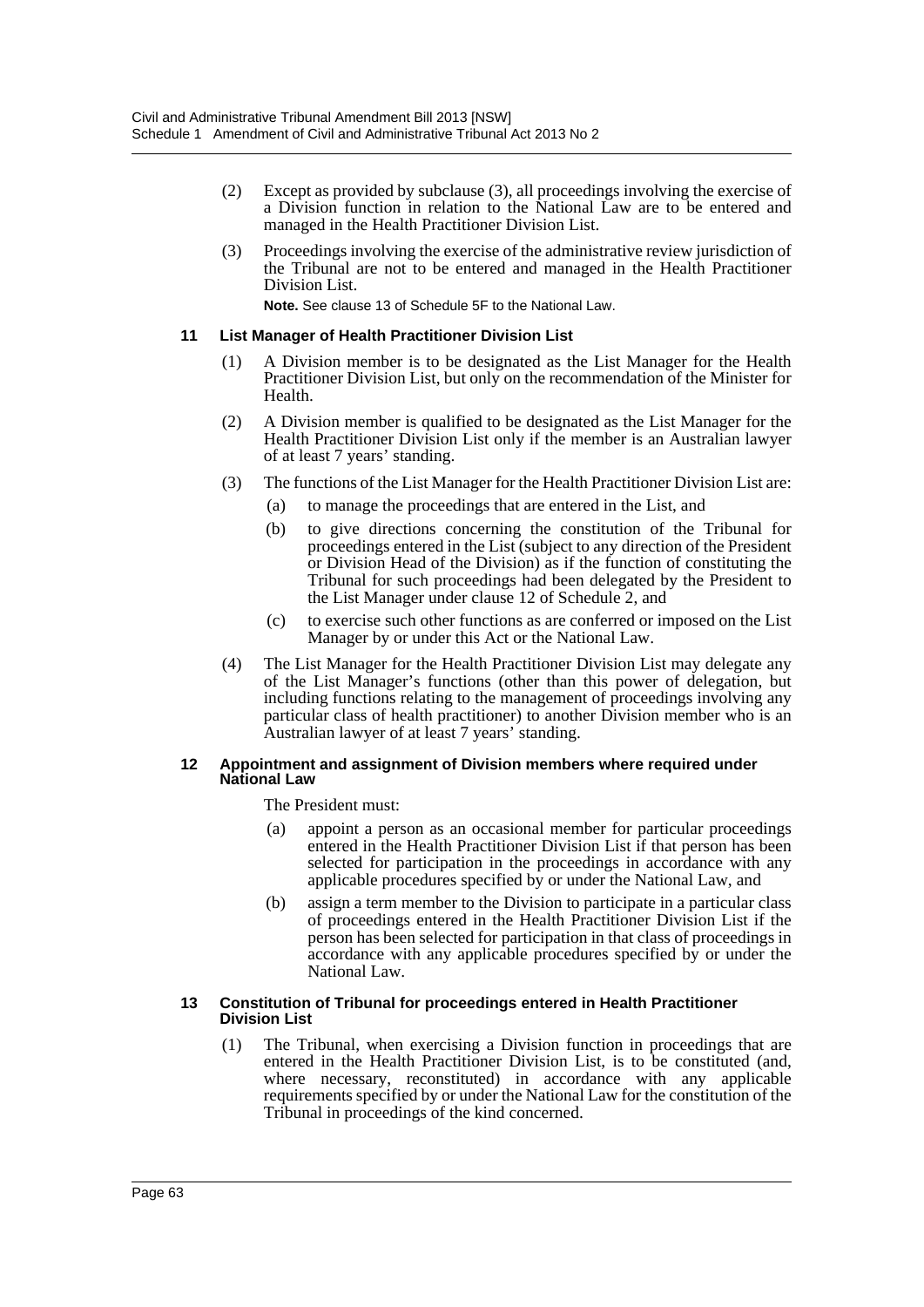(2) Nothing in subclause (1) limits the exercise by the List Manager for the Health Practitioner Division List (or a delegate of the List Manager) of any of the functions of the List Manager. **Note.** The National Law also makes special provision with respect to certain practice and procedure for proceedings entered in the Health Practitioner Division List.

## **14 Effect of amendments to Schedule by regulations**

- (1) This clause applies to any amendment (a *relevant amendment*) made to any of the other provisions of this Schedule by regulations made for the purposes of section  $1\bar{7}$  (4) of this Act.
- (2) A relevant amendment is taken not to apply in relation to:
	- (a) proceedings entered in the Health Practitioner Division List, or
	- (b) the exercise of Division functions in relation to such proceedings, or
	- (c) appeals against Division decisions made in such proceedings.
- (3) The provisions of this Schedule continue to apply in relation to such proceedings, functions and appeals as if the relevant amendment had not been made.
- (4) Nothing in this clause affects that application of amendments made to this Schedule by an Act.

# **Division 4 Lawyers and public notaries**

## **15 Definitions**

In this Division:

*Bar Association* means the New South Wales Bar Association.

*barrister* has the same meaning as in the *Legal Profession Act 2004*.

*Commissioner* means the Legal Services Commissioner appointed under Part 7.3 of the *Legal Profession Act 2004*.

*complaint* means a complaint under Chapter 4 of the *Legal Profession Act 2004*.

*Council* means the Council of the Bar Association or the Council of the Law Society.

*Law Society* means the Law Society of New South Wales.

*senior judicial officer* means any of the following:

- (a) a Judge of the Supreme Court,
- (b) a Judge of the District Court,
- (c) a judicial officer of any other court or tribunal having an equivalent status (for the purposes of Part 9 of the *Constitution Act 1902*) to the Supreme Court or District Court.

*solicitor* has the same meaning as in the *Legal Profession Act 2004*.

## **16 Designation of List Manager for Division List**

The President may not designate a Division member to be the List Manager of a Division List for the Division to which proceedings for the purposes of the *Legal Profession Act 2004* or *Public Notaries Act 1997* are to be entered unless the President has consulted with both the Bar Association and Law Society about the designation.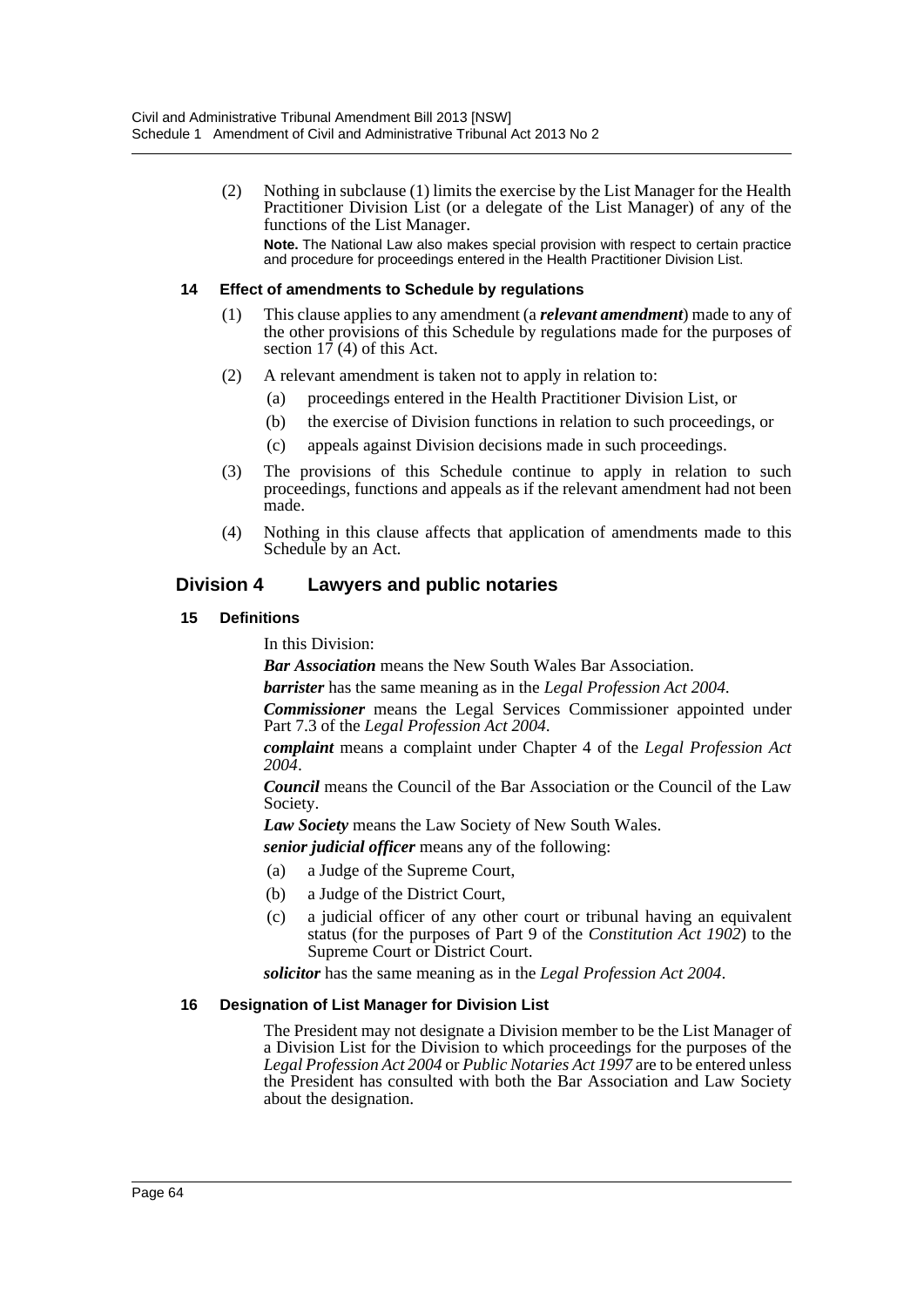## **17 Qualifications of Division member to participate in proceedings**

- (1) This clause sets out the qualifications that Division members must have to participate in the exercise of Division functions for the purposes of the *Legal Profession Act 2004* and *Public Notaries Act 1997*.
- (2) A Division member has a *judicial qualification* for the purposes of this Division if:
	- (a) the member is a Deputy President who has been designated by the President as having that qualification, or
	- (b) the member is a current or former senior judicial officer.
- (3) A Division member has a *professional qualification* for the purposes of this Division if the member is a barrister or solicitor who has been designated by the President as having that qualification.
- (4) The President may, by written instrument, designate a Division member as having a judicial qualification or professional qualification only if:
	- (a) in the case of a designation of a Deputy President as having a judicial qualification—the President has consulted with both the Bar Association and Law Society about the designation, or
	- (b) in the case of a designation of a Division member as having a professional qualification—the President has consulted with the Bar Association (in the case of a barrister) or the Law Society (in the case of a solicitor) about the designation.
- (5) The President may revoke a designation only if the President has consulted with the same body or bodies with which the President was required to consult in making the designation.

## **18 Division functions under Legal Profession Act 2004**

- (1) The Tribunal, when conducting a hearing into a complaint for the purposes of the *Legal Profession Act 2004*, must be constituted with Division members in accordance with whichever of the following constitutions the President determines as being appropriate for the particular case:
	- (a) in the case of a complaint against a barrister:
		- (i) one member with a judicial qualification, one member with a professional qualification who is a barrister and one general member, or
		- (ii) 2 members with a professional qualification who are barristers and one general member,
	- (b) in the case of a complaint against a solicitor:
		- (i) one member with a judicial qualification, one member with a professional qualification who is a solicitor and one general member, or
		- (ii) 2 members with a professional qualification who are solicitors and one general member,
	- (c) in the case of a complaint against an Australian lawyer who is neither a barrister nor a solicitor—any constitution specified in paragraph (a) or (b).
- (2) The Tribunal, when exercising any other of its Division functions for the purposes of the *Legal Profession Act 2004* (including making ancillary or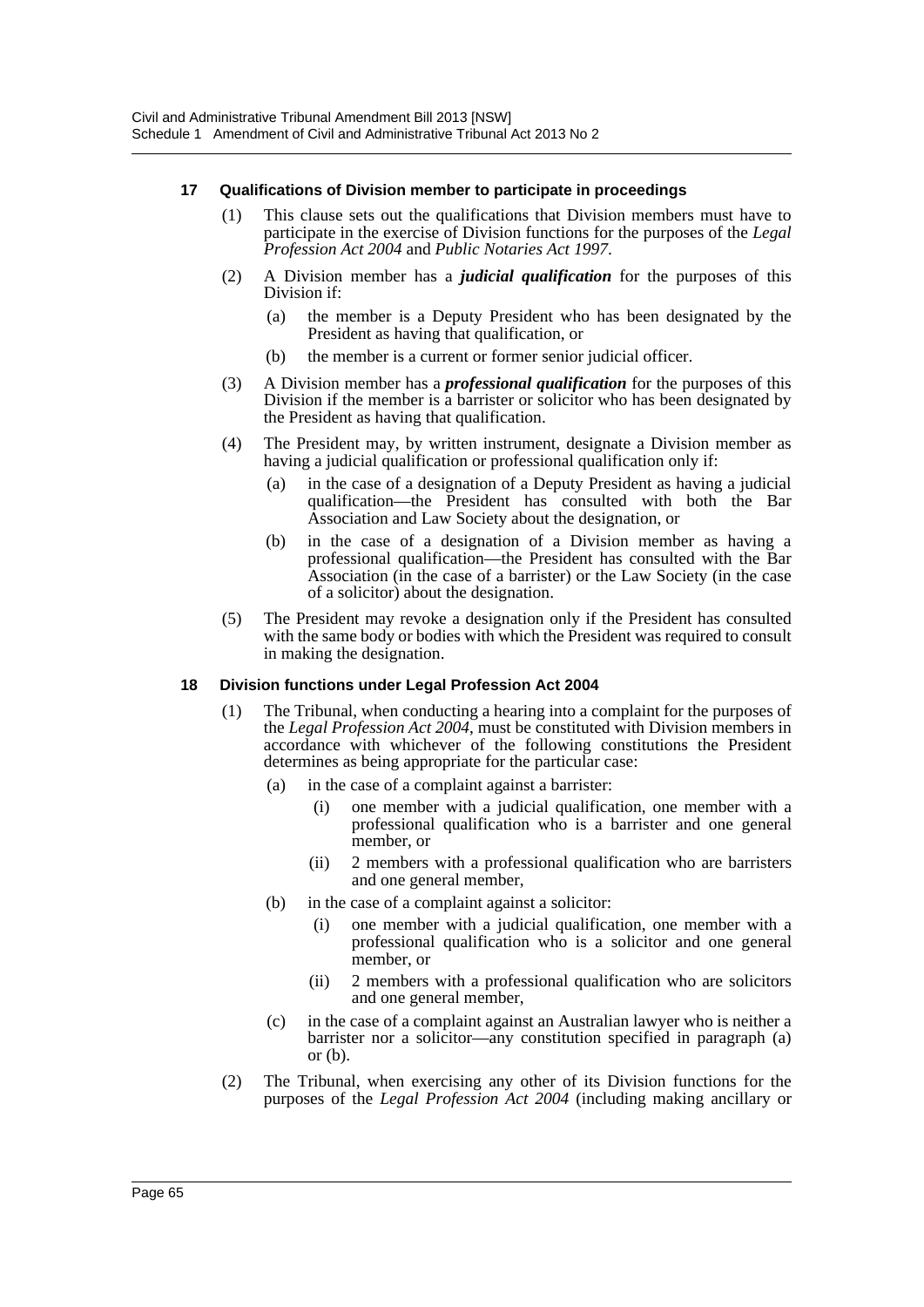interlocutory decisions of the Tribunal), is to be constituted by any one or more of the following Division members:

- (a) a member with a judicial qualification,
- (b) a member with a professional qualification.

#### **19 Division functions under Public Notaries Act 1997**

The Tribunal, when exercising its substantive Division functions for the purposes of the application of Chapter 4 of the *Legal Profession Act 2004* under section 14 of the *Public Notaries Act 1997*, is to be constituted by Division members as follows:

- (a) in the case of a complaint against a public notary who is a barrister:
	- (i) one member who is an Australian lawyer of at least 7 years' standing, and
	- (ii) one member with a professional qualification who is a barrister, and
	- (iii) one general member,
- (b) in the case of a complaint against a public notary who is a solicitor:
	- (i) one member who is an Australian lawyer of at least 7 years' standing, and
	- (ii) one member with a professional qualification who is a solicitor, and
	- (iii) one general member.

#### **20 Rules of evidence**

Despite section 38 of this Act, the Tribunal is to observe the rules of evidence in proceedings in exercise of a Division function for the purposes of the *Legal Profession Act 2004* or *Public Notaries Act 1997* concerning a question of professional misconduct.

## **21 Parties**

- (1) The following persons are entitled to appear at a hearing conducted by the Tribunal for the exercise of a Division function for the purposes the *Legal Profession Act 2004*:
	- (a) in the case of an application under section 75 of that Act for an administrative review—the applicant or the holder of an Australian practising certificate who applied for the review,
	- (b) in the case of a complaint—the Australian legal practitioner against whom the complaint has been made,
	- (c) the relevant Council,
	- (d) the Commissioner,
	- (e) the Attorney General.
- (2) The complainant for a complaint is entitled to appear at the hearing in respect of the following aspects:
	- (a) those aspects of the hearing that relate to a request by the complainant for a compensation order,
	- (b) without limiting paragraph (a), those aspects of the hearing that relate to a review of a decision made under section 540 (Summary conclusion of complaint procedure by caution, reprimand, compensation order or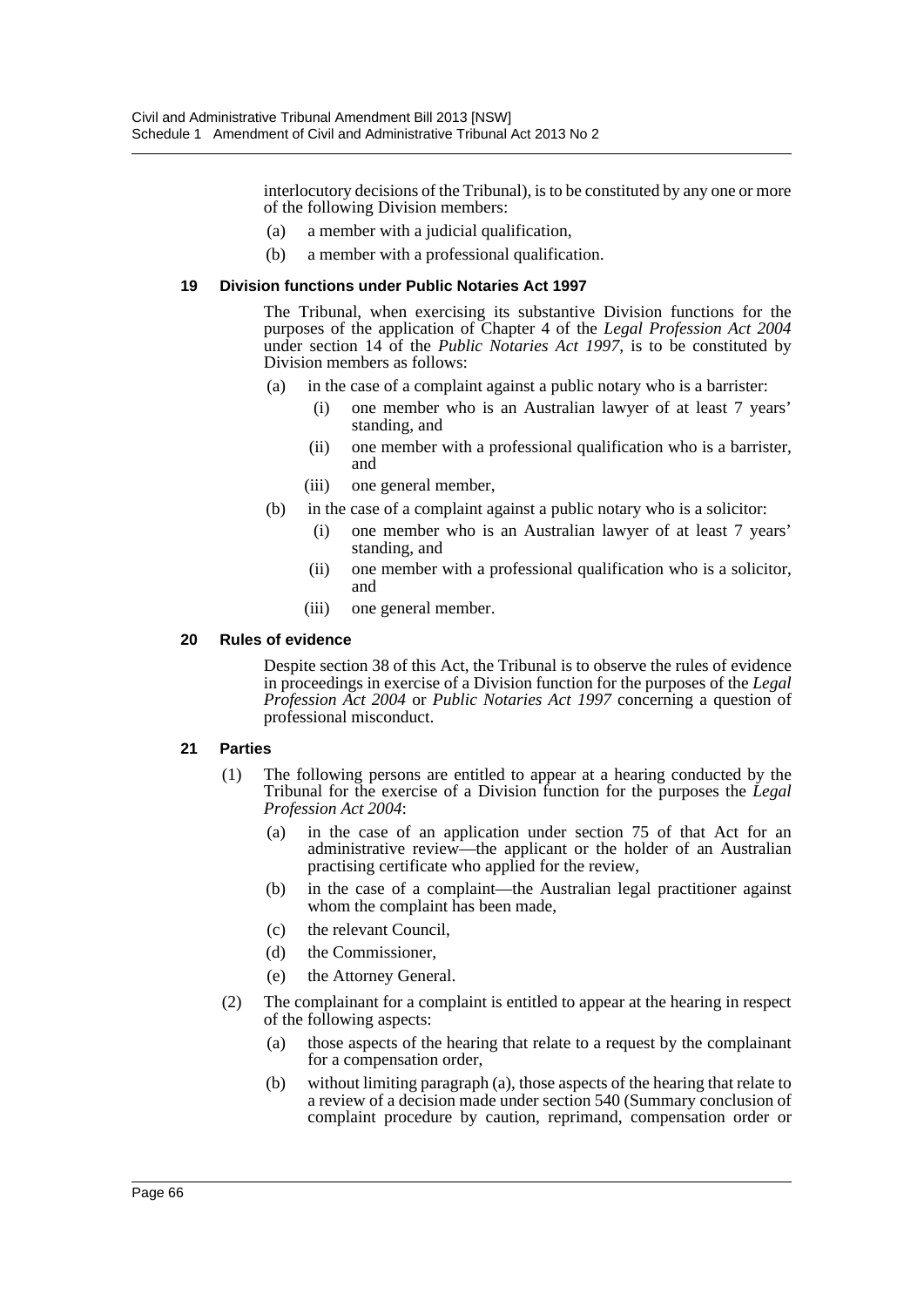imposition of conditions) of the *Legal Profession Act 2004* to reprimand or make a compensation order against the practitioner,

- (c) other aspects of the hearing, but only if the Tribunal grants leave to the complainant to appear in respect of them.
- (3) The Tribunal may grant leave to any other person to appear at the hearing if satisfied that it is appropriate for that person to appear at the hearing.
- (4) Despite section 45 of this Act (and without limiting clause 27), a person who is entitled to appear at the hearing, or who is granted leave to appear at the hearing, may:
	- (a) appear personally, or
	- (b) be represented by an Australian legal practitioner without requiring the leave of the Tribunal, or
	- (c) be represented by any other person with the leave of the Tribunal granted under section 45 of this Act.
- (5) Any person who appears at a hearing (otherwise than as a witness) is taken to be a party to the proceedings concerned.
- (6) In this clause:

#### *relevant Council*:

- (a) in relation to an application under section 75 of the *Legal Profession Act 2004*—means the Council that made the decision under review or, if the decision under review was made by the Commissioner, the appropriate Council within the meaning of that Act, or
- (b) in relation to a complaint—has the same meaning as in Chapter 4 of the *Legal Profession Act 2004*.

#### **22 Hearings into conduct to be conducted in public**

- (1) All hearings conducted by the Tribunal into allegations of unsatisfactory professional conduct or professional misconduct for the purposes of the *Legal Profession Act 2004* are to be open to the public, unless the Tribunal decides to make an order under section 49 of this Act.
- (2) In deciding whether to make an order under section 49 or 64 of this Act (and without affecting the generality of either section), the Tribunal is to have regard to the desirability of protecting from disclosure any material that is the subject of client legal privilege or any duty of confidentiality.
- (3) Without limiting the generality of section 64 of this Act:
	- (a) the Tribunal may, at any stage of the proceedings for the purposes of Part 4.8 of the *Legal Profession Act 2004*, make orders regarding non-disclosure of information obtained under or for the purposes of that Part from or about a client of an Australian legal practitioner where the information is the subject of client legal privilege or any duty of confidentiality, and
	- (b) the orders may apply to persons generally or to specified persons.
- (4) This clause has effect whether or not the client has waived the client legal privilege or the benefit of the duty of confidentiality, and whether or not the information was obtained before or after the proceedings were commenced.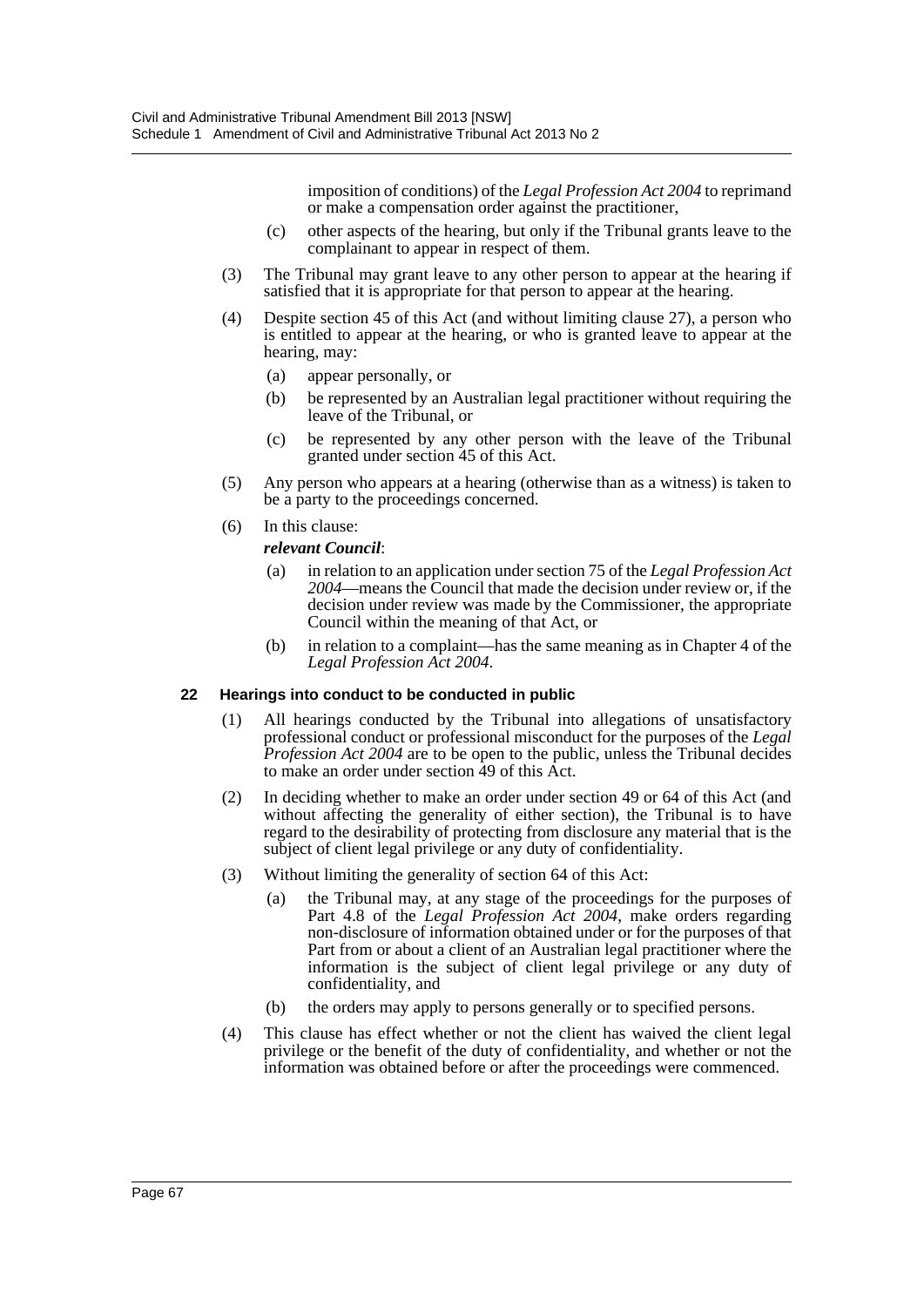## **23 Costs consequent of adverse conduct findings**

- (1) Despite section 60 of this Act, the Tribunal must make orders requiring an Australian legal practitioner whom it has found to have engaged in unsatisfactory professional conduct or professional misconduct to pay costs (including costs of the Commissioner, a Council and the complainant), unless the Tribunal is satisfied that exceptional circumstances exist.
- (2) The Tribunal may make orders requiring an Australian legal practitioner whom it has not found to have engaged in unsatisfactory professional conduct or professional misconduct to pay costs (including costs of the Commissioner, a Council and the complainant), if satisfied that:
	- (a) the sole or principal reason why the proceedings were commenced in the Tribunal was a failure of the practitioner to co-operate with the Commissioner or a Council, or
	- (b) the practitioner has contravened an order of the Tribunal made in the course of the proceedings concerned, or
	- (c) there is some other reason warranting the making of an order in the particular circumstances.
- (3) The Tribunal may make orders requiring payment of an Australian legal practitioner's costs from the Public Purpose Fund (within the meaning of the *Legal Profession Act 2004*), but may do so only if satisfied that the practitioner did not engage in unsatisfactory professional conduct or professional misconduct and the Tribunal considers that special circumstances warrant the making of the orders. The Tribunal is to have regard to the length and complexity of the proceedings when making a determination under this subclause.
- (4) The Tribunal may make orders requiring an Australian legal practitioner in respect of whom proceedings are pending before the Tribunal to pay costs on an interlocutory or interim basis.
- (5) The Tribunal may make orders requiring a person to pay costs (including, as appropriate, the costs of the Commissioner, a Council, the complainant and the Australian legal practitioner against whom the complaint was made), if satisfied that:
	- (a) the person, whether before or during the proceedings, failed to produce or delayed in producing any document required or requested to be produced, and
	- (b) the failure or delay contributed to delay in commencing, conducting or concluding the proceedings in such a way as to warrant the making of the orders.
- (6) The Tribunal may fix the amount of costs itself or order that the amount of costs be assessed by a costs assessor under Part 3.2 of the *Legal Profession Act 2004*.
- (7) An order for costs may specify the terms on which costs must be paid.

# **Division 5 Security activities**

## **24 Security Industry Act 1997**

The Tribunal, when exercising its substantive Division functions for the purposes of section 29 of the *Security Industry Act 1997*, is to be constituted by 1 Division member who is an Australian lawyer.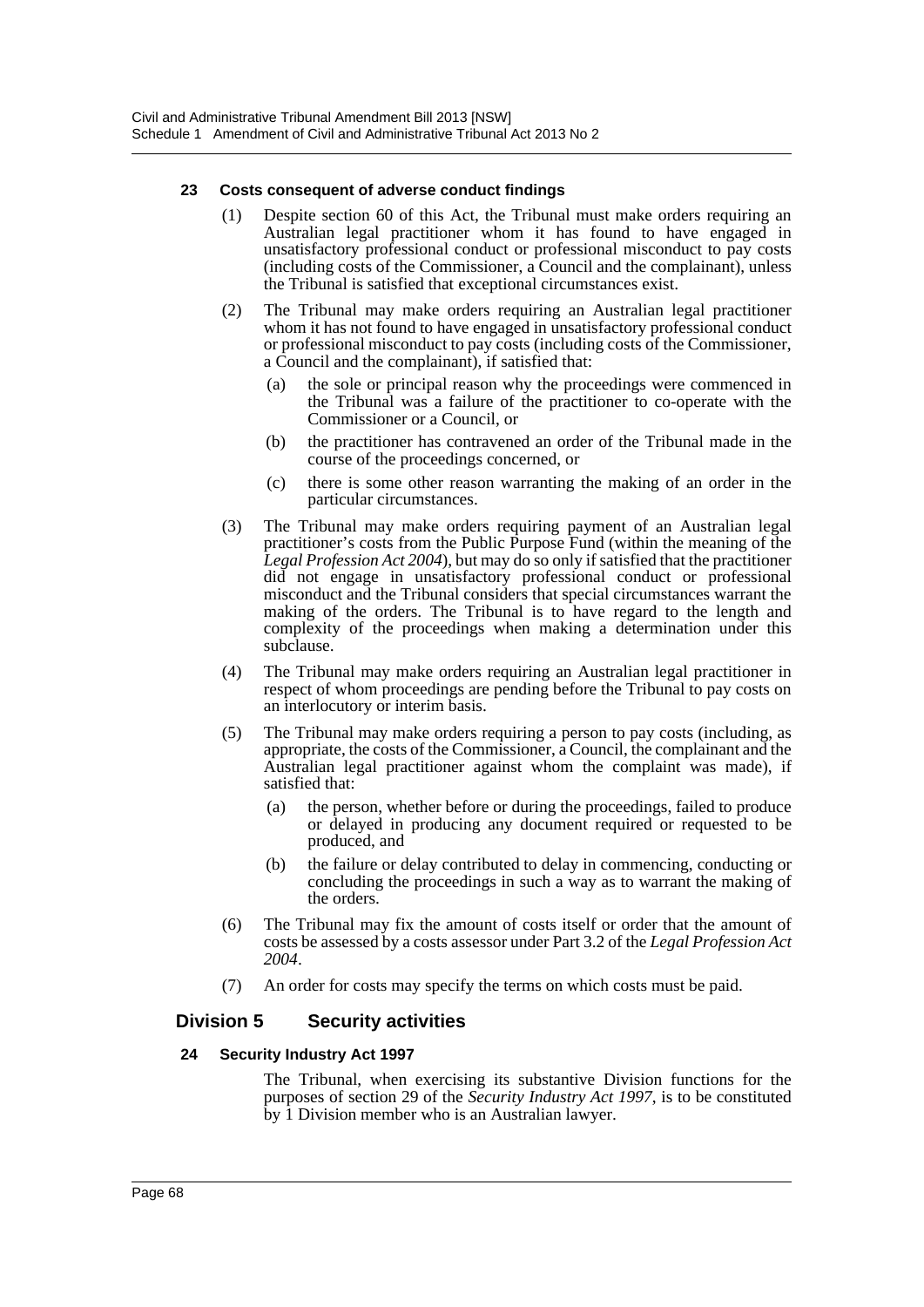# **Division 6 Veterinary practitioners**

## **25 Division functions under Veterinary Practice Act 2003**

- (1) The Tribunal, when exercising its substantive Division functions for the purposes of the *Veterinary Practice Act 2003*, is to be constituted by 3 Division members as follows:
	- (a) 1 member who is an Australian lawyer,
	- (b) 1 member who is a veterinary practitioner but not an Australian lawyer,
	- (c) 1 general member who is neither a veterinary practitioner nor an Australian lawyer.
- (2) In this clause:

*veterinary practitioner* has the same meaning as in the *Veterinary Practice Act 2003*.

## **26 Costs in veterinary practitioner proceedings**

- (1) Despite section 60 of this Act, the Tribunal must order costs against a veterinary practitioner in proceedings for the purposes of the *Veterinary Practice Act 2003* in any of the following circumstances unless the Tribunal is satisfied that exceptional circumstances exist:
	- (a) if the Tribunal affirms a disciplinary finding against a practitioner in proceedings for the purposes of section 48 of the *Veterinary Practice Act 2003*,
	- (b) if the Tribunal considers that the matter of the complaint against a veterinary practitioner has been proved, or has not been proved to the satisfaction of the Tribunal, but the Tribunal nevertheless considers that the conduct of the veterinary practitioner was sufficiently unacceptable to warrant the making of the complaint.
- (2) This clause does not limit the power of the Tribunal to order costs in proceedings for a Division decision for the purposes of that Act in other circumstances.

# **Part 5 Special practice and procedure for Division generally**

## **27 Legal representation**

Despite section 45 of this Act, a party to proceedings for the exercise of a Division function is entitled to be represented by an Australian legal practitioner without requiring the leave of the Tribunal. **Note.** The leave of the Tribunal will, however, be required under section 45 of this Act in other cases.

#### **28 Statement of reasons of Tribunal need not contain confidential information concerning certain professionals**

- (1) The Tribunal is not required to include confidential information in any statement of reasons it gives under this Act for any of the following Division decisions:
	- (a) a decision for the purposes of the *Architects Act 2003* concerning an architect or former architect,
	- (b) a decision for the purposes of the *Building Professionals Act 2005* concerning an accreditation holder or former accreditation holder,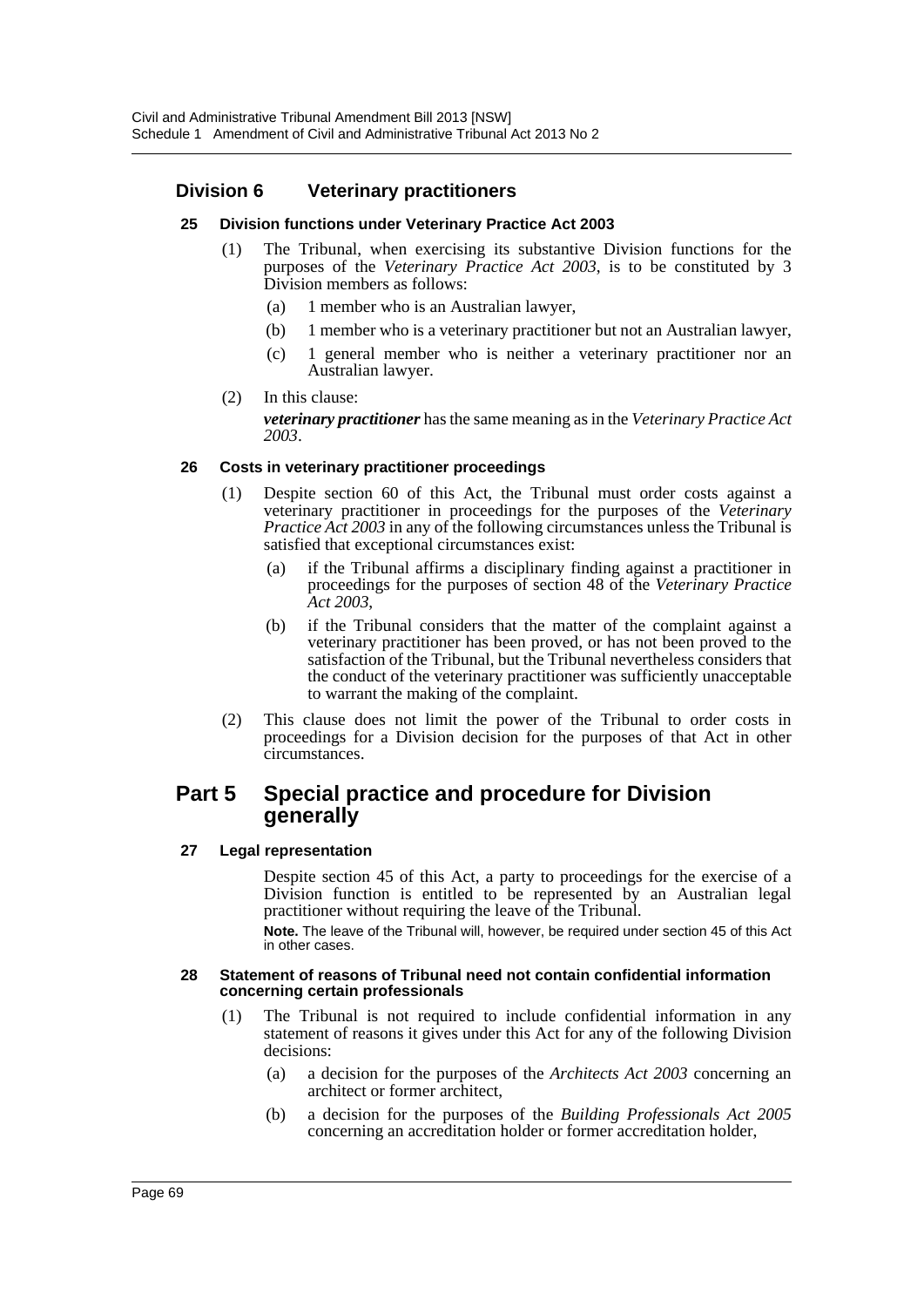- (c) a decision for the purposes of the *Health Practitioner Regulation National Law (NSW)* concerning a health practitioner or former health practitioner,
- (d) a decision for the purposes of the *Legal Profession Act 2004* concerning an Australian lawyer or former Australian lawyer,
- (e) a decision for the purposes of the *Veterinary Practice Act 2003* concerning a veterinary practitioner or former veterinary practitioner.
- (2) If a statement would be false or misleading if it did not include the confidential information, the Tribunal is not required to provide the statement.
- (3) When confidential information is not included in the statement of a decision provided to a person or the statement is not provided to a person because of this clause, the Tribunal must give a confidential information notice to the person.
- (4) A *confidential information notice* is a notice that indicates that confidential information is not included or that the statement will not be provided (as appropriate) and gives the reasons for this. The notice must be in writing and must be given within one month after the decision is made.
- (5) This clause does not affect the power of a court to make an order for the discovery of documents or to require the giving of evidence or the production of documents to a court.
- (6) In this clause:

*confidential information* means information that:

- (a) has not previously been published or made available to the public when a written statement of a decision to which it is or may be relevant is being prepared, and
- (b) relates to the personal or business affairs of a person, other than a person to whom the Tribunal is required (or would, but for this clause, be required) to provide a written statement of a decision, and
- (c) is information:
	- (i) that was supplied in confidence, or
	- (ii) the publication of which would reveal a trade secret, or
	- (iii) that was provided in compliance with a duty imposed by any legislation, or
	- (iv) the provision of which by the Tribunal would be in breach of any legislation.

# **Part 6 Appeals**

#### **29 Certain profession decisions to be appealed directly to Supreme Court or Land and Environment Court**

## (1) **Profession decisions not internally appealable**

Despite section 32 of this Act, each of the following Division decisions (a *profession decision*) is not an internally appealable decision for the purposes of an internal appeal:

- (a) a decision for the purposes of the *Aboriginal Land Rights Act 1983* other than:
	- (i) a decision for the purposes of section 198 of that Act not to conduct proceedings into a complaint, or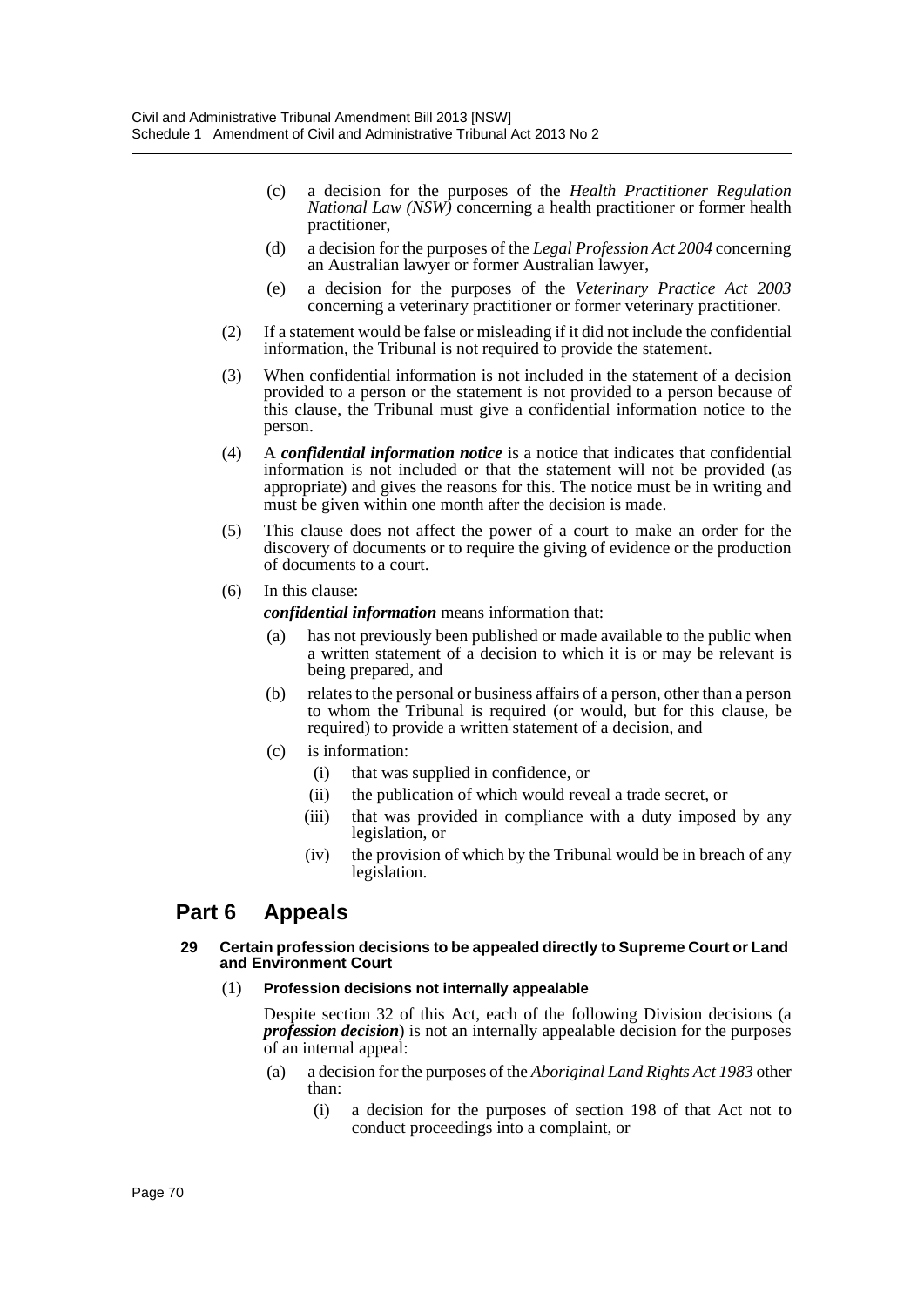- (ii) a decision for the purposes of section 199 of that Act to determine proceedings into a complaint without a hearing,
- (b) a decision for the purposes of the *Architects Act 2003*,
- (c) a decision for the purposes of the *Building Professionals Act 2005*,
- (d) a decision for the purposes of the *Health Practitioner Regulation National Law (NSW)* (other than a decision for the purposes of clause 13 of Schedule 5F to that Law),
- (e) a decision for the purposes of the *Legal Profession Act 2004*,
- (f) a decision for the purposes of the *Local Government Act 1993* other than:
	- (i) a decision for the purposes of section 469 of that Act not to conduct proceedings into a complaint, or
	- (ii) a decision for the purposes of section 470 of that Act to determine proceedings into a complaint without a hearing,
- (g) a decision for the purposes of the *Surveying and Spatial Information Act 2002*,
- (h) a decision for the purposes of the *Veterinary Practice Act 2003*.

**Note.** A Division decision other than a profession decision that is a general decision or administrative review decision may be subject to an internal appeal. See section 32 and Division 2 of Part 6 of the Act.

#### (2) **Right to appeal to Supreme Court or Land and Environment Court**

However, a party to proceedings in which a profession decision is made may appeal against the decision in accordance with this clause to:

- (a) in the case of an order for the purposes of Division 3 of Part 5 or Division 4 of Part 7 of the *Aboriginal Land Rights Act 1983* declaring a vacancy in an office—the Land and Environment Court, and
- (b) in the case of any other decision—the Supreme Court.
- (3) Despite subclause (2), an appeal does not lie with respect to any of the following Division decisions:
	- (a) a decision made for the purposes of section 385 (2) of the *Legal Profession Act 2004*,
	- (b) any other decision of a kind prescribed by the regulations made for the purposes of that Act.

## (4) **Basis or grounds for appeal**

An appeal to a court under this clause:

- (a) in the case of an appeal against a decision for the purposes of the *Legal Profession Act 2004*—is an appeal to which section 75A of the *Supreme Court Act 1970* applies and, accordingly, is by way of a rehearing rather than a new (de novo) hearing, and
- (b) in the case of any other appeal (a *non-lawyer appeal*)—may be made as of right on any question of law, or with the leave of the court, on any other grounds.

**Note.** See also section 84 (Practice and procedure for appeals to courts under this Act).

(5) Subclause (4) (a) does not affect the provisions of section 75A of the *Supreme Court Act 1970* relating to the receipt of evidence by the Supreme Court.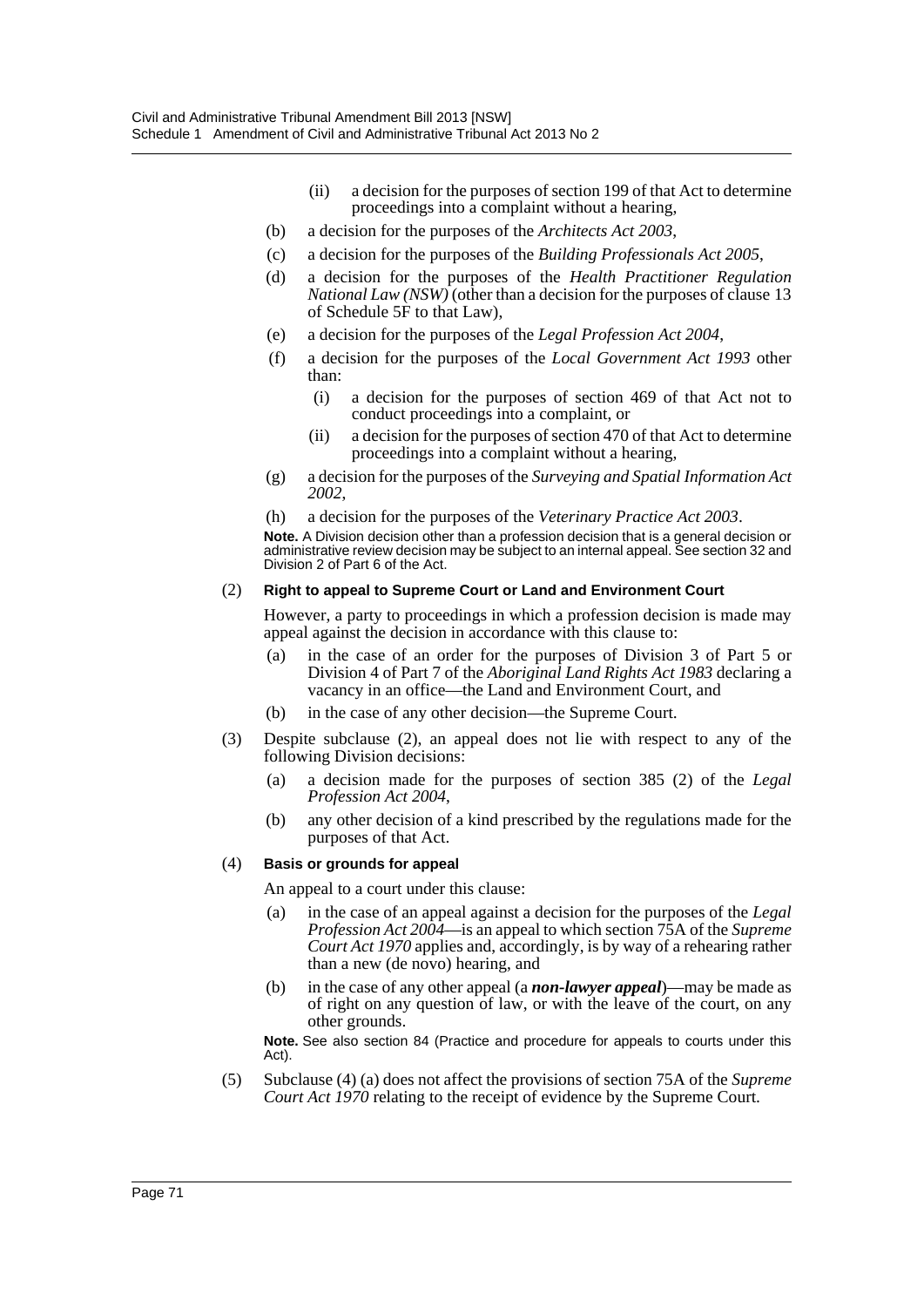#### (6) **Leave required in certain cases**

Despite subclauses (2)–(5), an appeal does not lie to a court under this clause against any of the following decisions except by leave of the court:

- (a) an interlocutory decision of the Tribunal,
- (b) a decision made with the consent of the parties,
- (c) a decision as to costs.

### (7) **Non-lawyer appeals**

The court in a non-lawyer appeal may:

- (a) decide to deal with the appeal by way of a new hearing if it considers that the grounds for the appeal warrant a new hearing, and
- (b) permit such fresh evidence, or evidence in addition to or in substitution for the evidence received by the Tribunal at first instance, to be given in the new hearing as it considers appropriate in the circumstances.
- (8) In determining a non-lawyer appeal, the court may make such orders as it considers appropriate in light of its decision on the appeal, including (but not limited to) orders that provide for any one or more of the following:
	- (a) the decision under appeal to be confirmed, affirmed or varied,
	- (b) the decision under appeal to be quashed or set aside,
	- (c) the decision under appeal to be quashed or set aside and for another decision to be substituted for it,
	- (d) the whole or any part of the case to be reconsidered by the Tribunal at first instance, either with or without further evidence, in accordance with the directions of the court.

#### (9) **Effect of appeal on profession decision**

Subject to any interlocutory order made by the court concerned, an appeal under this clause does not affect the operation of the Division decision under appeal or prevent the taking of action to implement the decision.

# **[42] Schedule 6**

Omit the Schedule. Insert instead:

# **Schedule 6 Guardianship Division**

# **Part 1 Interpretation**

# **1 Definitions**

(1) In this Schedule:

*Division decision* means a decision of the Tribunal in exercise of a Division function.

*Division function* means a function of the Tribunal allocated to the Division by this Schedule.

*Division Head* means the Division Head of the Division.

*Division member* means a member who is assigned to the Division.

*substantive Division function* means a Division function other than:

(a) a Division function exercised in connection with the making of an ancillary or interlocutory decision of the Tribunal, or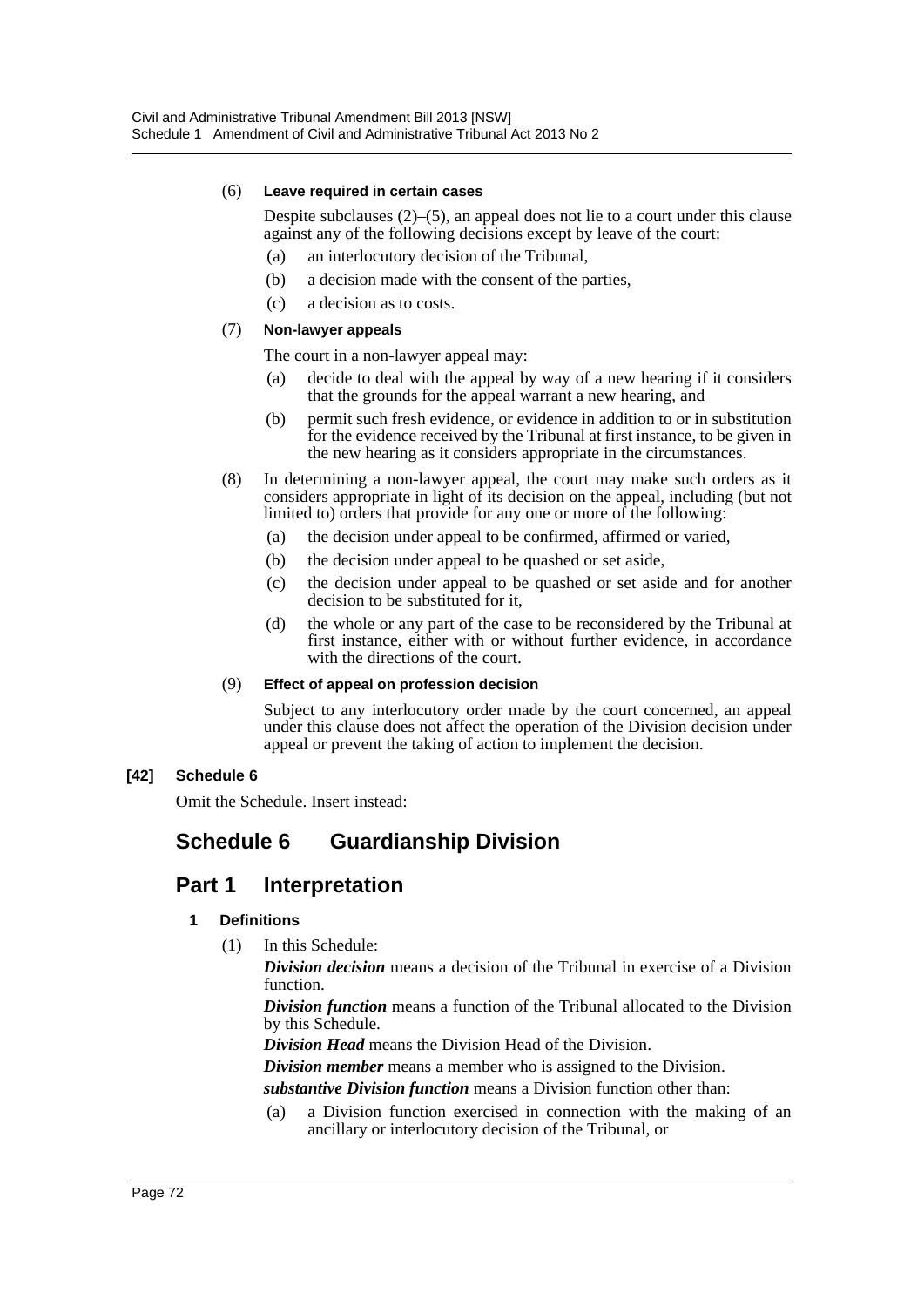- (b) a Division function exercised by a registrar.
- *the Division* means the Guardianship Division of the Tribunal.
- (2) For the purposes of this Schedule:
	- (a) a Division member has a *professional qualification* if the member is a person (such as a medical practitioner, psychologist or social worker) who has experience in assessing or treating persons to whom the *Guardianship Act 1987* relates, or
	- (b) a Division member has a *community based qualification* if the member is a person who has experience with persons to whom the *Guardianship Act 1987* relates.
- (3) A Division member is taken to have a professional qualification or community based qualification for the purposes of the Schedule if the President has, by written instrument, designated the member as having that qualification.

# **Part 2 Composition of Division**

# **2 Division members**

The Division is to be composed of the following members:

- (a) the Division Head,
- (b) such other members as may be assigned to the Division by or under this Act.

# **Part 3 Functions of Division**

# **3 Functions allocated to Division**

(1) The functions of the Tribunal in relation to the following legislation are allocated to the Division:

*Children and Young Persons (Care and Protection) Act 1998 Guardianship Act 1987*

*NSW Trustee and Guardian Act 2009*

*Powers of Attorney Act 2003*

- (2) The functions allocated to the Division by subclause (1) include:
	- (a) any functions conferred or imposed on the Tribunal by statutory rules made under legislation referred to in that subclause, and
	- (b) any functions conferred or imposed on the Tribunal by or under this Act or enabling legislation in connection with the conduct or resolution of proceedings for the exercise of functions allocated by that subclause (including the making of ancillary and interlocutory decisions of the Tribunal).
- (3) However, the functions allocated to the Division do not include any functions of the Tribunal involving the exercise of its administrative review jurisdiction. **Note.** Functions that are not expressly allocated to this Division or another Division are allocated to the Administrative and Equal Opportunity Division. See clause 3 (1) of Schedule 3.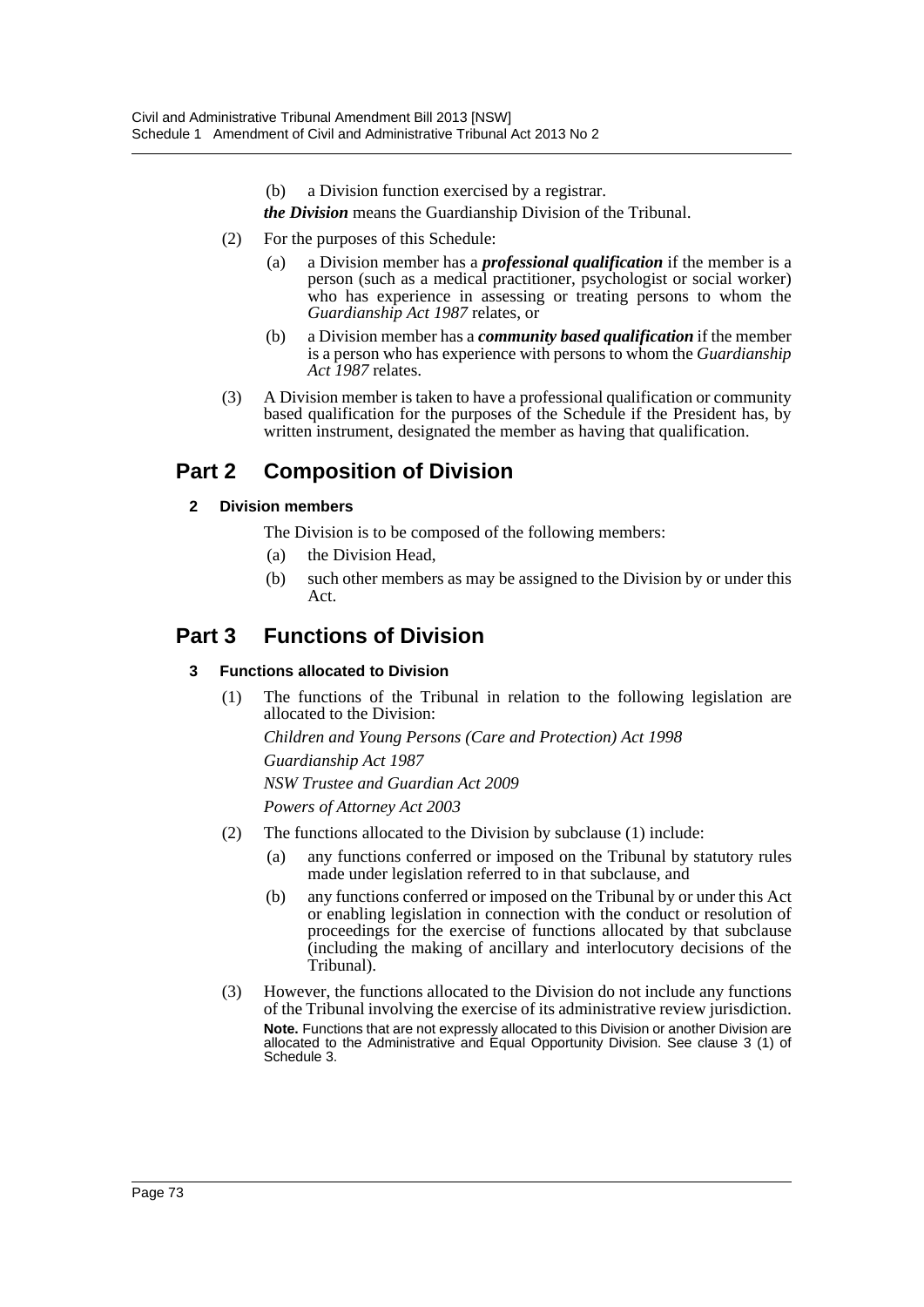# **Part 4 Special constitution requirements for exercise of substantive Division functions**

**Note.** If special constitution requirements for the exercise of a Division function are not specified by the following provisions, the Tribunal may be constituted in accordance with the general provisions of section 27 of this Act. The Tribunal may also be constituted in accordance with the general provisions of that section in connection with the exercise of Division functions for the purposes of making ancillary or interlocutory decisions of the Tribunal.

### **4 Constitution of Tribunal**

- (1) The Tribunal, when exercising its substantive Division functions, is to be constituted by 3 Division members as follows:
	- (a) 1 member who is an Australian lawyer,
	- (b) 1 member with a professional qualification,
	- (c) 1 member with a community based qualification.
- (2) Despite subclause (1), the Tribunal may be constituted by 1 or 2 Division members in exercising its substantive Division functions for the purposes of the following provisions of the *Guardianship Act 1987*:
	- (a) Division 4 (Assessment and review of guardianship orders) of Part 3,
	- (b) Division 2 (Review and revocation of financial management orders) of Part 3A,
	- (c) Division 3 (Review of appointment of manager) of Part 3A,
	- (d) section 36 (Who may give consent) in respect of giving consent to the carrying out of minor treatment or major treatment (but not special treatment or treatment in the course of a clinical trial),
	- (e) Part 5A (Reciprocal arrangements).
- (3) When the Tribunal is constituted by 2 members, each member must have qualifications (of the kind referred to in clause  $1(2)$ ) that are different to each other.
- (4) In this clause, *clinical trial*, *major treatment*, *minor treatment* and *special treatment* have the same meanings as in Part 5 of the *Guardianship Act 1987*.

# **Part 5 Special practice and procedure**

#### **5 Certain principles under Guardianship Act 1987 to be applied**

- (1) The Tribunal, when exercising its Division functions for the purposes of the *Guardianship Act 1987* in relation to persons who have disabilities, is under a duty to observe the principles referred to in section 4 of that Act. **Note.** Section 4 of the *Guardianship Act 1987* sets out principles that everyone must observe when exercising functions under that Act with respect to persons with disabilities.
- (2) The provisions of this clause are in addition to, and do not limit, the provisions of section 36 (5) of this Act.

#### **6 Hearing required except for making of ancillary or interlocutory decisions**

- (1) Despite section 50 of this Act, the Tribunal is required to hold a hearing in proceedings that involve the exercise of a substantive Division function.
- (2) However, the Tribunal may dispense with a hearing for the purposes of making an ancillary or interlocutory decision of the Tribunal.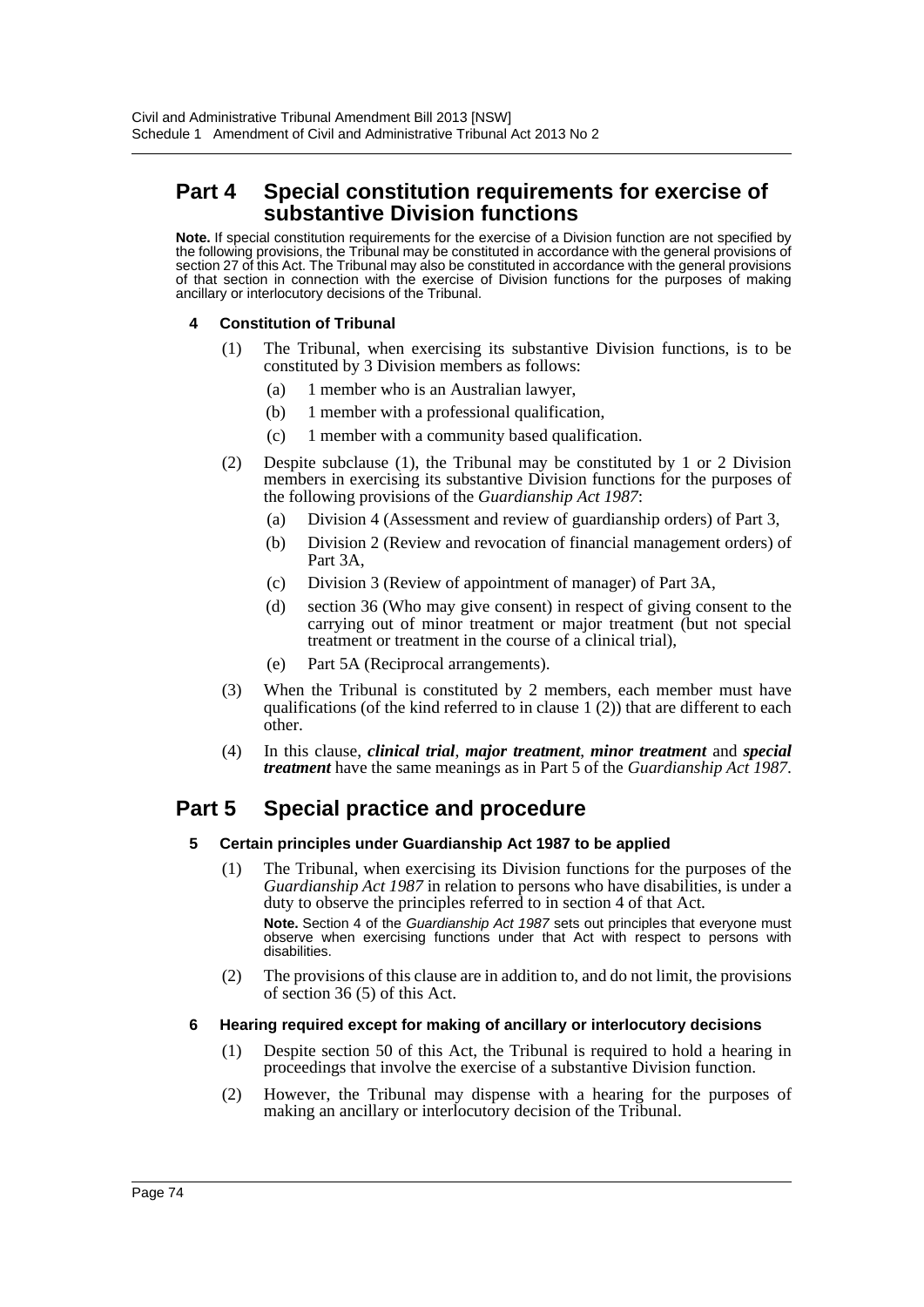### **7 Tribunal may join parties**

- (1) The Tribunal may make an order under section 44 (1) of this Act joining a person as a party to proceedings for the exercise of a Division function if, in the opinion of the Tribunal, the person should be a party to the proceedings (whether because of the person's concern for the welfare of the person the subject of the proceedings or for any other reason).
- (2) If the Tribunal joins a person as a party to any such proceedings, the Tribunal must, as soon as practicable, notify the applicant (if any) for the proceedings accordingly.
- (3) This clause does not limit section 35 (Who are interested persons and parties in relation to applications) of the *Powers of Attorney Act 2003* in its application to the Tribunal.

#### **8 Certain guardianship functions may be exercised by registrar**

- (1) Despite clause 4, a registrar may, at the direction of the President, exercise any Division function of the Tribunal in respect of:
	- (a) refusing under section 25A of the *Guardianship Act 1987* a request to review a guardianship order, or
	- (b) refusing under section 25O of the *Guardianship Act 1987* a request to review a financial management order on an application under section 25R, or
	- (c) refusing under section 25T of the *Guardianship Act 1987* a request to review the Tribunal's appointment of the manager of a protected person's estate, or
	- (d) recognising under section 48B of the *Guardianship Act 1987* a person's status as the guardian of another person or as the manager of the estate of another person.
- (2) The President may direct a registrar to refer the exercise of such a function in a particular matter to the Tribunal. The registrar must comply with such a direction.
- (3) A registrar may refer a particular matter to the Tribunal if the registrar considers it would be more appropriate for the Tribunal to deal with the matter.
- (4) A decision of a registrar under subclause (1) is declared to be an appealable decision for the purposes of section 32 of this Act. **Note.** A decision of a registrar under subclause (1) is an internally appealable decision for the purposes of this Act.

#### **9 Legal representation**

Despite section 45 of this Act, a party to proceedings for the exercise of a Division function for the purposes of section 175 of the *Children and Young Persons (Care and Protection) Act 1998* is entitled to be represented by an Australian legal practitioner without requiring the leave of the Tribunal. **Note.** The leave of the Tribunal will, however, be required under section 45 of this Act in other cases.

#### **10 Withdrawal of applications**

An application to the Tribunal for the exercise of a substantive Division function cannot be withdrawn except with the consent of the Tribunal.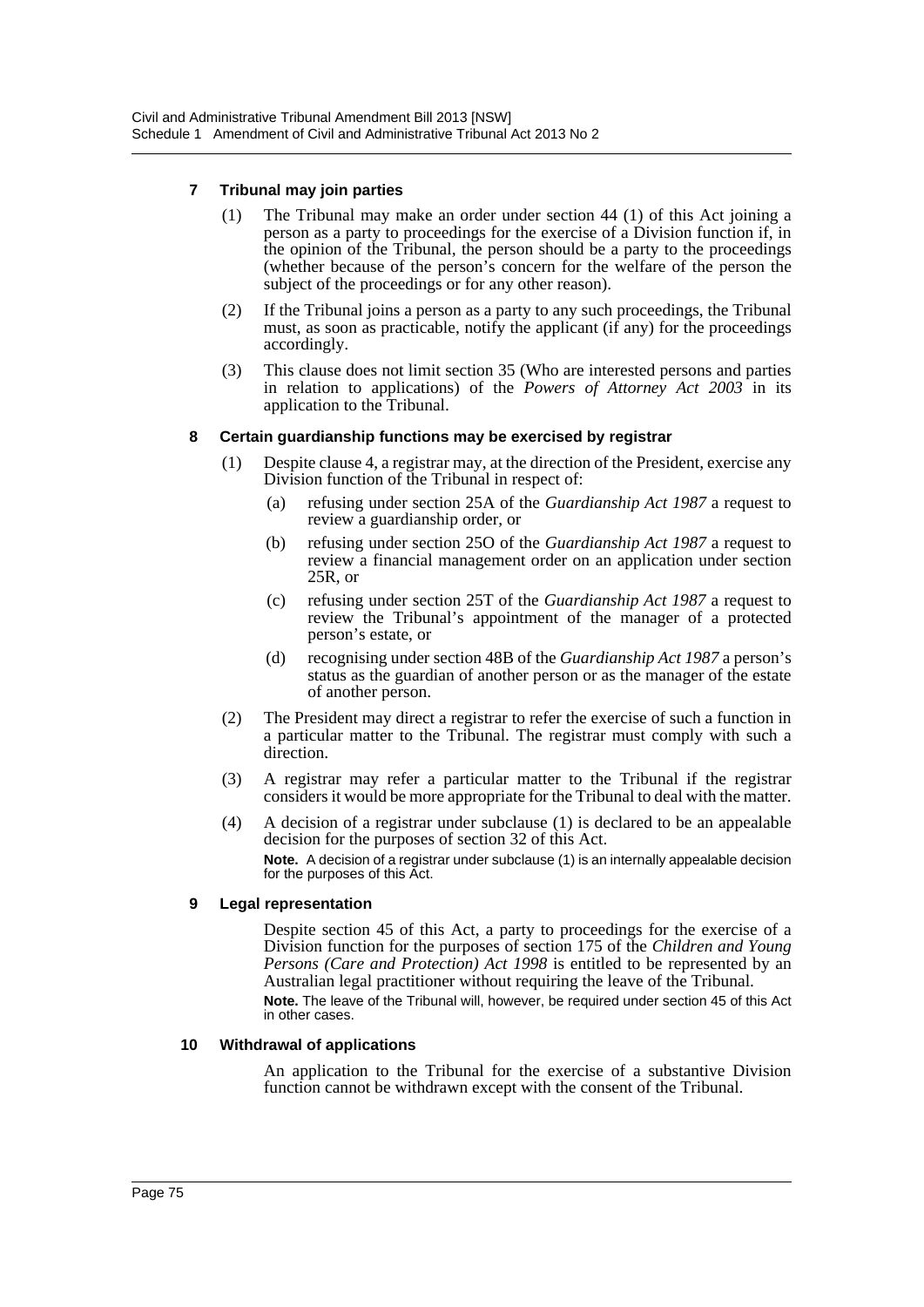### **11 Written reasons are generally to be provided**

- (1) Subject to subclause (2), the Tribunal (however constituted) must give each party to proceedings for the exercise of a Division function a written statement of reasons for any decision it makes in the proceedings.
- (2) If the Tribunal is constituted by less than 3 Division members, the Tribunal is not required to provide a written statement of reasons for any of the following kinds of decisions unless requested to do so by a party under section 62 of this Act:
	- (a) a decision for the purposes of section 36 (Who may give consent) of the *Guardianship Act 1987* in respect of giving consent to the carrying out of minor treatment,
	- (b) a decision for the purposes of Part 5A (Reciprocal arrangements) of the *Guardianship Act 1987*,
	- (c) an ancillary or interlocutory decision of the Tribunal made in the proceedings.
- (3) A statement of reasons for the purposes of this clause must set out the matters referred to in section 62 (3) of this Act.
- (4) A requirement under this clause to provide a statement of reasons applies even if the Tribunal has not been (or cannot be) requested under section 62 of this Act to provide a statement of reasons.

# **Part 6 Appeals**

### **12 Division decisions may be appealed to either Appeal Panel or Supreme Court**

- (1) A party to proceedings in which a Division decision that is an internally appealable decision is made (an *appealable Division decision*) may appeal against the decision by either:
	- (a) an internal appeal to an Appeal Panel in accordance with Division 2 of Part 6 of this Act, or
	- (b) an appeal to the Supreme Court in accordance with this Part.
- (2) However, a decision of a registrar made under clause 8 (1) may only be appealed as an internal appeal to an Appeal Panel in accordance with Division 2 of Part 6 of this Act.
- (3) An internal appeal precludes an appeal to the Supreme Court against the same decision unless the internal appeal is withdrawn with the approval of an Appeal Panel for the purpose of enabling an appeal to the Supreme Court against the decision.
- (4) An appeal to the Supreme Court precludes an internal appeal against the same decision unless the appeal to the Supreme Court is withdrawn with the approval of the Court for the purpose of enabling an internal appeal against the decision.

# **13 Constitution of Appeal Panel for internal appeals**

- (1) Except as provided by subclause (2), an Appeal Panel determining an internal appeal against an appealable Division decision is to be constituted by 3 members (whether or not Division members) as follows:
	- (a) 1 member who is an Australian lawyer of at least 7 years' standing,
	- (b) 1 other member who is an Australian lawyer,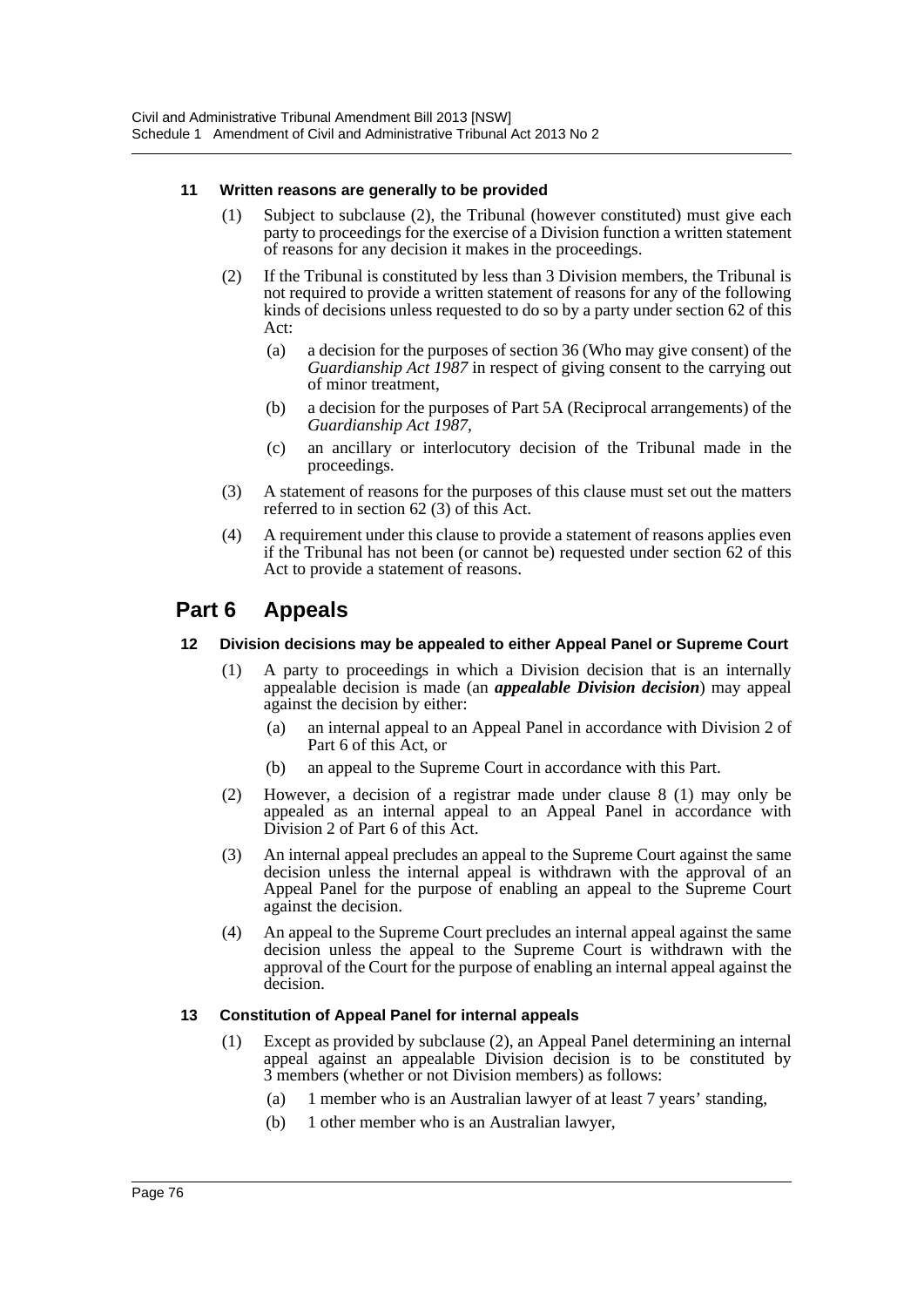- (c) 1 general member who is not an Australian lawyer.
- (2) An Appeal Panel may be constituted by 1 member when making an ancillary or interlocutory decision of the Tribunal in an internal appeal against an appealable Division decision.
- (3) Nothing in subclause (2) prevents an Appeal Panel from being constituted as provided by subclause (1) when making an ancillary or interlocutory decision of the Tribunal in an internal appeal against an appealable Division decision.

### **14 Appeals to Supreme Court under this Part**

- (1) A party to proceedings in which an appealable Division decision is made may appeal to the Supreme Court against the decision:
	- (a) in the case of an interlocutory decision of the Tribunal—with the leave of the Court, or
	- (b) in the case of any other kind of decision—as of right on any question of law, or with the leave of the Court, on any other grounds.

**Note.** See also section 84 (Practice and procedure for appeals to courts under this Act).

- (2) An appeal under this Part is to be instituted:
	- (a) in the case of an ancillary or interlocutory decision of the Tribunal within the period ending 28 days after the relevant decision has been made, or
	- (b) in any other case—within the period ending 28 days after the day on which the written statement of reasons for the decision is given to the person seeking to appeal, or
	- (c) within such further time as the Supreme Court may, in any case, allow.
- (3) The Supreme Court in an appeal under this Part may:
	- (a) decide to deal with the appeal by way of a new hearing if it considers that the grounds for the appeal warrant a new hearing, and
	- (b) permit such fresh evidence, or evidence in addition to or in substitution for the evidence received by the Tribunal at first instance, to be given in the new hearing as it considers appropriate in the circumstances.
- (4) In determining an appeal, the Supreme Court may make such orders as it considers appropriate in light of its decision on the appeal, including (but not limited to) orders that provide for any one or more of the following:
	- (a) the decision under appeal to be confirmed, affirmed or varied,
	- (b) the decision under appeal to be quashed or set aside,
	- (c) the decision under appeal to be quashed or set aside and for another decision to be substituted for it,
	- (d) the whole or any part of the case to be reconsidered by the Tribunal at first instance, either with or without further evidence, in accordance with the directions of the Supreme Court.
- (5) Subject to any interlocutory order made by the Supreme Court, an appeal to the Supreme Court operates to stay the decision under appeal.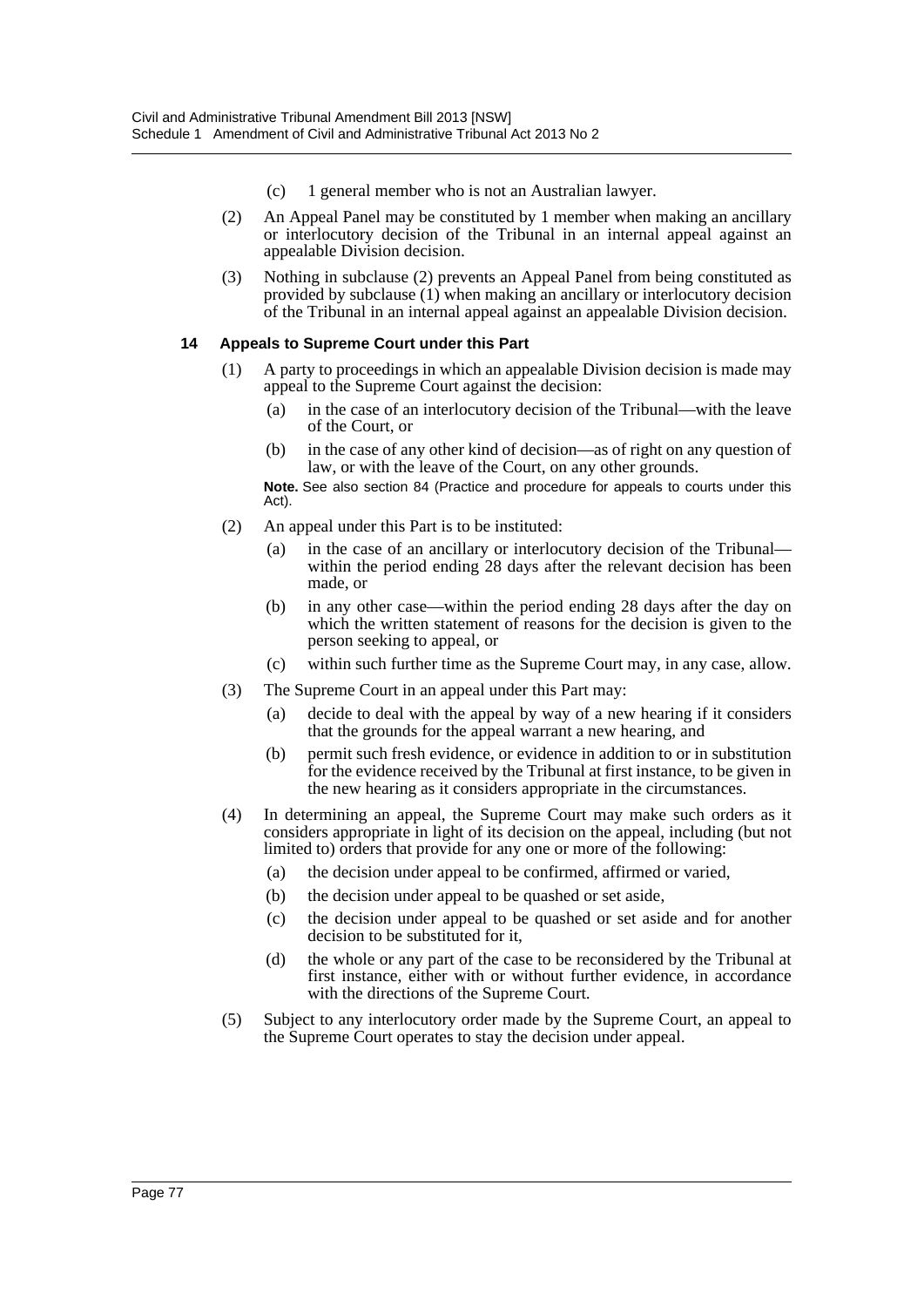# **[43] Schedule 7**

Omit the Schedule. Insert instead:

# **Schedule 7 Examples of procedural rule-making powers**

(Sections 25 (2) and 90 (2) (a))

- **1** The time and manner for making applications or lodging appeals.
- **2** The parties to proceedings in the Tribunal (including the joinder, misjoinder and non-joinder of parties and rights of intervention of third parties such as Ministers in proceedings).
- **3** The representation of parties by Australian legal practitioners or other persons (including when leave should be refused or granted for a person to represent a party and the circumstances when the Tribunal may appoint a person to represent a party).
- **4** The selection, use and functions of friends of the Tribunal with respect to the presentation of cases before the Tribunal.
- **5** The circumstances in which proceedings may be heard ex parte or in which a default decision of the Tribunal may be obtained.
- **6** The rights and obligations of parties, prospective parties and other persons to obtain access to information, documents or things in relation to proceedings or prospective proceedings in the Tribunal.
- **7** The service, giving or lodgment of notices and other documents, including for the purposes of the *Administrative Decisions Review Act 1997*.
- **8** The splitting and consolidation of proceedings in the Tribunal.
- **9** The admission and exclusion of evidence and the manner in which evidence is to be tendered.
- **10** The transcribing or other recording of proceedings in the Tribunal.
- **11** The appointment, use and functions of assessors in connection with proceedings in the Tribunal.
- **12** The review by the Tribunal of decisions made by registrars (including by way of internal appeals).
- **13** The means for, and the practice and procedure to be followed in, the enforcement and execution of decisions of the Tribunal.
- **14** The means for, and the practice and procedure to be followed in, securing the future conduct of parties to proceedings in the Tribunal.
- **15** The circumstances in which the Tribunal may vary or set aside its orders and other decisions.
- **16** The means for proving particular facts, and the mode in which evidence may be given (including the administration of oaths or affirmations to and the taking of the evidence of witnesses in or out of New South Wales), in relation to proceedings in the Tribunal.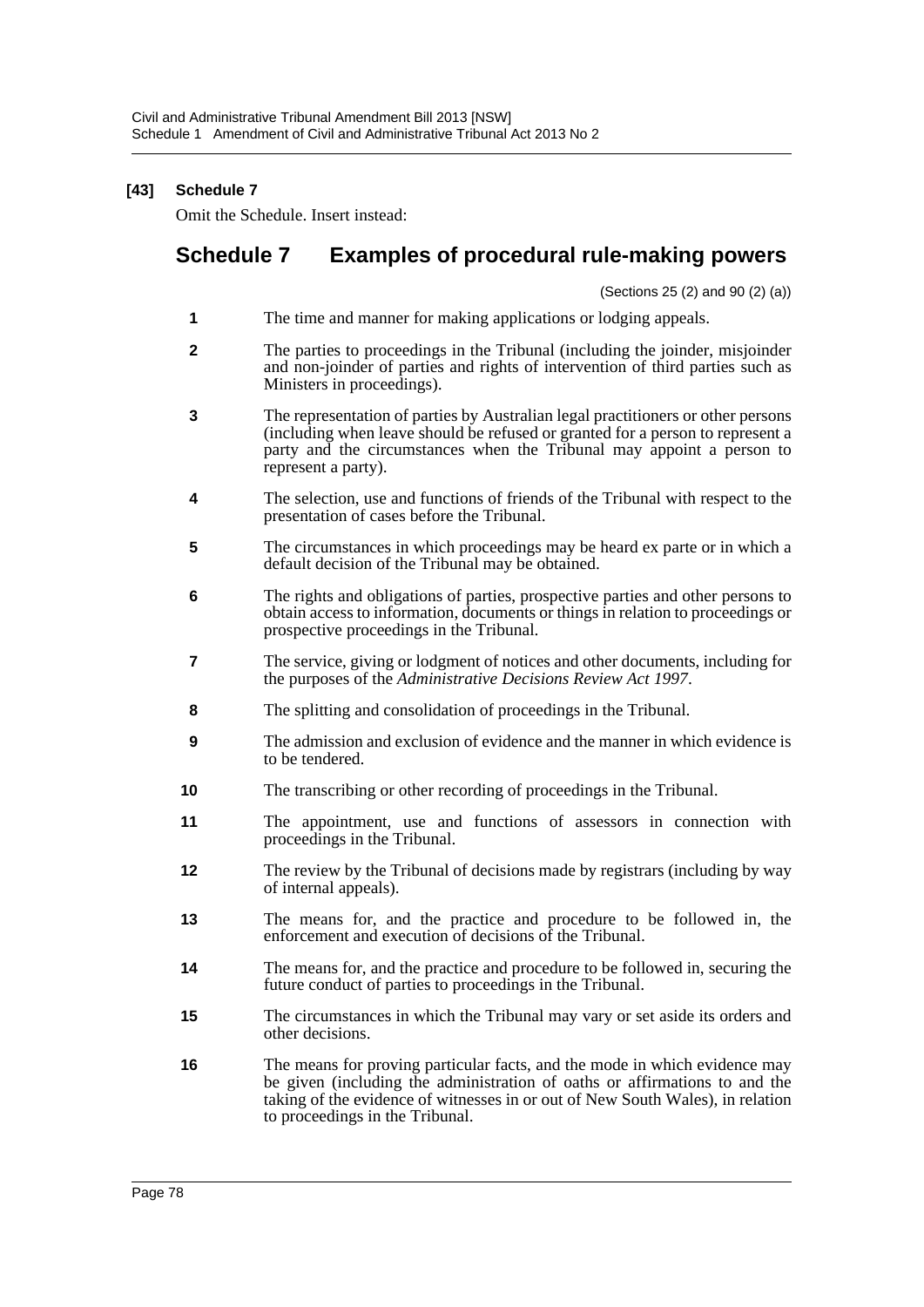- **17** The use of expert evidence, including:
	- (a) the disclosure (by the furnishing of copies of reports or otherwise) of the nature of expert evidence to be given, and including the exclusion of expert evidence in cases of non-compliance with the rules relating to expert evidence or with any order for disclosure of the nature of expert evidence, and
	- (b) the use of expert witnesses including, in particular, the use of expert witnesses engaged jointly by parties to proceedings and the use of Tribunal-appointed expert witnesses.
- **18** The cases in which security may be required, and the form of such security, and the manner in which, and the person to whom, it is to be given.
- **19** The means for notifying the parties to proceedings of decisions of, or other action taken by, the Tribunal in the proceedings.
- **20** The costs in proceedings in the Tribunal (but not including any matter relating to costs that is regulated by Part 3.2 of the *Legal Profession Act 2004*).
- **21** The determination of the seniority of members in connection with the exercise of the functions of the Tribunal in proceedings.
- **22** The circumstances for the use of resolution processes in proceedings.
- **23** The specification of exceptions, limitations or other restrictions in relation to a provision of this Act that is expressed to be subject to the procedural rules.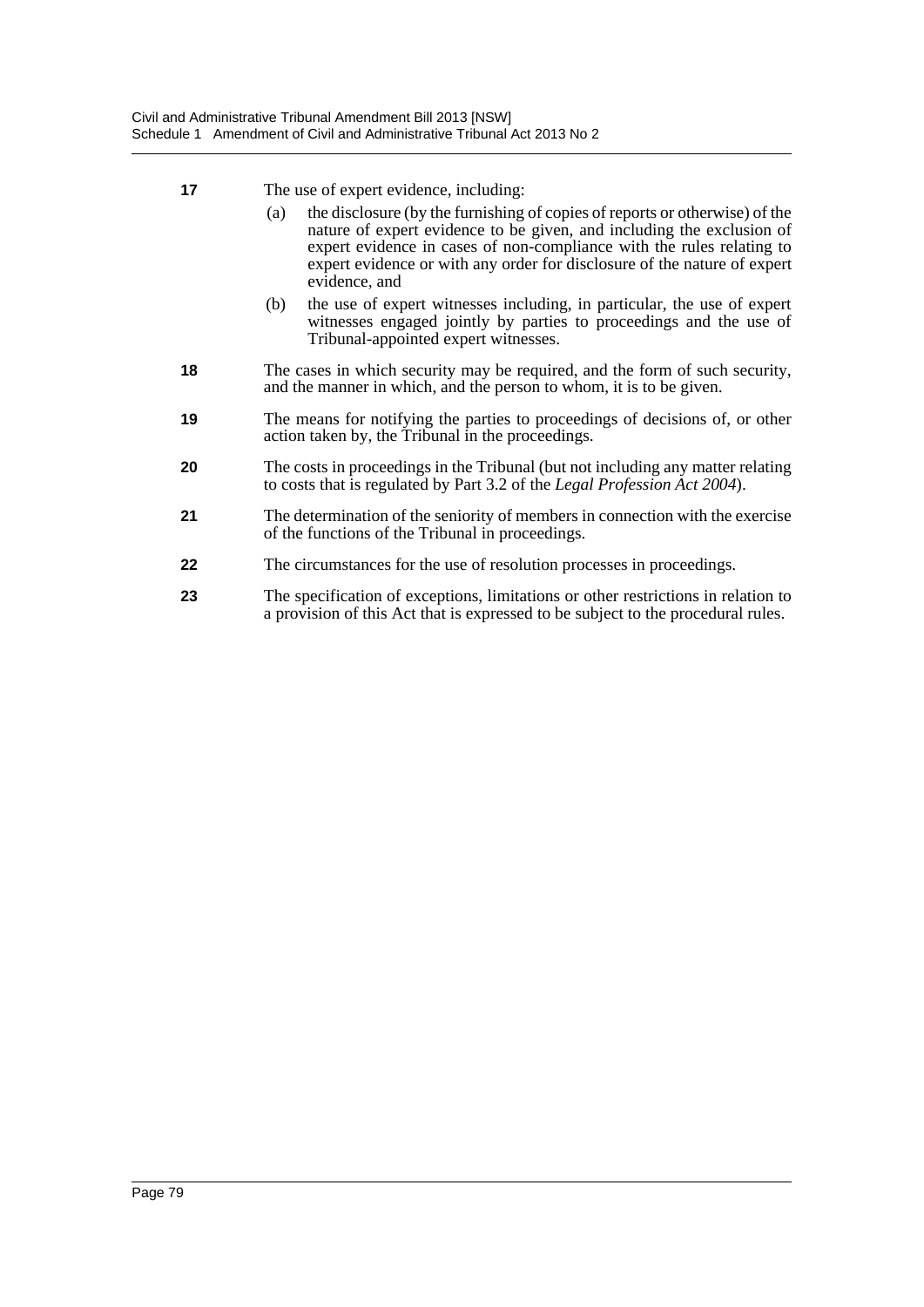# **Schedule 2 Repeal and amendment of certain legislation relating to Administrative Decisions Tribunal**

**2.1 Administrative Decisions Legislation Amendment Act 1997 No 77** Repeal the Act.

# **2.2 Administrative Decisions Tribunal Act 1997 No 76**

# **[1] Long title**

Omit "to establish an Administrative Decisions Tribunal and provide for its functions".

Insert instead "to provide for the administrative review by the Civil and Administrative Tribunal of certain decisions of administrators".

### **[2] Section 1 Name of Act**

Omit "*Administrative Decisions Tribunal Act 1997*".

Insert instead "*Administrative Decisions Review Act 1997*".

# **[3] Section 3**

Omit the section. Insert instead:

### **3 Objects of Act**

The objects of this Act are as follows:

- (a) to provide a preliminary process for the internal review of administratively reviewable decisions before the administrative review of such decisions by the Tribunal under this Act,
- (b) to require administrators making administratively reviewable decisions to notify persons of decisions affecting them and of any review rights they might have and to provide reasons for decisions of administrators on request,
- (c) to foster an atmosphere in which administrative review by the Tribunal is viewed positively as a means of enhancing the delivery of services and programs,
- (d) to promote and effect compliance by administrators with legislation enacted by Parliament for the benefit of the citizens of New South Wales.

# **[4] Section 4 Definitions**

Omit section 4 (1). Insert instead:

(1) In this Act:

*administrative review jurisdiction* of the Tribunal—see section 9.

*administratively reviewable decision*—see section 7.

*administrator*—see section 8.

*decision*—see section 6.

*enabling legislation* means legislation (other than this Act or any statutory rules made under this Act) that:

(a) provides for applications to be made to the Tribunal with respect to a specified matter or class of matters, or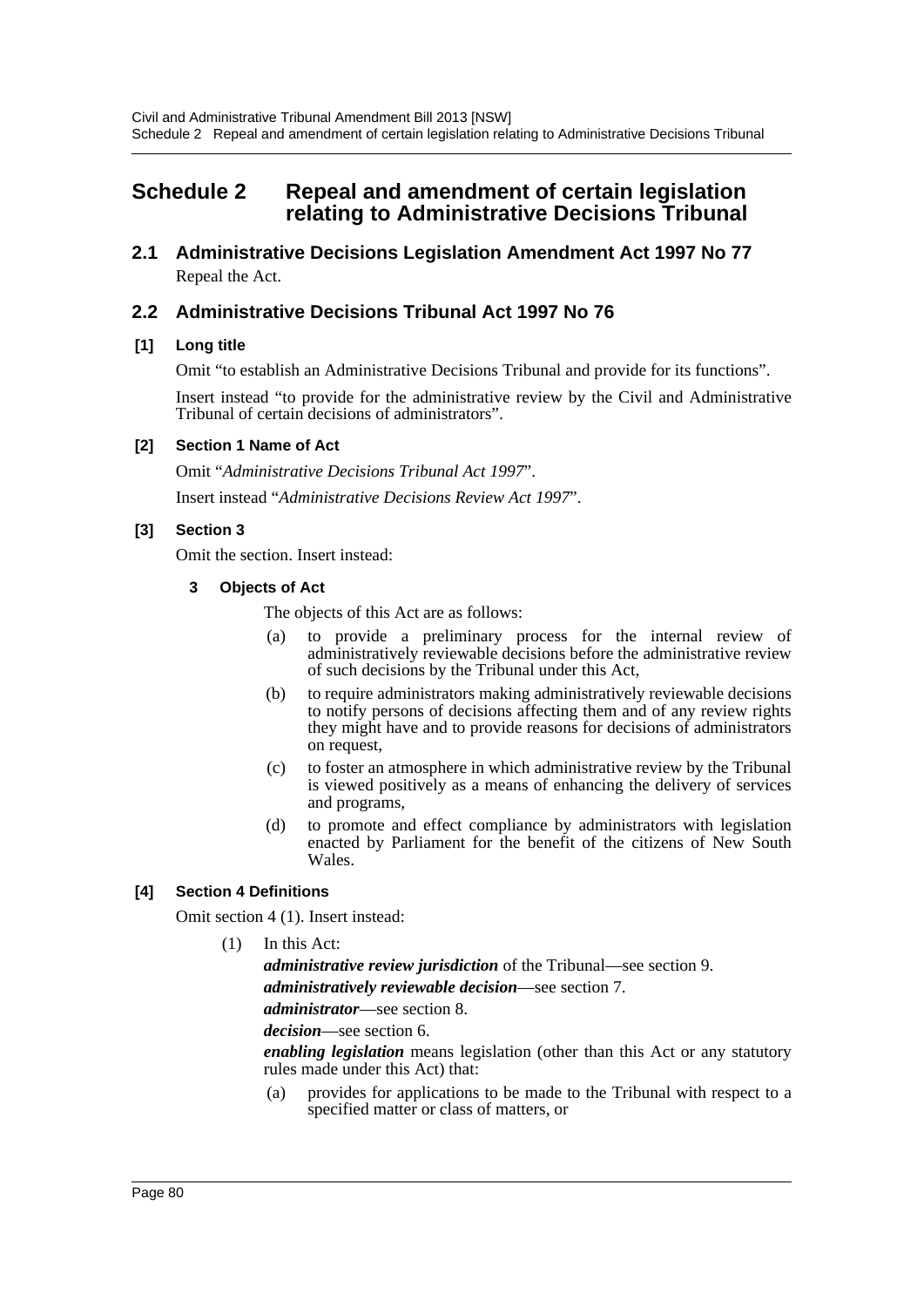(b) otherwise enables the Tribunal to exercise functions with respect to a specified matter or class of matters.

*function* includes a power, authority or duty, and *exercise* a function includes perform a duty.

*interested person* means a person who is entitled under enabling legislation to make an application to the Tribunal for an administrative review under this Act of an administratively reviewable decision.

*internal review* means an internal review conducted under section 53.

*legislation* means an Act or a statutory rule.

*lodge* a document includes file a document.

*President* means the President of the Tribunal.

*procedural rules* has the same meaning as in the *Civil and Administrative Tribunal Act 2013*.

*Tribunal* means the Civil and Administrative Tribunal.

# **[5] Section 4 (2) and (3)**

Omit "an enactment" and "the enactment" wherever occurring.

Insert instead "enabling legislation" and "the enabling legislation", respectively.

# **[6] Section 4 (3)**

Omit "a reviewable decision or a decision that is subject to an external appeal". Insert instead "an administratively reviewable decision".

# **[7] Section 4 (4)**

Insert after section 4 (3):

(4) Notes included in this Act do not form part of this Act.

**[8] Section 5 What is an enactment?**

Omit the section.

# **[9] Section 6 Meaning of "decision"**

Omit "an enactment" and "the enactment" wherever occurring. Insert instead "enabling legislation" and "the enabling legislation", respectively.

# **[10] Sections 7–10**

Omit the sections.

# **[11] Chapter 2**

Omit Chapters 2–4. Insert instead:

# **Chapter 2 Administrative review jurisdiction of Tribunal**

#### **7 Meaning of "administratively reviewable decision"**

(1) An *administratively reviewable decision* is a decision of an administrator over which the Tribunal has administrative review jurisdiction.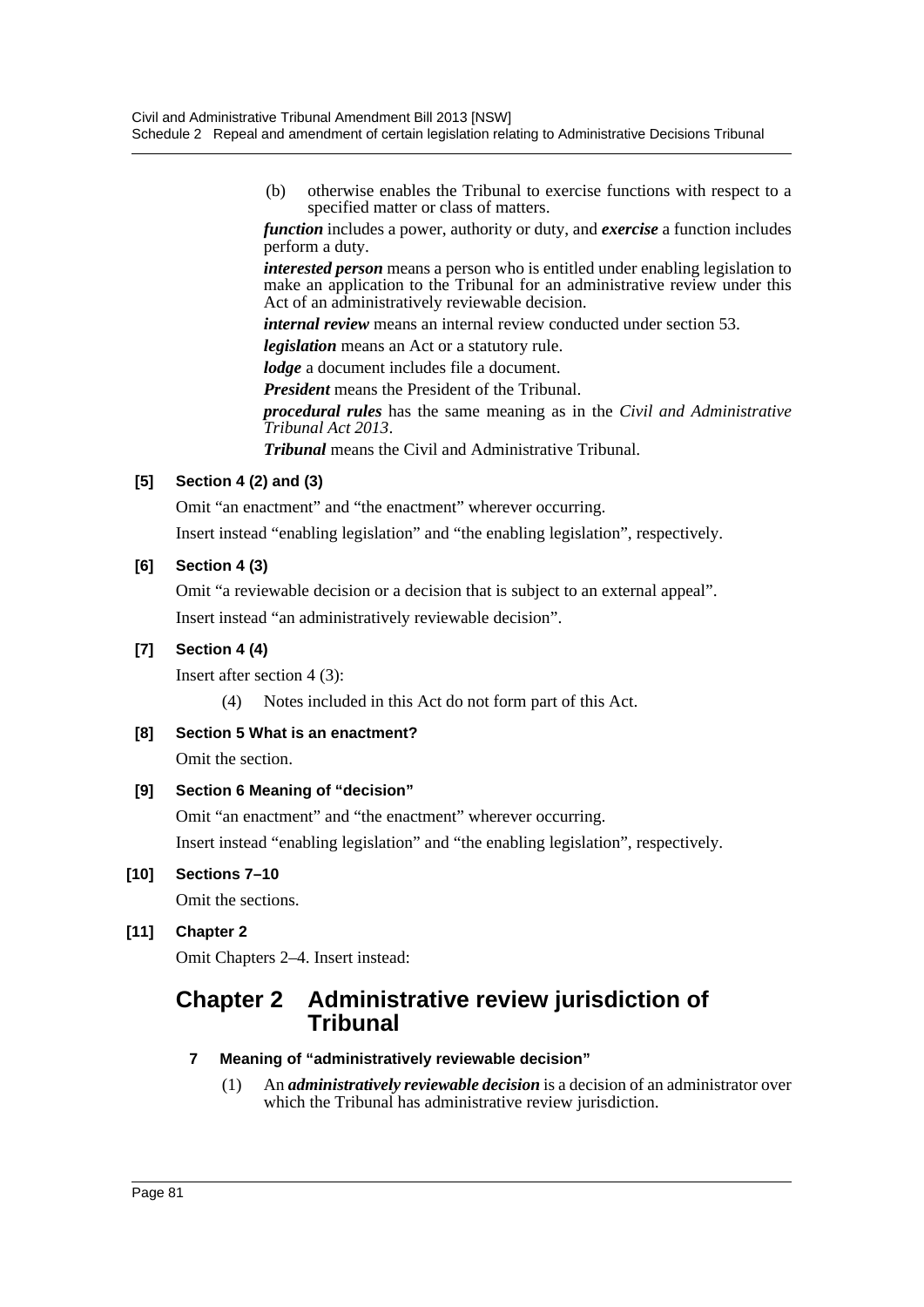- (2) For the avoidance of doubt (and without limiting subsection (1) or section 6):
	- (a) the conduct of an administrator (or a refusal by an administrator to engage in conduct) is an administratively reviewable decision if enabling legislation identifies that conduct or refusal as conduct or refusal over which the Tribunal has administrative review jurisdiction, and
	- (b) in its application to any such conduct or refusal by an administrator, any reference in this Act (however expressed) to an administrator making an administratively reviewable decision includes a reference to an administrator engaging or refusing to engage in the conduct.

**Note.** The jurisdiction conferred on the Tribunal by section 55 of the *Privacy and Personal Information Protection Act 1998* is an example of administrative review jurisdiction of the Tribunal over conduct.

#### **8 Meaning of "administrator"**

(1) An *administrator*, in relation to an administratively reviewable decision, is the person or body that makes (or is taken to have made) the decision under enabling legislation.

**Note.** There are a number of circumstances in which a person or body is taken to have made a decision. See, for example, subsection (2) and sections 6  $(2)$ –(5) and 9 (3) and (4).

(2) The person or body specified by enabling legislation as a person or body whose decisions are administratively reviewable decisions is taken to be the only administrator in relation to the making of an administratively reviewable decision even if some other person or body also had a role in the making of the decision.

#### **9 When administrative review jurisdiction is conferred**

- (1) The Tribunal has *administrative review jurisdiction* over a decision (or class of decisions) of an administrator if enabling legislation provides that applications may be made to the Tribunal for an administrative review under this Act of any such decision (or class of decisions) made by the administrator:
	- (a) in the exercise of functions conferred or imposed by or under the legislation, or
	- (b) in the exercise of any other functions of the administrator identified by the legislation.
- (2) If enabling legislation makes provision for applications to be made to the Tribunal in respect of an administratively reviewable decision subject to certain conditions, the Tribunal has jurisdiction under the enabling legislation only if those conditions are satisfied.
- (3) A provision of enabling legislation that provides for a decision of an administrator to be administratively reviewable by the Tribunal under this Act extends to the following:
	- (a) a decision made by a person to whom the function of making the decision has been delegated,
	- (b) if the provision specifies the administrator by reference to the holding of a particular office or appointment—a decision by any person for the time being acting in, or performing any of the duties of, the office or appointment,
	- (c) a decision made by any other person authorised to exercise the function of making the decision.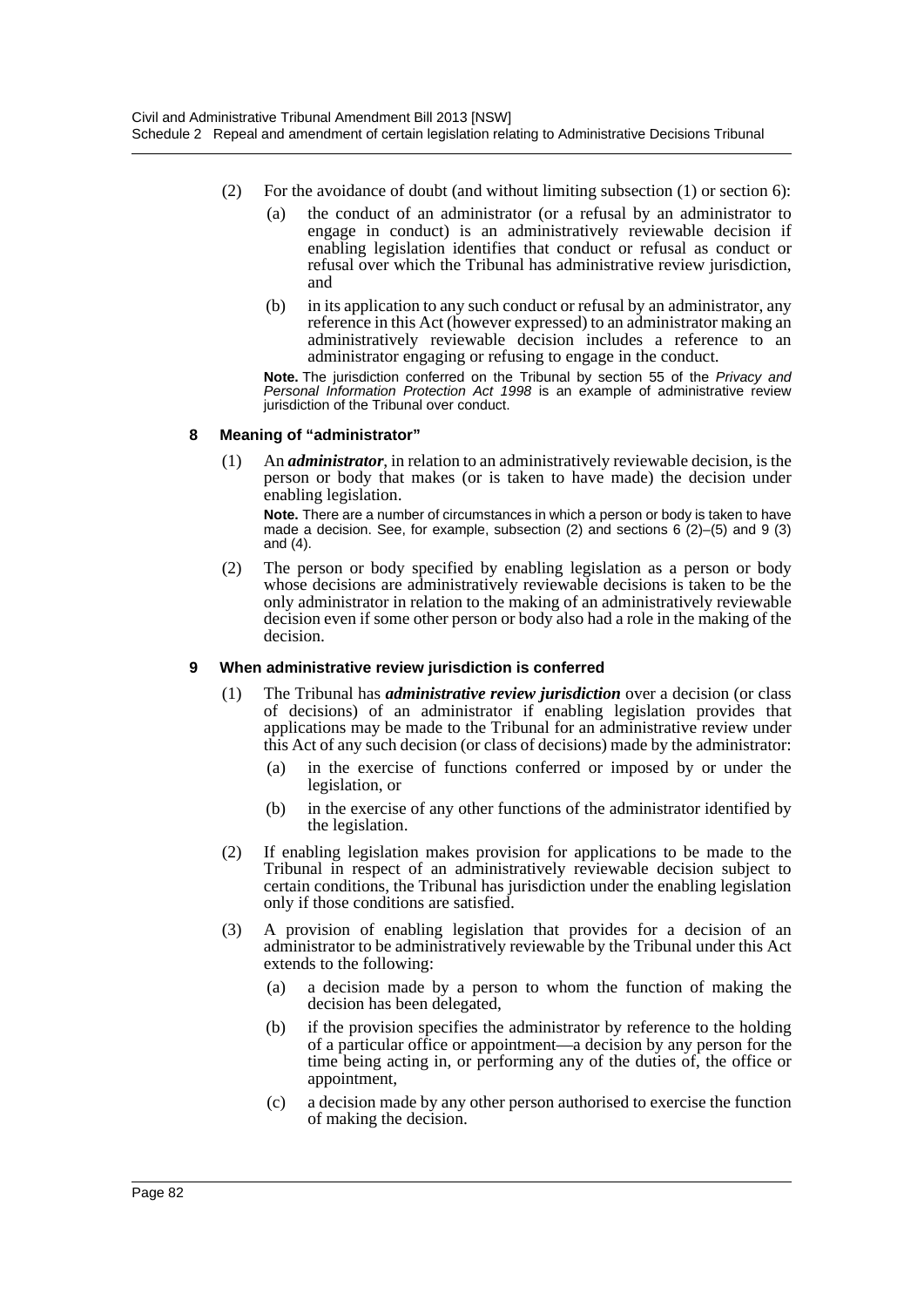- (4) If an administrator makes an administratively reviewable decision by reason of holding or performing the duties of an office or appointment and then ceases to hold or perform the duties of the office or appointment, this Act has effect as if the decision had been made by:
	- (a) the person for the time being holding or performing the duties of that office or appointment, or
	- (b) if there is no person for the time being holding or performing the duties of that office or appointment or the office no longer exists—such person as the President (or another person authorised by the President) specifies.
- (5) Nothing in this section permits administrative review jurisdiction to be conferred on the Tribunal by a statutory rule unless the conferral of jurisdiction by such means is expressly authorised by another Act.

# **[12] Chapter 5, heading**

Omit the heading. Insert instead:

# **Chapter 3 Process for administrative reviews under this Act**

**[13] Chapter 5, Part 1**

Omit the Part.

# **[14] Chapter 5, Parts 2 and 3**

Omit each term or expression specified in Column 1 of the following Table wherever occurring (including in definitions, headings and notes) and regardless of capitalisation.

Insert instead the term or expression specified in Column 2 opposite the term or expression specified in Column 1 with capitalisation that corresponds to that of the omitted term or expression:

# **Table**

| Column 1                                   | Column 2                                |
|--------------------------------------------|-----------------------------------------|
| reviewable decisions                       | administratively reviewable decisions   |
| a reviewable decision                      | an administratively reviewable decision |
| any other reference to reviewable decision | administratively reviewable decision    |

# **[15] Section 48 Notice of decision and review rights to be given by administrators** Omit "an enactment" from section 48 (2) (b) (iii). Insert instead "legislation".

# **[16] Section 53 Internal reviews**

Omit "relevant enactment" from section 53 (5A). Insert instead "relevant legislation".

# **[17] Section 53 (9), note**

Omit "a review". Insert instead "an administrative review under this Act".

# **[18] Chapter 5, Part 3, Division 1, heading**

Omit "**review**". Insert instead "**administrative review**".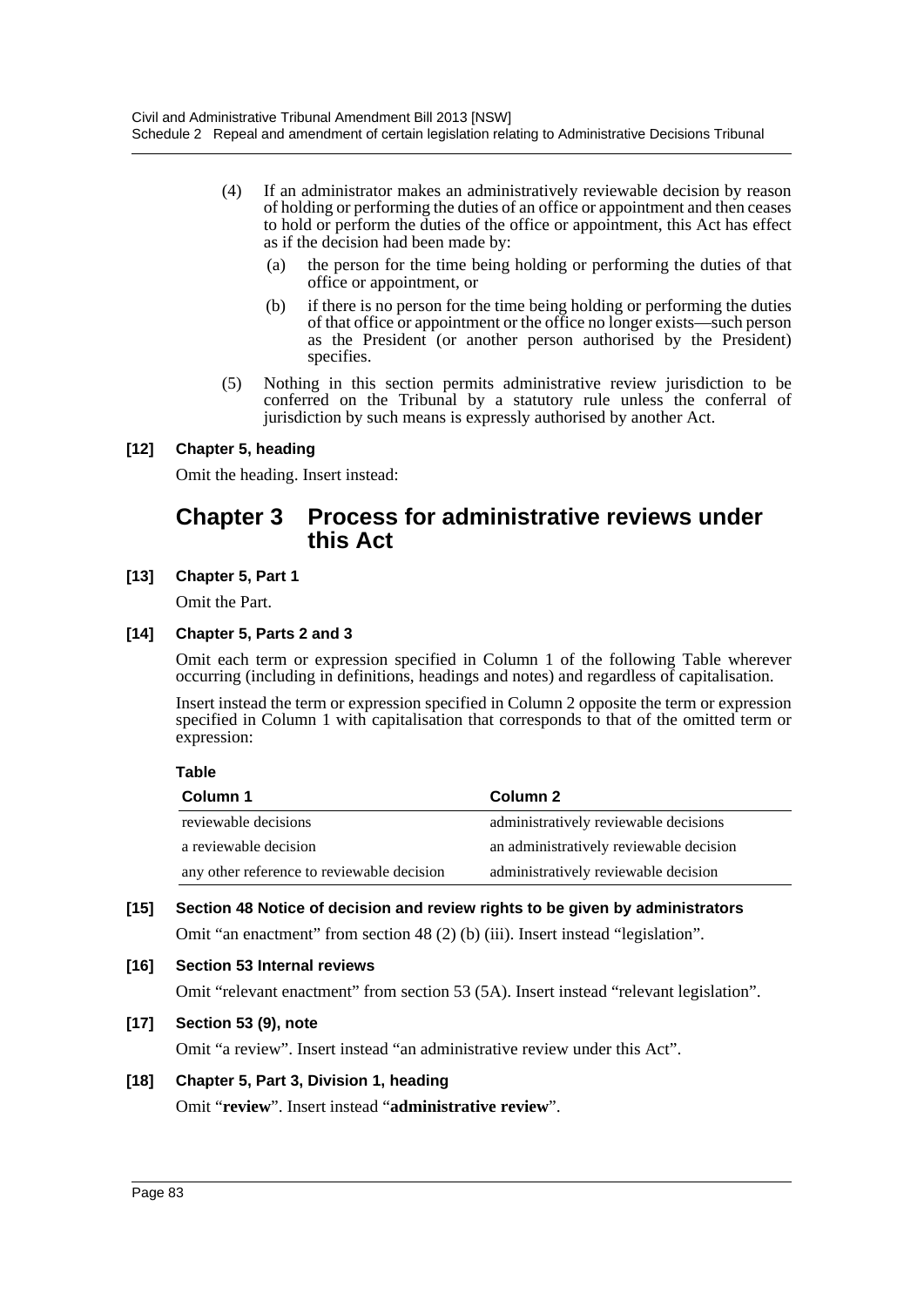### **[19] Section 55**

Omit sections 55–57. Insert instead:

#### **55 Making of applications**

- (1) An application for an administrative review under this Act of an administratively reviewable decision may only be made by an interested person.
- (2) Subject to enabling legislation, an application is to be made in the time and manner prescribed by the procedural rules.

**Note.** The fees payable for applications are also prescribed by the regulations under the *Civil and Administrative Tribunal Act 2013*.

- (3) If the interested person was entitled to seek an internal review of the administratively reviewable decision, an application may not be made unless the person has duly applied for such an internal review and the review is taken to have been finalised under section 53 (9).
- (4) However, the Tribunal may deal with an application for the administrative review of an administratively reviewable decision even though the applicant has not duly applied for an internal review to which the applicant was entitled if the Tribunal is satisfied that:
	- (a) the applicant made a late application for the internal review in circumstances where the person dealing with the application unreasonably refused to consider the application and the application to the Tribunal was made within a reasonable time following the administratively reviewable decision of the administrator concerned, or
	- (b) it is necessary for the Tribunal to deal with the application in order to protect the applicant's interests and the application to the Tribunal was made within a reasonable time following the administratively reviewable decision of the administrator concerned.
- (5) In determining whether a late application for internal review was unreasonably refused or whether an application to the Tribunal was made within a reasonable time for the purposes of subsection (4), the Tribunal is to have regard to:
	- (a) the time when the applicant became aware of the making of the decision, and
	- (b) in a case to which subsection (4) (a) applies—the period prescribed by or under section 53 for the lodging of an application for an internal review, and
	- (c) such other matters as it considers relevant.
- (6) The Tribunal may also deal with an application even though the applicant has duly applied for an internal review of the decision to which the application relates, and the review is not finalised, if the Tribunal is satisfied that it is necessary for the Tribunal to deal with the application in order to protect the applicant's interests.

#### **[20] Section 58 Duty of administrator to lodge material documents with Tribunal where decision reviewed**

Omit "Registrar" from section 58 (5). Insert instead "principal registrar".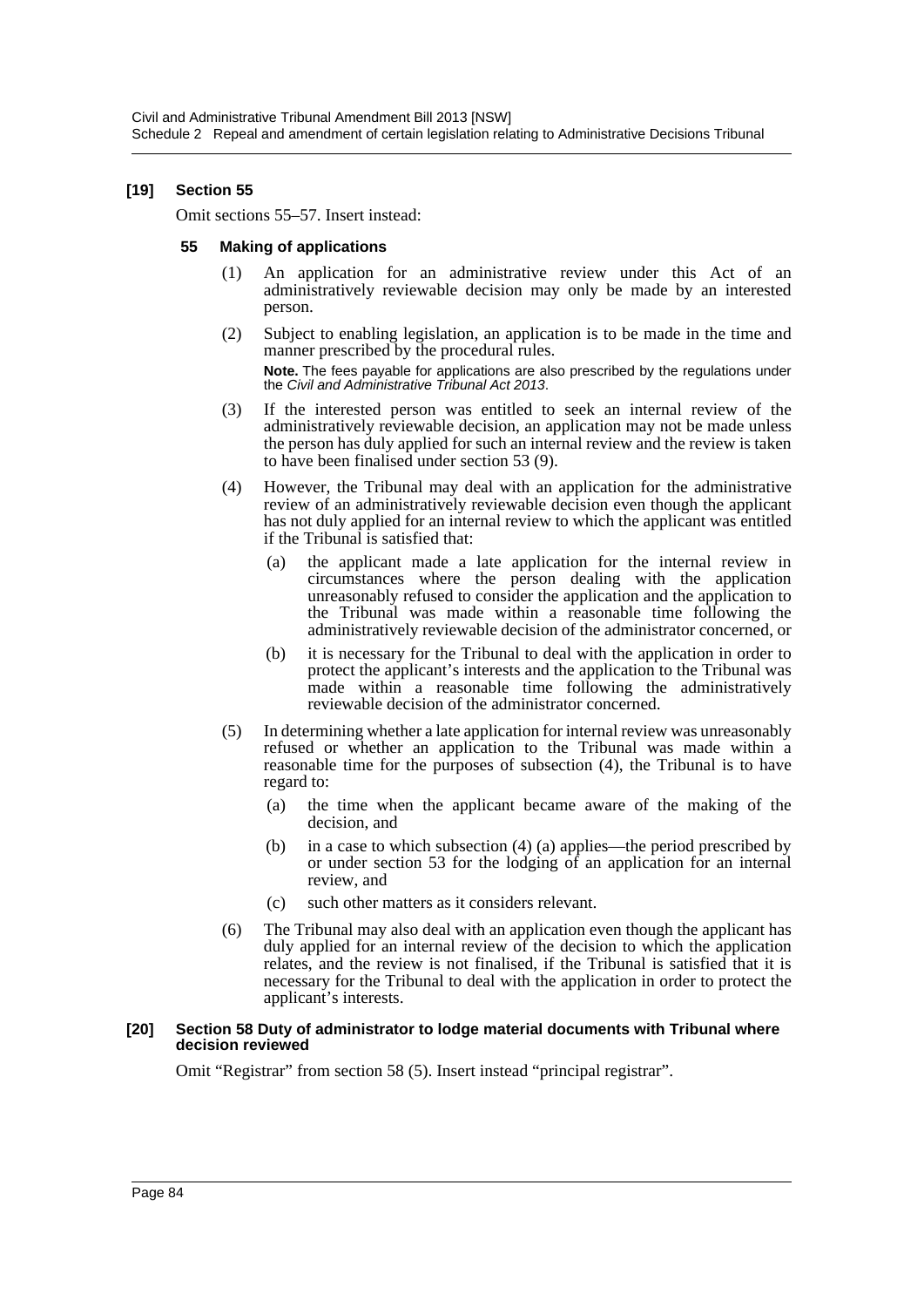# **[21] Section 58 (6)**

Omit "section 84" and "the Registrar".

Insert instead "the *Civil and Administrative Tribunal Act 2013*" and "the principal registrar of the Tribunal", respectively.

### **[22] Section 58 (7)**

Omit the subsection. Insert instead:

- (7) Nothing in this section requires the disclosure of, or the granting of access to, any document (or a copy of a document) in contravention of any of the following:
	- (a) an order made under section 59 (Objections to lodgment),
	- (b) an order made under section 64 (Tribunal may restrict disclosures concerning procedures) of the *Civil and Administrative Tribunal Act 2013*,
	- (c) section 66 (Effect of *Government Information (Public Access) Act 2009*) or section 67 (Privileged documents) of the *Civil and Administrative Tribunal Act 2013* (as applied by section 67 of this Act).

#### **[23] Section 59 Objections to lodgment**

Omit section 59 (2). Insert instead:

- (2) On any such application, the Tribunal may make an order that a copy of a document not be lodged with the Tribunal if:
	- (a) it is satisfied that section 67 (Privileged documents) of the *Civil and Administrative Tribunal Act 2013* (as applied by section 67 of this Act) operates so as not to require the disclosure of the document, or
	- (b) it considers that, if an application were made under section 64 (Tribunal may restrict disclosures concerning procedures) of the *Civil and Administrative Tribunal Act 2013*, it would be appropriate to make an order under that section prohibiting or restricting the publication or disclosure of evidence of the document.

#### **[24] Section 60 Operation and implementation of decisions pending applications for administrative review**

Omit "a review" wherever occurring in section 60 (1) and (2).

Insert instead "an administrative review under this Act".

#### **[25] Chapter 5, Part 3, Division 3, heading**

Omit "**review**". Insert instead "**administrative review**".

#### **[26] Section 63 Determination of administrative review by Tribunal**

Omit "a review" and "the review" wherever occurring in section 63 (1) and (3).

Insert instead "an administrative review under this Act" and "the administrative review", respectively.

#### **[27] Section 63 (2)**

Omit "relevant enactment". Insert instead "relevant legislation".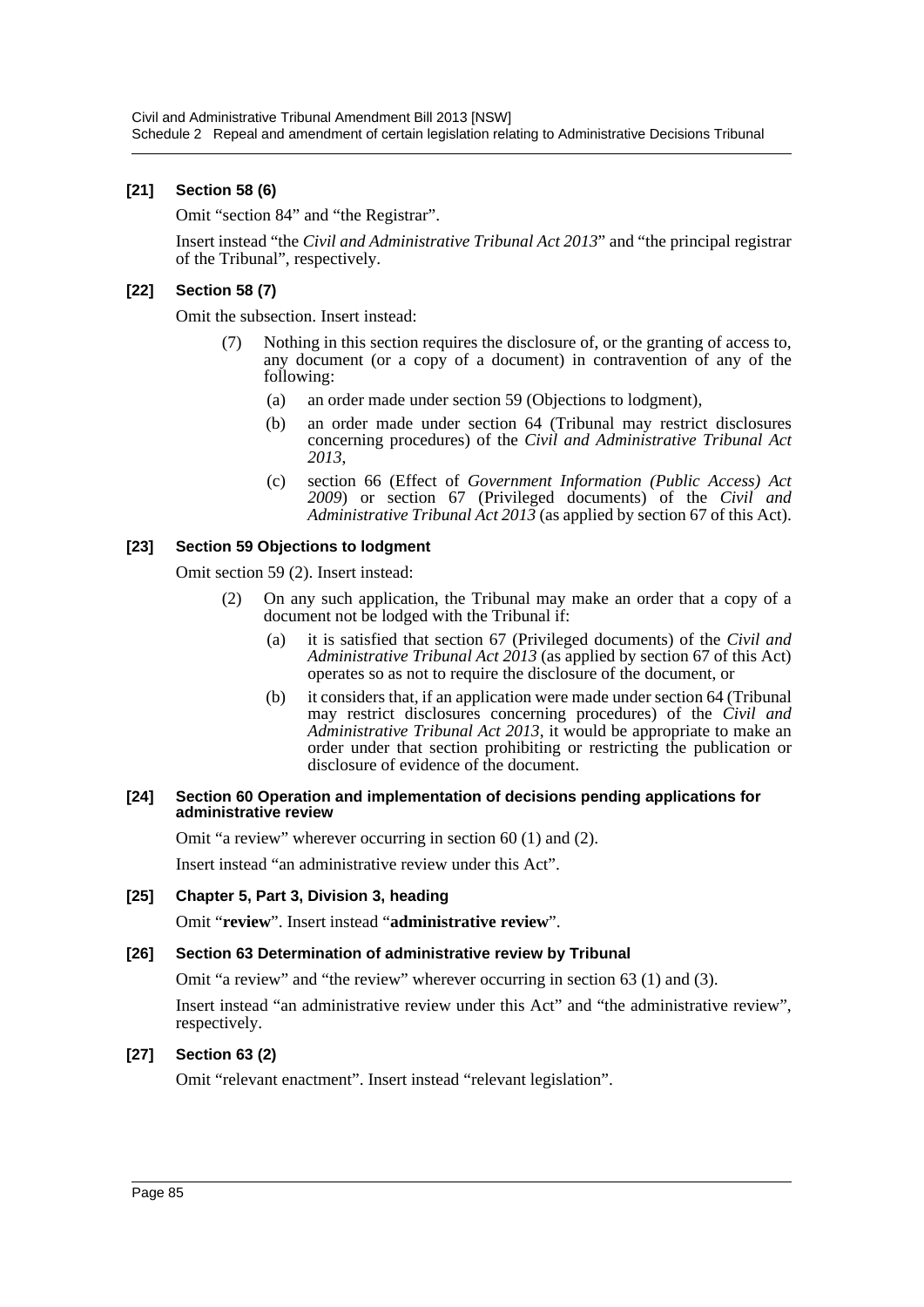### **[28] Sections 64 (1) and (4) and 65 (1)**

Omit "a review" wherever occurring. Insert instead "an administrative review under this Act".

# **[29] Section 66 Effect of administrative review decision**

Omit "a review" from section 66 (1).

Insert instead "an administrative review under this Act".

### **[30] Section 66 (2) (a)**

Omit "a review under this Chapter".

Insert instead "an administrative review under this Act".

# **[31] Chapter 4**

Omit Chapters 6–8. Insert instead:

# **Chapter 4 Miscellaneous**

### **67 Application of certain provisions of Civil and Administrative Tribunal Act 2013**

The following provisions of the *Civil and Administrative Tribunal Act 2013* are taken to apply for the purposes of this Act in the same way as they apply for the purposes of the *Civil and Administrative Tribunal Act 2013*:

- (a) section 66 (Effect of *Government Information (Public Access) Act 2009*),
- (b) section 67 (Privileged documents).

#### **68 Notices, service and lodgment of documents**

The procedural rules may make provision for or with respect to the service, giving or lodgment of notices or documents for the purposes of this Act.

#### **69 Offence: improper disclosure of information**

A person must not disclose information obtained in exercising a function under this Act unless the disclosure is made:

- (a) with the consent of the person to whom the information relates, or
- (b) in connection with the execution or administration of this Act, the *Civil and Administrative Tribunal Act 2013* or enabling legislation, or
- (c) for the purpose of any legal proceedings arising out of this Act, the *Civil and Administrative Tribunal Act 2013* or enabling legislation or any report of such proceedings, or
- (d) with other legal excuse.

Maximum penalty:

- (a) in the case of a corporation—100 penalty units, or
- (b) in any other case—50 penalty units or imprisonment for 12 months, or both.

#### **70 Nature of proceedings for offences**

Proceedings for an offence under this Act or the regulations may be dealt with summarily before the Local Court.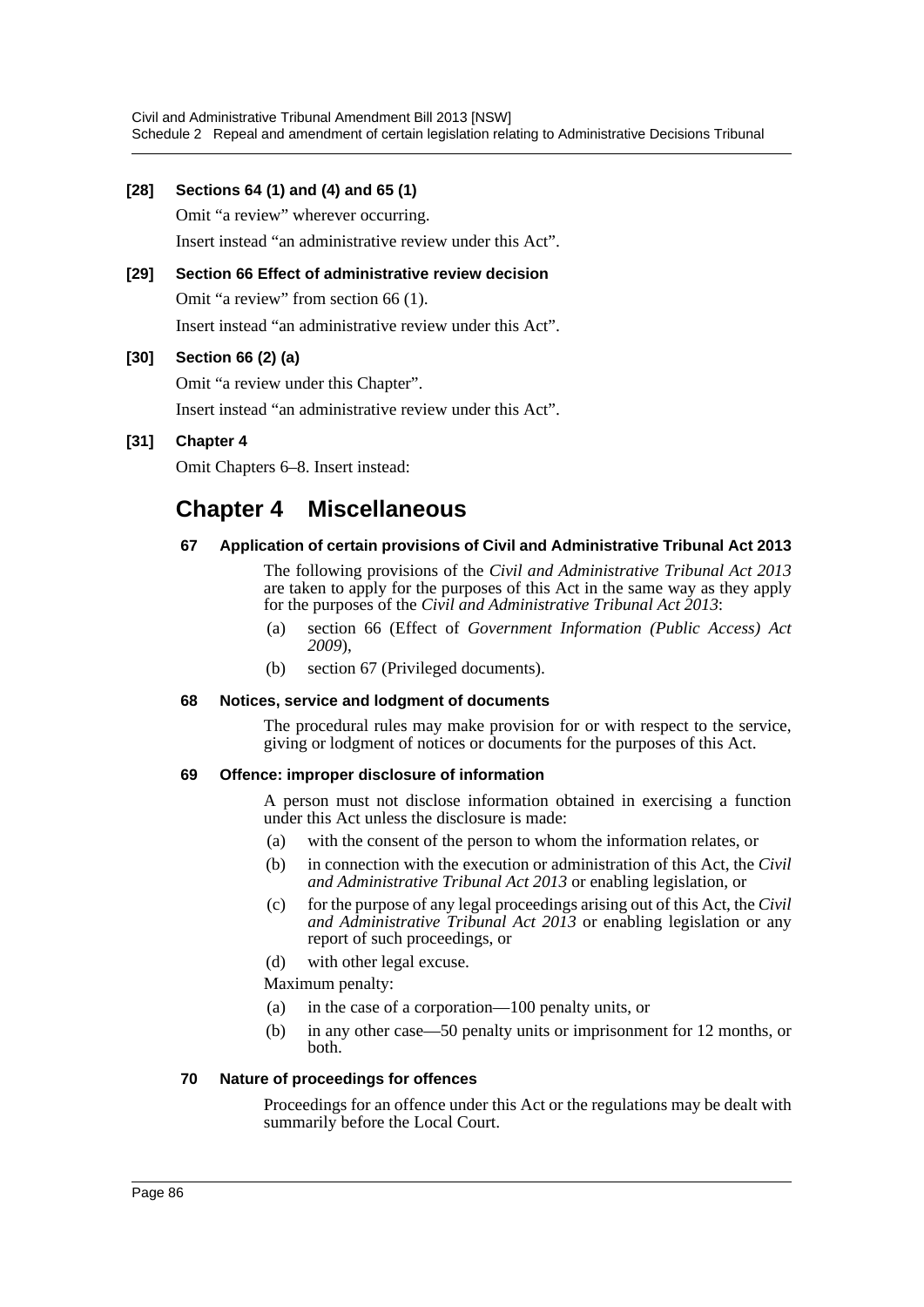# **71 Regulations**

- (1) The Governor may make regulations, not inconsistent with this Act, for or with respect to any matter that by this Act is required or permitted to be prescribed or that is necessary or convenient to be prescribed for carrying out or giving effect to this Act.
- (2) The regulations may create offences punishable by a penalty not exceeding 10 penalty units.

### **[32] Schedules 1–4**

Omit the Schedules.

# **[33] Schedule 5, heading**

Omit the heading (including the source reference). Insert instead:

# **Schedule 1 Savings, transitional and other provisions**

### **[34] Schedule 5, clause 1 (1)**

Insert at the end of the clause:

any other Act that amends this Act

### **[35] Schedule 5, clause 1 (3)**

Omit "in the Gazette". Insert instead "on the NSW legislation website".

### **[36] Schedule 5, clause 1A**

Insert after clause 1:

#### **1A References to ADT**

A reference to the Administrative Decisions Tribunal or the Tribunal established by this Act (however expressed) in a provision of this Schedule that was inserted before the establishment day (within the meaning of the *Civil and Administrative Tribunal Act 2013*) is a reference to the Administrative Decisions Tribunal that was formerly established under this Act when this Act was named the *Administrative Decisions Tribunal Act 1997*.

# **2.3 Administrative Decisions Tribunal Regulation 2009**

#### **[1] Clause 1 Name of Regulation**

Omit "*Administrative Decisions Tribunal Regulation 2009*".

Insert instead "*Administrative Decisions Review Regulation 2009*".

#### **[2] Clause 3 Definition**

Omit "*Tribunal*" from the definition of *the Act* in clause 3 (1). Insert instead "*Review*".

#### **[3] Clauses 4 and 5**

Omit "Reviewable decisions", "reviewable decisions" and "reviewable decision" wherever occurring (including headings).

Insert instead "Administratively reviewable decisions", "administratively reviewable decisions" and "administratively reviewable decision", respectively.